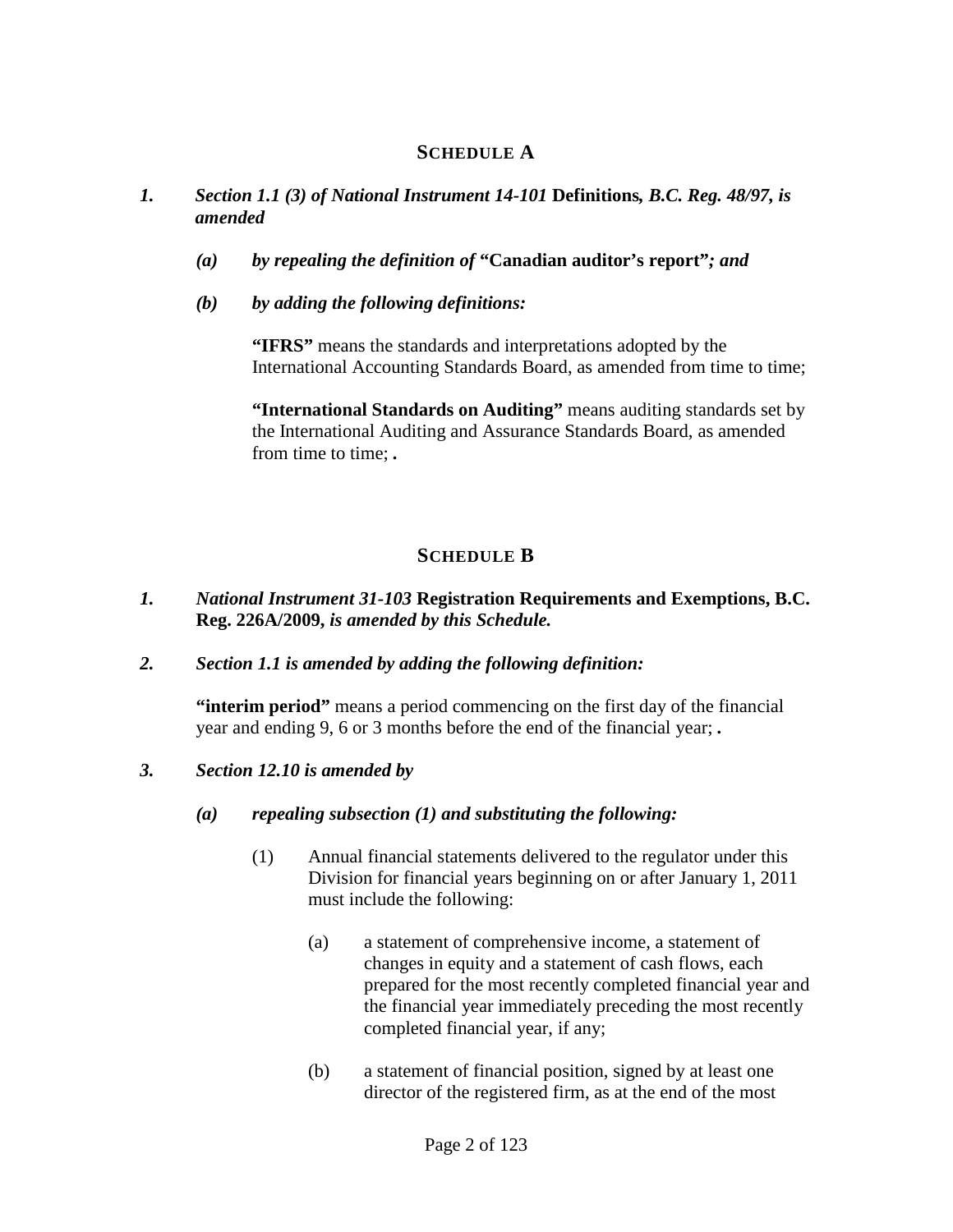recently completed financial year and the financial year immediately preceding the most recently completed financial year, if any;

- (c) notes to the financial statements. *, and*
- *(b) repealing subsection (3).*

## *4. Section 12.11 is amended by repealing subsection (1) and substituting the following:*

- (1) Interim financial information delivered to the regulator under this Division for interim periods relating to financial years beginning on or after January 1, 2011 may be limited to the following:
	- (a) a statement of comprehensive income for the 3-month period ending on the last day of the interim period and for the same period of the immediately preceding financial year, if any;
	- (b) a statement of financial position, signed by at least one director of the registered firm, as at the end of the interim period and as at the end of the same interim period of the immediately preceding financial year, if any.
- *5. Section 12.12 (2) is amended by striking out "*quarter*" wherever it occurs and substituting "*interim period*"***.**
- *6. Section 12.14 (2) is amended by striking out "*quarter*" wherever it occurs and substituting "*interim period*"***.**
- *7. Part 12 is amended by adding the following:*

#### **12.15 Exemptions for financial years beginning in 2011**

- (1) Despite subsections 12.10 (1), 12.11 (1), 12.12 (1) and (2), 12.13 and 12.14 (1) and (2), the annual financial statements, the interim financial information, and the completed Form 31-103F1 *Calculation of Excess Working Capital*, for a financial year beginning in 2011 or for interim periods relating to a financial year beginning in 2011 may exclude comparative information for the preceding financial period.
- (2) Despite subsection 12.12 (2), the first interim financial information, and the first completed Form 31-103F1 *Calculation of Excess Working Capital*, required to be delivered in respect of an interim period beginning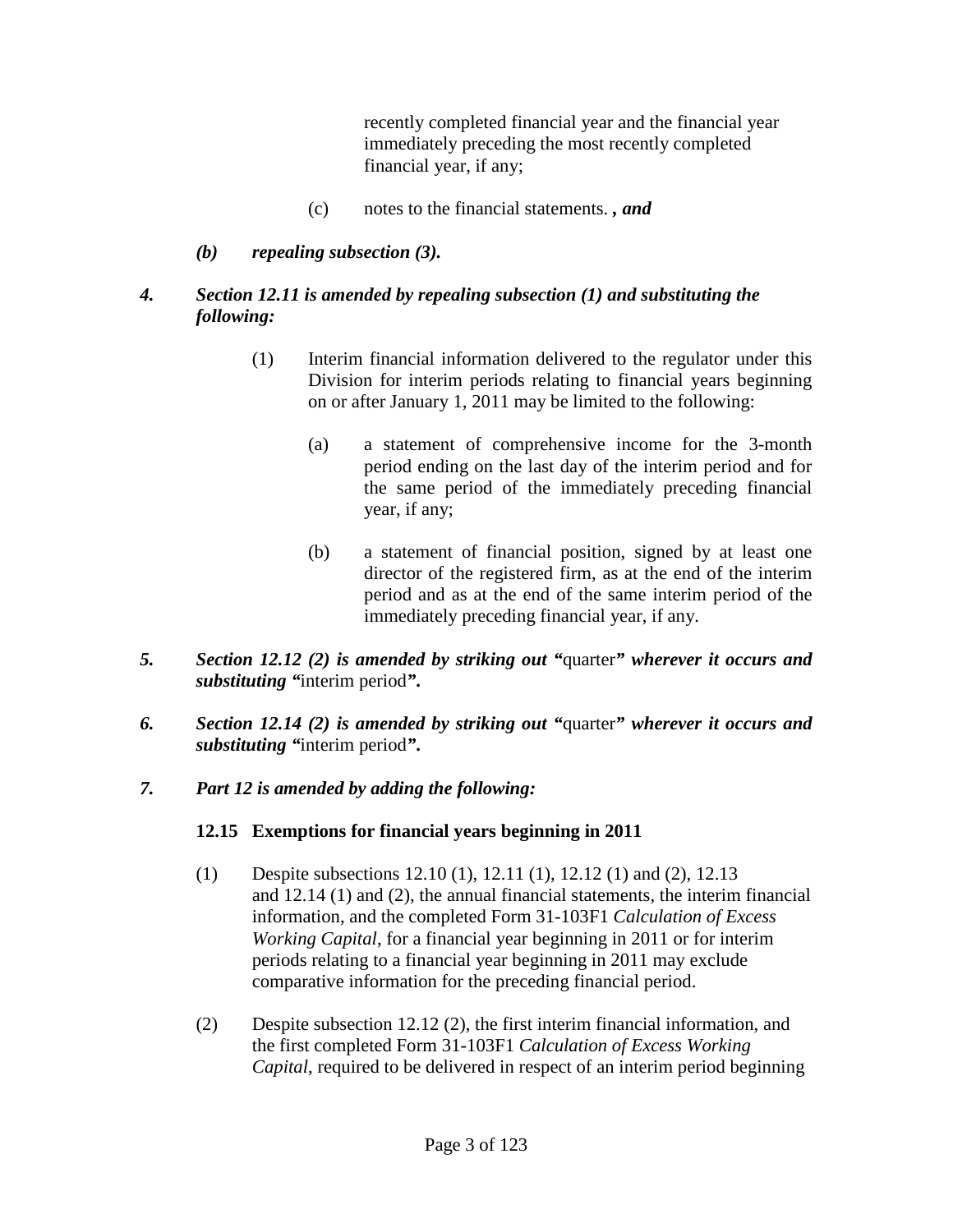on or after January 1, 2011 must be delivered no later than the  $45<sup>th</sup>$  day after the end of the interim period.

(3) Despite subsection 12.14 (2), the first interim financial information, the first completed Form 31-103F1 *Calculation of Excess Working Capital*, and the description of any net asset value adjustment, required to be delivered in respect of an interim period beginning on or after January 1, 2011 must be delivered no later than the  $45<sup>th</sup>$  day after the end of the interim period.

## *8. Form 31-103F1 is amended*

- *(a) by striking out "*Notes: This form must be prepared on an unconsolidated basis.*" and substituting "*Notes: This form must be prepared on a nonconsolidated basis; registrants must account for investments in subsidiaries, jointly controlled entities and associates as specified for separate financial statements in International Accounting Standard 27 *Consolidated and Separate Financial Statements.", and*
- *(b) in Line 11 by striking out "*balance sheet*" and substituting "*statement of financial position*"***.**
- *9. The effect of this Schedule applies only to annual financial statements and interim financial information in respect of periods relating to financial years beginning on or after January 1, 2011; for financial statements or financial information in respect of periods relating to financial years beginning before January 1, 2011, the provisions of National Instrument 31-103* **Registration Requirements and Exemptions** *in force on December 31, 2010 apply.*

## **SCHEDULE C**

- *1. National Instrument 41-101* **General Prospectus Requirements, B.C. Reg. 59/2008,** *is amended by this Schedule.*
- *2. Section 1.1 is amended*
	- *(a) by adding the following definition:*

**"acquisition date"** has the same meaning as in section 1.1 of NI 51-102; *,*

- *(b) by repealing the definition of* **"date of acquisition"***,*
- *(c) by adding the following definitions:*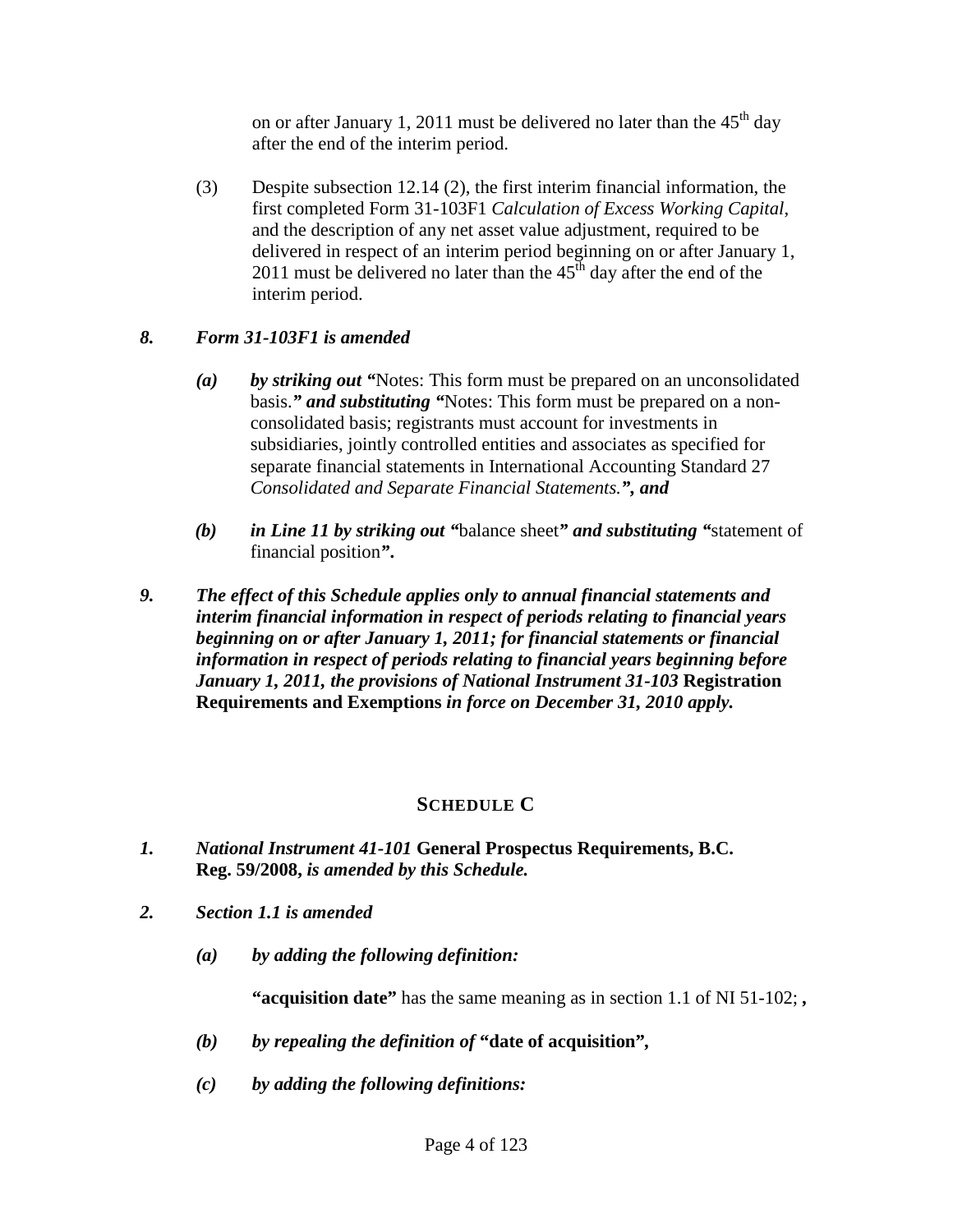**"date of transition to IFRS"** has the same meaning as in section 1.1 of NI 51-102;

**"financial statements"** includes interim financial reports;

**"first IFRS financial statements"** has the same meaning as in section 1.1 of NI 51-102; *,*

- *(d) in the definition of* **"**Form 52-110F1**"** *by striking out* **"**MI 52-110**"** *and substituting* **"**NI 52-110**"***,*
- *(e) in the definition of* **"**Form 52-110F2**"** *by striking out* **"**MI 52-110**"** *and substituting* **"**NI 52-110**"***,*
- *(f) by repealing the definition of* **"income from continuing operations"***,*
- *(g) in the definition of* **"junior issuer"**
	- *(i) by striking out "*balance sheet*" wherever it occurs and substituting "*statement of financial position*"***,**
	- *(ii) by striking out "*shareholders'*" wherever it occurs,*
	- *(iii) in paragraphs (d) and (g) by striking out "*annual income statement*" and substituting "*annual statement of comprehensive income*", and*
	- *(iv) in subparagraph (g) by striking out "*an income statement*" and substituting "*a statement of comprehensive income*",*
- *(h) by repealing the definition of "*MI 52-110*",*
- *(i) in the definition of* **"NI 52-107"***, by striking out "Acceptable Accounting Principles, Auditing Standards and Reporting Currency" and substituting "Acceptable Accounting Principles and Auditing Standards",*
- *(j) by adding the following definitions:*

**"NI 52-110"** means National Instrument 52-110 *Audit Committees*;

**"profit or loss attributable to owners of the parent"** has the same meaning as in Canadian GAAP applicable to publicly accountable enterprises;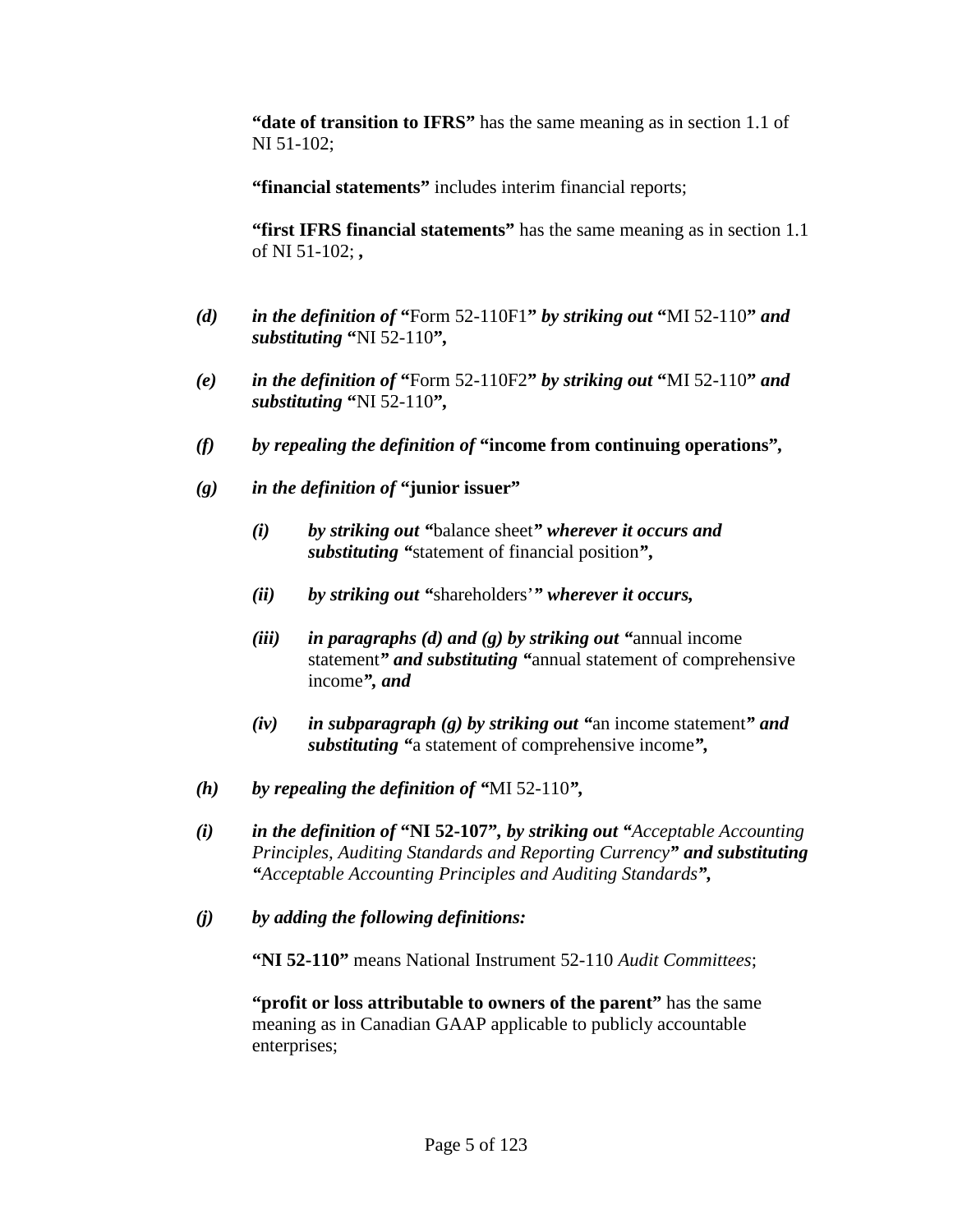**"profit or loss from continuing operations attributable to owners of the parent"** has the same meaning as in Canadian GAAP applicable to publicly accountable enterprises;

**"publicly accountable enterprise"** has the same meaning as in Part 3 of NI 52-107;

**"retrospective"** has the same meaning as in section 1.1 of NI 51-102;

**"retrospectively"** has the same meaning as in section 1.1 of NI 51-102;

**"U.S. AICPA GAAS"** has the same meaning as in section 1.1 of NI 52-107; *,*

- *(k) by repealing the definition of* **"U.S. GAAS"***, and*
- *(l) by adding the following definition:*

**"U.S. PCAOB GAAS"** has the same meaning as in section 1.1 of NI 52-107; *.*

- *3. Subsection 4.2 (2) is amended by striking out "*interim financial statements*" and substituting "*an interim financial report*".*
- *4. Paragraph 4.3 (3) (a) is repealed and the following substituted:*
	- (a) U.S. AICPA GAAS, the unaudited financial statements may be reviewed in accordance with the review standards issued by the American Institute of Certified Public Accountants,
	- (a.1) U.S. PCAOB GAAS, the unaudited financial statements may be reviewed in accordance with the review standards issued by the Public Company Accounting Oversight Board (United States of America), *.*
- *5. Section 14.2 is amended by striking out "*shareholders'*" wherever it occurs***.**
- *6. Section 20.1 is repealed.*
- *7. Schedule 3 of Appendix A is amended*
	- *(a) opposite "*Northwest Territories*" by*
		- *(i) striking out "*Securities Registries*" and substituting "*Superintendent of Securities*", and*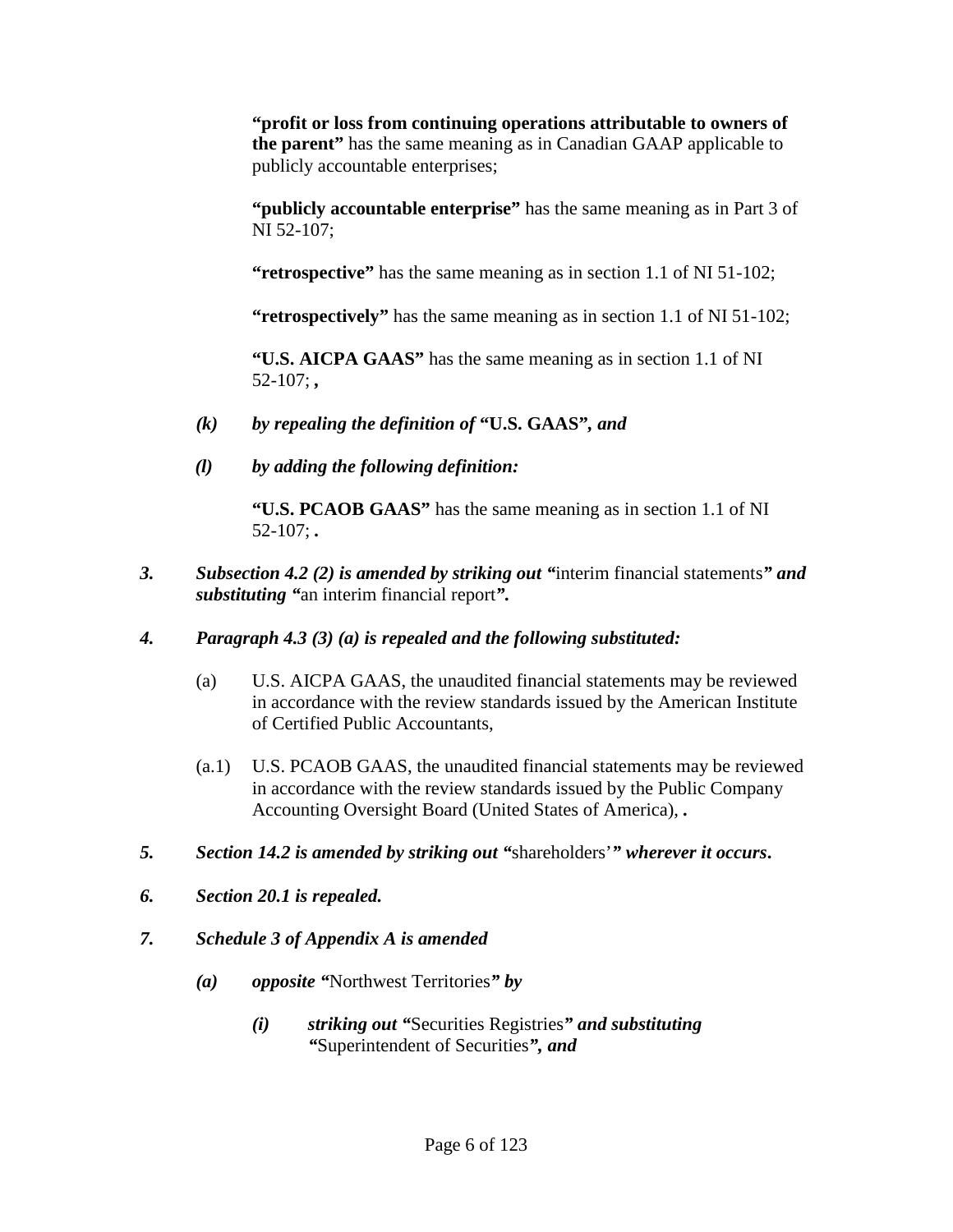- *(ii) striking out "*www.justice.gov.nt.ca/SecuritiesRegistry/SecuritiesRegistry.html*" and substituting "*www.justice.gov.nt.ca/SecuritiesRegistry*",*
- *(b) opposite "*Nunavut*" by adding "*Superintendent of Securities*" above "*Government of Nunavut*", and*
- *(c) opposite "*Yukon*" by striking out "*Registrar of Securities*" and substituting "*Superintendent of Securities*".*

## *8. The General Instructions of Form 41-101F1 are amended*

- *(a) in instruction (3) by striking out "This concept of materiality is consistent with the financial reporting notion of materiality contained in the Handbook."***,**
- *(b) in instruction (7) by striking out "the Handbook" and substituting "Canadian GAAP applicable to publicly accountable enterprises",*
- *(c) in instruction (8) by striking out "special purpose vehicle" and substituting "special purpose entity",*
- *(d) in instruction (10) by striking out "*disclose the currency in which the financial information is disclosed*" and substituting "*display the presentation currency*", and*
- *(e) in instruction (15) by striking out "Forward-looking information included" and substituting "Forward-looking information, as defined in NI 51-102, included".*
- *9. Section 1.5 of Form 41-101F1 is amended by striking out "*reporting*".*
- *10. Paragraph 4.2 (4) (b) of Form 41-101F1 is amended*
	- *(a) by striking out "*sales and operating revenues*" wherever it occurs and substituting "*revenue*", and*
	- *(b) by striking out "*do*" and substituting "*does*".*
- *11. Subsection 5.1 (1) of Form 41-101F1 is amended by striking out "*as those terms are used in the Handbook*" and substituting "*as those terms are described in the issuer's GAAP*".*
- *12. Section 5.5 of Form 41-101F1 is amended*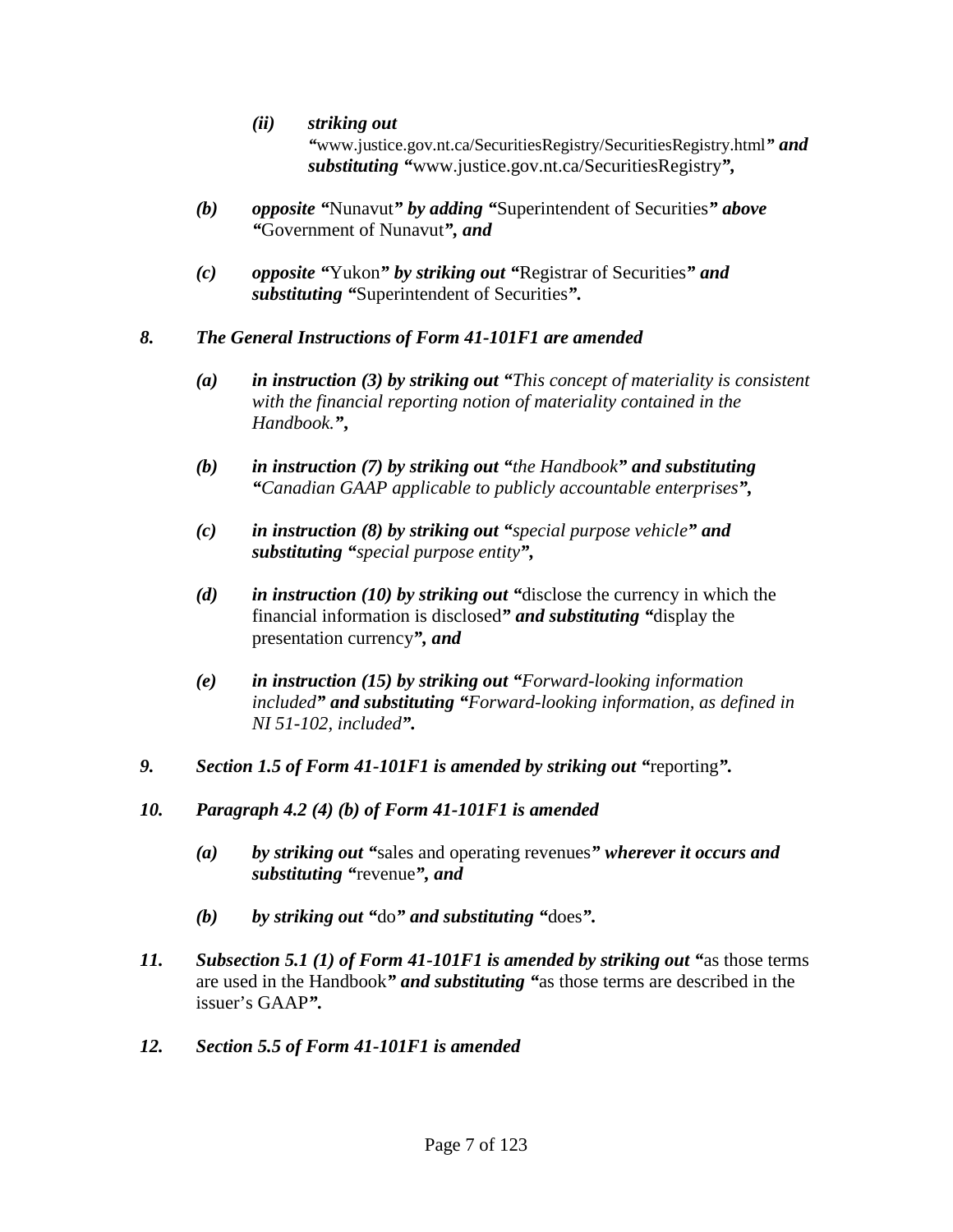- *(a) in subsection (1) by striking out "*balance sheet*" wherever it occurs and substituting "*statement of financial position*",*
- *(b) in paragraph (1) (b) by striking out "*income statement*" and substituting "*statement of comprehensive income*", and*
- *(c) in subsection (4) by striking out "*balance sheet*" and substituting "*statement of financial position*".*
- *13. Subsection 8.1 (1) of Form 41-101F1 is amended by striking out "*or Item 303 of Regulation S-B*".*

## *14. Section 8.2 of Form 41-101F1 is amended*

- *(a) in paragraph (1) (b) by striking out "*interim financial statements*" and substituting "*interim financial report*",*
- *(b) in subsection (2) by striking out "*If the prospectus includes the issuer's annual income statements, statements of retained earnings, and cash flow statements*" and substituting "*If the prospectus includes the issuer's annual statements of comprehensive income, statements of changes in equity, and statements of cash flow*", and*
- *(c) in subsection (3) by striking out "*balance sheet*" and substituting "*statement of financial position*".*
- *15. Section 8.3 of Form 41-101F1 is repealed.*

#### *16. Section 8.6 of Form 41-101F1 is amended*

- *(a) by repealing paragraph (1) (a) and substituting the following:*
	- (a) exploration and evaluation assets or expenditures, *,*
- *(b) by repealing paragraph (1) (c) and substituting the following:*
	- (c) intangible assets arising from development, *,*
- *(c) in paragraph (1) (e) by striking out "*capitalized, deferred or expensed*" and substituting "*expensed or recognized as assets*",*
- *(d) in subsection (2) by striking out "*capitalized or expensed exploration and development costs*" and substituting "*exploration and evaluation assets or expenditures*", and*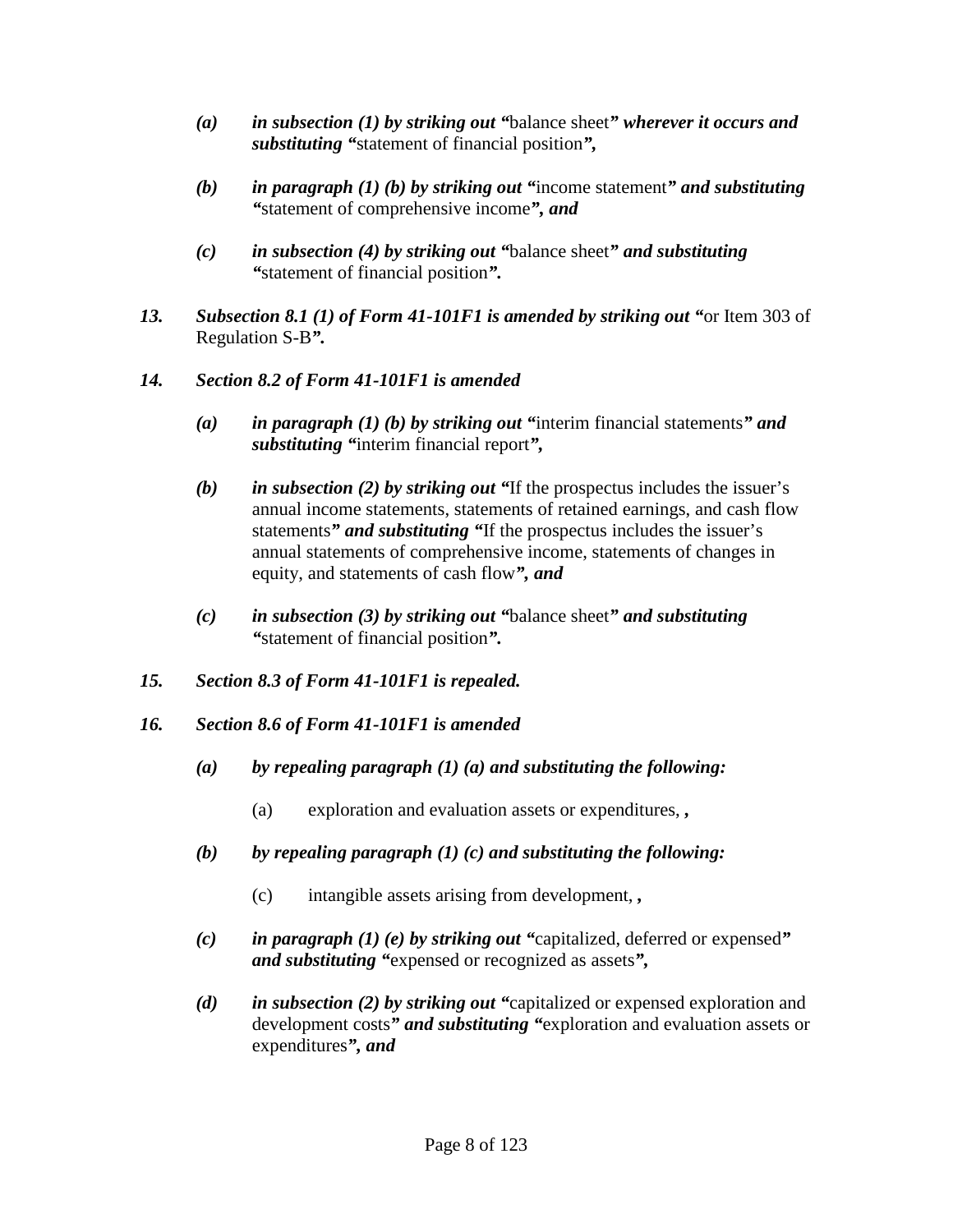*(e) in paragraph (3) (b) by striking out "*interim financial statements*" and substituting "*interim financial report*".*

## *17. Section 8.7 of Form 41-101F1 is amended*

- *(a) by striking out "*negative operating cash flow*" and substituting "*negative cash flow from operating activities*", and*
- *(b) by adding the following after paragraph (c):*

In determining cash flow from operating activities, the issuer must include cash payments related to dividends and borrowing costs.

## *18. Section 8.8 of Form 41-101F1 is amended*

*(a) by repealing paragraph (1) (a) and substituting the following:*

(a) summarized financial information of the equity investee, including the aggregated amounts of assets, liabilities, revenue and profit or loss, *,*

- *(b) in paragraph (1) (b) by striking out "*earnings*" and substituting "*profit or loss*", and*
- *(c) in subsection (2) (b) by striking out "*interim financial statements*" and substituting "*interim financial report*".*

# *19. Section 9.1 of Form 41-101F1 is amended*

- *(a) in paragraph (1) (c) by striking out "*interim financial statements of the issuer have*" and substituting "*an interim financial report of the issuer has*",*
- *(b) in paragraphs (2) (b) and (d) by striking out "*annual or interim financial statements*" wherever it occurs and substituting "*annual financial statements or interim financial report*",*
- *(c) in paragraph (2) (c) by striking out "*annual or interim financial statements*" and substituting "*annual financial statements or interim financial report, and*",*
- *(d) in paragraphs (2) (c) and (d) by striking out "*long-term*" wherever it occurs,*
- *(e) in paragraph (2) (d) by striking out "*prospectus, and*" and substituting "*prospectus.*",*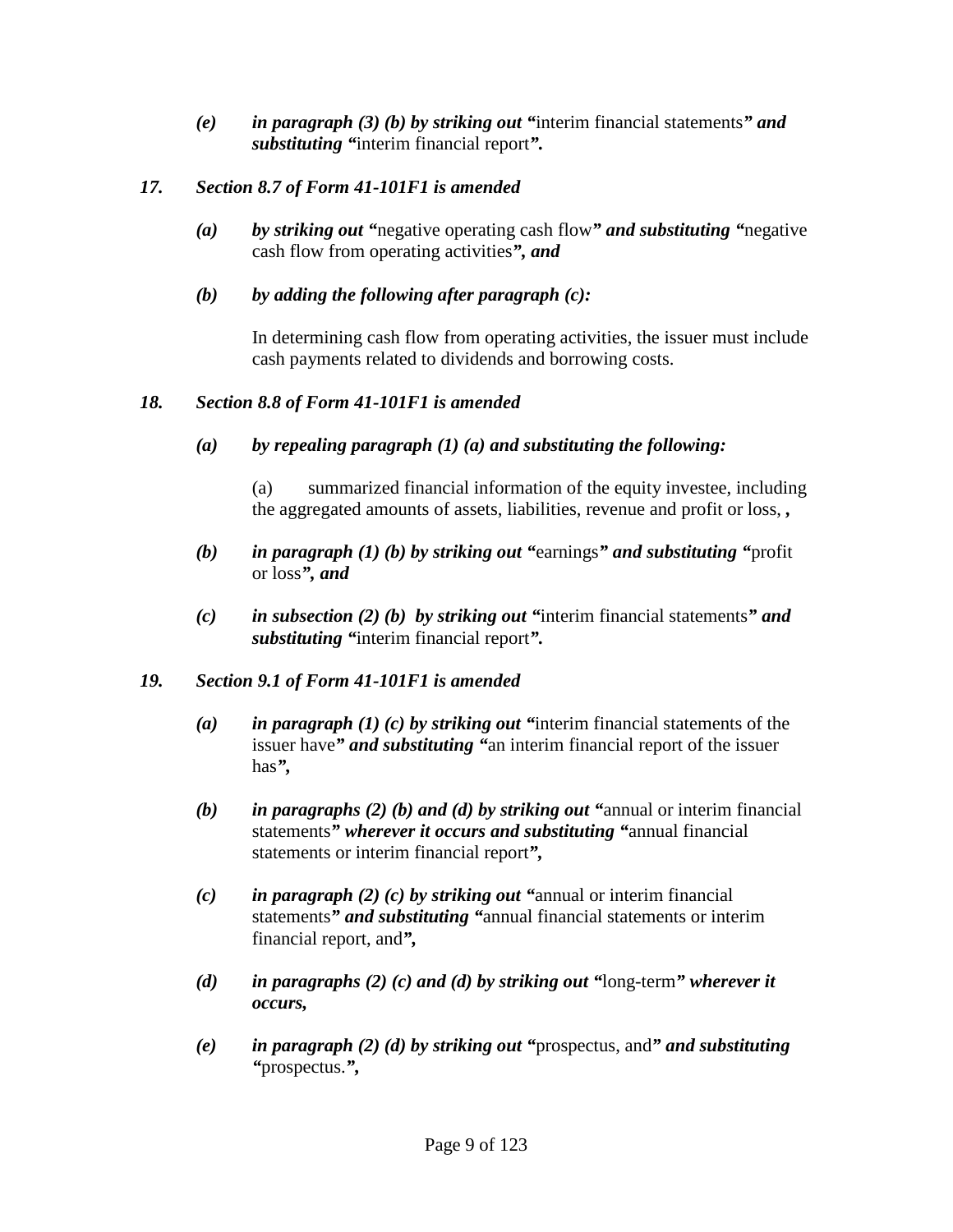- *(f) by repealing paragraph (2) (e),*
- *(g) by repealing subsection (3), and*
- *(h) in subsection (4) by striking out "*earnings required*" and substituting "*numerator required*".*

### *20. The Instructions under item 9 of Form 41-101F1 are amended*

- *(a) in instruction (2) by striking out "entity's earnings (the numerator) by its interest" and substituting "entity's profit or loss attributable to owners of the parent (the numerator) by its borrowing costs",*
- *(b) in instruction (3)*
	- *(i) in paragraph (a) by striking out "net income before interest" and substituting "profit or loss attributable to owners of the parent before borrowing costs",*
	- *(ii) by repealing paragraph (c),*
	- *(iii) by striking out paragraph (d) and substituting the following:*
		- *(d) for distributions of debt securities, the appropriate denominator is borrowing costs, after giving effect to the new debt securities issue and any retirement of obligations, plus the borrowing costs that have been capitalized during the period; ,*
	- *(iv) in subparagraph (e) (i) by striking out "annual interest requirements, including the amount of interest that has" and substituting "annual borrowing cost requirements, including the borrowing costs that have", and*
	- *(v) in paragraph (f) by adding "securities" after "effect of the debt",*
- *(c) in instruction (4)*
	- *(i) by striking out "interest obligations on all long-term debt" and substituting "borrowing cost obligations on all financial liabilities",*
	- *(ii) by striking out paragraph (a) and substituting the following:*
		- *(a) the issuance of all financial liabilities and, in addition in the case of an issuance of preferred shares, all preferred*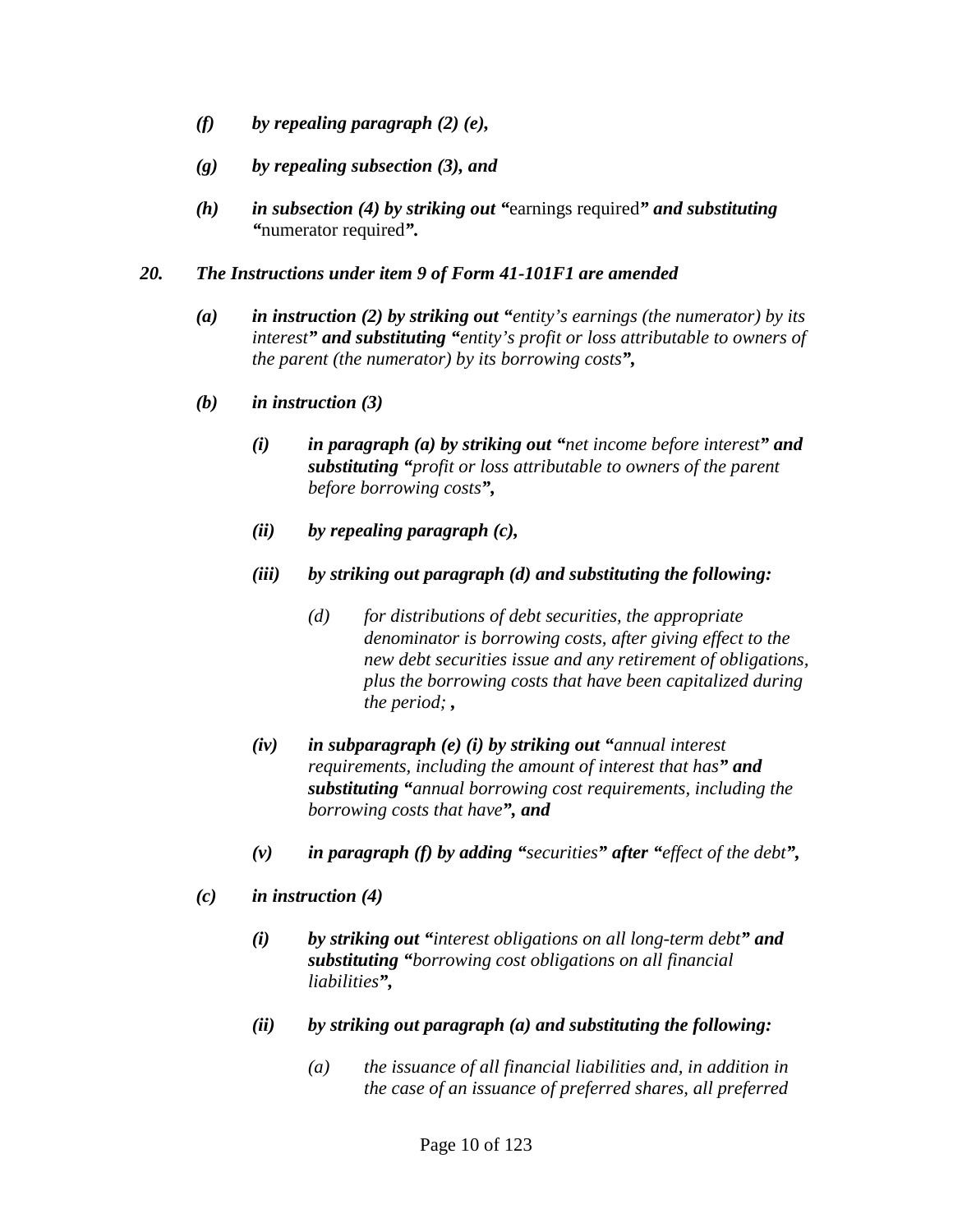*shares issued, since the date of the annual financial statements or interim financial report; ,*

- *(iii) in paragraph (b) by adding "and" after "distributed;", and*
- *(iv) by striking out paragraph (c) and substituting the following:*
	- *(c) the repayment or redemption of all financial liabilities since the date of the annual financial statements or interim financial report, all financial liabilities to be repaid or redeemed from the proceeds to be realized from the sale of securities under the prospectus and, in addition, in the case of an issuance of preferred shares, all preferred shares repaid or redeemed since the date of the annual financial statements or interim financial report and all preferred shares to be repaid or redeemed from the proceeds to be realized from the sale of securities under the prospectus. ,*
- *(v) by repealing paragraph (d),*
- *(d) by repealing instruction (5),*
- *(e) in instruction (6) by striking out "interest requirements, after giving effect to the issue of [the debt securities to be distributed under the prospectus], amounted to \$• for the 12 months ended •. [Name of the issuer]'s earnings before interest and income tax for the 12 months then ended was \$•, which is • times [name of the issuer]'s interest requirements" and substituting "borrowing cost requirements, after giving effect to the issue of [the debt securities to be distributed under the prospectus], amounted to \$• for the 12 months ended •. [Name of the issuer]'s profit or loss attributable to owners of the parent before borrowing costs and income tax for the 12 months then ended was \$•, which is • times [name of the issuer]'s borrowing cost requirements", and*
- *(f) in instruction (7) by striking out "interest requirements for the 12 months then ended amounted to \$•. [Name of the issuer]'s earnings before interest and income tax for the 12 months ended • was \$•, which is • times [name of the issuer]'s aggregate dividend and interest requirements" and substituting "borrowing cost requirements for the 12 months then ended amounted to \$•. [Name of the issuer]'s profit or loss attributable to owners of the parent before borrowing costs and income tax for the 12 months ended • was \$•, which is • times [name of the issuer]'s aggregate dividend and borrowing cost requirements".*
- *21. Paragraph 10.3 (8) (b) of Form 41-101F1 is amended by striking out "*income*" and substituting "*profit*".*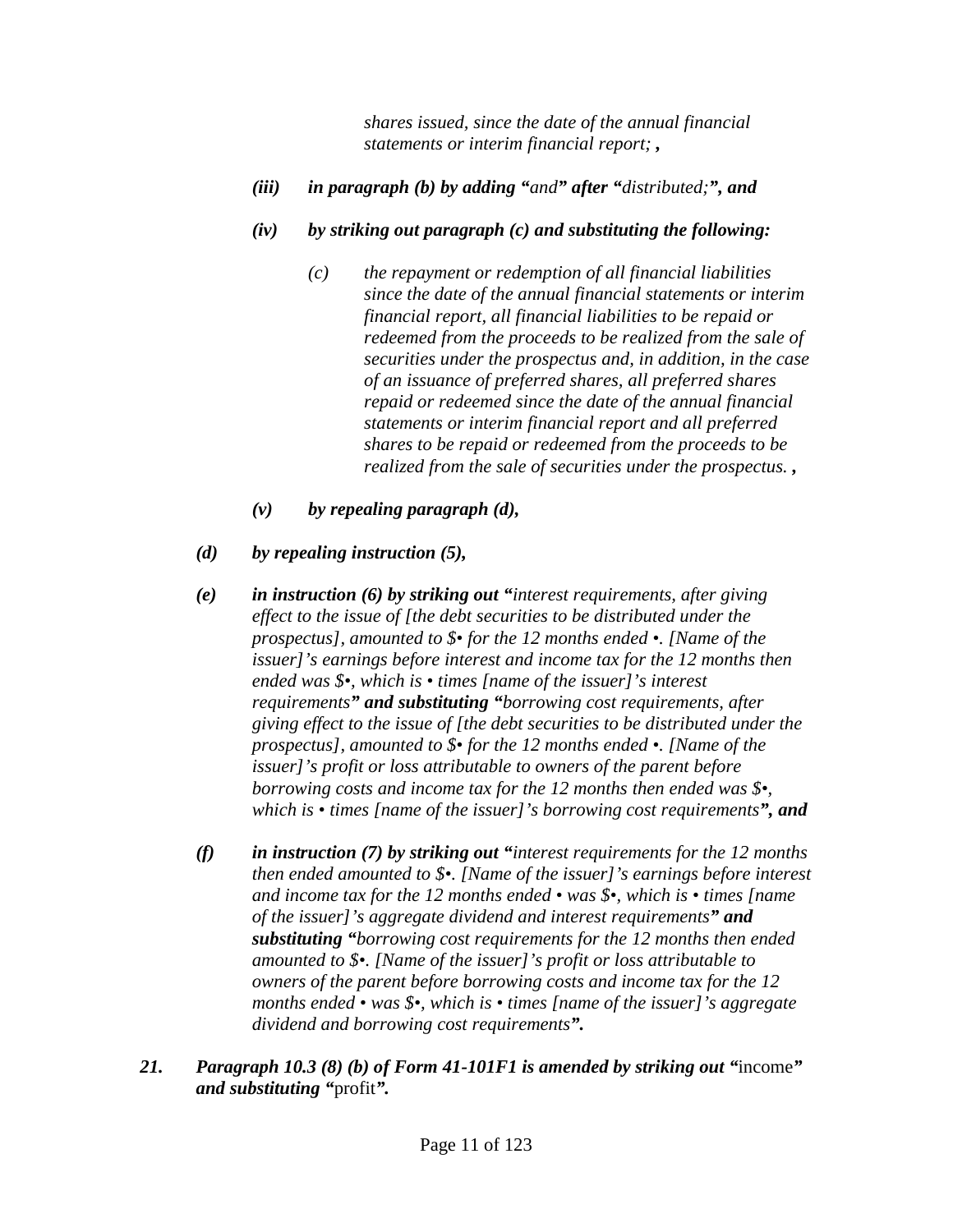- *22. The instruction under section 10.9 of Form 41-101F1 is amended by striking out "derivatives" and substituting "derivative instruments".*
- *23. Paragraph 32.1 (c) of Form 41-101F1 is amended by striking out "*continuity of interests*" and substituting "*combination in which all of the combining entities or businesses ultimately are controlled by the same party or parties both before and after the combination, and that control is not temporary*".*
- *24. Item 32.2 of Form 41-101F1 is repealed and the following substituted:*

#### **Annual financial statements**

- 32.2 (1) Subject to section 32.4, include annual financial statements of the issuer consisting of
	- (a) a statement of comprehensive income, a statement of changes in equity, and a statement of cash flows for each of the three most recently completed financial years ended more than
		- (i) 90 days before the date of the prospectus, or
		- (ii) 120 days before the date of the prospectus, if the issuer is a venture issuer,
	- (b) a statement of financial position as at the end of the two most recently completed financial years described in paragraph (a),
	- (c) a statement of financial position as at the beginning of the earliest comparative period for which financial statements that are included in the prospectus comply with IFRS in the case of an issuer that
		- (i) discloses in its annual financial statements an unreserved statement of compliance with IFRS, and
		- (ii) does any of the following:
			- (A) applies an accounting policy retrospectively in its annual financial statements,
			- (B) makes a retrospective restatement of items in its annual financial statements, or
			- (C) reclassifies items in its annual financial statements,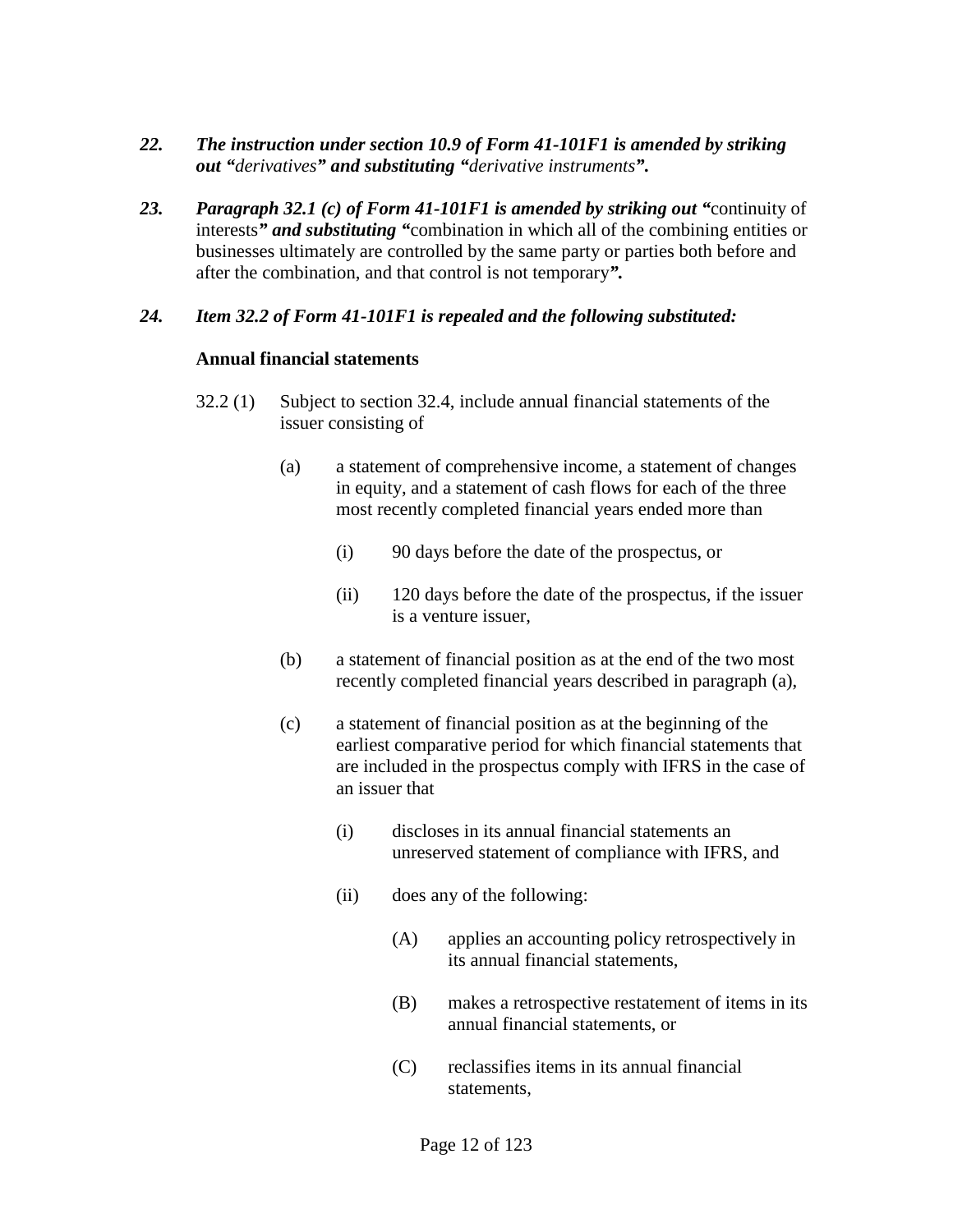- (d) in the case of an issuer's first IFRS financial statements, the opening IFRS statement of financial position at the date of transition to IFRS, and
- (e) notes to the annual financial statements.
- (2) If an issuer presents the components of profit or loss in a separate income statement, the separate income statement must be displayed immediately before the statement of comprehensive income filed under subsection (1).
- (3) If the issuer has not completed three financial years, include the financial statements described under subsection (1) for each completed financial year ended more than
	- (a) 90 days before the date of the prospectus, or
	- (b) 120 days before the date of the prospectus, if the issuer is a venture issuer.
- (4) If the issuer has not included in the prospectus financial statements for a completed financial year, include the financial statements described under subsection  $(1)$  or  $(2)$  for a period from the date the issuer was formed to a date not more than 90 days before the date of the prospectus.
- (5) If an issuer changed its financial year end during any of the financial years referred to in this section and the transition year is less than nine months, the transition year is deemed not to be a financial year for the purposes of the requirement to provide financial statements for a specified number of financial years in this section.
- (6) Despite subsection (5), all financial statements of the issuer for a transition year referred to in subsection (5) must be included in the prospectus.
- (7) Subject to section 32.4, if financial statements of any predecessor entity, business or businesses acquired by the issuer, or of any other entity, are required under this section, then include
	- (a) statements of comprehensive income, statements of changes in equity, and statements of cash flow for the entities or businesses for as many periods before the acquisition as may be necessary so that, when these periods are added to the periods for which the issuer's statements of comprehensive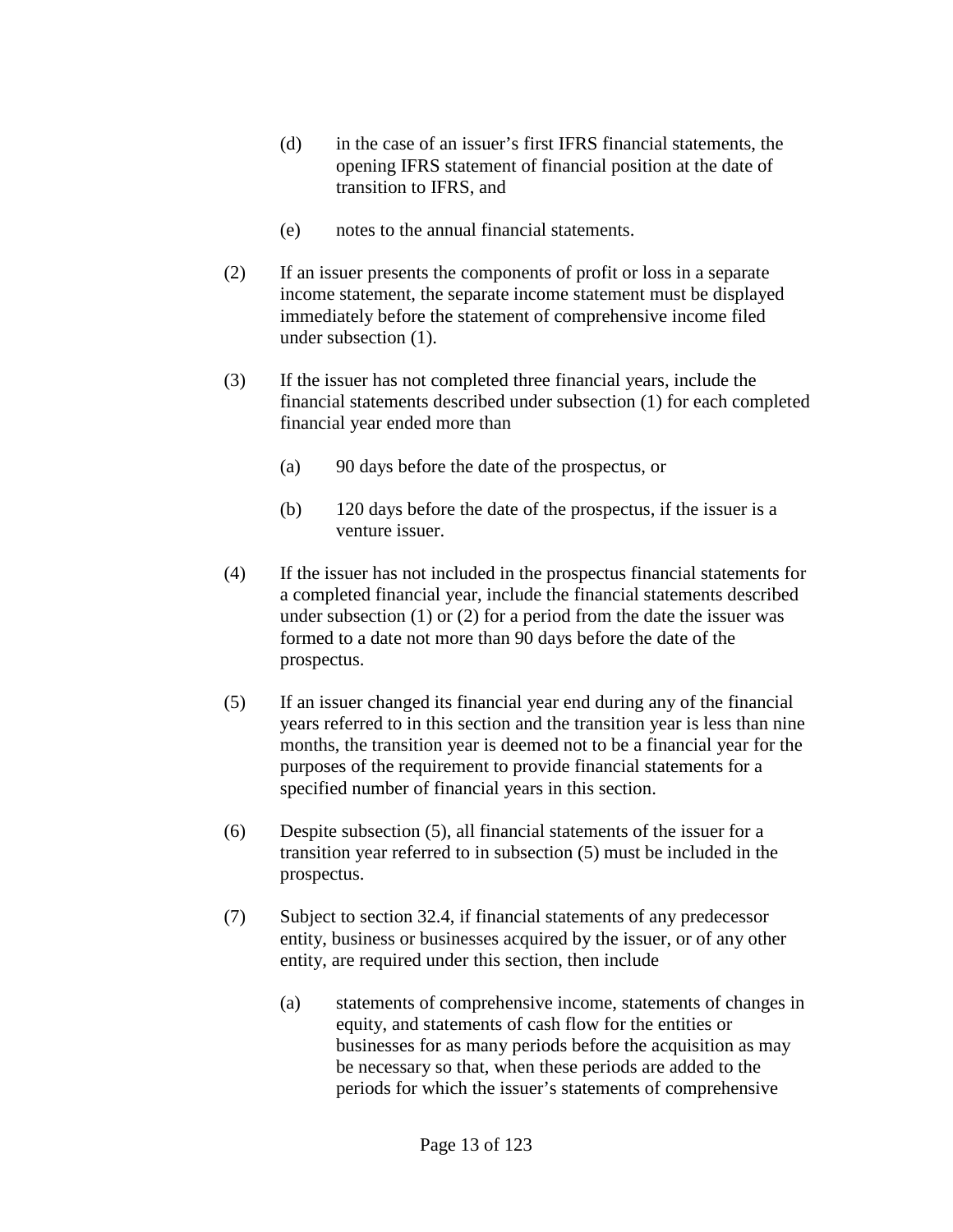income, statements of changes in equity, and statements of cash flow are included in the prospectus, the results of the entities or businesses, either separately or on a consolidated basis, total three years,

- (b) statements of financial position for the entities or businesses for as many periods before the acquisition as may be necessary so that, when these periods are added to the periods for which the issuer's statements of financial position are included in the prospectus, the financial position of the entities or businesses, either separately or on a consolidated basis, totals two years,
- (c) if the entities or businesses have not completed three financial years, the financial statements described under paragraphs (a) and (b) for each completed financial year of the entities or businesses for which the issuer's financial statements in the prospectus do not include the financial statements of the entities or businesses, either separately or on a consolidated basis, and ended more than
	- (i) 90 days before the date of the prospectus, or
	- (ii) 120 days before the date of the prospectus, if the issuer is a venture issuer,
- (d) if an entity's or business's first IFRS financial statements are included under paragraph (a), (b) or (c), the opening IFRS statement of financial position at the date of transition to IFRS, and
- (e) a statement of financial position as at the beginning of the earliest comparative period for which financial statements that are included in the prospectus comply with IFRS in the case of an issuer that
	- (i) discloses in its annual financial statements an unreserved statement of compliance with IFRS, and
	- (ii) does any of the following:
		- (A) applies an accounting policy retrospectively in its financial statements,
		- (B) makes a retrospective restatement of items in its financial statements, or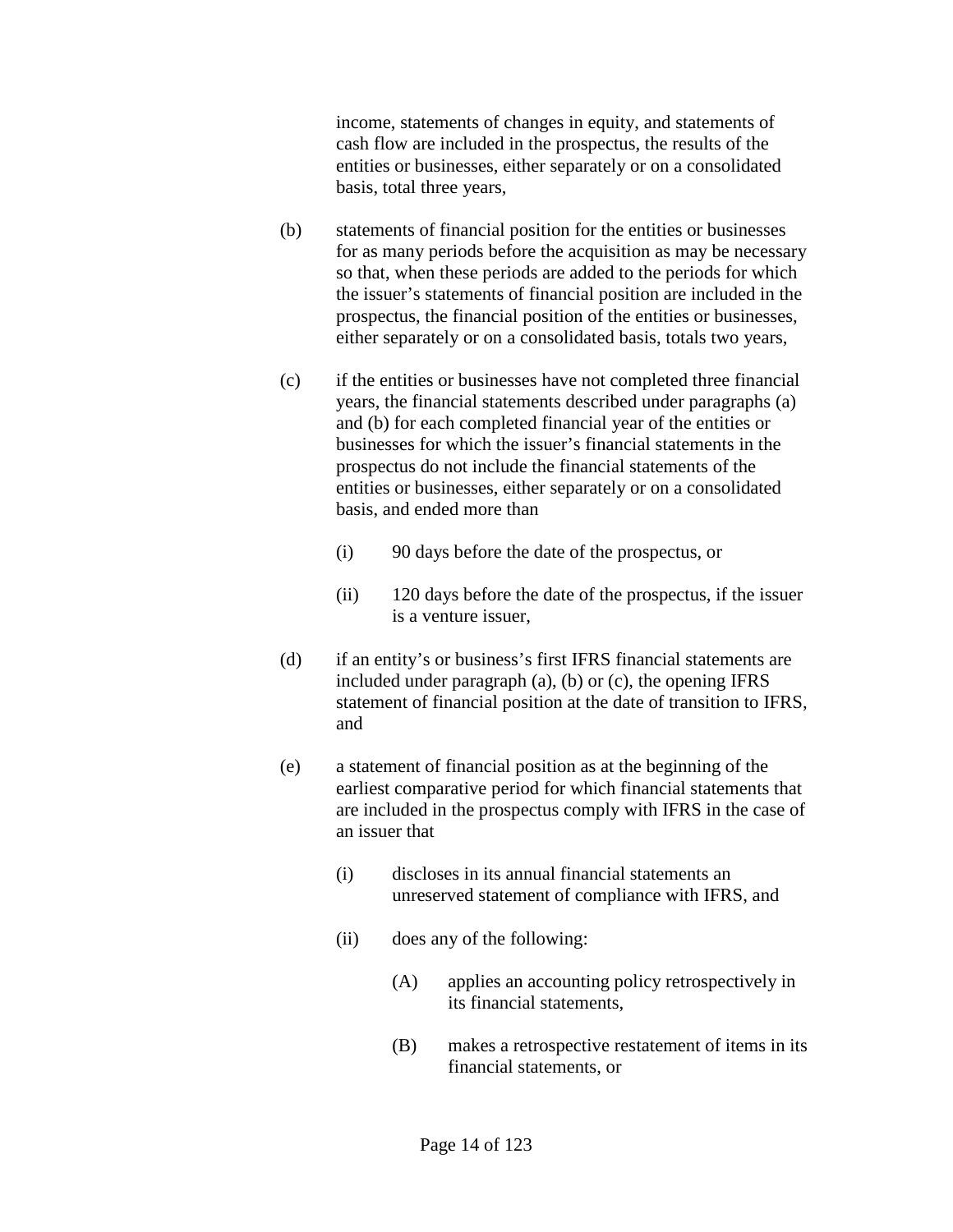(C) reclassifies items in its financial statements.

#### *25. Section 32.3 of Form 41-101F1 is repealed and the following substituted:*

#### **Interim financial report**

- **32.3** (1) Include a comparative interim financial report of the issuer for the most recent interim period, if any, ended
	- (a) subsequent to the most recent financial year in respect of which annual financial statements of the issuer are included in the prospectus, and
	- (b) more than
		- (i) 45 days before the date of the prospectus, or
		- (ii) 60 days before the date of the prospectus if the issuer is a venture issuer.
- (2) The interim financial report referred to in subsection (1) must include
	- (a) a statement of financial position as at the end of the interim period and a statement of financial position as at the end of the immediately preceding financial year, if any,
	- (b) a statement of comprehensive income, a statement of changes in equity, and a statement of cash flows, all for the year-to-date interim period, and comparative financial information for the corresponding interim period in the immediately preceding financial year, if any,
	- (c) for interim periods other than the first interim period in an issuer's financial year, a statement of comprehensive income for the three month period ending on the last day of the interim period and comparative financial information for the corresponding period in the immediately preceding financial year, if any,
	- (d) a statement of financial position as at the beginning of the earliest comparative period for which financial statements that are included in the prospectus comply with IFRS in the case of an issuer that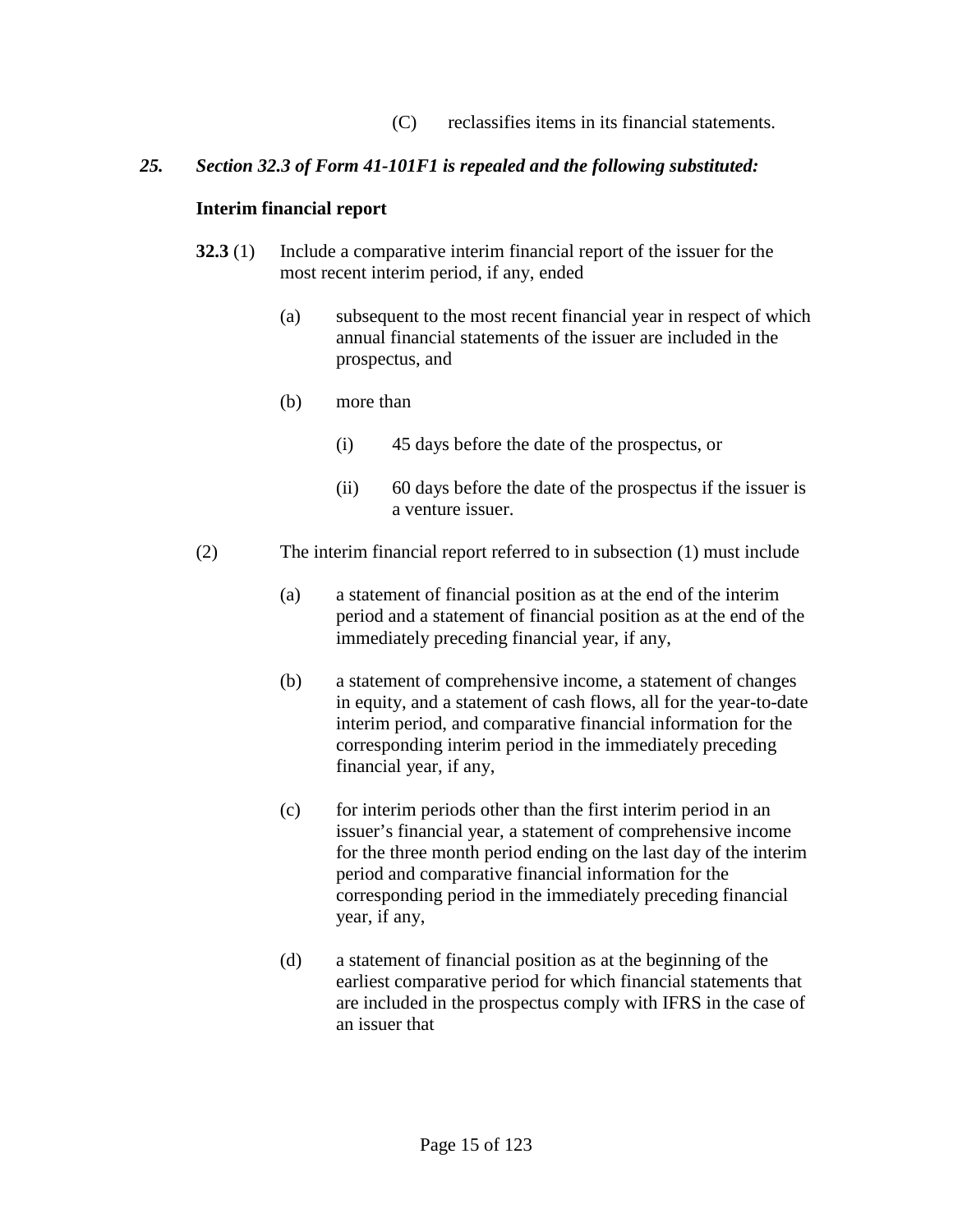- (i) discloses in its interim financial report an unreserved statement of compliance with International Accounting Standard 34 *Interim Financial Reporting*, and
- (ii) does any of the following:
	- (A) applies an accounting policy retrospectively in its interim financial report,
	- (B) makes a retrospective restatement of items in its interim financial report, or
	- (C) reclassifies items in its interim financial report,
- (e) in the case of the first interim financial report required to be filed in the year of adopting IFRS, the opening IFRS statement of financial position at the date of transition to IFRS, and
- (f) notes to the interim financial report.
- (3) If an issuer presents the components of profit or loss in a separate income statement, the separate income statement must be displayed immediately before the statement of comprehensive income filed under subsection (2).
- (4) If the issuer is required to include under subsection 32.3 (1) a comparative interim financial report of the issuer for the second or third interim period in the year of adopting IFRS, include
	- (a) the issuer's first interim financial report in the year of adopting IFRS, or
	- (b) both
		- (i) the opening IFRS statement of financial position at the date of transition to IFRS, and
		- (ii) the annual and date of transition to IFRS reconciliations required by IFRS 1 *First-time Adoption of International Financial Reporting Standards* to explain how the transition from previous GAAP to IFRS affected the issuer's reported financial position, financial performance and cash flows.
- (5) Subsection (4) does not apply to an issuer that was a reporting issuer in at least one jurisdiction immediately before filing the prospectus.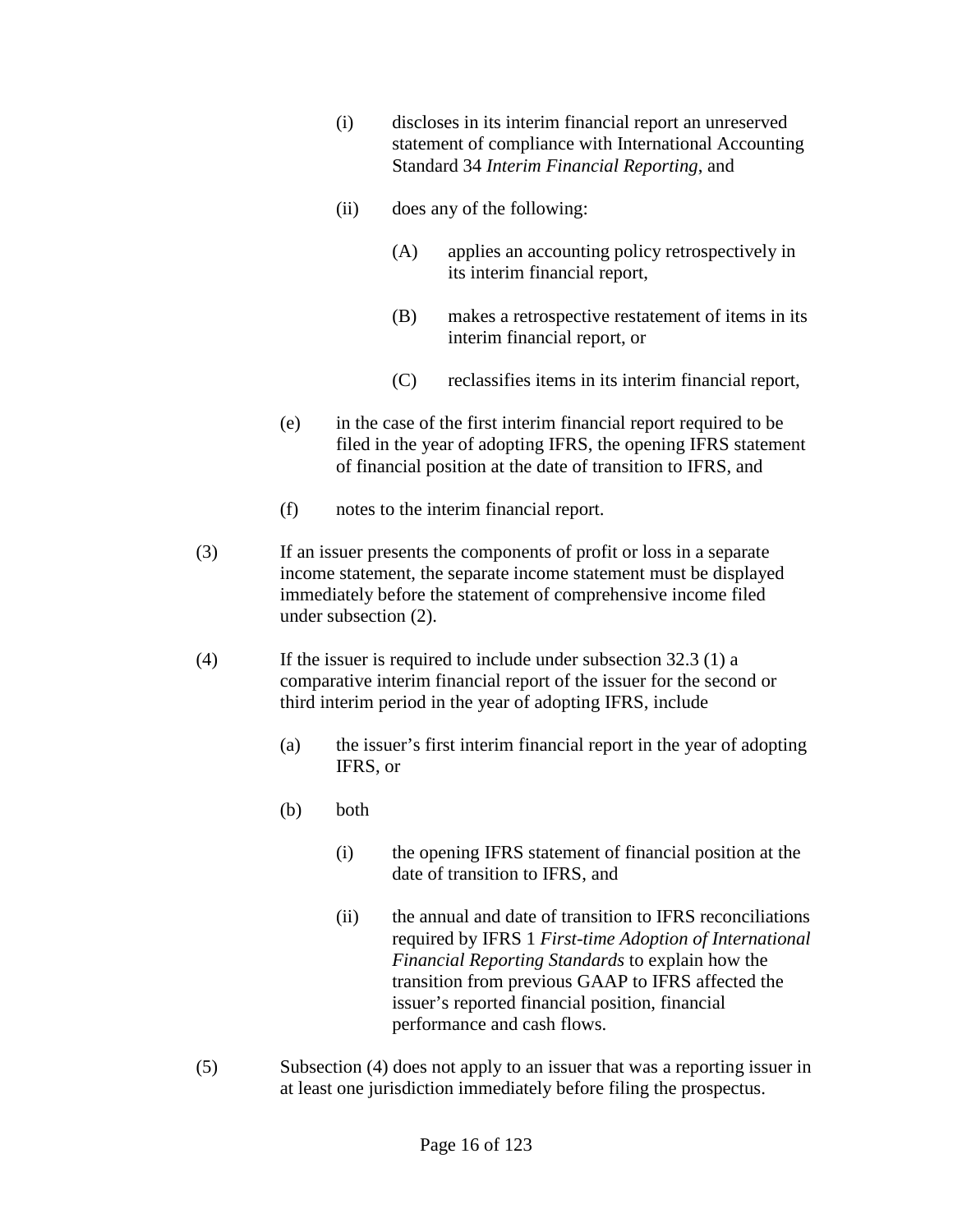## *26. Section 32.4 of Form 41-101F1 is repealed and the following substituted:*

#### **Exceptions to financial statement requirements**

- **32.4** Despite section 32.2, an issuer is not required to include the following financial statements in a prospectus
	- (a) the statement of comprehensive income, the statement of changes in equity, and the statement of cash flows for the third most recently completed financial year, if the issuer is a reporting issuer in at least one jurisdiction immediately before filing the prospectus,
	- (b) the statement of comprehensive income, the statement of changes in equity, and the statement of cash flows for the third most recently completed financial year, and the financial statements for the second most recently completed financial year, if
		- (i) the issuer is a reporting issuer in at least one jurisdiction immediately before filing the prospectus, and
		- (ii) the issuer includes financial statements for a financial year ended less than
			- (A) 90 days before the date of the prospectus, or
			- (B) 120 days before the date of the prospectus, if the issuer is a venture issuer,
	- (c) the statement of comprehensive income, the statement of changes in equity, and the statement of cash flows for the third most recently completed financial year, and the statement of financial position for the second most recently completed financial year, if the issuer includes financial statements for a financial year ended less than 90 days before the date of the prospectus,
	- (d) the statement of comprehensive income, the statement of changes in equity, and the statement of cash flows for the third most recently completed financial year, and the financial statements for the second most recently completed financial year, if
		- (i) the issuer is a reporting issuer in at least one jurisdiction immediately before filing the prospectus,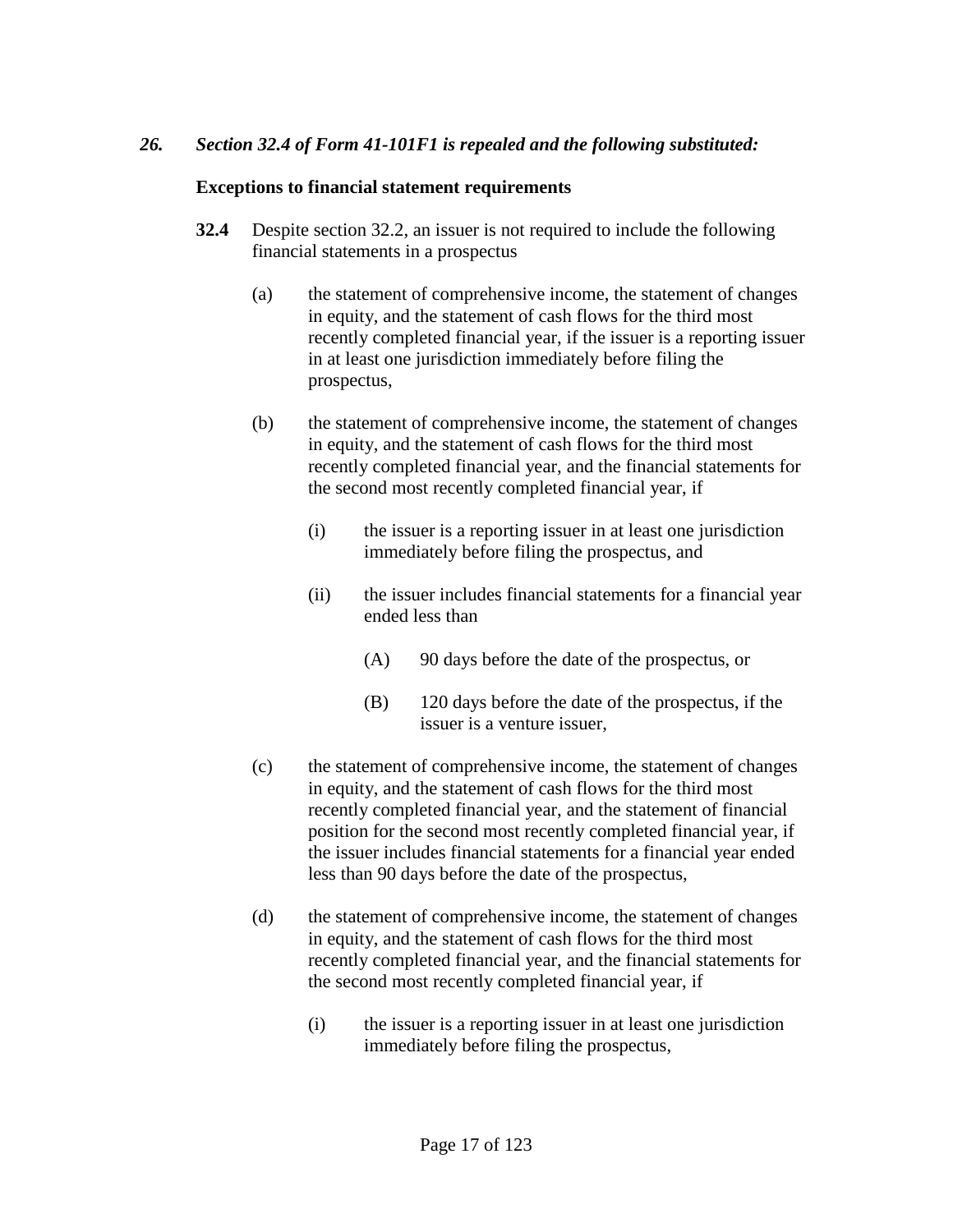- (ii) the issuer includes audited financial statements for a period of at least nine months commencing the day after the most recently completed financial year for which financial statements are required under section 32.2,
- (iii) the business of the issuer is not seasonal, and
- (iv) none of the financial statements required under section 32.2 are for a financial year that is less than nine months,
- (e) the statement of comprehensive income, the statement of changes in equity, and the statement of cash flows for the third most recently completed financial year, and the statement of financial position for the second most recently completed financial year, if
	- (i) the issuer includes audited financial statements for a period of at least nine months commencing the day after the most recently completed financial year for which financial statements are required under section 32.2,
	- (ii) the business of the issuer is not seasonal, and
	- (iii) none of the financial statements required under section 32.2 are for a financial year that is less than nine months, or
- (f) the separate financial statements of the issuer and the other entity for periods prior to the date of the transaction, if the restated combined financial statements of the issuer and the other entity are included in the prospectus under paragraph 32.1 (c).
- *27. Paragraph 32.5 (c) of Form 41-101F1 is amended by striking out "*interim financial statements*" and substituting "*interim financial report*".*

## *28. Subsection 34.1 (1) of Form 41-101F1 is amended*

- *(a) in paragraph (c) by striking out "*revenues*" and substituting "*revenue*",*
- *(b) by repealing subparagraph (g) (i) to (iii) and substituting the following:*
	- (i) revenue;
	- (ii) profit or loss from continuing operations attributable to owners of the parent;
	- (iii) profit or loss attributable to owners of the parent; *,*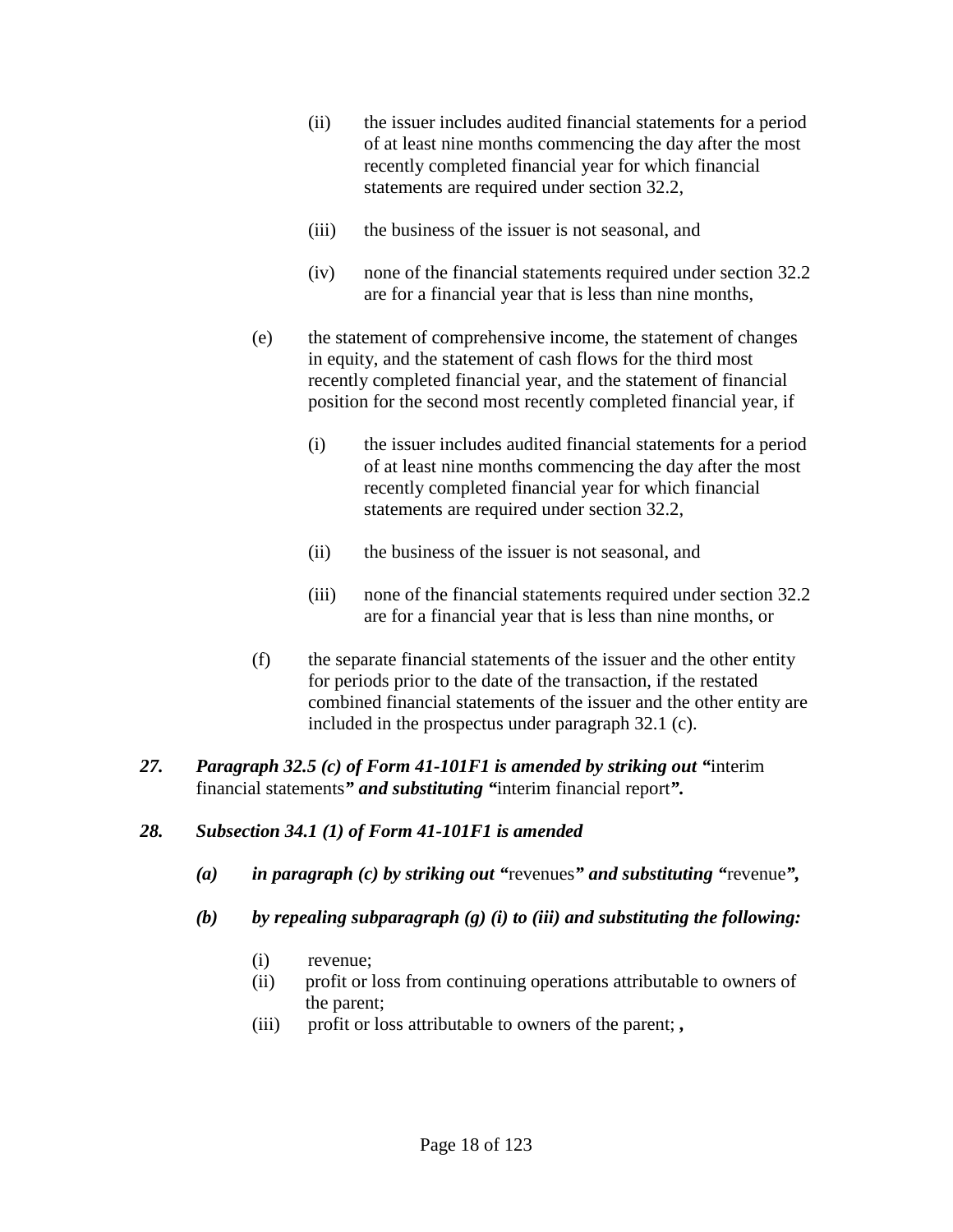- *(c) in subparagraph (g) (iv) by striking out "*balance sheet*" and substituting "*statement of financial position*", and*
- *(d) by adding the following instruction after paragraph (g):*

## *INSTRUCTION*

*See section 1.1 of the Instrument for the definitions of "profit or loss attributable to owners of the parent" and "profit or loss from continuing operations attributable to owners of the parent".*

*29. Subparagraph 34.2 (e) (ii) of Form 41-101F1 is amended by striking out "*interim and annual consolidated*" and substituting "*consolidated interim financial report and consolidated annual*".*

## *30. Section 35.1 of Form 41-101F1 is amended*

- *(a) in subsection (1) by striking out "*accounted for as*", and*
- *(b) in subsection (4)*
	- *(i) by striking out "*date of the acquisition*" wherever it occurs and substituting "*acquisition date*",*
	- *(ii) in subparagraph (b) (iv) by striking out "*income*" and substituting "*profit or loss*", and*
	- *(iii) in subparagraph (b) (vi) by striking out "*annual audited statements*" and substituting "*audited annual statements*".*

#### *31. Section 35.3 of Form 41-101F1 is amended*

- *(a) in the head note by striking out "*date of acquisition*" and substituting "*acquisition date*", and*
- *(b) by striking out "*date of the acquisition*" wherever it occurs and substituting "*acquisition date*".*

#### *32. Section 35.4 of Form 41-101F1 is amended*

- *(a) in the head note by striking out "*Results*" and substituting "*Financial Performance*", and*
- *(b) by striking out "*operations*" and substituting "*financial performance*".*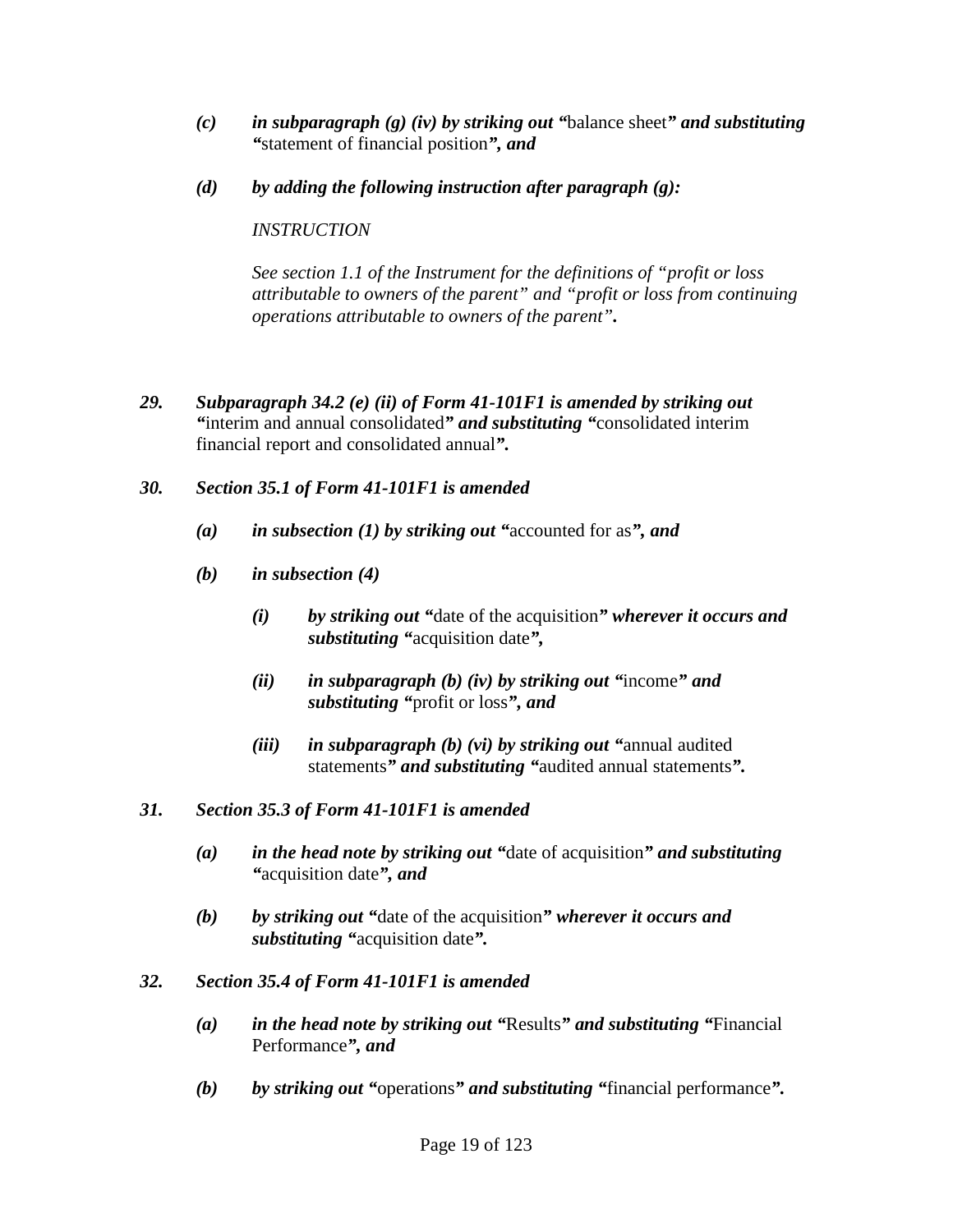- *33. Subsection 35.5 (3) of Form 41-101F1 is amended by striking out "*date of acquisition*" wherever it occurs and substituting "*acquisition date*".*
- *34. Subsection 35.6 (3) of Form 41-101F1 is amended by striking out "*date of the acquisition*" wherever it occurs and substituting "*acquisition date*".*
- *35. Subsection 35.8 (1) of Form 41-101F1 is amended*
	- *(a) by striking out "*annual and interim financial statements*" and substituting "*annual financial statements and an interim financial report*", and*
	- *(b) by striking out "*date of the acquisition*" and substituting "*acquisition date*".*

#### *36. Form 41-101F1 is amended by adding the following Item:*

## **ITEM 38: Transition**

## **Interim financial report**

- **38.1** (1) Despite subsection 32.3 (1), an issuer may include a comparative interim financial report of the issuer for the most recent interim period, if any, ended
	- (a) subsequent to the most recent financial year in respect of which annual financial statements of the issuer are included in the prospectus, and
	- (b) more than
		- (i) 75 days before the date of the prospectus, or
		- (ii) 90 days before the date of the prospectus if the issuer is a venture issuer.
- (2) Subsection (1) does not apply unless
	- (a) the comparative interim financial report is the first interim financial report required to be filed in the year of adopting IFRS in respect of an interim period beginning on or after January 1, 2011,
	- (b) the issuer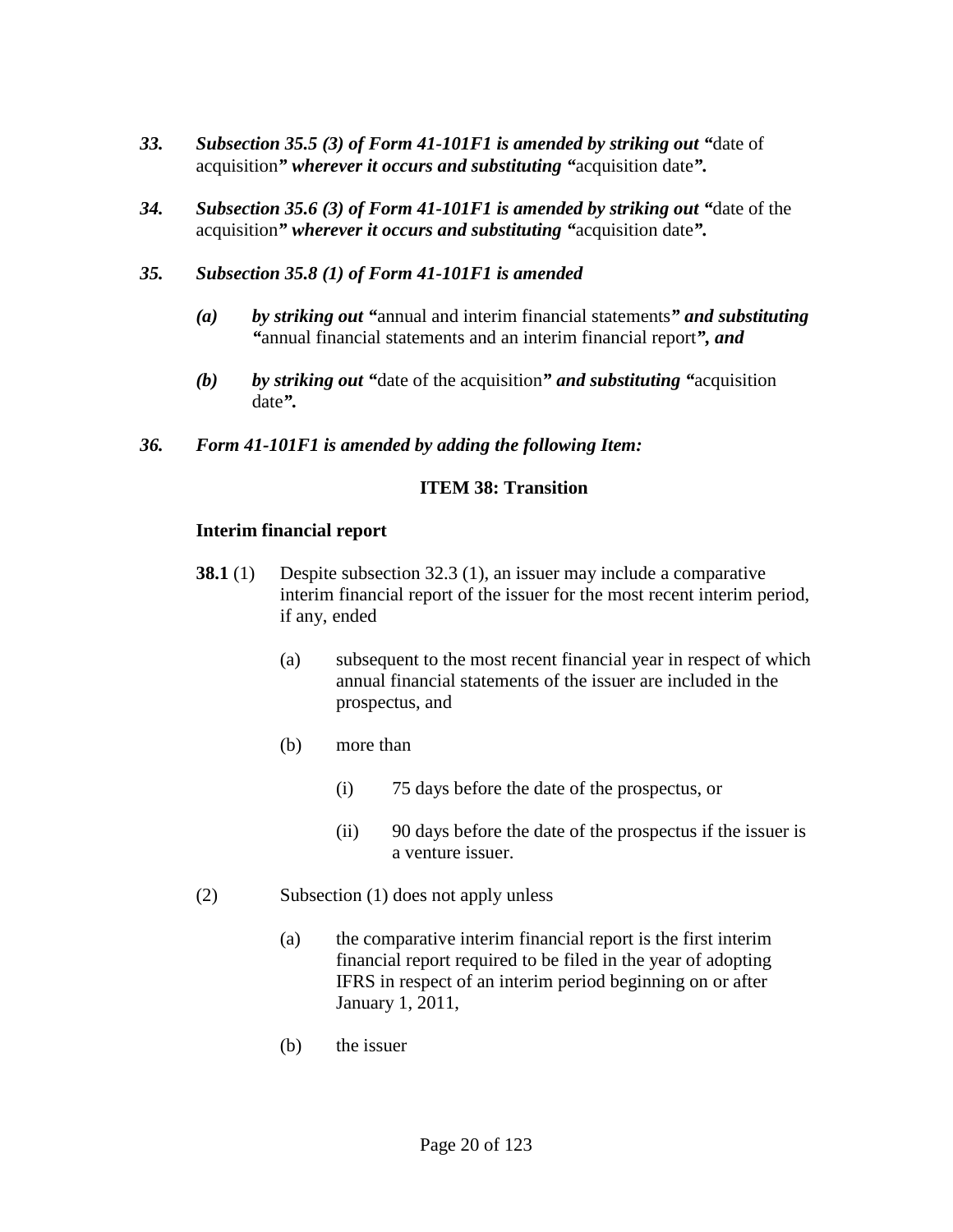- (i) is disclosing, for the first time, a statement of compliance with International Accounting Standard 34 *Interim Financial Reporting*, and
- (ii) did not previously file financial statements that disclosed compliance with IFRS,
- (c) the issuer is a reporting issuer in any jurisdiction immediately before the date of the final long form prospectus, and
- (d) the final long form prospectus is filed before July 5, 2012.

## **Asset-backed securities**

- 38.2 (1) Despite subsection 10.3 (5), all financial disclosure that describes the underlying pool of financial assets of the issuer for a transition year must be included in the prospectus for the most recent interim period, if any, ended
	- (a) subsequent to the most recent financial year referred to in paragraphs  $10.3$  (3) (a) and  $10.3$  (3) (b) in respect of which financial disclosure on the underlying pool of financial assets is included in the prospectus, and
	- (b) more than
		- (i) 75 days before the date of the prospectus, or
		- (ii) 90 days before the date of the prospectus if the issuer is a venture issuer.
	- (2) Subsection (1) does not apply unless
		- (a) the financial disclosure in respect of the interim period is the first interim financial report required to be filed in the year of adopting IFRS in respect of an interim period beginning on or after January 1, 2011,
		- (b) the issuer
			- (i) is disclosing, for the first time, a statement of compliance with International Accounting Standard 34 *Interim Financial Reporting*, and
			- (ii) did not previously file financial statements that disclosed compliance with IFRS,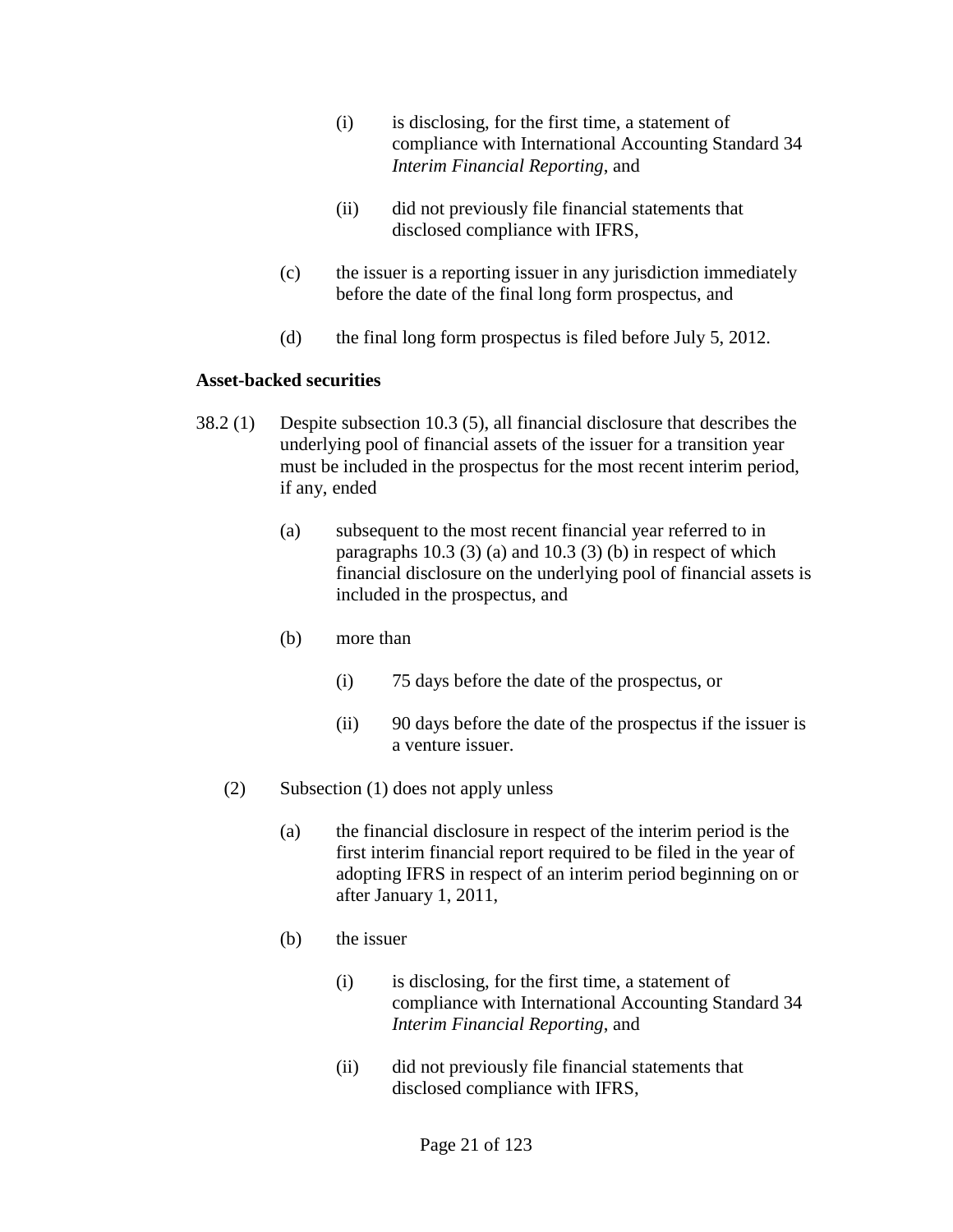- (c) the issuer is a reporting issuer in any jurisdiction immediately before the date of the final long form prospectus, and
- (d) the final long form prospectus is filed before July 5, 2012.
- *37. The effect of this Schedule applies only to a preliminary prospectus, an amendment to a preliminary prospectus, a final prospectus or an amendment to a final prospectus of an issuer which includes or incorporates by reference financial statements of the issuer in respect of periods relating to financial years beginning on or after January 1, 2011; for documents in respect of periods relating to financial years beginning before January 1, 2011, the provisions of National Instrument 41-101* **General Prospectus Requirements** *in force on December 31, 2010 apply.*
- *38. Despite section 37, an issuer may apply the amendments set out in this Schedule to a preliminary prospectus, an amendment to a preliminary prospectus, a final prospectus, or an amendment to a final prospectus of the issuer, which includes or incorporates by reference financial statements of the issuer in respect of periods relating to a financial year that begins before January 1, 2011 if the immediately preceding financial year ends no earlier than December 21, 2010 and if the issuer is relying on the exemption in section 5.3 of National Instrument 52-107* **Acceptable Accounting Principles and Auditing Standards***.*
- *39. A head note revised or added by this Schedule*
	- *(a) does not form part of National Instrument 41-101* **General Prospectus Requirements***, and*
	- *(b) has been included for convenience of reference only.*

# **SCHEDULE D**

- *1. National Instrument 44-101* **Short Form Prospectus Distributions***, B.C. Reg. 370/2005, is amended by this Schedule.*
- *2. Subsection 1.1 is amended, in the definition of "*short form eligible exchange*", by striking out "*Canadian Trading and Quotation System Inc.*" and substituting "*Canadian National Stock Exchange*".*
- *3. Paragraph 4.3 (2) (a) is repealed and the following substituted:*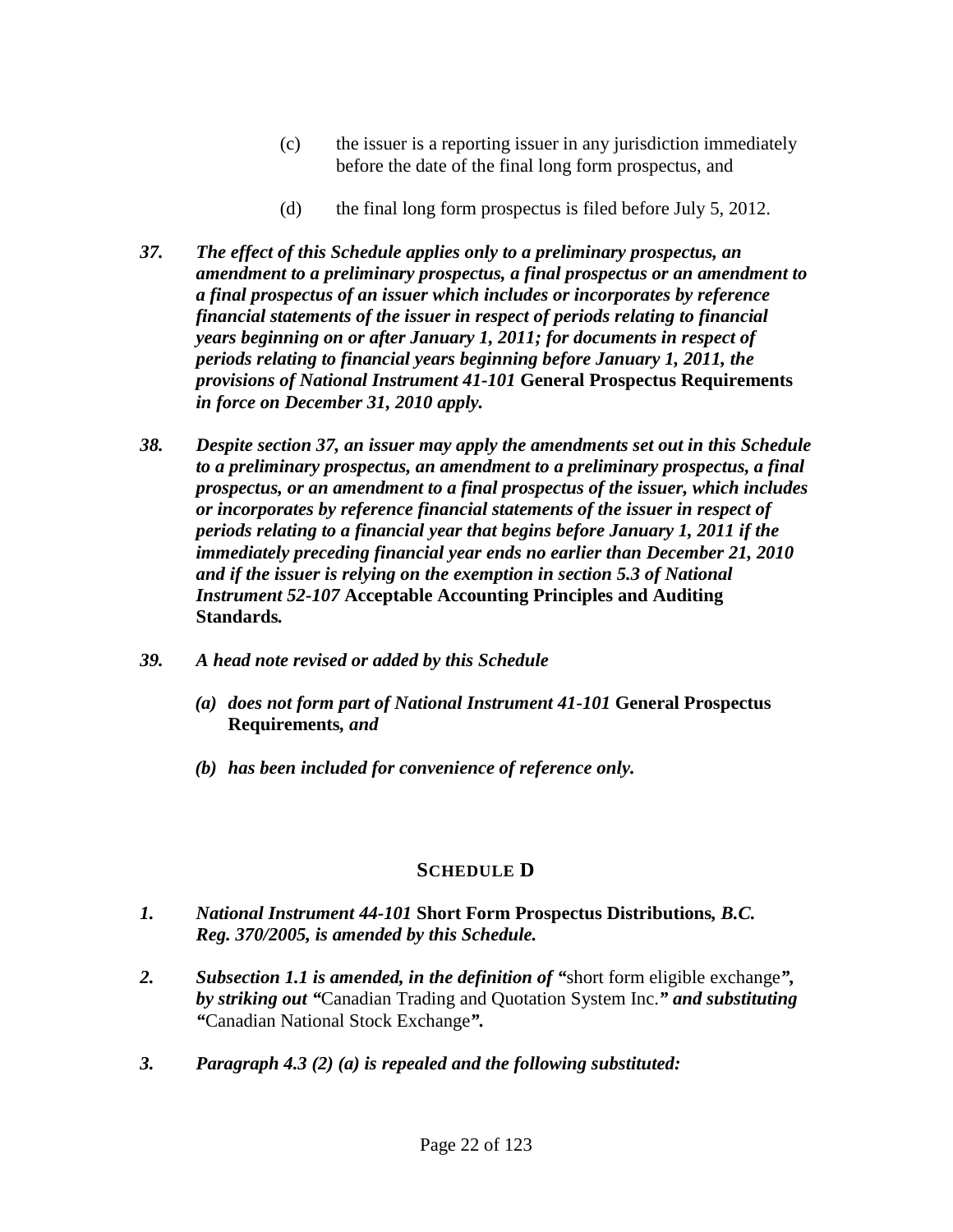- (a) U.S. AICPA GAAS, the unaudited financial statements may be reviewed in accordance with the review standards issued by the American Institute of Certified Public Accountants,
- (a.1) U.S. PCAOB GAAS, the unaudited financial statements may be reviewed in accordance with the review standards issued by the Public Company Accounting Oversight Board (United States of America), *.*

## *4. The general instructions of Form 44-101F1 are amended*

- *(a) in instruction (3) by striking out "This concept of materiality is consistent with the financial reporting notion of materiality contained in the Handbook.",*
- *(b) in instruction (8) by striking out "the Handbook" and substituting "Canadian GAAP applicable to publicly accountable enterprises", and*
- *(c) in instruction (14) by striking out "*disclose the currency in which the financial information is disclosed*" and substituting "*display the presentation currency*".*
- *5. Section 1.6.1 of Form 44-101F1 is amended by striking out "*reporting*"***.**

## *6. Section 6.1 of Form 44-101F1 is amended*

- *(a) in paragraph (1) (c) by striking out "*interim financial statements of the issuer have*" and substituting "*an interim financial report of the issuer has*"***,**
- *(b) in subparagraph 2 (b) (i) by striking out "*issued*",*
- *(c) in paragraphs (2) (b) and (d) by striking out "*annual or interim financial statements*" wherever it occurs and substituting "*annual financial statements or interim financial report*",*
- *(d) in paragraph (2) (c) by striking out "*annual or interim financial statements*" and substituting "*annual financial statements or interim financial report; and*",*
- *(e) in paragraphs (2) (c) and (d) by striking out "*long-term*" wherever it occurs,*
- *(f) in paragraph (2) (d) by striking out "*prospectus; and*" and substituting "*prospectus.*",*
- *(g) by repealing paragraph (2) (e),*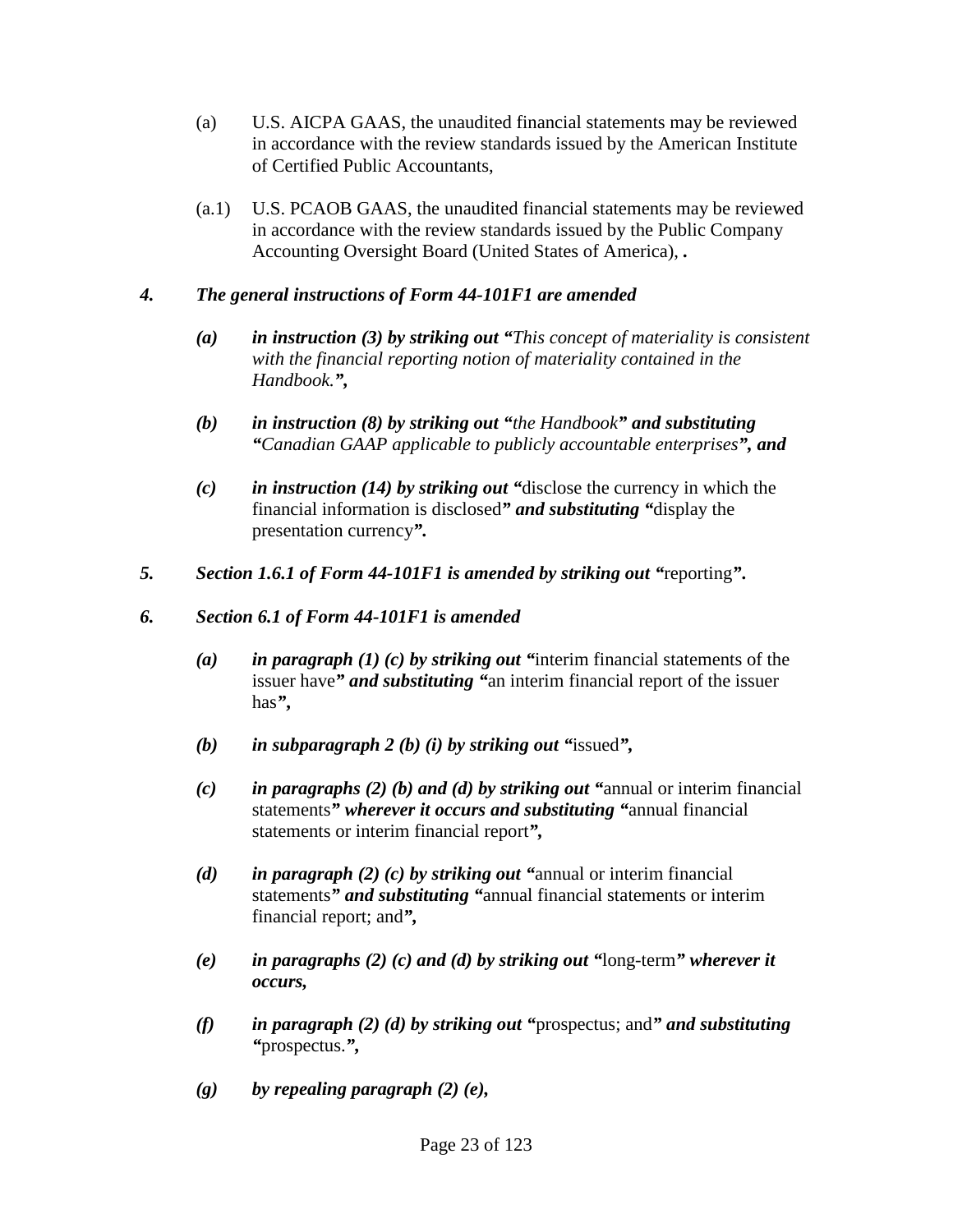- *(h) by repealing subsection (3), and*
- *(i) in subsection (4) by striking out "*earnings required*" and substituting "*numerator required*".*

#### *7. The instructions under item 6 of Form 44-101F1 are amended*

- *(a) in instruction (2) by striking out "entity's earnings (the numerator) by its interest" and substituting "entity's profit or loss attributable to owners of the parent (the numerator) by its borrowing costs",*
- *(b) in instruction (3)*
	- *(i) in paragraph (a) by striking out "net income before interest" and substituting "profit or loss attributable to owners of the parent before borrowing costs",*
	- *(ii) by repealing paragraph (c),*
	- *(iii) by repealing paragraph (d) and substituting the following:*
		- *(d) for distributions of debt securities, the appropriate denominator is borrowing costs, after giving effect to the new debt securities issue and any retirement of obligations, plus the borrowing costs that have been capitalized during the period; ,*
	- *(iv) in subparagraph (e) (i) by striking out "annual interest requirements, including the amount of interest that has" and substituting "annual borrowing cost requirements, including the borrowing costs that have", and*
	- *(v) in paragraph (f) by adding "securities" after "effect of the debt",*
- *(c) in instruction (4)*
	- *(i) by striking out "interest obligations on all long-term debt" and substituting "borrowing cost obligations on all financial liabilities",*
	- *(ii) by repealing paragraph (a) and substituting the following:*
		- *(a) the issuance of all financial liabilities and, in addition in the case of an issuance of preferred shares, all preferred*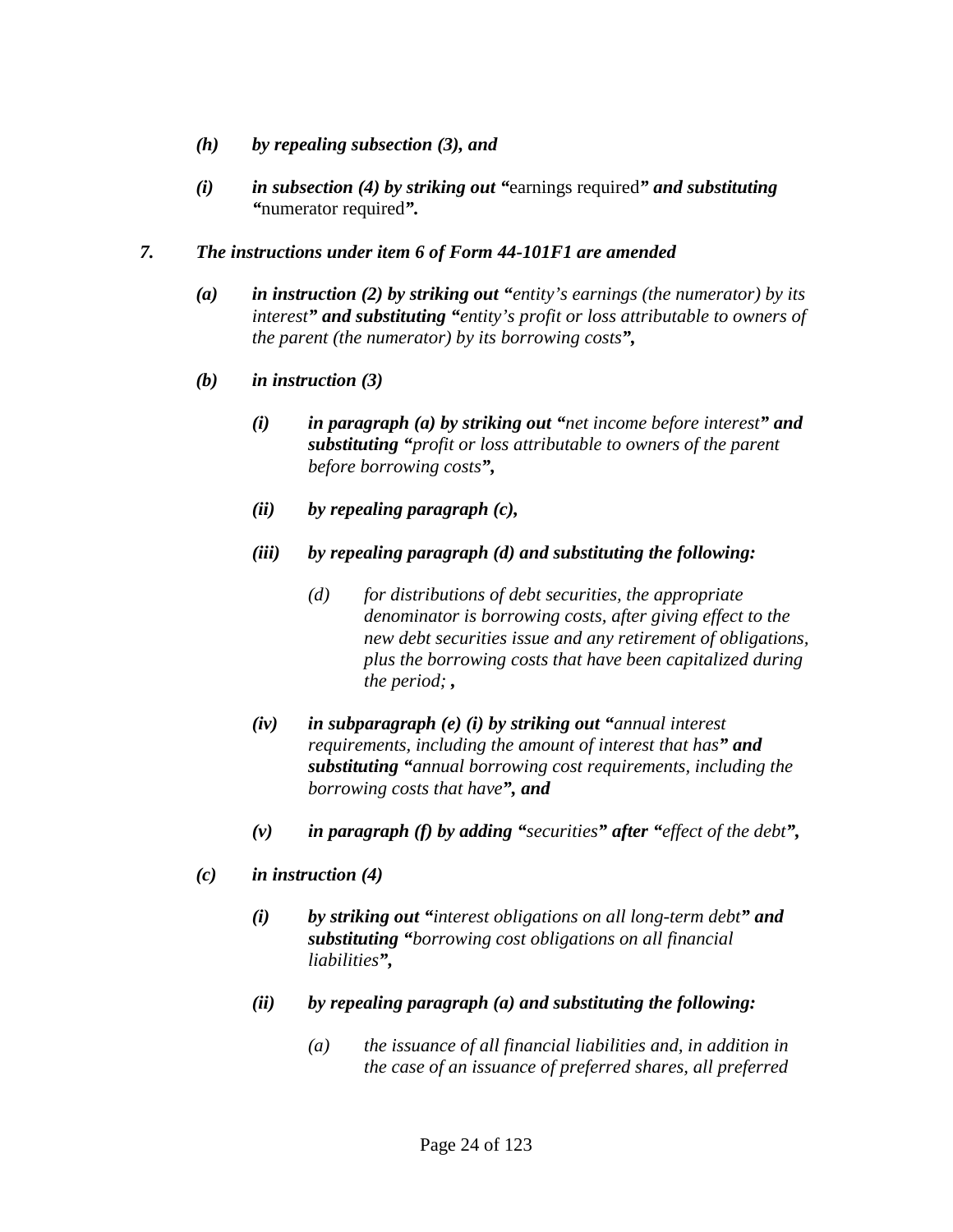*shares issued, since the date of the annual financial statements or interim financial report; ,*

- *(iii) in paragraph (b) by adding "and" after "distributed;",*
- *(iv) by repealing paragraph (c) and substituting the following:*
	- *(c) the repayment or redemption of all financial liabilities since the date of the annual financial statements or interim financial report, all financial liabilities to be repaid or redeemed from the proceeds to be realized from the sale of securities under the short form prospectus and, in addition, in the case of an issuance of preferred shares, all preferred shares repaid or redeemed since the date of the annual financial statements or interim financial report and all preferred shares to be repaid or redeemed from the proceeds to be realized from the sale of securities under the short form prospectus. , and*
- *(v) by repealing paragraph (d),*
- *(d) by repealing instruction (5),*
- *(e) in instruction (6) by striking out "interest requirements, after giving effect to the issue of [the debt securities to be distributed under the short form prospectus], amounted to \$• for the 12 months ended •. [Name of the issuer]'s earnings before interest and income tax for the 12 months then ended was \$•, which is • times [name of the issuer]'s interest requirements" and substituting "borrowing cost requirements, after giving effect to the issue of [the debt securities to be distributed under the short form prospectus], amounted to \$• for the 12 months ended •. [Name of the issuer]'s profit or loss attributable to owners of the parent before borrowing costs and income tax for the 12 months then ended was \$•, which is • times [name of the issuer]'s borrowing cost requirements", and*
- *(f) in instruction (7) by striking out "interest requirements for the 12 months then ended amounted to \$•. [Name of the issuer]'s earnings before interest and income tax for the 12 months ended • was \$•, which is • times [name of the issuer]'s aggregate dividend and interest requirements" and substituting "borrowing cost requirements for the 12 months then ended amounted to \$•. [Name of the issuer]'s profit or loss attributable to owners of the parent before borrowing costs and income tax for the 12 months ended • was \$•, which is • times [name of the issuer]'s aggregate dividend and borrowing cost requirements".*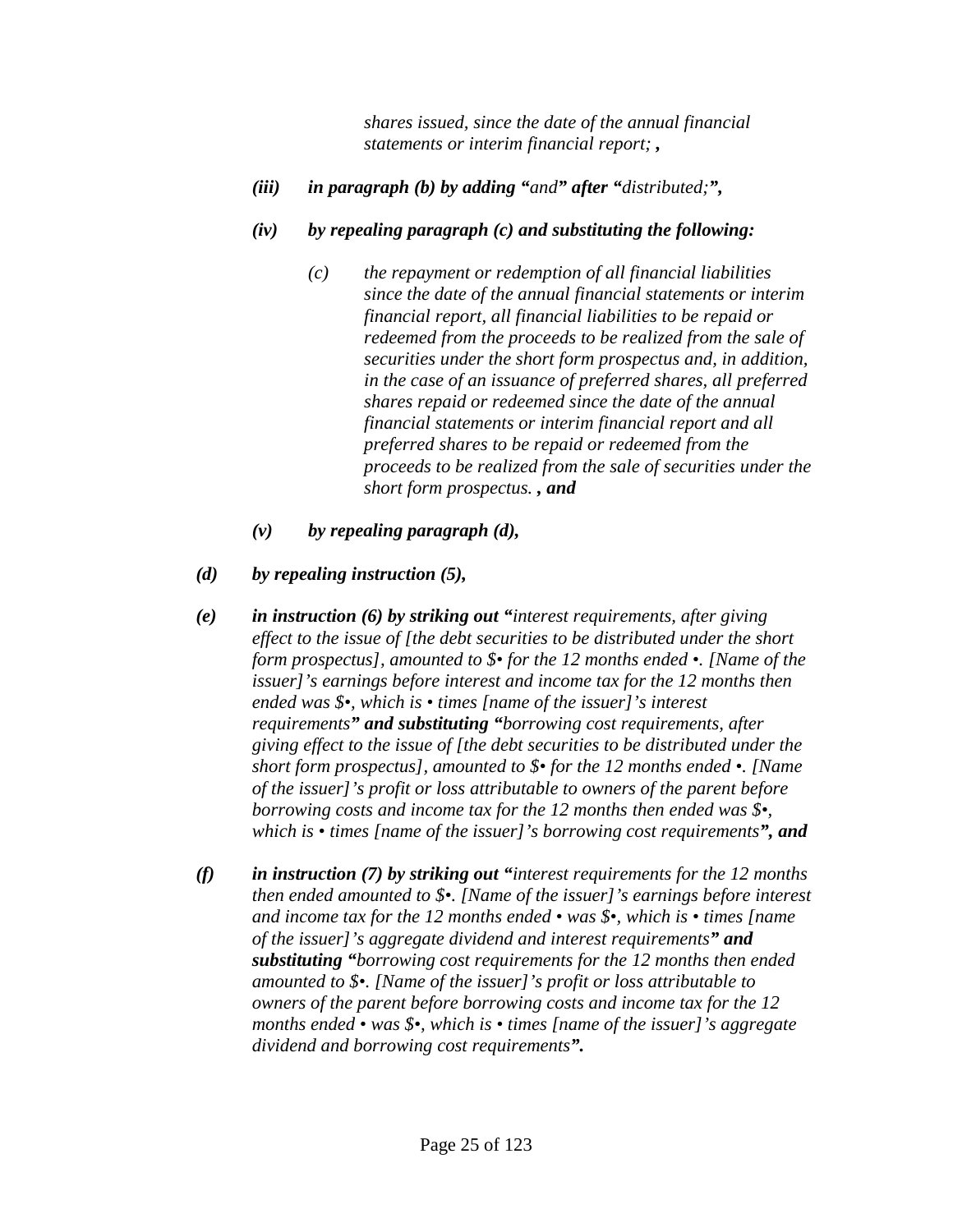- *8. Paragraph 7.3 (3) (b) of Form 44-101F1 is amended by striking out "*income*" and substituting "*profit*".*
- *9. Paragraph 11.1 (1) 3 of Form 44-101F1 is amended by striking out "*interim financial statements*" and substituting "*interim financial report*".*

## *10. Subsection 13.1 (1) of Form 44-101F1 is amended*

- *(a) in paragraph (c) by striking out "*revenues*" and substituting "*revenue*",*
- *(b) by repealing subparagraph (g) (i) to (iii) and substituting the following:*
	- (i) revenue;
	- (ii) profit or loss from continuing operations attributable to owners of the parent;
	- (iii) profit or loss attributable to owners of the parent; *,*
- *(c) in subparagraph (g) (iv) by striking out "*balance sheet*" and substituting "*statement of financial position*", and*
- *(d) by adding the following instruction after paragraph (g):*

*INSTRUCTION*

*See section 1.1 of NI 41-101 for the definitions of "profit or loss attributable to owners of the parent" and "profit or loss from continuing operations attributable to owners of the parent".*

- *11. Subparagraph 13.2 (f) (ii) of Form 44-101F1 is amended by striking out "*interim and annual consolidated*" and substituting "*consolidated interim financial report and consolidated annual*".*
- *12. The effect of this Schedule applies only to a preliminary short form prospectus, an amendment to a preliminary short form prospectus, a final short form prospectus or an amendment to a final short form prospectus of an issuer which includes or incorporates by reference financial statements of the issuer in respect of periods relating to financial years beginning on or after January 1, 2011; for documents in respect of periods relating to financial years beginning before January 1, 2011, the provisions of National Instrument 44-101* **Short Form Prospectus Distributions** *in force on December 31, 2010 apply.*
- *13. Despite section 12, an issuer may apply the amendments set out in this Schedule to a preliminary short form prospectus, an amendment to a preliminary short form prospectus, a final short form prospectus, or an amendment to a final short form prospectus of the issuer, which includes or incorporates by reference financial statements of the issuer in respect of periods relating to a financial*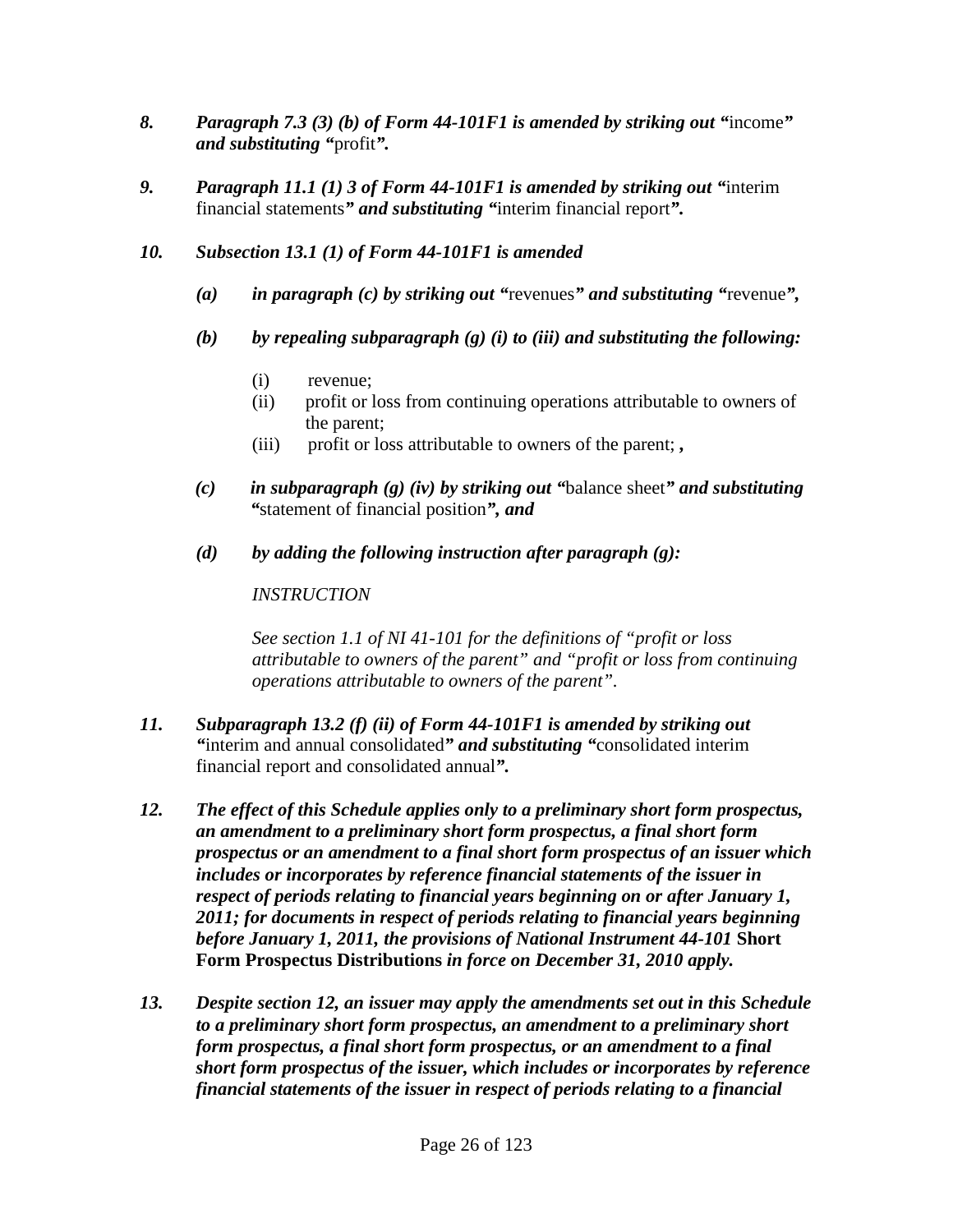*year that begins before January 1, 2011 if the immediately preceding financial year ends no earlier than December 21, 2010 and if the issuer is relying on the exemption in section 5.3 of National Instrument 52-107* **Acceptable Accounting Principles and Auditing Standards***.*

## **SCHEDULE E**

#### *1. National Instrument 44-102* **Shelf Distributions***, B.C. Reg. 425/2000, is amended by this Schedule.*

- *2. Subsection 6.2 (4) is amended*
	- *(a) by striking out "Acceptable Accounting Principles, Auditing Standards and Reporting Currency", and*
	- *(b) by repealing paragraph (a) and substituting the following:*
		- (a) U.S. AICPA GAAS, the unaudited financial statements may be reviewed in accordance with the review standards issued by the American Institute of Certified Public Accountants,
		- (a.1) U.S. PCAOB GAAS, the unaudited financial statements may be reviewed in accordance with the review standards issued by the Public Company Accounting Oversight Board (United States of America), *.*
- *3. Paragraph 8.4 (a) is amended by striking out "*interim*" and substituting "*an interim financial report*".*
- *4. The effect of this Schedule applies only to a preliminary base shelf prospectus, an amendment to a preliminary base shelf prospectus, a base shelf prospectus, an amendment to a base shelf prospectus or a shelf prospectus supplement of an issuer which includes or incorporates by reference financial statements of the issuer in respect of periods relating to financial years beginning on or after January 1, 2011; for documents in respect of periods relating to financial years beginning before January 1, 2011, the wording of section 6.2 (4) of National Instrument 44-102* **Shelf Distributions** *in force on December 31, 2010 applies.*
- *5. Despite section 4, an issuer may apply the amendments set out in this Schedule to a preliminary base shelf prospectus, an amendment to a preliminary base shelf prospectus, a base shelf prospectus, an amendment to a base shelf prospectus, or a shelf prospectus supplement of the issuer, which includes or incorporates by reference financial statements of the issuer in respect of periods relating to a financial year that begins before January 1, 2011 if the*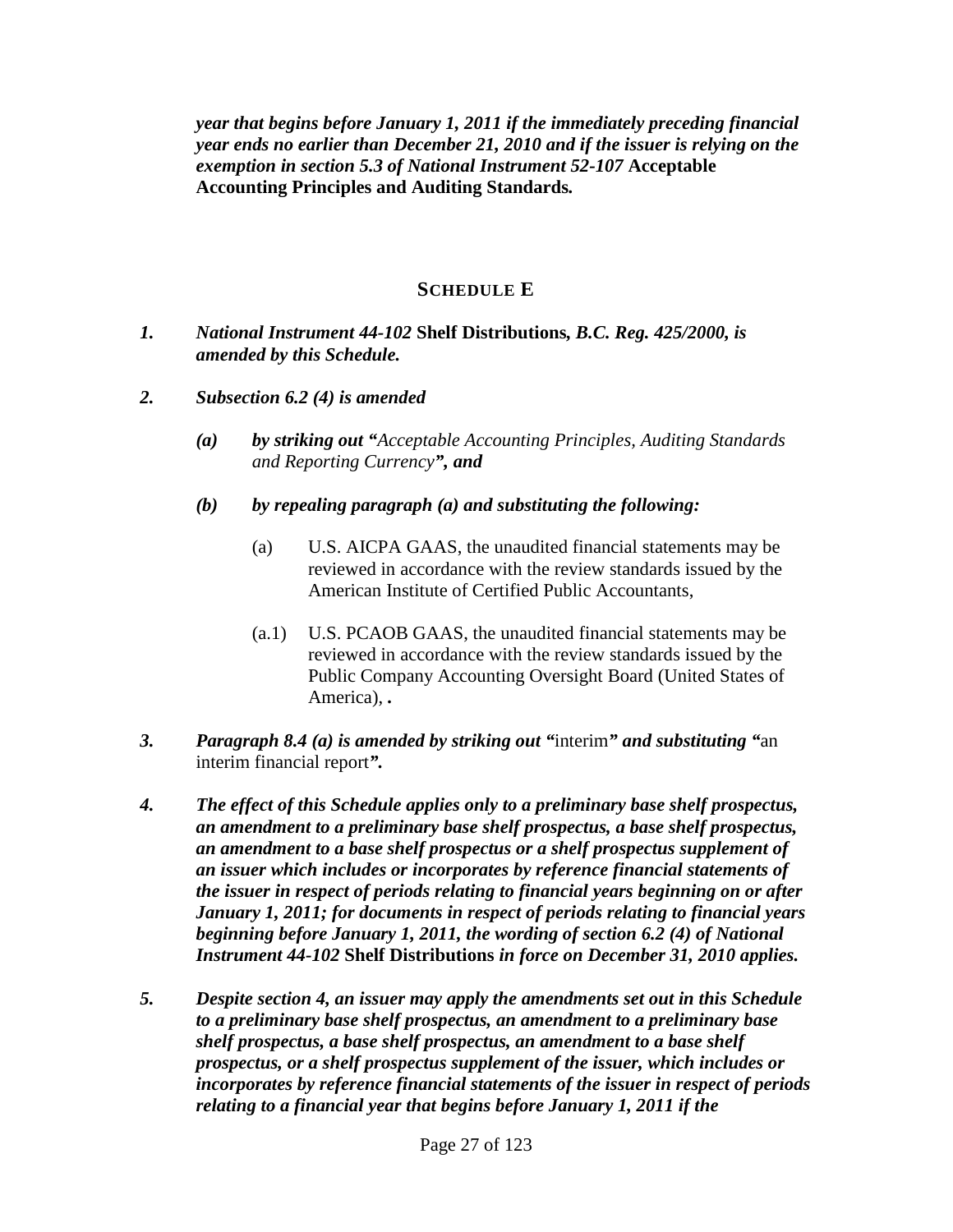*immediately preceding financial year ends no earlier than December 21, 2010 and if the issuer is relying on the exemption in section 5.3 of National Instrument 52-107* **Acceptable Accounting Principles and Auditing Standards***.*

## **SCHEDULE F**

- *1. National Instrument 45-106* **Prospectus and Registration Exemptions***, B.C. Reg. 227/2009, is amended by this Instrument.*
- *2. Section 1.1 is amended by adding the following definitions:*

**"acquisition date"** has the same meaning as in the issuer's GAAP;

**"financial statements"** includes interim financial reports;

**"issuer's GAAP"** has the same meaning as in National Instrument 52-107 *Acceptable Accounting Principles and Auditing Standards*;

- **"private enterprise"** has the same meaning as in Part 3 of National Instrument 52-107 *Acceptable Accounting Principles and Auditing Standards*;
- **"publicly accountable enterprise"** has the same meaning as in Part 3 of National Instrument 52-107 *Acceptable Accounting Principles and Auditing Standards*;

**"retrospective"** has the same meaning as in Canadian GAAP applicable to publicly accountable enterprises;

**"retrospectively"** has the same meaning as in Canadian GAAP applicable to publicly accountable enterprises; *.*

- *3. Section 5.2 (e) (i) (C) is amended by striking out "*statements*" in both places and substituting "*reports*".*
- *4. Subsection 6.5 (1) is amended by striking out "*or subsection 3.9 (15)*" .*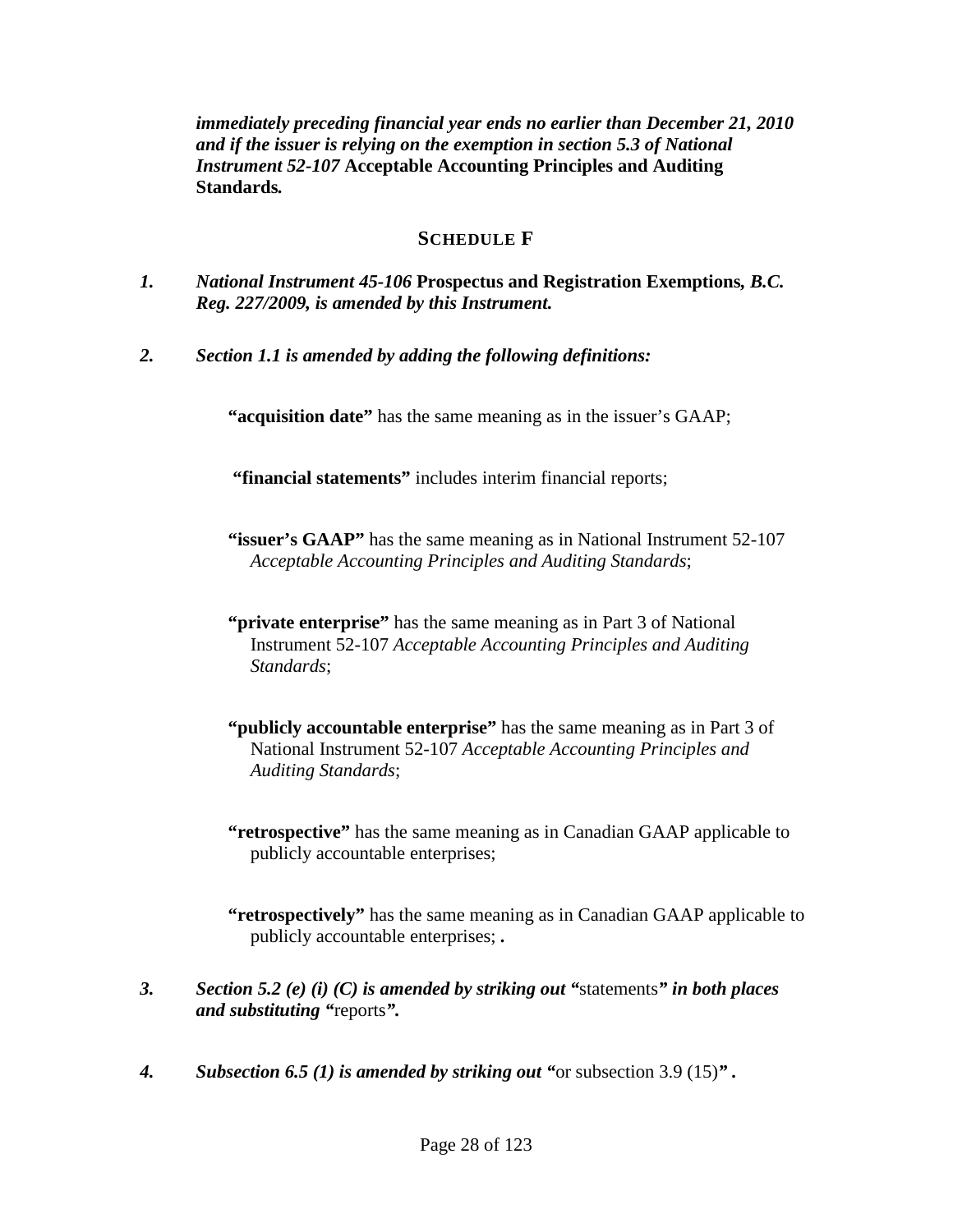*5. Item 1.1 of Form 45-106F2 is amended by striking out "*H*" in the table and substituting "*G*".*

## *6. Item 4.2 of Form 45-106F2 is amended*

- *(a) by striking out the heading "*4.2 Long Term Debt*" and substituting "*4.2 Long Term Debt Securities*", and*
- *(b) by striking out "*the current portion of the long-term debt*" and substituting "*the portion of the debt*".*
- *7. Item 8 (b) of Form 45-106F2 is amended by striking out "*sales*" and substituting "*revenue*".*
- *8. Form 45-106F2 is amended under the heading "*Instructions for Completing Form 45-106F2 Offering Memorandum for Non-Qualifying Issuers*", in Part B,*

## *(a) by repealing section 1 and substituting the following:*

1. All financial statements, operating statements for an oil and gas property that is an acquired business or a business to be acquired, and summarized financial information as to the aggregated amounts of assets, liabilities, revenue and profit or loss of an acquired business or business to be acquired that is, or will be, an investment accounted for by the issuer using the equity method included in the offering memorandum must comply with National Instrument 52-107 *Acceptable Accounting Principles and Auditing Standards*, regardless of whether the issuer is a reporting issuer or not.

Under National Instrument 52-107 *Acceptable Accounting Principles and Auditing Standards*, financial statements are generally required to be prepared in accordance with Canadian GAAP applicable to publicly accountable enterprises. An issuer using this form cannot use Canadian GAAP applicable to private enterprises, except, subject to the requirements of NI 52-107, certain issuers may use Canadian GAAP applicable to private enterprises for financial statements for a business referred to in Instruction C.1. An issuer that is not a reporting issuer may prepare acquisition statements in accordance with the requirements of NI 52-107 as if the issuer were a venture issuer as defined in NI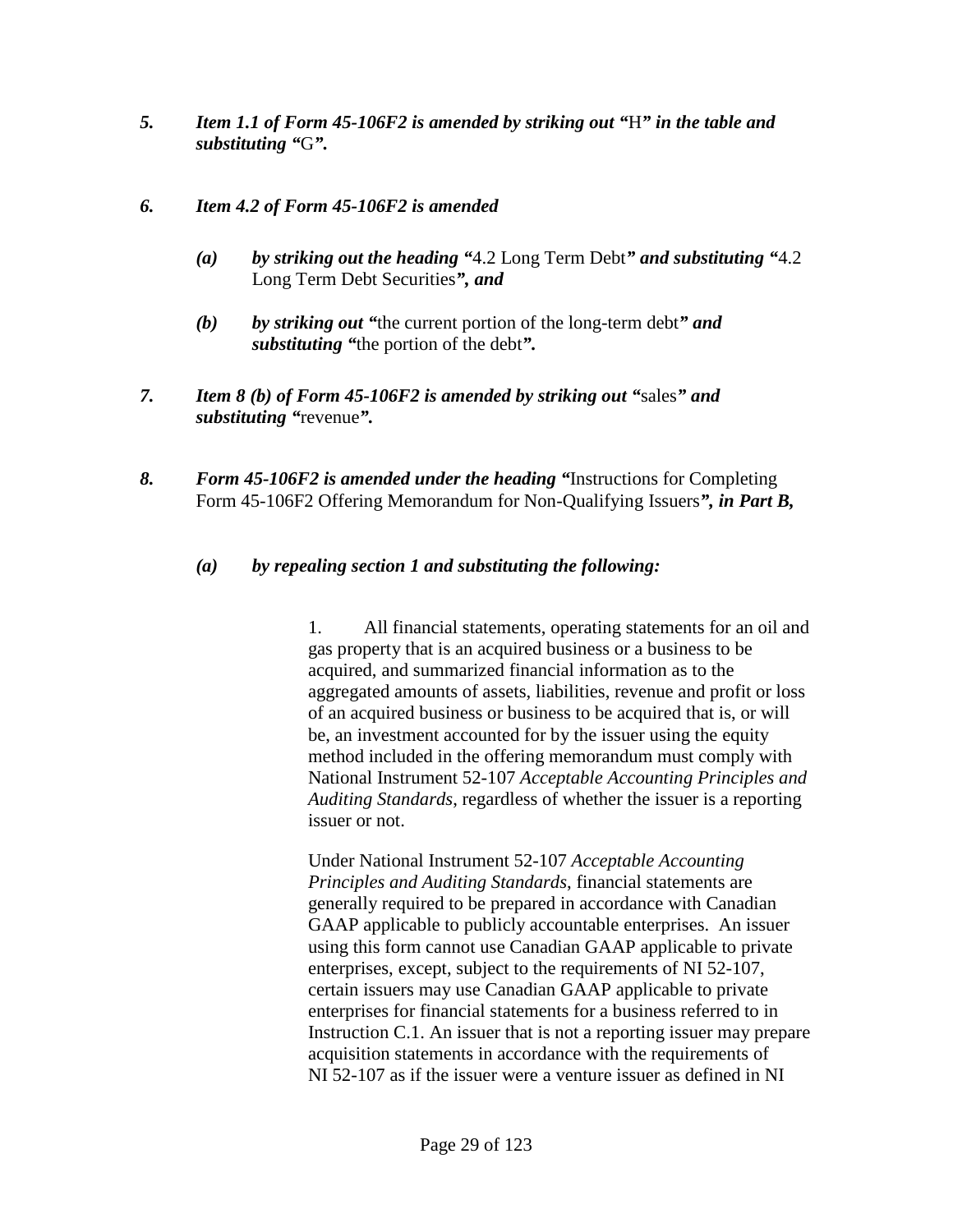51-102. For the purposes of Form 45-106F2, the "applicable time" in the definition of a venture issuer is the acquisition date. *,*

- *(b) in paragraph 3 (a) by striking out "*an income statement, a statement of retained earnings and a cash flow statement*" and substituting "*a statement of comprehensive income, a statement of changes in equity and a statement of cash flows*",*
- *(c) in paragraph 3 (b) by striking out "*balance sheet*" and substituting "*statement of financial position*",*
- *(d) in paragraph 4 (a) by striking out "*an income statement, a statement of comprehensive income and a statement of changes in equity*" and substituting "*a statement of comprehensive income, statement of changes in equity and a statement of cash flows*",*
- *(e) in paragraph 4 (b) by striking out "*balance sheet*" and substituting "*statement of financial position*" and by striking out "*and*",*

## *(f) by repealing paragraph 4 (c) and substituting the following:*

- (c) a statement of financial position as at the beginning of the earliest comparative period for which financial statements that are included in the offering memorandum comply with IFRS in the case of an issuer that
	- (i) discloses in its annual financial statements an unreserved statement of compliance with IFRS, and
	- (ii) does any of the following:
		- (A) applies an accounting policy retrospectively in its annual financial statements;
		- (B) makes a retrospective restatement of items in its annual financial statements;
		- (C) reclassifies items in its annual financial statements,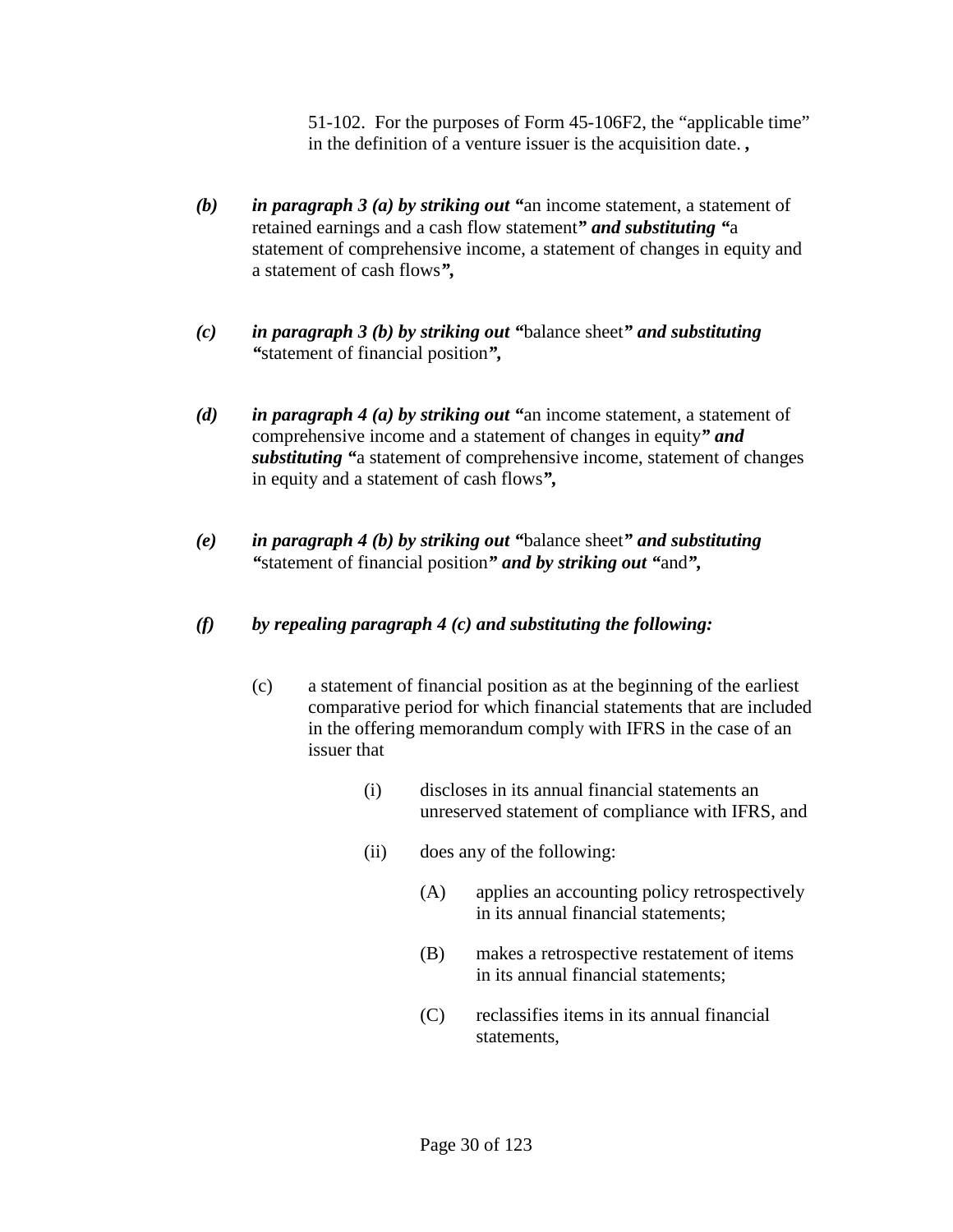- (d) in the case of an issuer's first IFRS financial statements as defined in NI 51-102, the opening IFRS statement of financial position at the date of transition to IFRS as defined in NI 51-102, and
- (e) notes to the financial statements. *,*

## *(g) by adding the following section:*

- 4.1 If an issuer presents the components of profit or loss in a separate income statement, the separate income statement must be displayed immediately before the statement of comprehensive income filed under Item 4 above. *,*
- *(h) in section 5 by striking out "*interim financial statements*" and substituting "*an interim financial report*",*
- *(i) in paragraphs 5 (a) and 5 (b) by striking out "*an income statement, a statement of retained earnings and a cash flow statement*" and substituting "*a statement of comprehensive income, a statement of changes in equity and a statement of cash flows*",*

### *(j) by repealing paragraph 5 (c) and substituting the following:*

(c) a statement of financial position as at the end of the period required by paragraph (a) and the end of the immediately preceding financial year, *,*

## *(k) by repealing paragraph 5 (d) and substituting the following:*

- (d) a statement of financial position as at the beginning of the earliest comparative period for which financial statements that are included in the offering memorandum comply with IFRS in the case of an issuer that
	- (i) discloses in its interim financial report an unreserved statement of compliance with International Accounting Standard 34 *Interim Financial Reporting*, and
	- (ii) does any of the following: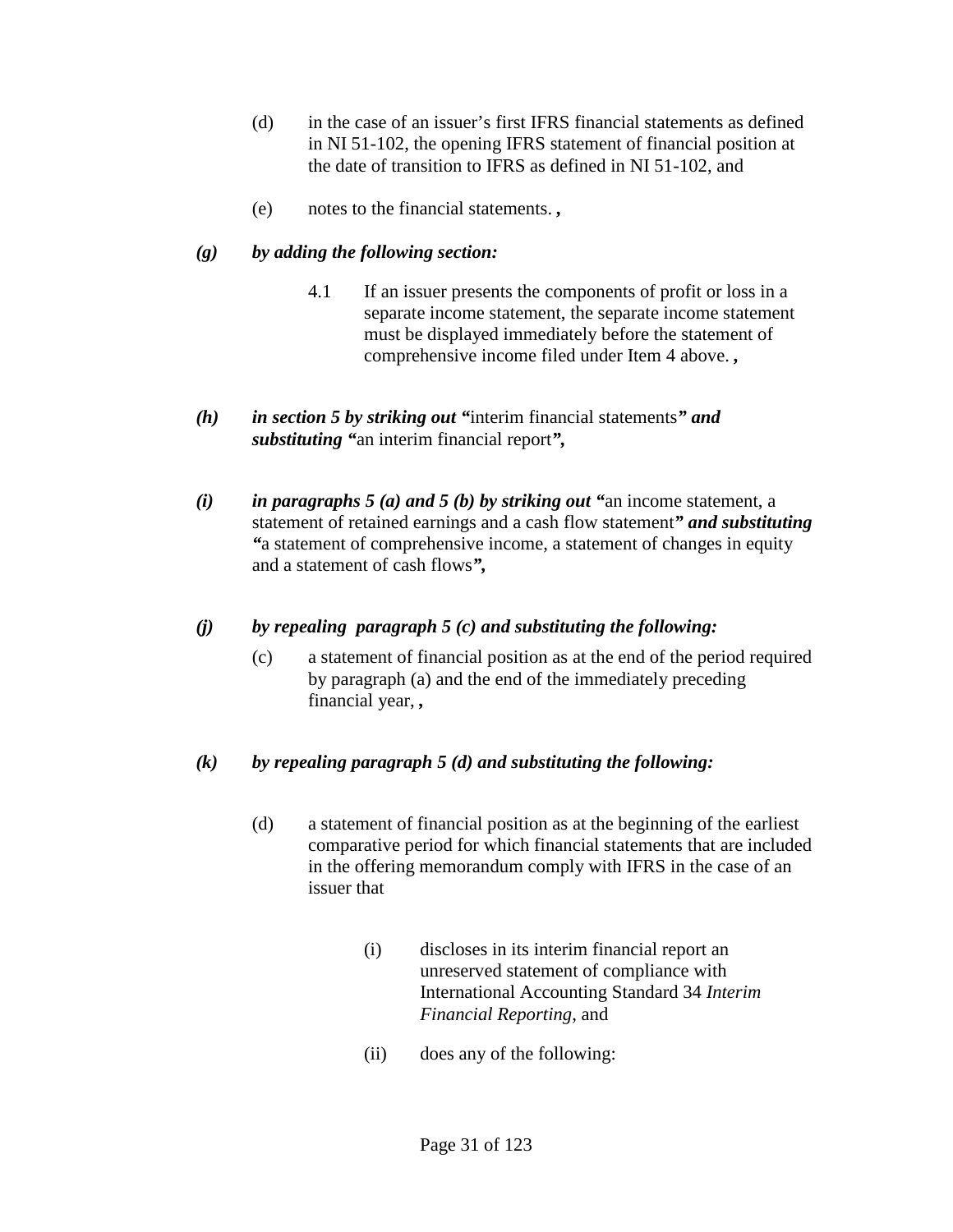- (A) applies an accounting policy retrospectively in its interim financial report;
- (B) makes a retrospective restatement of items in its interim financial report;
- (C) reclassifies items in its interim financial report,
- (e) in the case of the first interim financial report in the year of adopting IFRS, the opening IFRS statement of financial position at the date of transition to IFRS,
- $(f)$  for an issuer that is not a reporting issuer in at least one jurisdiction of Canada immediately before filing the offering memorandum, if the issuer is including an interim financial report of the issuer for the second or third interim period in the year of adopting IFRS, include
	- (i) the issuer's first interim financial report in the year of adopting IFRS, or
	- (ii) both
		- (A) the opening IFRS statement of financial position at the date of transition to IFRS, and
		- (B) the annual and date of transition to IFRS reconciliations required by IFRS 1 *Firsttime Adoption of International Financial Reporting Standards* to explain how the transition from previous GAAP to IFRS affected the issuer's reported financial position, financial performance and cash flows, and
- (g) notes to the financial statements. *,*

## *(l) by adding the following section:*

5.1 If an issuer presents the components of profit or loss in a separate income statement, the separate income statement must be displayed immediately before the statement of comprehensive income filed under item 5 above. **,**

## *(m) by repealing section 8 and substituting the following:*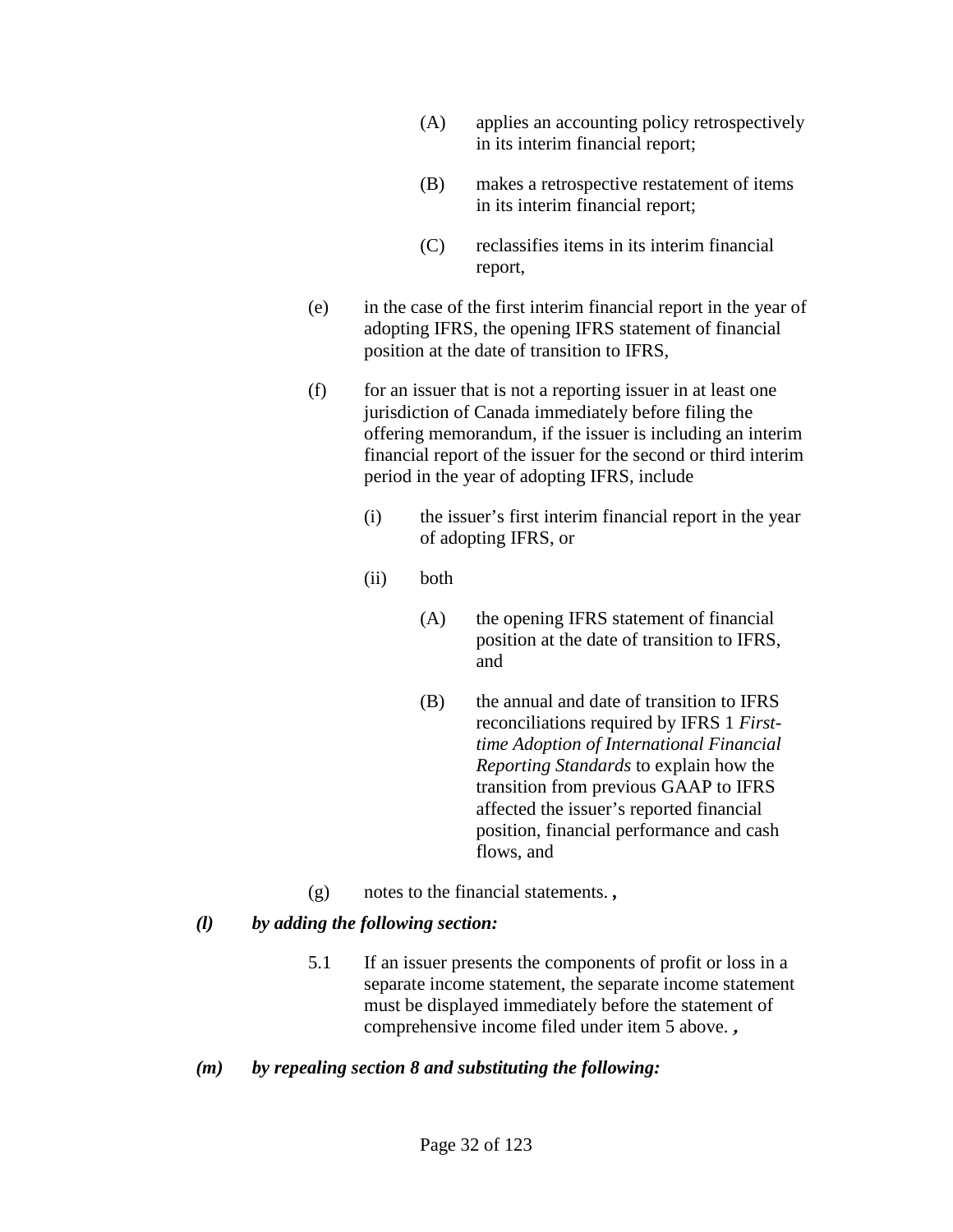8. The comparative financial information required under section B.5 (b) and (c) may be omitted if the issuer has not previously prepared financial statements in accordance with its current or, if applicable, its previous GAAP. **,**

- *(n) in section 13 by striking out "*statements*" and substituting "*reports*",*
- *(o) in section 14 by adding "*, as defined in NI 51-102,*" after "*Forward looking information*", and*

## *(p) by adding the following section:*

- 16. Despite section B.5, an issuer may include a comparative interim financial report of the issuer for the most recent interim period, if any, ended
	- (a) subsequent to the most recent financial year in respect of which annual financial statements of the issuer are included in the offering memorandum, and
	- (b) more than 90 days before the date of the offering memorandum.

This section does not apply unless

- (a) the comparative interim financial report is the first interim financial report required to be filed in the year of adopting IFRS, and the issuer is disclosing, for the first time, a statement of compliance with International Accounting Standard 34 *Interim Financial Reporting*,
- (b) the issuer is a reporting issuer in the local jurisdiction immediately before the date of the offering memorandum, and
- (c) the offering memorandum is dated before June 29, 2012.
- *9. Form 45-106F2 is amended under the heading "***Instructions for Completing Form 45-106F2** *Offering Memorandum for Non-Qualifying Issuers", in Part C,*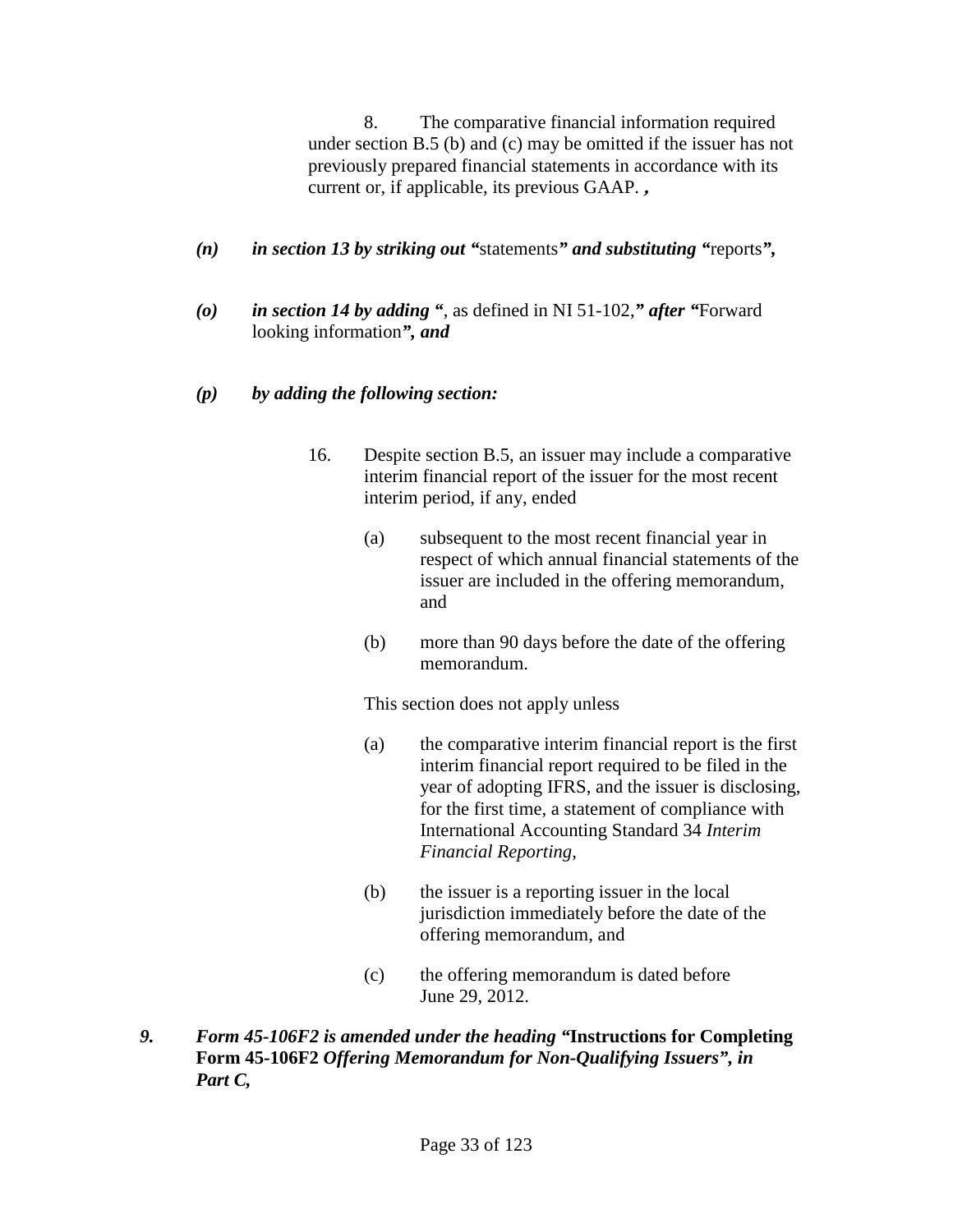- *(a) in paragraphs 2 (a) and (b) by striking out "*date of acquisition*" and substituting "*acquisition date*",*
- *(b) in paragraph 2 (b) by adding the following after "*offering memorandum for a proposed acquisition.*":*

For information about how to perform the investment test in this paragraph, please refer to subsections 8.3 (4.1) and (4.2) of NI 51-102. Additional guidance may be found in the companion policy to NI 51-102. *,*

- *(c) by repealing section 2.1,*
- *(d) in subparagraph 4 (a) (i) by striking out "*an income statement, a statement of retained earnings and a cash flow statement*" and substituting "*a statement of comprehensive income, a statement of changes in equity and a statement of cash flows*",*
- *(e) in clause 4 (a) (i) (B) by striking out "*date of acquisition*" wherever it appears and substituting "*acquisition date*",*
- *(f) in subparagraph 4 (a) (ii) by striking out "*balance sheet*" and substituting "*statement of financial position*",*
- *(g) in clause 4 (b) (i) (A) by striking out "*an income statement, a statement of retained earnings and a cash flow statement *" and substituting "*a statement of comprehensive income, a statement of changes in equity and a statement of cash flows*",*
- *(h) in subclause 4 (b) (i) (A) i by striking out "*date of acquisition*" and substituting "*acquisition date*",*
- *(i) in clause 4 (b) (i) (B) by striking out "*balance sheet*" and substituting "*statement of financial position*",*
- *(j) by repealing subparagraph 4 (b) (ii) and substituting the following:*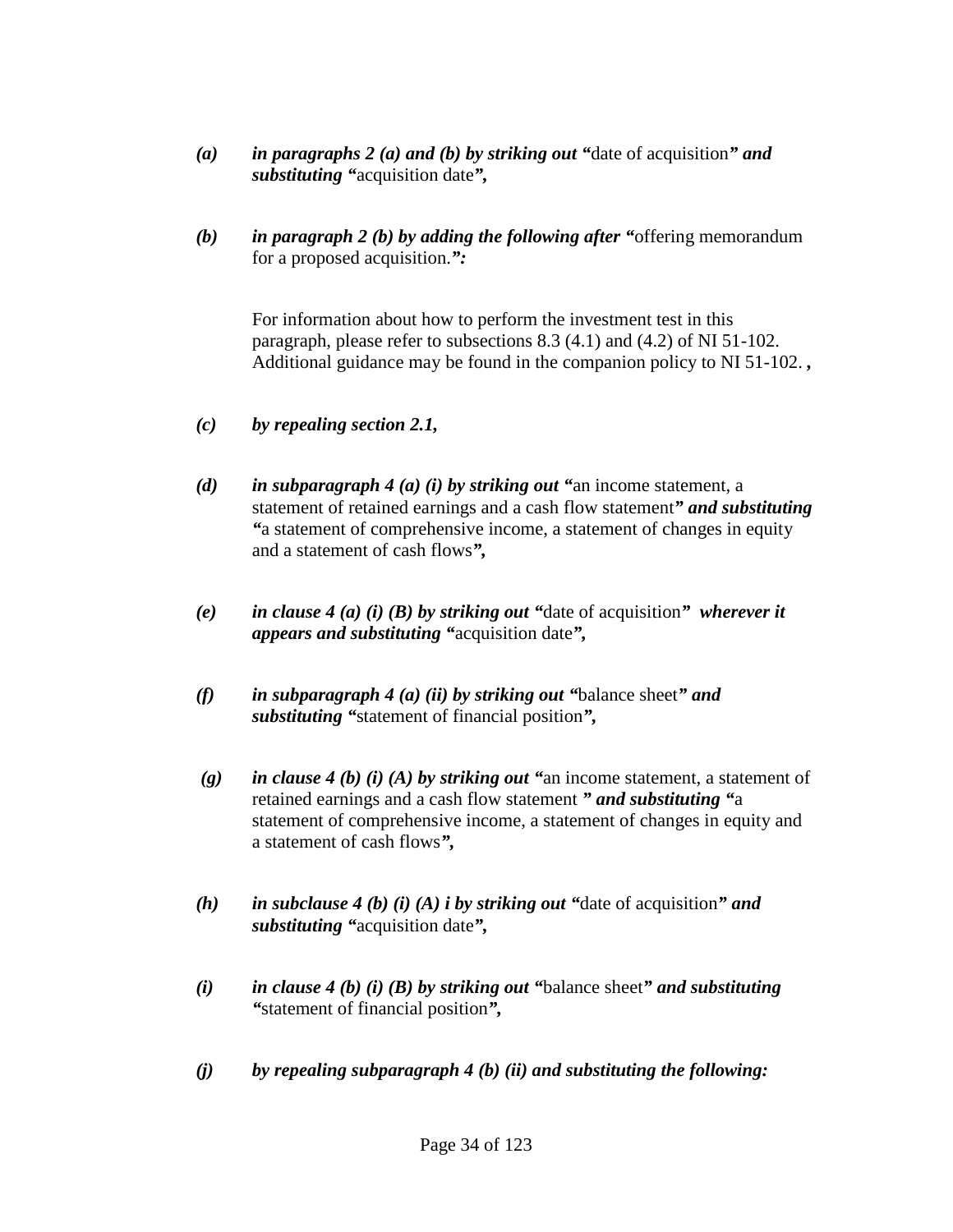- (ii) an interim financial report comprised of
	- (A) either
		- i a statement of comprehensive income, a statement of changes in equity and a statement of cash flows for the most recently completed year-to-date interim period ending on the last date of the interim period that ended before the acquisition date and more than 60 days before the date of the offering memorandum and ended after the date of the financial statements required under subclause (b)  $(i)$   $(A)$  i, and a statement of comprehensive income and a statement of changes in equity for the three month period ending on the last date of the interim period that ended before the acquisition date and more than 60 days before the date of the offering memorandum and ended after the date of the financial statements required under subclause (b)  $(i)$   $(A)$  i, or
		- ii a statement of comprehensive income, a statement of changes in equity and a statement of cash flows for the period from the first day after the financial year referred to in subparagraph (b) (i) to a date before the acquisition date and after the period end in subclause (b) (ii) (A) i,
	- (B) a statement of comprehensive income, a statement of changes in equity and a statement of cash flows for the corresponding period in the immediately preceding financial year, if any,
	- (C) a statement of financial position as at the end of the period required by clause (A) and the end of the immediately preceding financial year, and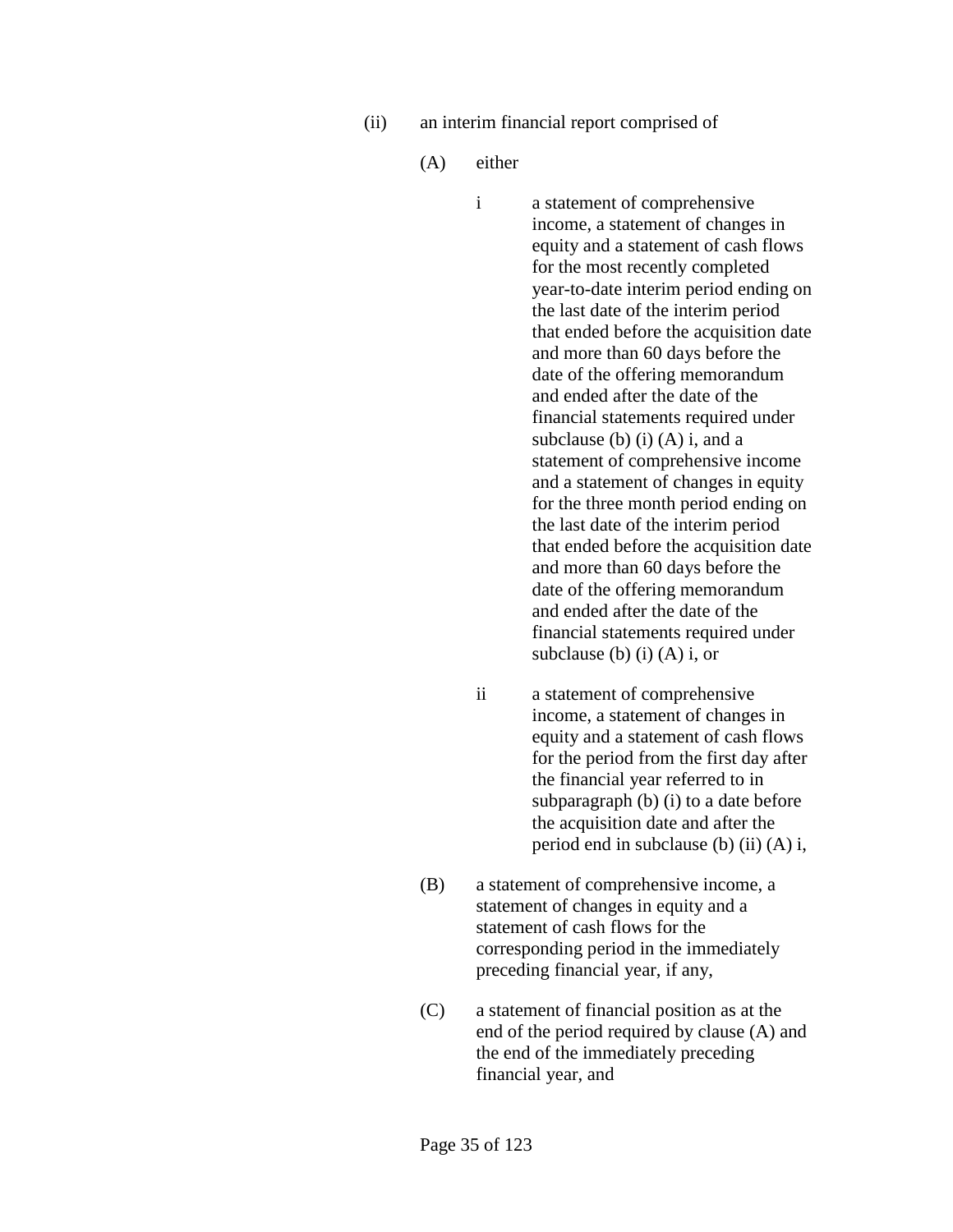(D) notes to the financial statements.

Refer to Instruction B.7 for the meaning of "interim period". *,*

- *(k) in section 6 by striking out "*date of acquisition*" and substituting "*acquisition date*", and*
- *(l) in section 8 by striking out "*accounted for as*" and by striking out "*, as that term is defined in the CICA Handbook,*".*

### *10. Form 45-106F2 is amended under the heading "***Instructions for Completing Form 45-106F2** *Offering Memorandum for Non-Qualifying Issuers", in Part D,*

- *(a) in paragraph 2 by striking out "*section 3.2 (a) of NI 52-107*" and substituting "*section 3.3 (1) (a) (i) of National Instrument 52-107 *Acceptable Accounting Principles and Auditing Standards",*
- *(b) in paragraph 2 (b) by striking out "*contain*" and substituting "*express*"***,**
- *(c) in paragraphs 2 (a) and (b) by striking out "*balance sheet*" and substituting "*statement of financial position*",*
- *(d) in paragraph 2 (c) by striking out "*contained*" and substituting "*expressed*"***,**
- *(e) in subparagraph 3 (a) (i) by striking out "*assets, liabilities and results of operations*" and substituting "*aggregated amounts of assets, liabilities, revenue and profit or loss*",*
- *(f) in subparagraph 3 (a) (ii) by striking out "*earnings*" and substituting "*profit or loss*",*
- *(g) in subparagraph 3 (c) (ii) by striking out "*issued without a reservation of opinion*" and substituting "*an unmodified opinion*"***,** *and by striking out the following:*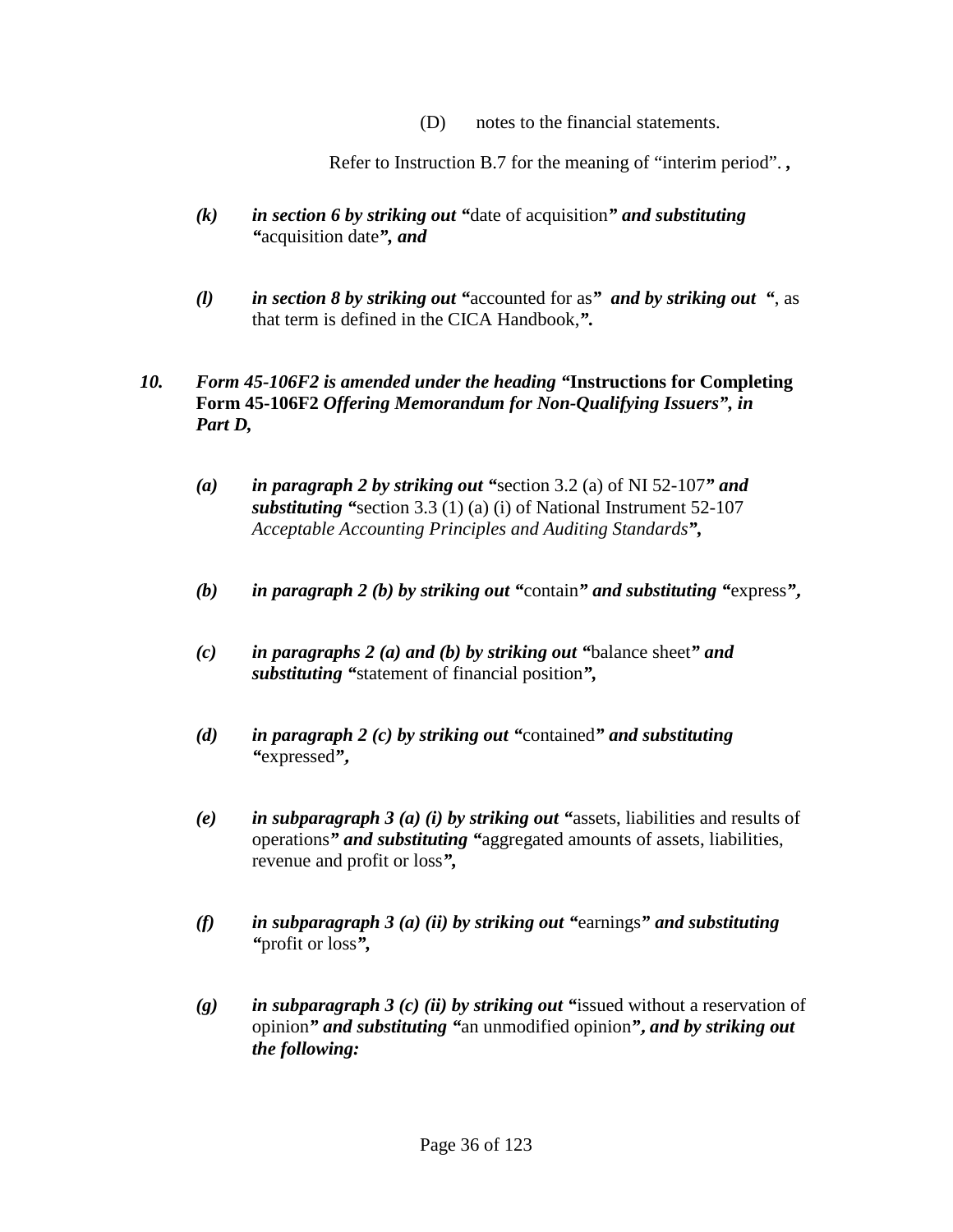If the financial information included in an offering memorandum under D.3 (a) has been derived from financial statements of a business incorporated or organized in a foreign jurisdiction that have been prepared in accordance with foreign GAAP, the information must be accompanied by a note that explains and quantifies the effect of material differences between Canadian GAAP and the foreign GAAP. **,**

- *(h) in paragraph 4 (b) by striking out "*accounted for as a "reverse takeover"*" and substituting "*a reverse take-over*", and by adding "*and*" after "*NI 51-102,*",*
- *(i) by repealing paragraph 4 (c),*
- *(j) by repealing subparagraph 4 (d) (i) and replacing it with the following:*
	- (i) an operating statement for the business or related businesses for each of the financial periods for which financial statements would, but for this section, be required under section C.4 prepared in accordance with subsection 3.11 (5) of National Instrument 52-107 *Acceptable Accounting Principles and Auditing Standards*. The operating statement for the most recently completed financial period referred to in C.4 (b) (i) must be audited. *, and*
- *(k) in section 5 by striking out "*date of acquisition*" and substituting "*acquisition date*" .*
- *11. Section 1.1 of Form 45-106F3 is amended by striking out "*H*" in the table and substituting "*G*".*
- *12. Item 8 (b) of Form 45-106F3 is amended by striking out "*sales*" and substituting "*revenue*".*
- *13. Form 45-106F3 is amended under the heading "***Instructions for Completing Form 45-106F3** *Offering Memorandum for Qualifying Issuers", in section 1 of Part B, by striking out "Acceptable Accounting Principles, Auditing Standards and Reporting Currency" and substituting "Acceptable Accounting Principles and Auditing Standards".*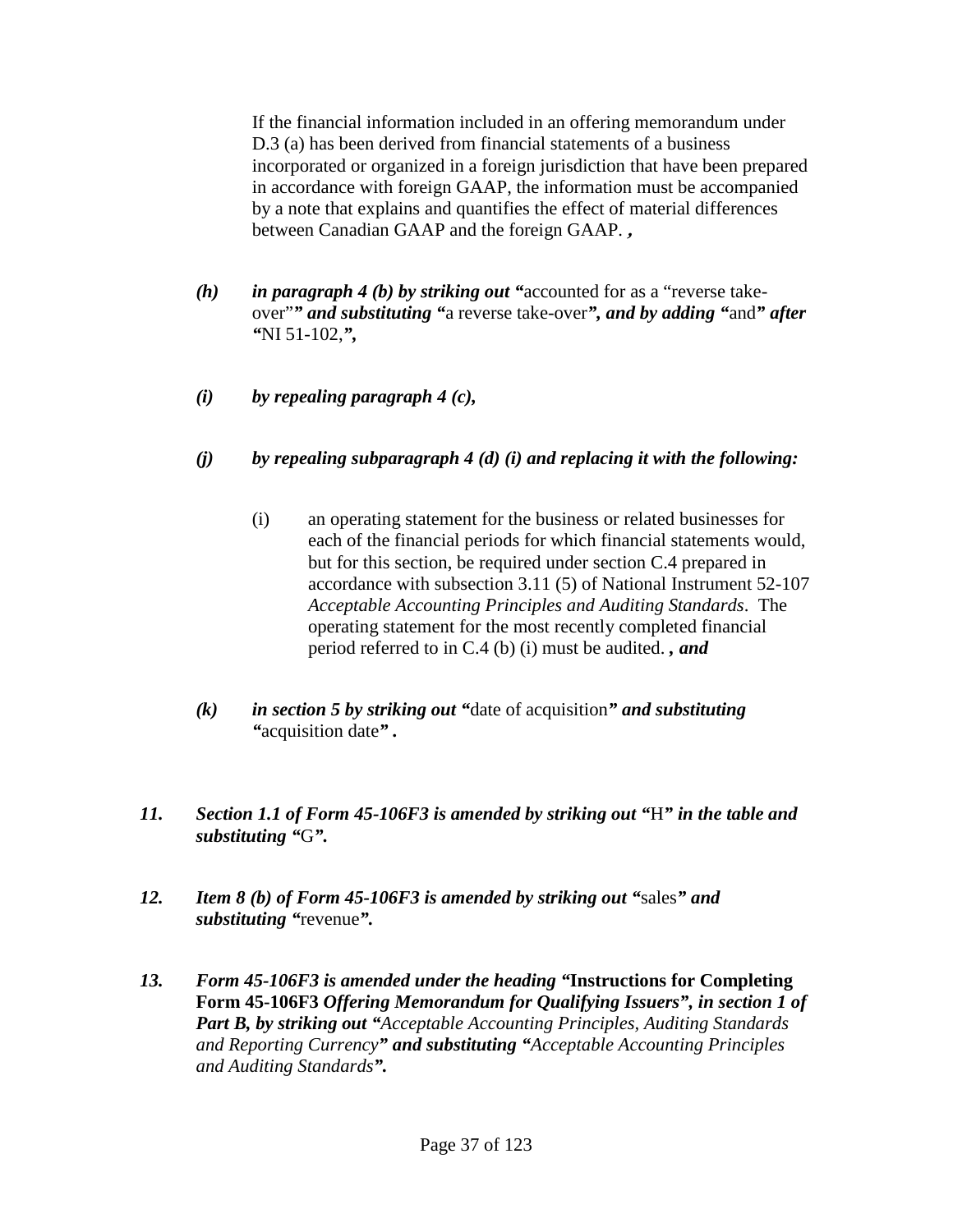- *14. Form 45-106F3 is amended under the heading "***Instructions for Completing Form 45-106F3** *Offering Memorandum for Qualifying Issuers", in section 2 of Part C, by striking out "*interim financial statements*" and substituting "*interim financial reports*".*
- *15. Form 45-106F3 is amended under the heading "***Instructions for Completing Form 45-106F3** *Offering Memorandum for Qualifying Issuers", in paragraph 1 (c) of Part D, by striking out "*interim financial statements*" and substituting "*interim financial report*", and by striking out "*interim financial statements that are*" and substituting "*an interim financial report that is*".*
- *16. The effect of this Schedule applies only in respect of an offering memorandum or an amendment to an offering memorandum of an issuer if that offering memorandum or amendment includes or incorporates by reference financial statements of the issuer in respect of periods relating to financial years beginning on or after January 1, 2011; for an offering memorandum or an amendment that includes or incorporates by reference financial statements of the issuer in respect of periods relating to financial years beginning before January 1, 2011, the provisions of National Instrument 45-106* **Prospectus and Registration Exemptions** *in force on December 31, 2010 apply.*
- *17. Despite section 16, an issuer may apply the amendments set out in this Schedule to an offering memorandum or an amendment to an offering memorandum of the issuer which includes or incorporates by reference financial statements of the issuer in respect of periods relating to a financial year that begins before January 1, 2011 if the immediately preceding financial year ends no earlier than December 21, 2010 and if the issuer is relying on the exemption in section 5.3 of National Instrument 52-107* **Acceptable Accounting Principles and Auditing Standards***.*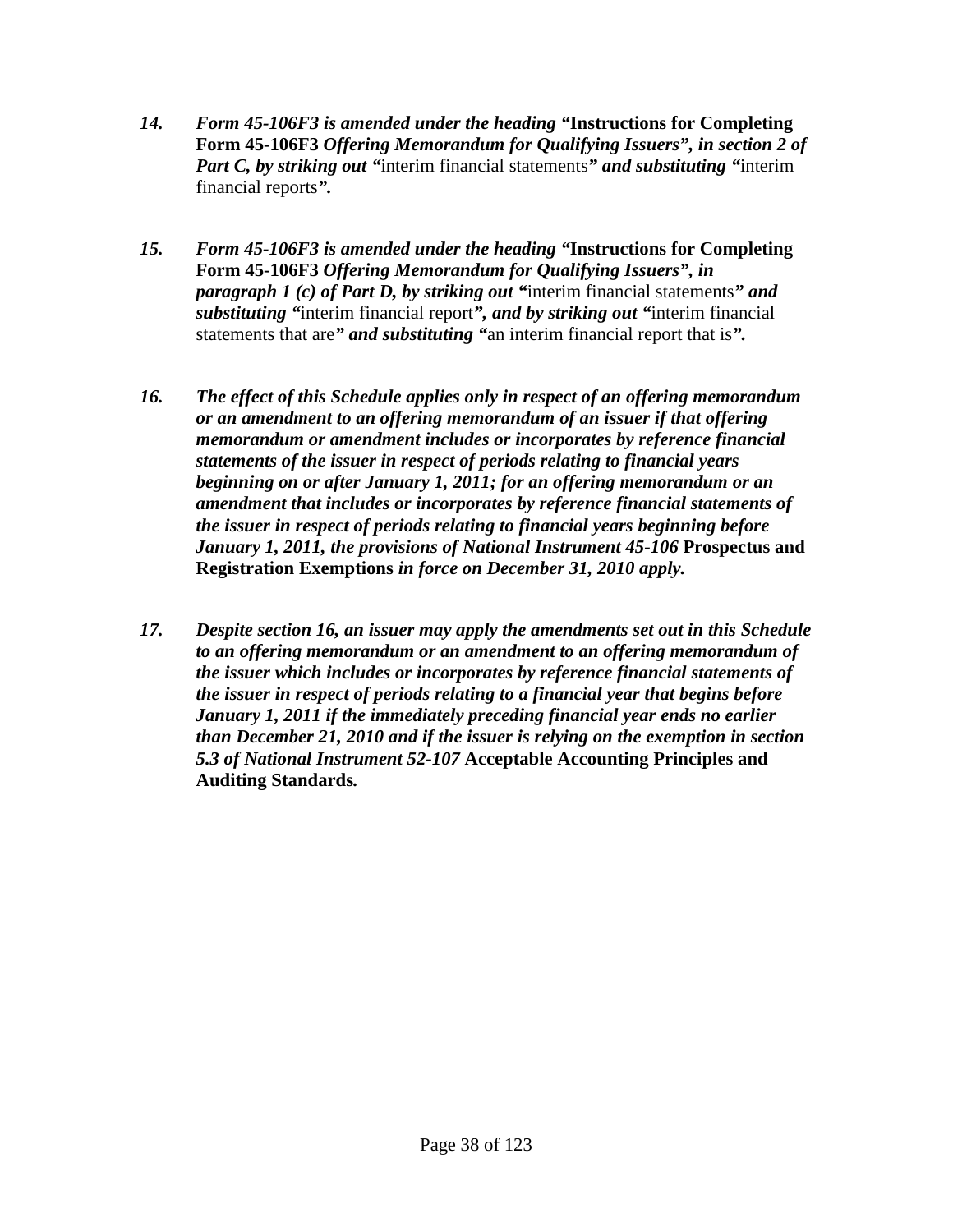## **SCHEDULE G**

- *1. National Instrument 51-102* **Continuous Disclosure Obligations***, B.C. Reg. 110/2004, is amended by this Schedule.*
- *2. Subsection 1.1 (1) is amended*
	- *(a) by adding the following definition:*

**"acquisition date"** has the same meaning as in the issuer's GAAP; *,*

- *(b) in the definition of* **"AIF"** *by striking out "*, Form 10-KSB*",*
- *(c) by repealing the definition of* **"date of acquisition"***,*
- *(d) by adding the following definition:*

**"date of transition to IFRS"** means the date of transition to IFRS as that term is defined in Canadian GAAP applicable to publicly accountable enterprises; *,*

- *(e) in the definition of* **"financial outlook"** *by*
	- *(i) striking out "*results of operations*" and substituting "*financial performance*", and*
	- *(ii) striking out "*balance sheet, income statement or cash flow statement*" and substituting "*statement of financial position, statement of comprehensive income or statement of cash flows*",*
- *(f) by adding the following definitions:*

**"financial statements"** includes interim financial reports;

**"first IFRS financial statements"** has the same meaning as in Canadian GAAP applicable to publicly accountable enterprises; *,*

- *(g) in the definition of* **"FOFI"** *by*
	- *(i) striking out "*results of operations*" and substituting "*financial performance*", and*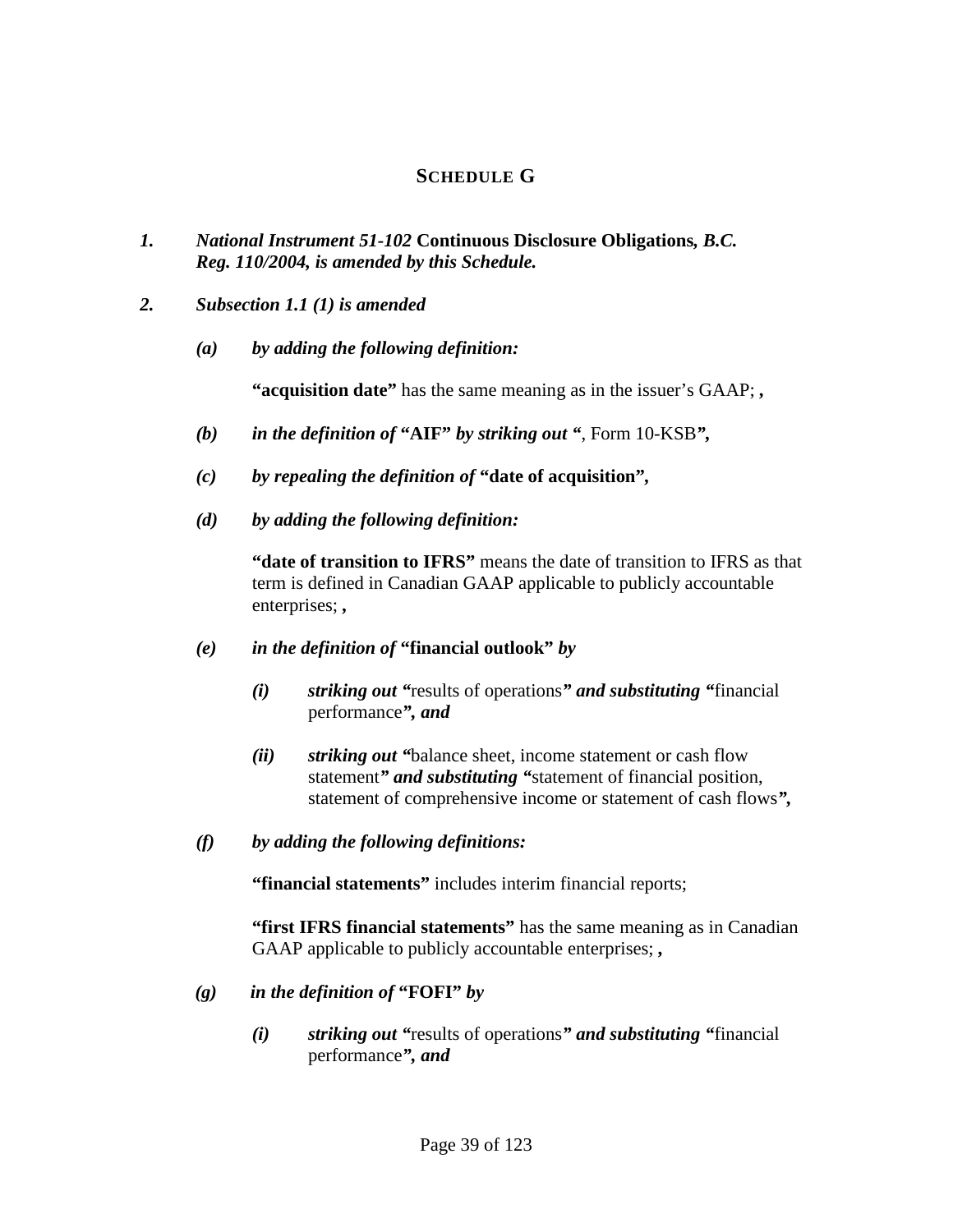- *(ii) striking out "*balance sheet, income statement or cash flow statement*" and substituting "*statement of financial position, statement of comprehensive income or statement of cash flows*",*
- *(h) by repealing the definition of* **"income from continuing operations"***,*
- *(i) by adding the following definition:*

**"forward-looking information"** means disclosure regarding possible events, conditions or financial performance that is based on assumptions about future economic conditions and courses of action and includes future-oriented financial information with respect to prospective financial performance, financial position or cash flows that is presented either as a forecast or a projection; *,*

*(j) by repealing the definition of* **"inter-dealer bond broker"** *and substituting the following:*

> **"inter-dealer bond broker"** means a person or company that is approved by the Investment Industry Regulatory Organization of Canada under its Rule 36 *Inter-Dealer Bond Brokerage Systems*, as amended, and is subject to its Rule 36 and its Rule 2100 *Inter-Dealer Bond Brokerage Systems*, as amended; *,*

- *(k) in the definition of* **"issuer's GAAP"** *by striking out "Acceptable Accounting Principles, Auditing Standards and Reporting Currency" and substituting "Acceptable Accounting Principles and Auditing Standards",*
- *(l) in the definition of* **"MD&A"** *by striking out "*or item 303 of Regulation S-B*",*
- *(m) by adding the following definitions:*

**"operating income"** means gross revenue minus royalty expenses and production costs; *,*

**"private enterprise"** has the same meaning as in Part 3 of National Instrument 52-107 *Acceptable Accounting Principles and Auditing Standards*;

**"profit or loss attributable to owners of the parent"** has the same meaning as in Canadian GAAP applicable to publicly accountable enterprises;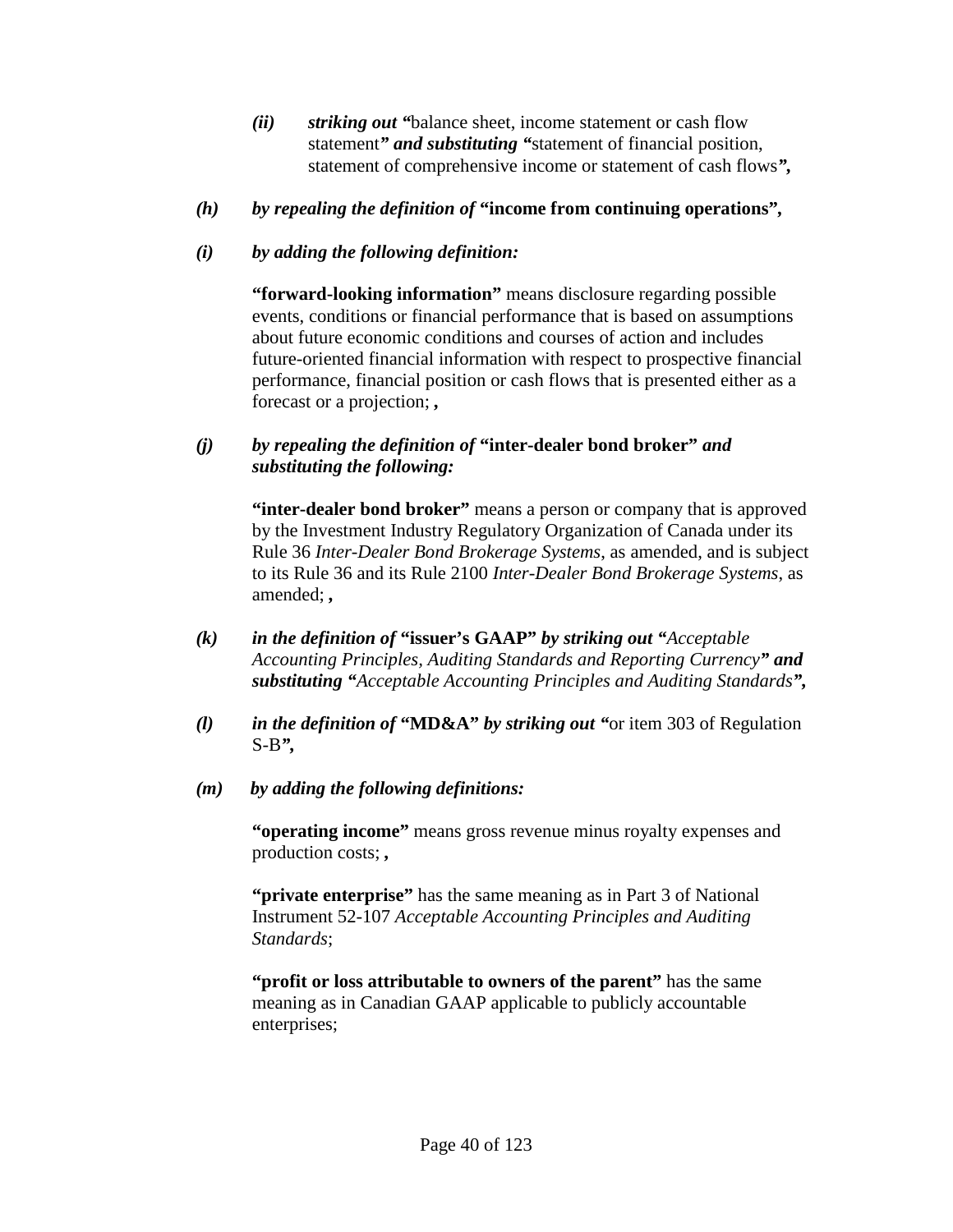**"profit or loss from continuing operations attributable to owners of the parent"** has the same meaning as in Canadian GAAP applicable to publicly accountable enterprises;

**"publicly accountable enterprise"** has the same meaning as in Part 3 of National Instrument 52-107 *Acceptable Accounting Principles and Auditing Standards*;

**"retrospective"** has the same meaning as in Canadian GAAP applicable to publicly accountable enterprises;

**"retrospectively"** has the same meaning as in Canadian GAAP applicable to publicly accountable enterprises; *,*

*(n) by repealing the definition of* **"reverse takeover"** *and substituting the following:*

**"reverse takeover"** means

- (a) a reverse acquisition, which has the same meaning as in Canadian GAAP applicable to publicly accountable enterprises; or
- (b) a transaction where an issuer acquires a person or company by which the securityholders of the acquired person or company, at the time of the transaction, obtain control of the issuer, where, for purposes of this paragraph, **"control"** has the same meaning as in Canadian GAAP applicable to publicly accountable enterprises; *,*

### *(o) by adding the following definition:*

**"U.S. AICPA GAAS"** has the same meaning as in National Instrument 52-107 *Acceptable Accounting Principles and Auditing Standards*; *,*

*(p) by repealing the definition of* **"U.S. GAAP"** *and substituting the following:*

*"***U.S. GAAP"** has the same meaning as in National Instrument 52-107 *Acceptable Accounting Principles and Auditing Standards*; *,*

*(q) by adding the following definition:*

**"U.S. PCAOB GAAS"** has the same meaning as in National Instrument 52-107 *Acceptable Accounting Principles and Auditing Standards*; *, and*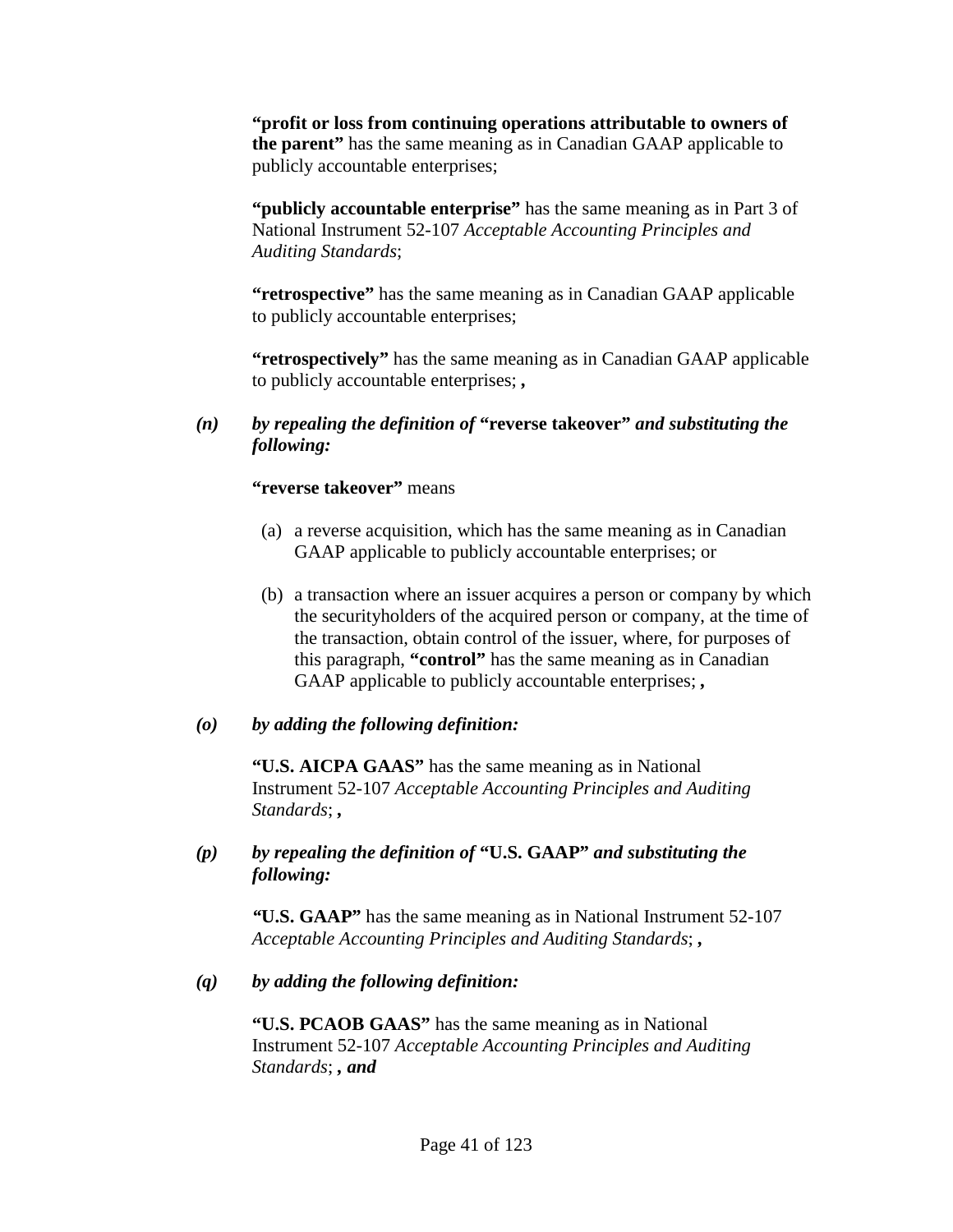- *(r) in the definition of* **"venture issuer"** *by striking out "*date of acquisition*" and substituting "*acquisition date*".*
- *3. Section 4.1 is amended*
	- *(a) by repealing subsection (1) and substituting the following:*
		- (1) Subject to subsection 4.8 (6), a reporting issuer must file annual financial statements that include
			- (a) a statement of comprehensive income, a statement of changes in equity and a statement of cash flows for
				- (i) the most recently completed financial year; and
				- (ii) the financial year immediately preceding the most recently completed financial year, if any;
			- (b) a statement of financial position as at the end of each of the periods referred to in paragraph (a);
			- (c) in the following circumstances, a statement of financial position as at the beginning of the financial year immediately preceding the most recently completed financial year:
				- (i) the reporting issuer discloses in its annual financial statements an unreserved statement of compliance with IFRS; and
				- (ii) the reporting issuer
					- (A) applies an accounting policy retrospectively in its annual financial statements,
					- (B) makes a retrospective restatement of items in its annual financial statements, or
					- (C) reclassifies items in its annual financial statements;
			- (d) in the case of the reporting issuer's first IFRS financial statements, the opening IFRS statement of financial position at the date of transition to IFRS; and
			- (e) notes to the annual financial statements. *, and*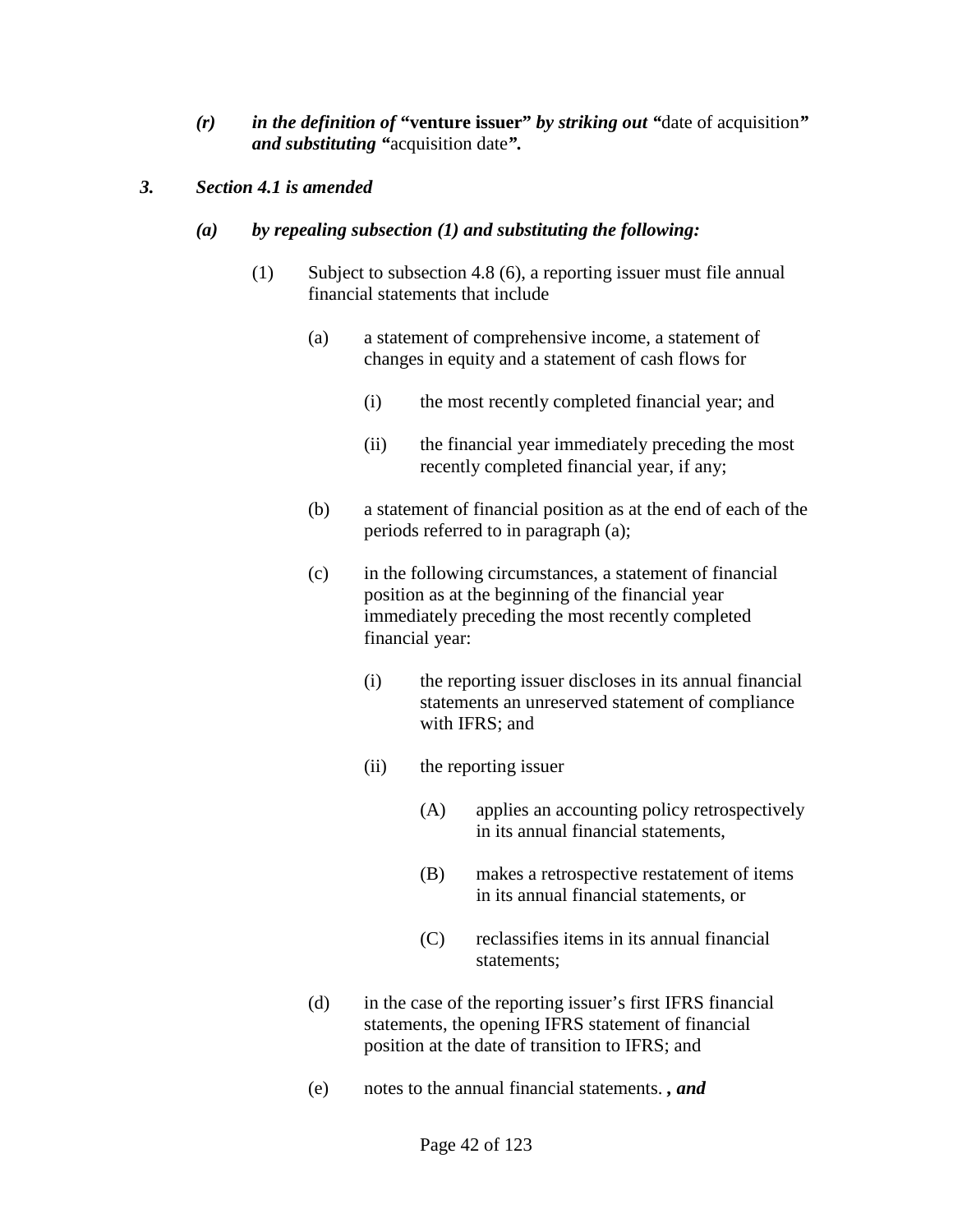## *(b) by adding the following subsection:*

- (3) If a reporting issuer presents the components of profit or loss in a separate income statement, the separate income statement must be displayed immediately before the statement of comprehensive income filed under subsection (1).
- *4. Section 4.3 is amended*
	- *(a) in the head note by striking out "*Interim Financial Statements*" and substituting "*Interim Financial Report*",*
	- *(b) in subsection (1) by striking out "*interim financial statements for interim periods*" and substituting "*an interim financial report for each interim period*",*
	- *(c) by repealing subsection (2) and substituting the following:*
		- (2) Subject to subsections 4.7 (4), 4.8 (7), 4.8 (8) and 4.10 (3), the interim financial report required to be filed under subsection (1) must include
			- (a) a statement of financial position as at the end of the interim period and a statement of financial position as at the end of the immediately preceding financial year, if any;
			- (b) a statement of comprehensive income, a statement of changes in equity and a statement of cash flows, all for the year-to-date interim period, and comparative financial information for the corresponding interim period in the immediately preceding financial year, if any;
			- (c) for interim periods other than the first interim period in a reporting issuer's financial year, a statement of comprehensive income for the three month period ending on the last day of the interim period and comparative financial information for the corresponding period in the immediately preceding financial year, if any;
			- (d) in the following circumstances, a statement of financial position as at the beginning of the immediately preceding financial year:
				- (i) the reporting issuer discloses in its interim financial report an unreserved statement of compliance with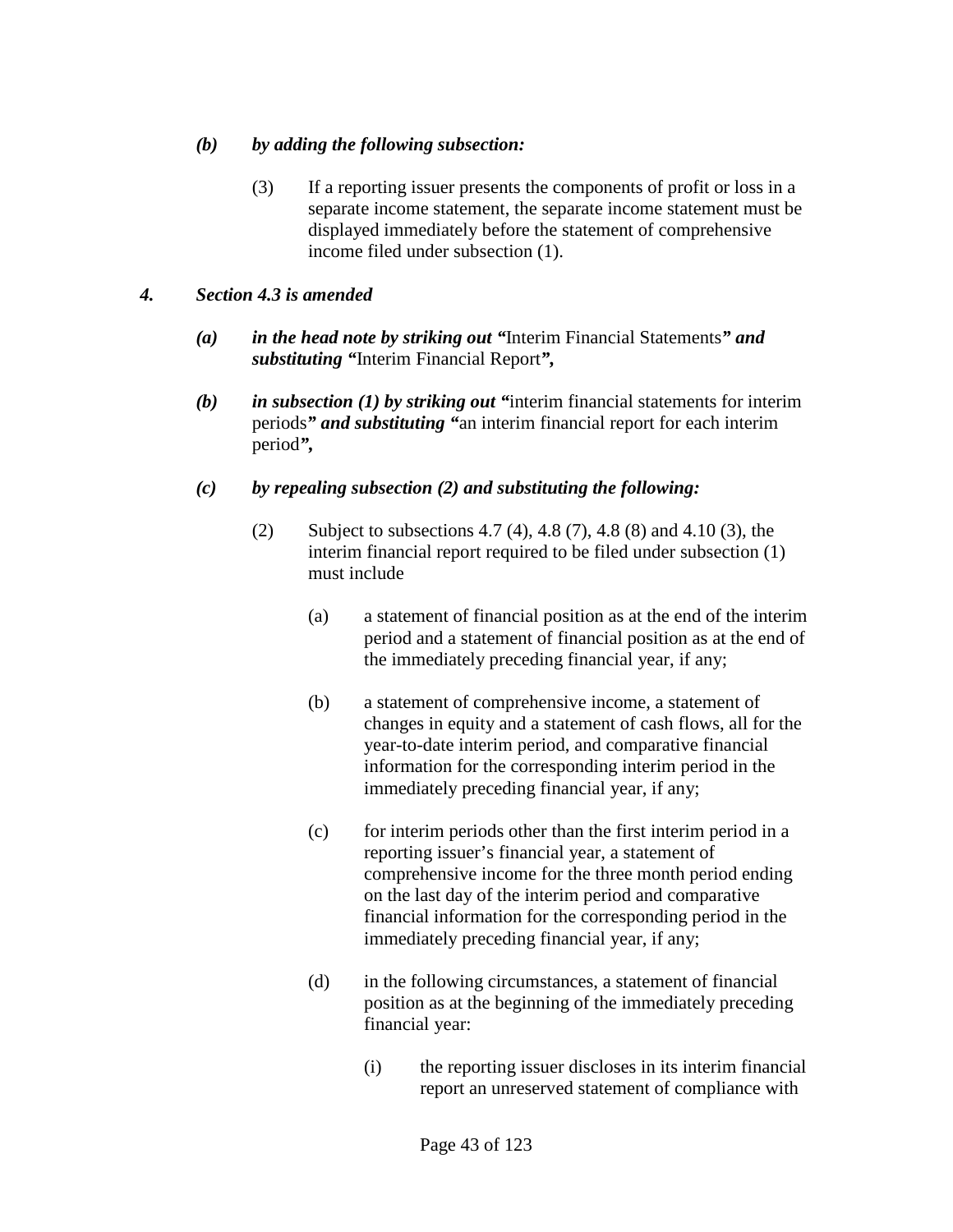International Accounting Standard 34 *Interim Financial Reporting;* and

- (ii) the reporting issuer
	- (A) applies an accounting policy retrospectively in its interim financial report,
	- (B) makes a retrospective restatement of items in its interim financial report, or
	- (C) reclassifies items in its interim financial report;
- (e) in the case of the reporting issuer's first interim financial report required to be filed in the year of adopting IFRS, the opening IFRS statement of financial position at the date of transition to IFRS; and
- (f) notes to the interim financial report. *,*

### *(d) by adding the following after subsection (2):*

- (2.1) If a reporting issuer presents the components of profit or loss in a separate income statement, the separate income statement must be displayed immediately before the statement of comprehensive income filed under subsection (2). *,*
- *(e) in subsection (3)*
	- *(i) in the head note by striking out "*Interim Financial Statements*" and substituting "*an Interim Financial Report*",*
	- *(ii) by striking out "*interim financial statements*" wherever it occurs and substituting "*interim financial report*",*
	- *(iii) in paragraph (a) by*
		- *(a) striking out "*review of the*" and substituting "*review of an*", and*
		- *(b) striking out "*financial statements have*" and substituting "*interim financial report has*",*
	- *(iv) in paragraph (b) by striking out "*review of the*" and substituting "*review of an*", and*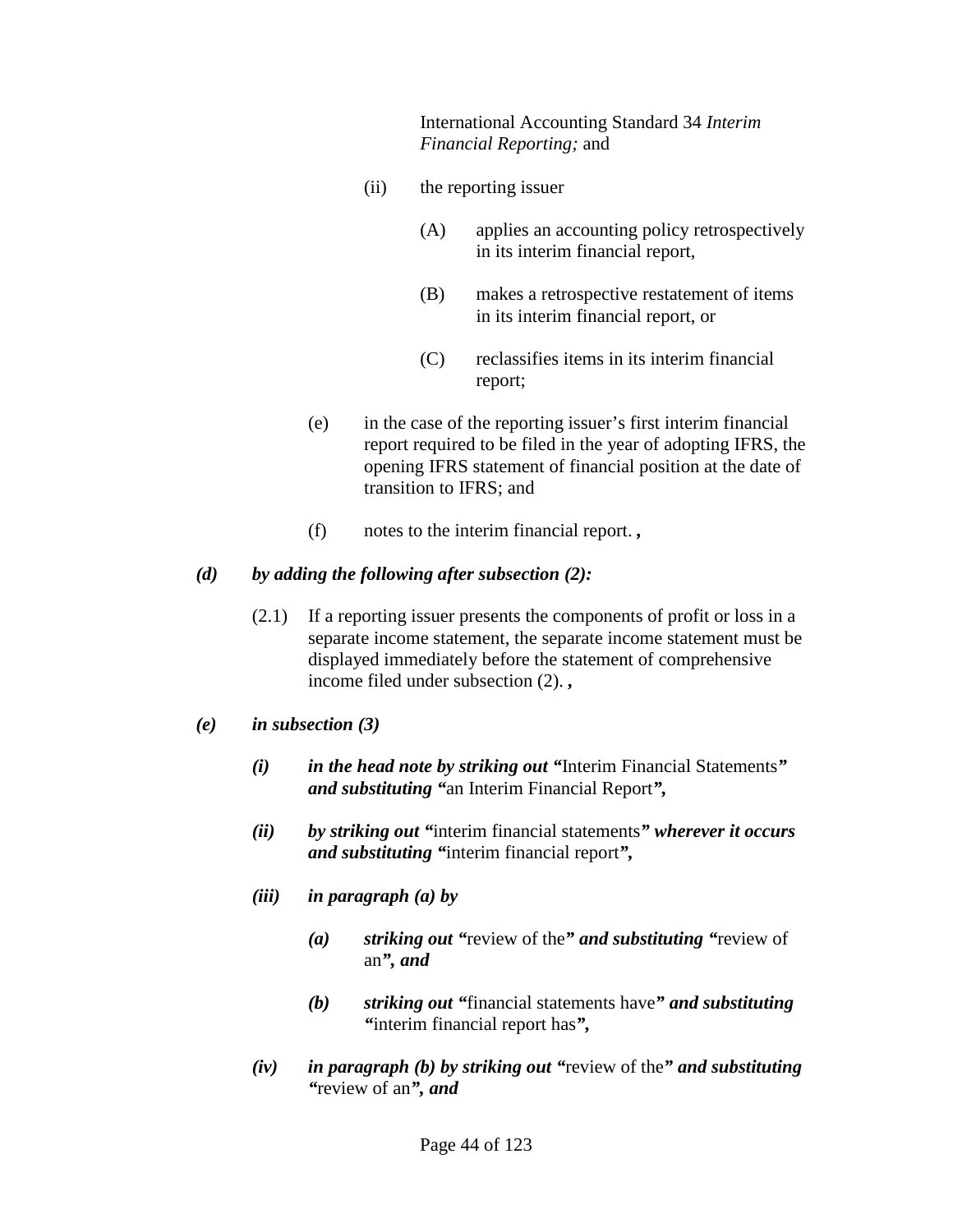- *(v) in paragraph (c) by striking out "*expressed a reservation in*" and substituting "*expressed a reservation of opinion in*",*
- *(f) in subsection (4)*
	- *(i) in the head note by striking out "*Interim Financial Statements*" and substituting "*an Interim Financial Report*",*
	- *(ii) in paragraph (a) by*
		- *(a) striking out "*interim financial statements*" and substituting "*an interim financial report*",*
		- *(b) adding "*applicable to publicly accountable enterprises*" after "*Canadian GAAP*", and*
		- *(c) adding "*annual*" before "*financial statements have been filed*",*
	- *(iii) in paragraph (b) by striking out "*annual or interim financial statements*" and substituting "*annual financial statements or an interim financial report*",*
	- *(iv) in paragraph (c) by*
		- *(A) striking out "*interim financial statements*" and substituting "*interim financial report*", and*
		- *(B) striking out "*and comply with the reconciliation requirements set out in Part 4 of National Instrument 52- 107 *Acceptable Accounting Principles, Auditing Standards and Reporting Currency", and*
	- *(v) in paragraph (d) by striking out "*restated financial statements*" and substituting "*restated interim financial report*".*
- *5. Section 4.4 is amended*
	- *(a) in the head note by striking out "*Interim Financial Statements*" and substituting "*an Interim Financial Report*",*
	- *(b) in the preamble by striking out "*The interim financial statements*" and substituting "*An interim financial report*", and*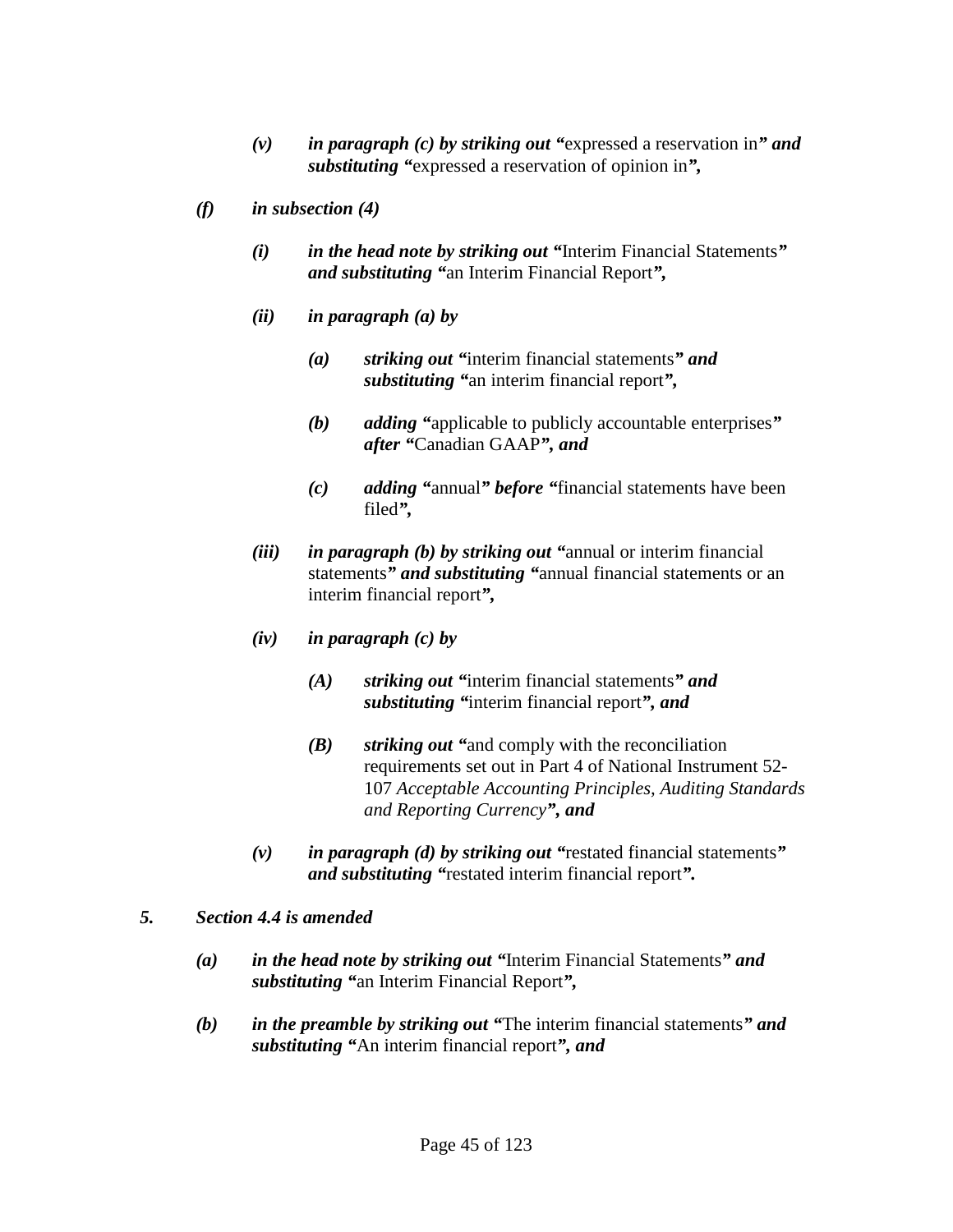- *(c) in paragraphs (a) and (b) by striking out "*interim financial statements*" wherever it occurs and substituting "*an interim financial report*".*
- *6. Section 4.5 is amended*
	- *(a) in subsection (1) by adding "*annual*" before "*financial*",*
	- *(b) in subsection (2) by*
		- *(i) striking out "*financial statements*" and substituting "*interim financial report*", and*
		- *(ii) striking out "*statements are*" and substituting "*report is*", and*
	- *(c) in subsection (3) by striking out "*financial statements*" and substituting "*interim financial report*".*
- *7. Section 4.6 is amended*
	- *(a) in subsection (1) by striking out "*interim financial statements*" wherever it occurs and substituting "*interim financial reports*",*
	- *(b) in subsection (3) by striking out "*annual or interim financial statements*" and substituting "*annual financial statements or interim financial reports*", and*
	- *(c) in subsection (4) by striking out "*annual or interim financial statements*" and substituting "*annual financial statements or interim financial reports*".*

### *8. Section 4.7 is amended*

- *(a) in subsection (1) by striking out "*annual and interim financial statements*" and substituting "*annual financial statements and interim financial reports*",*
- *(b) in subsection (2) by adding "*annual*" after "*those*",*
- *(c) in subsection (3) by*
	- *(i) striking out "*interim financial statements*" and substituting "*an interim financial report*", and*
	- *(ii) striking out "*those financial statements*" and substituting "*that interim financial report*", and*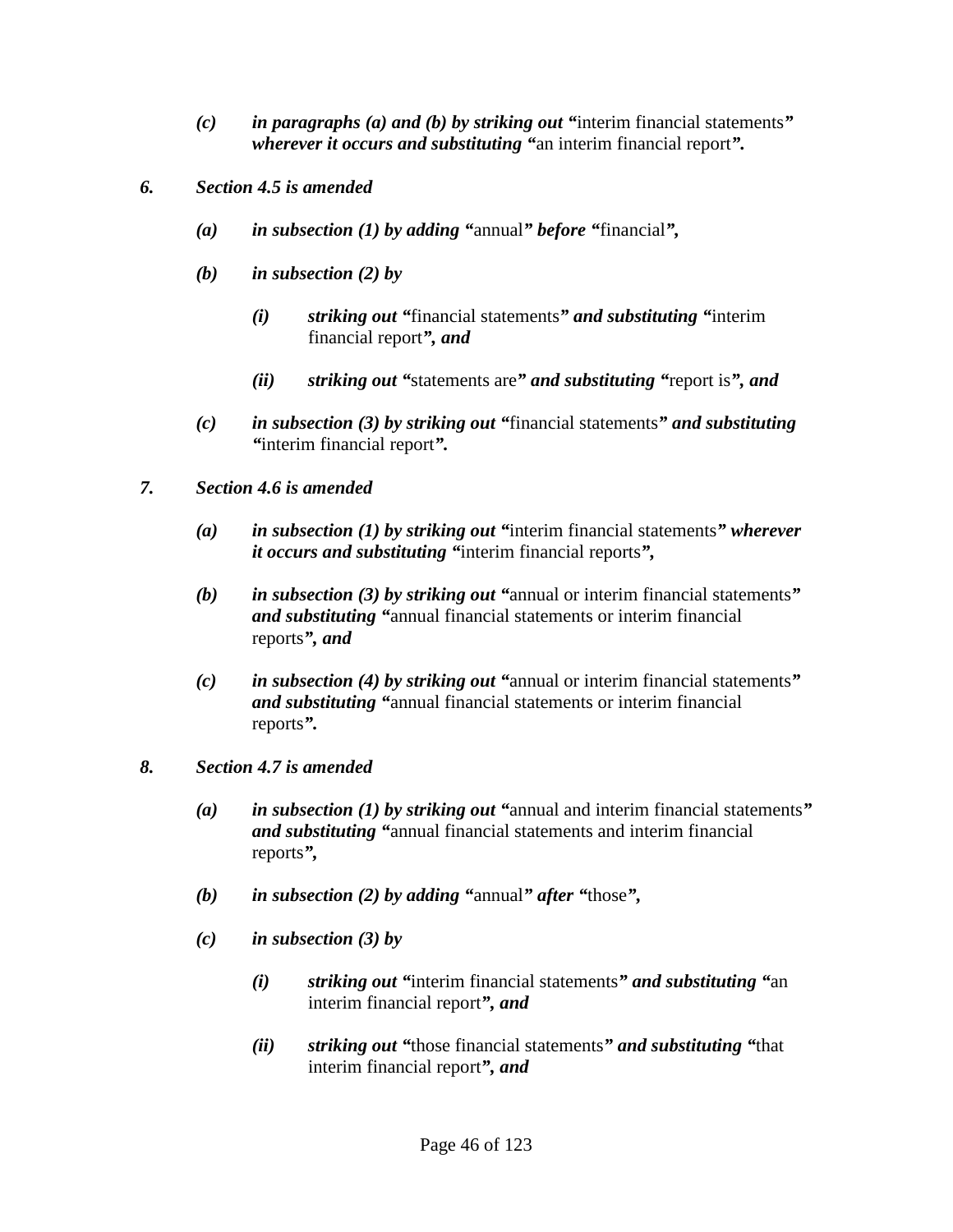- *(d) in paragraph (4) (c) by striking out "*interim financial statements*" and substituting "*interim financial report*".*
- *9. Section 4.8 is amended*
	- *(a) in subsection (3)*
		- *(i) in paragraph (e) by striking out "*the interim and annual financial statements*" and substituting "*each interim financial report and the annual financial statements*", and*
		- *(ii) in paragraph (f) by striking out "*the interim and annual financial statements*" and substituting "*the annual financial statements and interim financial reports*",*
	- *(b) in subsection (5) by striking out "*interim financial statements*" and substituting "*an interim financial report*",*
	- *(c) by repealing subsection (6) and substituting the following:*
		- (6) **Comparative Financial Information in Annual Financial Statements for New Financial Year** – If a transition year is less than nine months in length, the reporting issuer must include as comparative financial information to its annual financial statements for its new financial year
			- (a) a statement of financial position, a statement of comprehensive income, a statement of changes in equity, a statement of cash flows, and notes to the financial statements for its transition year;
			- (b) a statement of financial position, a statement of comprehensive income, a statement of changes in equity, a statement of cash flows and notes to the financial statements for its old financial year;
			- (c) in the following circumstances, a statement of financial position as at the beginning of the old financial year:
				- (i) the reporting issuer discloses in its annual financial statements an unreserved statement of compliance with IFRS; and
				- (ii) the reporting issuer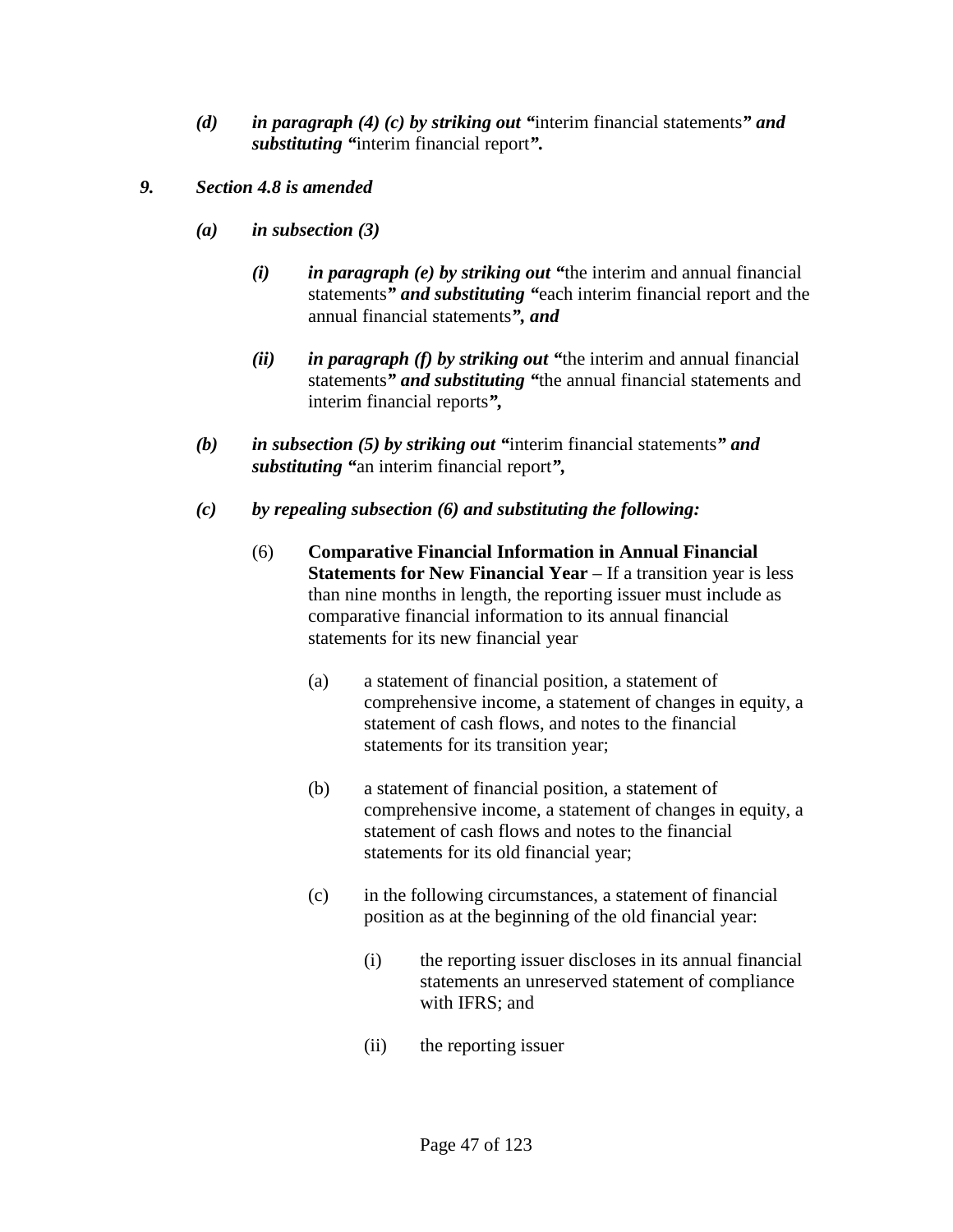- (A) applies an accounting policy retrospectively in its annual financial statements,
- (B) makes a retrospective restatement of items in its annual financial statements, or
- (C) reclassifies items in its annual financial statements; and
- (d) in the case of the reporting issuer's first IFRS financial statements, the opening IFRS statement of financial position at the date of transition to IFRS. *,*

# *(d) by repealing subsection (7) and substituting the following:*

- (7) **Comparative Financial Information in each Interim Financial Report if Interim Periods Not Changed in Transition Year** – If interim periods for the reporting issuer's transition year end three, six, nine or twelve months after the end of its old financial year, the reporting issuer must include
	- (a) as comparative financial information in each interim financial report during its transition year, the comparative financial information required by subsection 4.3 (2), except if an interim period during the transition year is 12 months in length and the reporting issuer's transition year is longer than 13 months, the comparative financial information must be the statement of financial position, statement of comprehensive income, statement of changes in equity and statement of cash flows for the 12 month period that constitutes its old financial year;
	- (b) as comparative financial information in each interim financial report during its new financial year
		- (i) a statement of financial position as at the end of its transition year; and
		- (ii) the statement of comprehensive income, statement of changes in equity and statement of cash flows for the periods in its transition year or old financial year, for the same calendar months as, or as close as possible to, the calendar months in the interim period in the new financial year;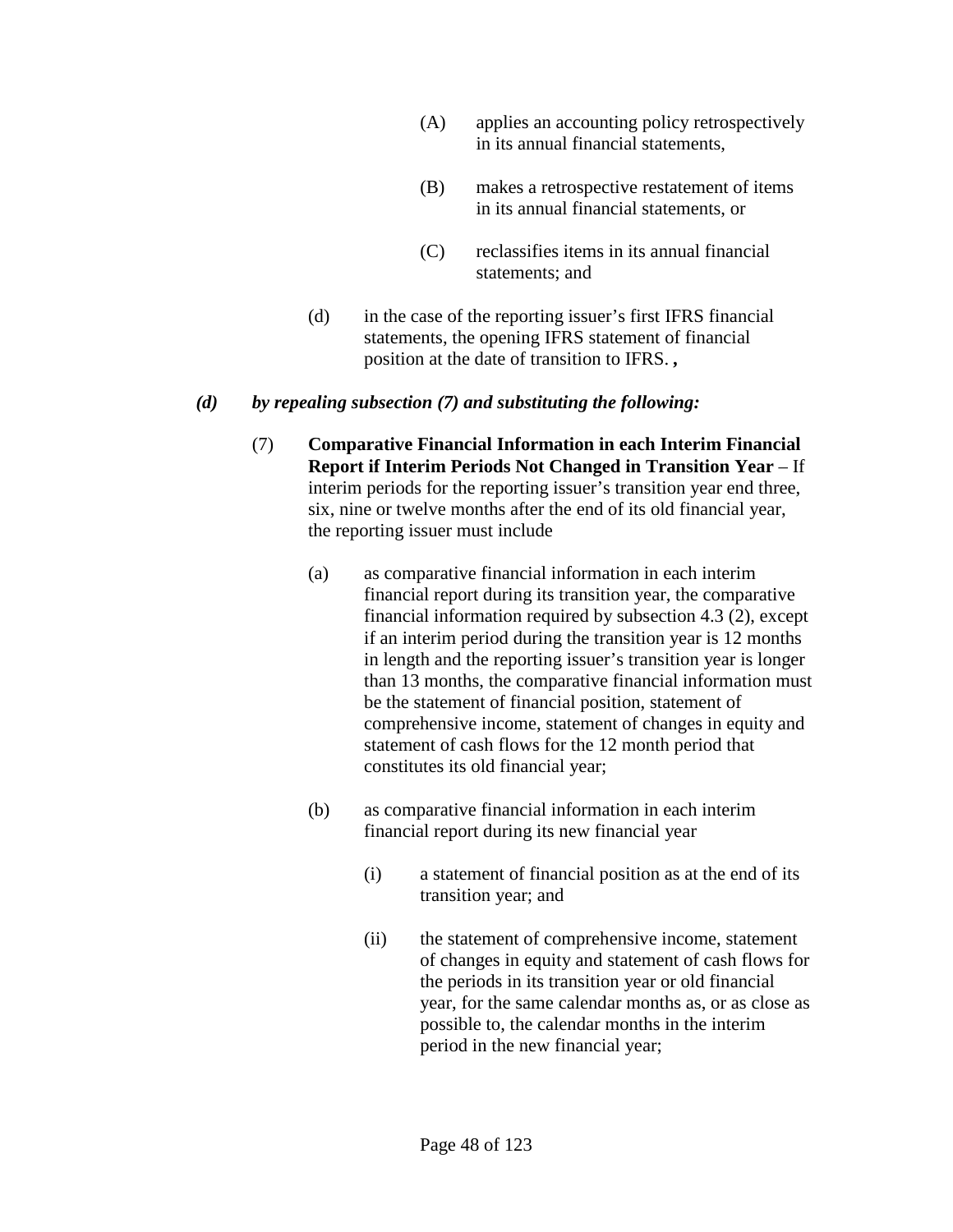- (c) in the following circumstances, a statement of financial position as at the beginning of the earliest comparative period:
	- (i) the reporting issuer discloses in its interim financial report an unreserved statement of compliance with International Accounting Standard 34 *Interim Financial Reporting*; and
	- (ii) the reporting issuer
		- (A) applies an accounting policy retrospectively in its interim financial report,
		- (B) makes a retrospective restatement of items in its interim financial report, or
		- (C) reclassifies items in its interim financial report; and
- (d) in the case of the reporting issuer's first interim financial report required to be filed in the year of adopting IFRS, the opening IFRS statement of financial position at the date of transition to IFRS. *, and*

# *(e) by repealing subsection (8) and substituting the following:*

- (8) **Comparative Financial Information in Interim Financial Reports if Interim Periods Changed in Transition Year** – If interim periods for a reporting issuer's transition year end twelve, nine, six or three months before the end of the transition year, the reporting issuer must include
	- (a) as comparative financial information in each interim financial report during its transition year
		- (i) a statement of financial position as at the end of its old financial year; and
		- (ii) the statement of comprehensive income, statement of changes in equity and statement of cash flows for periods in its old financial year, for the same calendar months as, or as close as possible to, the calendar months in the interim period in the transition year;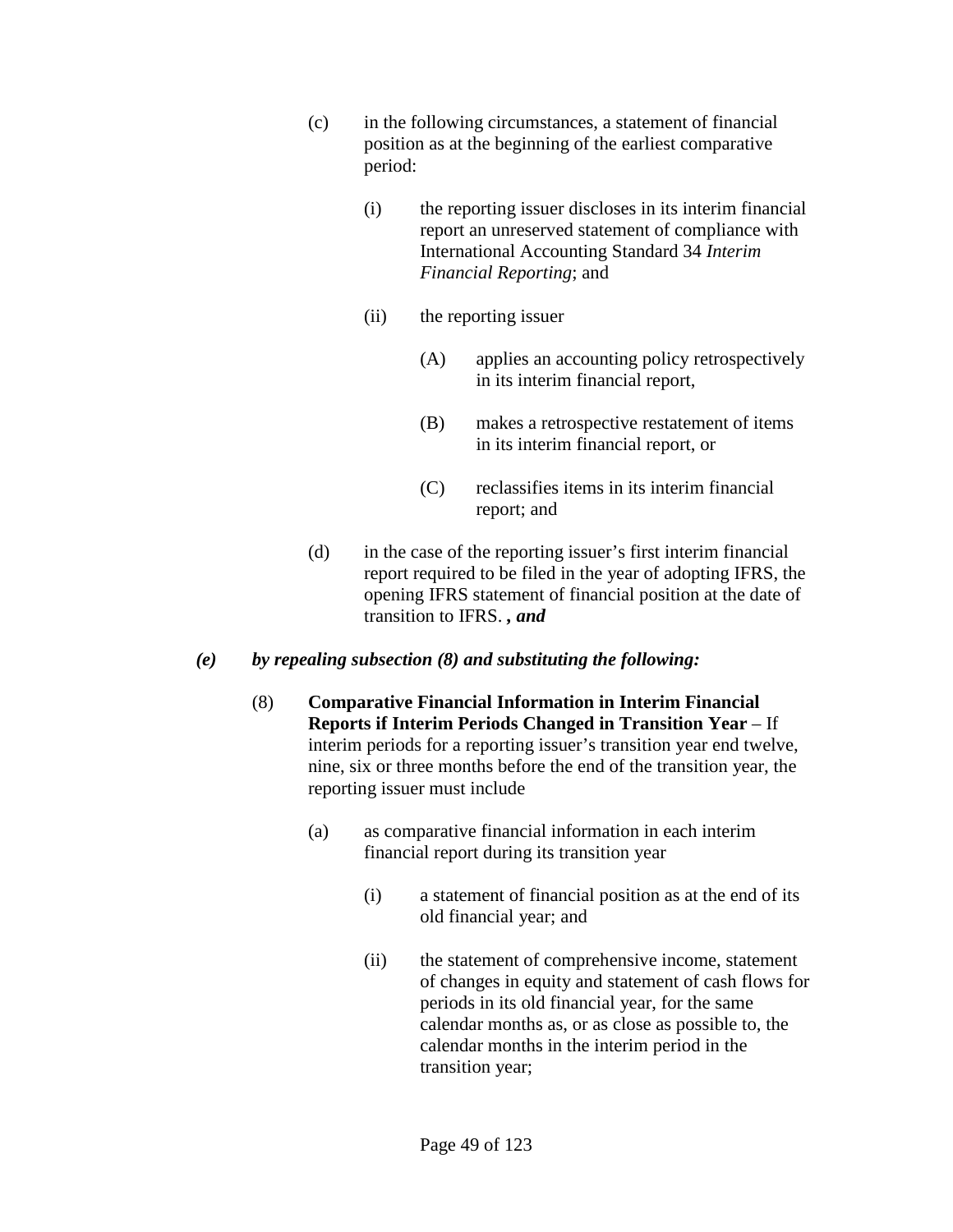- (b) as comparative financial information in each interim financial report during its new financial year
	- (i) a statement of financial position as at the end of its transition year; and
	- (ii) the statement of comprehensive income, statement of changes in equity and statement of cash flows in its transition year or old financial year, or both, as appropriate, for the same calendar months as, or as close as possible to, the calendar months in the interim period in the new financial year;
- (c) in the following circumstances, a statement of financial position as at the beginning of the earliest comparative period:
	- (i) the reporting issuer discloses in its interim financial report an unreserved statement of compliance with International Accounting Standard 34 *Interim Financial Reporting*; and
	- (ii) the reporting issuer
		- (A) applies an accounting policy retrospectively in its interim financial report,
		- (B) makes a retrospective restatement of items in its interim financial report, or
		- (C) reclassifies items in its interim financial report; and
- (d) in the case of the reporting issuer's first interim financial report required to be filed in the year of adopting IFRS, the opening IFRS statement of financial position at the date of transition to IFRS.
- *10. Paragraph 4.9 (h) is amended by striking out "*interim and annual financial statements*" and substituting "*interim financial reports and the annual financial statements*".*
- *11. Section 4.10 is amended*
	- *(a) in paragraph (2) (c) by striking out "*the interim financial statements*" and substituting "*each interim financial report*", and*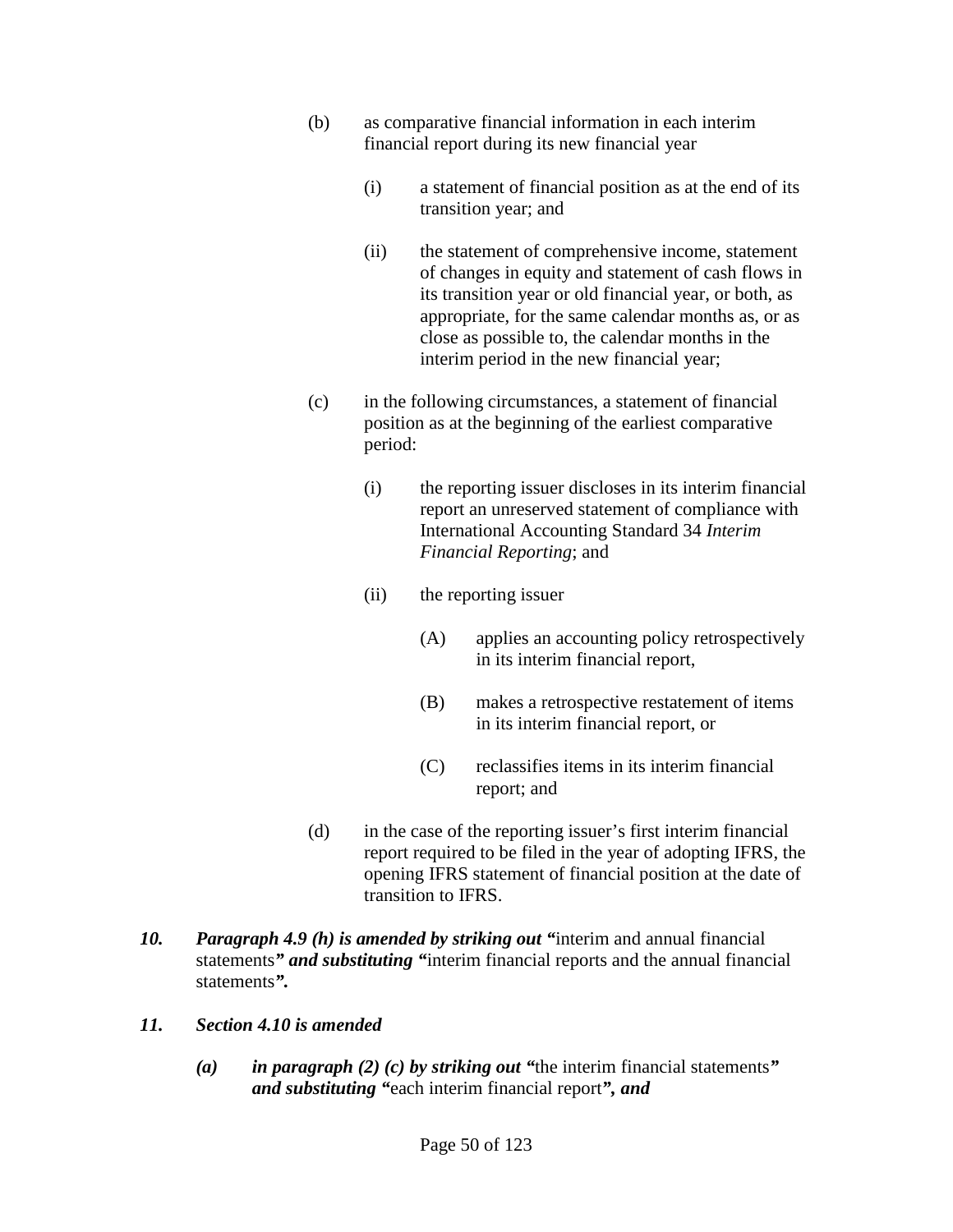- *(b) in subsection (3)*
	- *(i) in the head note by striking out "*Interim Financial Statements*" and substituting "*each Interim Financial Report*", and*
	- *(ii) in paragraph (c) by striking out "*interim financial statements*" and substituting "*interim financial report*".*
- *12. Section 4.11 is amended*
	- *(a) by striking out "*former auditor*" wherever it occurs and substituting "*predecessor auditor*",*
	- *(b) in subsection (1) in the definition of "***disagreement***" by*
		- *(i) striking out "*interim financial statements*" wherever it occurs and substituting "*interim financial report*", and*
		- *(ii) striking out "*reservation*" wherever it occurs and substituting "*modified opinion*",*
	- *(c) in subsection (2) by striking out "*Handbook*" and substituting "*issuer's GAAP*", and*
	- *(d) in paragraph (7) (d) by*
		- *(i) striking out "*contained any reservation*" and substituting "*expressed a modified opinion*", and*
		- *(ii) striking out "*each reservation*" and substituting "*each modification*".*
- *13. Section 5.1 is amended*
	- *(a) in subsection (1) by striking out "*annual and interim financial statements*" and substituting "*annual financial statements and each interim financial report*",*
	- *(b) in subsection (1.1) by striking out "*annual and interim financial statements*" and substituting "*annual financial statements and interim financial reports*", and*
	- *(c) in subsection (2)*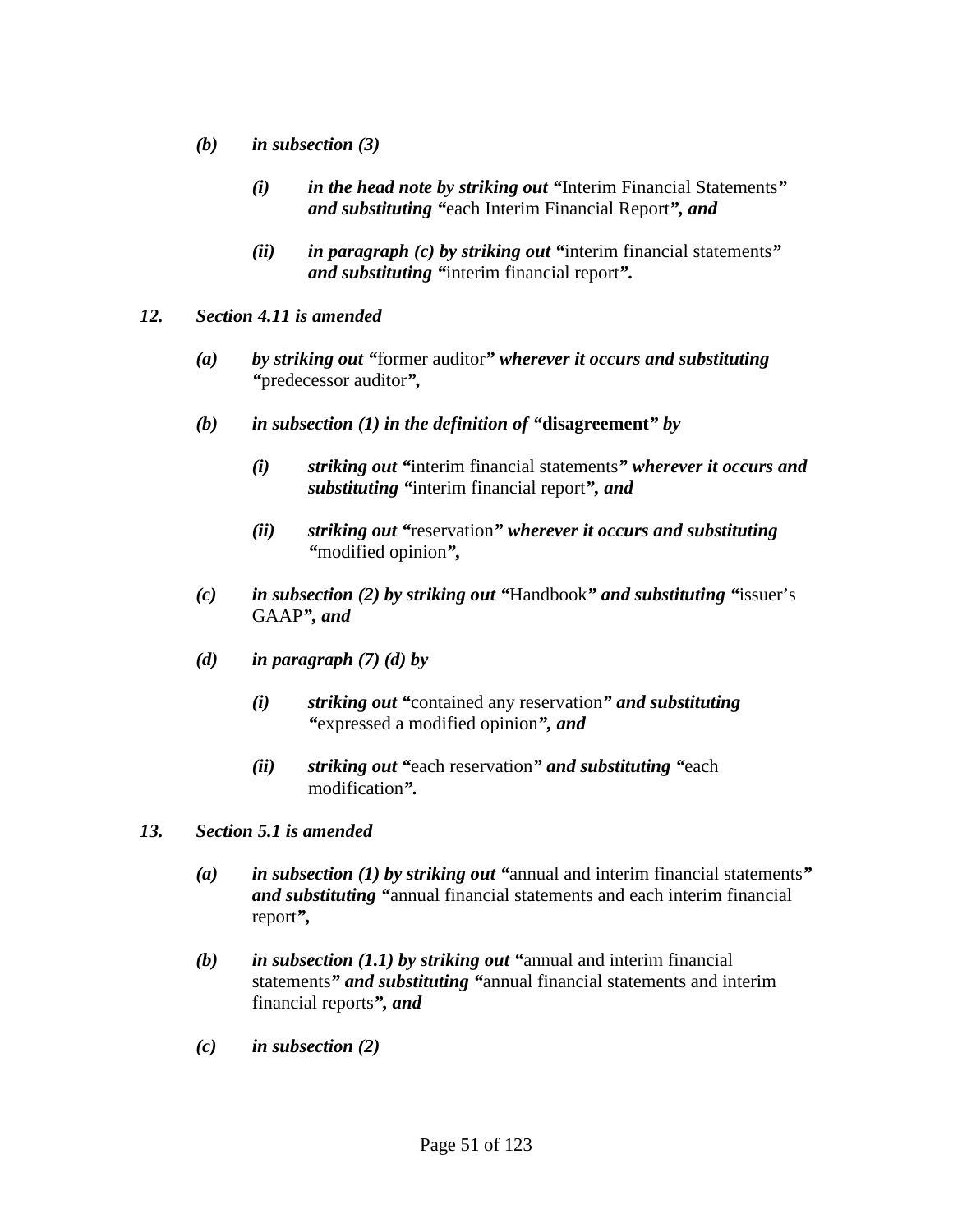- *(i) in the preamble by striking out "*by*" and substituting "*on or before*", and*
- *(ii) in paragraph (a) by striking out "*annual and interim financial statements*" and substituting "*annual financial statements and each interim financial report*".*
- *14. Section 5.2 is amended*
	- *(a) in the head note by striking out "*and Supplement*",*
	- *(b) in subsection (1) by striking out "*or Item 303 of Regulation S-B*",*
	- *(c) by repealing subsections (1.1) and (2).*

# *15. Section 5.3 is amended*

- *(a) by repealing subsection (1) and substituting the following:*
	- (1) A venture issuer that has not had significant revenue from operations in either of its last two financial years must disclose in its MD&A, for each period referred to in subsection (2), a breakdown of material components of
		- (a) exploration and evaluation assets or expenditures;
		- (b) expensed research and development costs;
		- (c) intangible assets arising from development;
		- (d) general and administration expenses; and
		- (e) any material costs, whether expensed or recognized as assets, not referred to in paragraphs (a) through (d);

and if the venture issuer's business primarily involves mining exploration and development, the analysis of exploration and evaluation assets or expenditures must be presented on a propertyby-property basis. **,**

- *(b) in paragraph (2) (b) by striking out "*interim financial statements*" and substituting "*interim financial report*", and*
- *(c) in subsection (3) by striking out "*or MD&A supplement*".*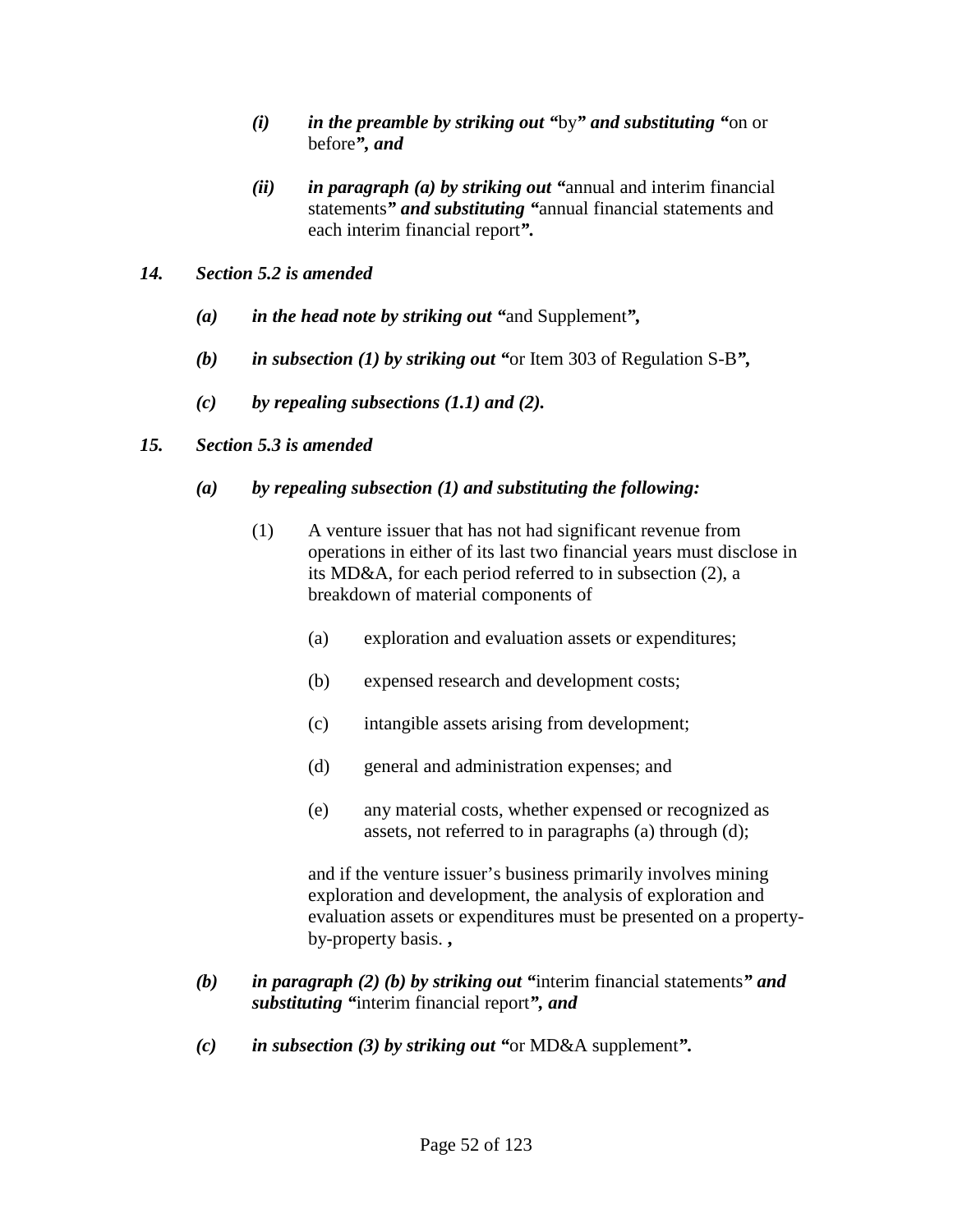- *16. Subsection 5.4 (1) is amended by striking out "*, or in its MD&A supplement if one is required under section 5.2,*".*
- *17. Section 5.5 is amended*
	- *(a) in subsection (1) by striking out "*and any annual MD&A supplement*",*
	- *(b) in subsection (2) by striking out "*and any interim MD&A supplement*", and*
	- *(c) in subsection (3) by striking out "*and any MD&A supplement*".*
- *18. Section 5.6 is amended*
	- *(a) in subsection (1) by*
		- *(i) striking out "*and any MD&A supplement required under section 5.2*", and*
		- *(ii) striking out "*annual or interim financial statements*" and substituting "*annual financial statements or interim financial report*",*
	- *(b) in subsection (2) by striking out "*or MD&A supplement*",*
	- *(c) in subsection (3) by striking out "*and any related MD&A supplement*" wherever it occurs, and*
	- *(d) in subsection (4) by striking out "*annual or interim financial statements*" and substituting "*annual financial statements or interim financial report*".*

### *19. Section 5.7 is amended*

- *(a) in subsection (1) by striking out "*, or in its MD&A supplement if one is required under section 5.2,*",*
- *(b) by repealing paragraph (1) (a) and substituting the following:*
	- (a) summarized financial information of the equity investee, including the aggregated amounts of assets, liabilities, revenue and profit or loss; and*,*
- *(c) in paragraph (1) (b) by striking out "*earnings*" and substituting "*profit or loss*",*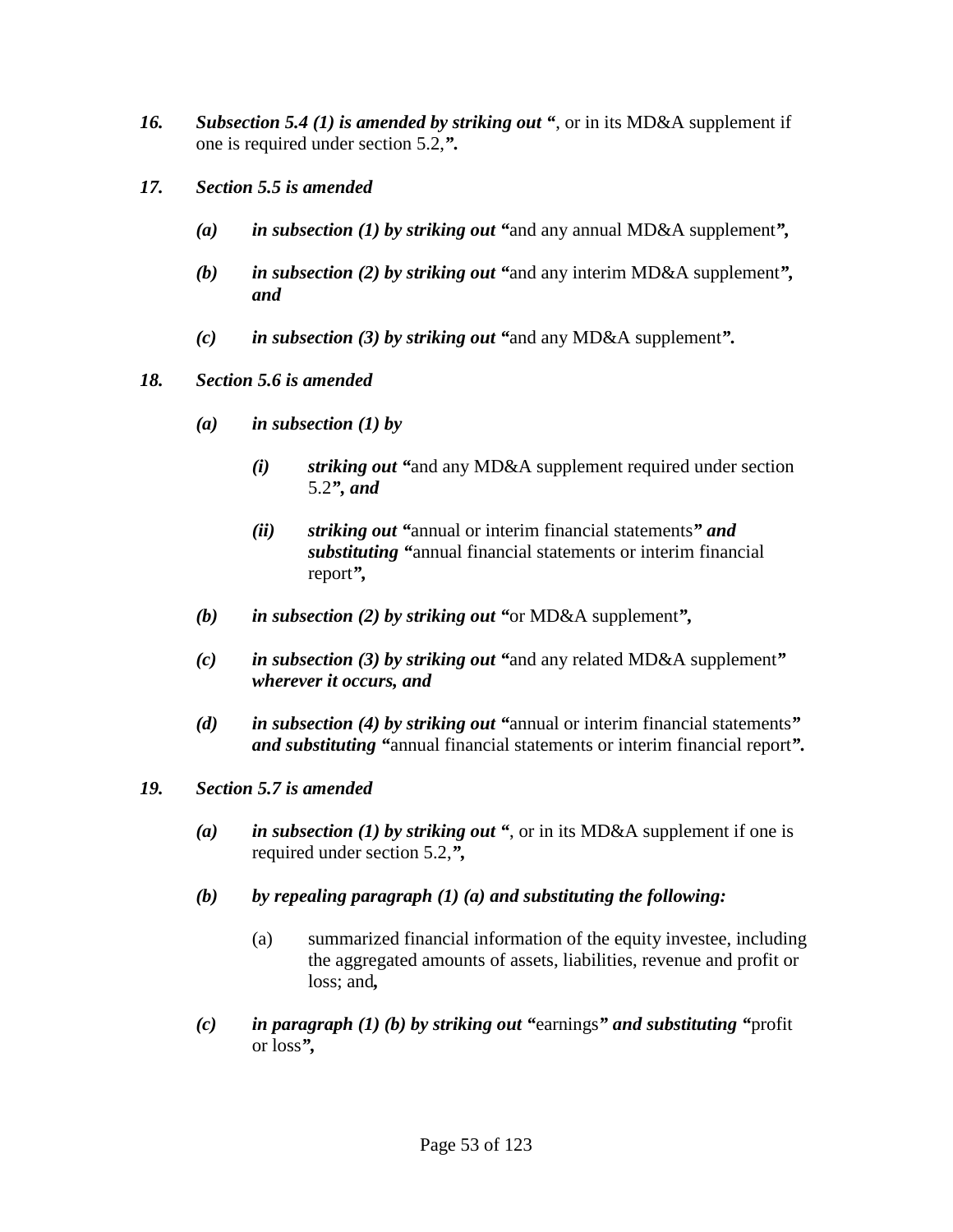- *(d) in paragraph (2) (b) by striking out "*statements*" and substituting "*report*", and*
- *(e) in paragraph (3) (a) by striking out "*or MD&A supplement*".*
- *20. Section 5.8 is amended*
	- *(a) in subsection (2) by striking out "*, or MD&A supplement if one is required under section 5.2,*",*
	- *(b) in subsection (3)*
		- *(i) by striking out "*or MD&A supplement*" wherever it occurs, and*
		- *(ii) in subparagraph (b) (iii) by striking out "*on*" and substituting "*at*",*
	- *(c) in subsection (4) by striking out "*, or MD&A supplement if one is required under section 5.2,*",*
	- *(d) in subsection (5)*
		- *(i) in paragraph (a) by striking out "*, in its MD&A or MD&A supplement if one is required under section 5.2, disclose*" and substituting "*disclose in its MD&A*", and*
		- *(ii) in paragraph (b) by striking out "*or MD&A supplement*" wherever it occurs, and*
	- *(e) in subsection (6)*
		- *(i) by striking out "*or MD&A supplement*" wherever it occurs, and*
		- *(ii) in subparagraph (b) (iii) by striking out "*on*" and substituting "*at*".*
- *21. Section 6.2 is amended*
	- *(a) in paragraph (b) by striking out "*AIF in*" and substituting "*AIF on*", and*
	- *(b) by striking out "*, Form 10-KSB*" wherever it occurs.*
- *22. Subsection 8.1 (1) is amended*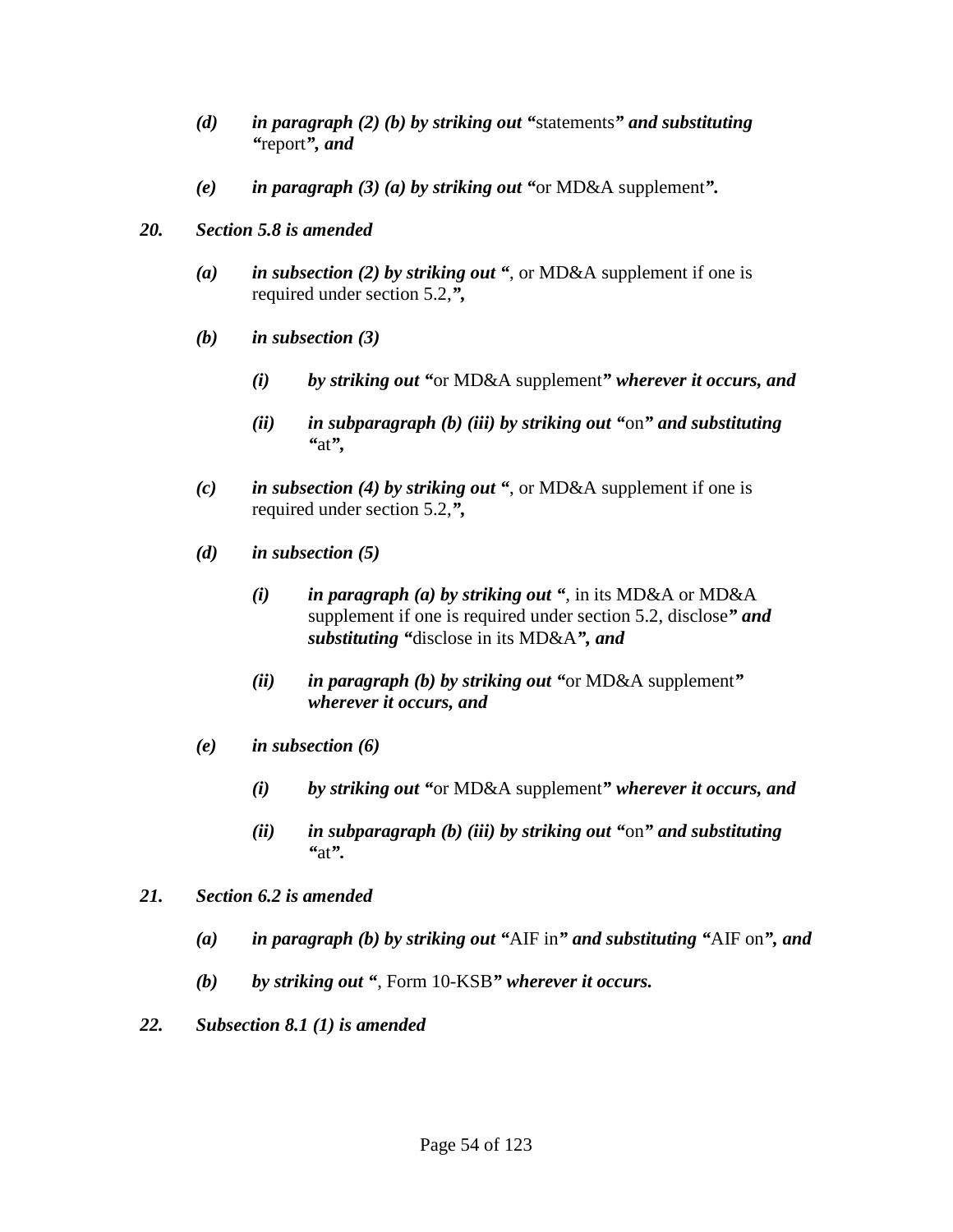- *(a) in the definition of* **"acquisition of related businesses"** *by striking out "*upon a single common event; and*" and substituting "*upon a single common event;*",*
- *(b) by adding "*; and*" after the definition of "***business***", and*
- *(c) by adding the following definition:*

**"specified profit or loss"** means profit or loss from continuing operations attributable to owners of the parent, adjusted to exclude income taxes*.*

- *23. Section 8.2 amended by striking out "*date of acquisition*" wherever it occurs and substituting "*acquisition date*".*
- *24. Section 8.3 is amended*
	- *(a) by striking out "*date of the acquisition*" wherever it occurs and substituting "*acquisition date*",*
	- *(b) by striking out "*date of acquisition*" wherever it occurs and substituting "*acquisition date*",*
	- *(c) by striking out "*income from continuing operations*" wherever it occurs and substituting "*specified profit or loss*",*
	- *(d) in the preamble of subsection (2) by adding "*and subject to subsections (4.1) and (4.2)*" after "*subsection (1)*",*
	- *(e) in paragraph (2) (a) by adding "*annual*" before "*financial statements*",*
	- *(f) in paragraph 2 (c)*
		- *(i) in the head note by striking out "*Income*" and substituting "*Profit or Loss*", and*
		- *(ii) by adding "*annual*" before "*financial statements*",*
	- *(g) in subsection (4)*
		- *(i) in the preamble by adding "*and subject to subsections (4.1) and (4.2)*" after "*subsection (3)*", and*
		- *(ii) in paragraph (c) in the head note by striking out "*Income*" and substituting "*Profit or Loss*",*
	- *(h) by adding the following subsections:*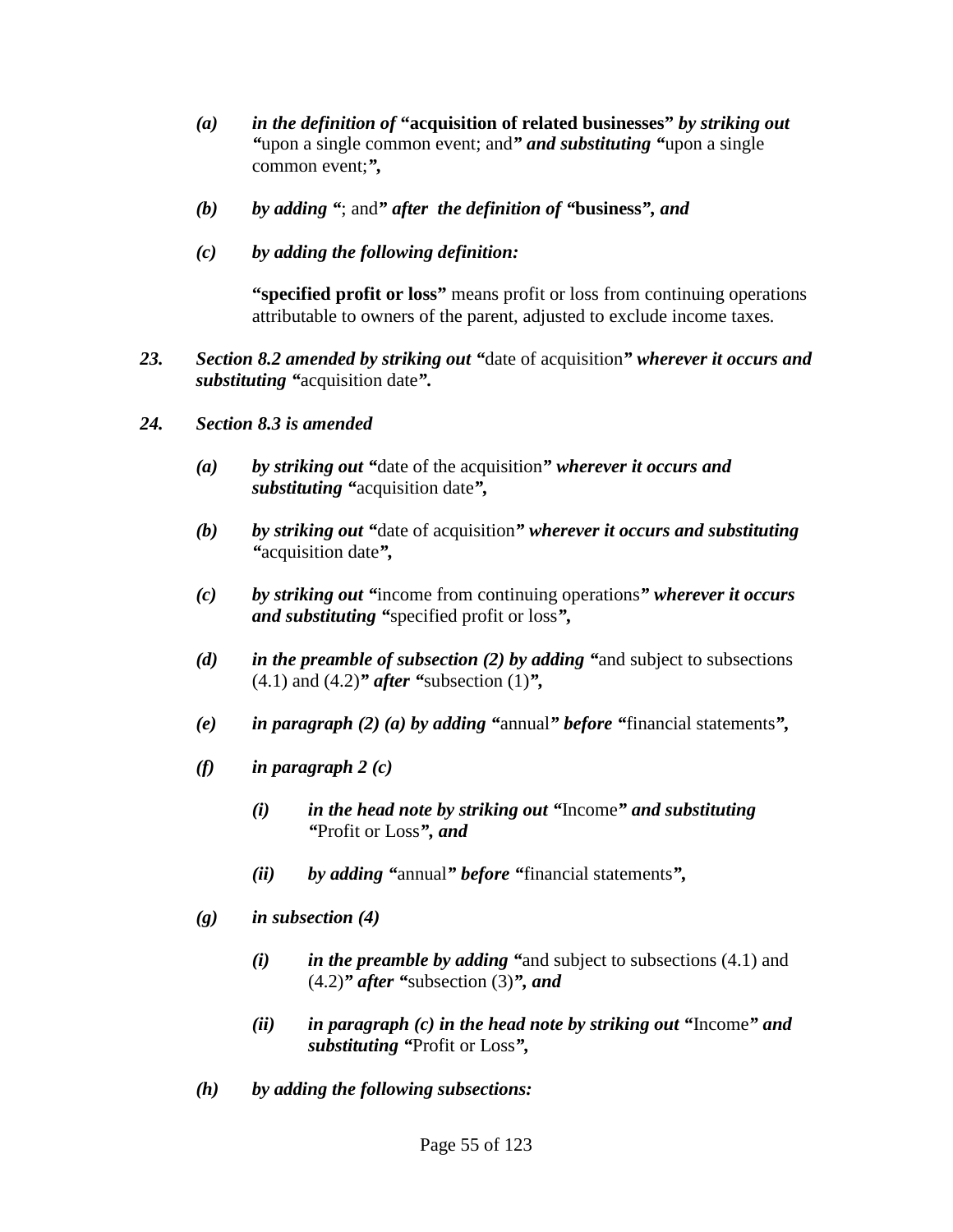- (4.1) For the purposes of subsections (2) and (4), the reporting issuer must not remeasure its previously held equity interest in the business or related businesses.
- (4.2) For the purposes of paragraphs (2) (b) and (4) (b), the reporting issuer's investments in and advances to the business or related businesses must include
	- (a) the consideration transferred for the acquisition, measured in accordance with the issuer's GAAP,
	- (b) payments made in connection with the acquisition which do not constitute consideration transferred but which would not have been paid unless the acquisition had occurred, and
	- (c) contingent consideration for the acquisition measured in accordance with the issuer's GAAP. *,*
- *(i) in subsection (7)*
	- *(i) in the head note by striking out "*Income*" and substituting "*Profit or Loss*", and*
	- *(ii) by striking out "*absolute value of the loss*" and substituting "*absolute value of the loss from continuing operations attributable to owners of the parent, adjusted to exclude income taxes*",*
- *(j) in the head note to subsection (8) by striking out "*Income*" wherever it occurs and substituting "*Profit or Loss*",*
- *(k) in subsection (9)*
	- *(i) in the head note by striking out "*Income*" wherever it occurs and substituting "*Profit or Loss*", and*
	- *(ii) by striking out "average consolidated* income*" and substituting "average consolidated* specified profit or loss*",*
- *(l) in subsection (10)*
	- *(i) in the head note by striking out "*Income*" and substituting "*Profit or Loss*", and*
	- *(ii) by striking out "*average consolidated income*" and substituting "*average consolidated specified profit or loss*",*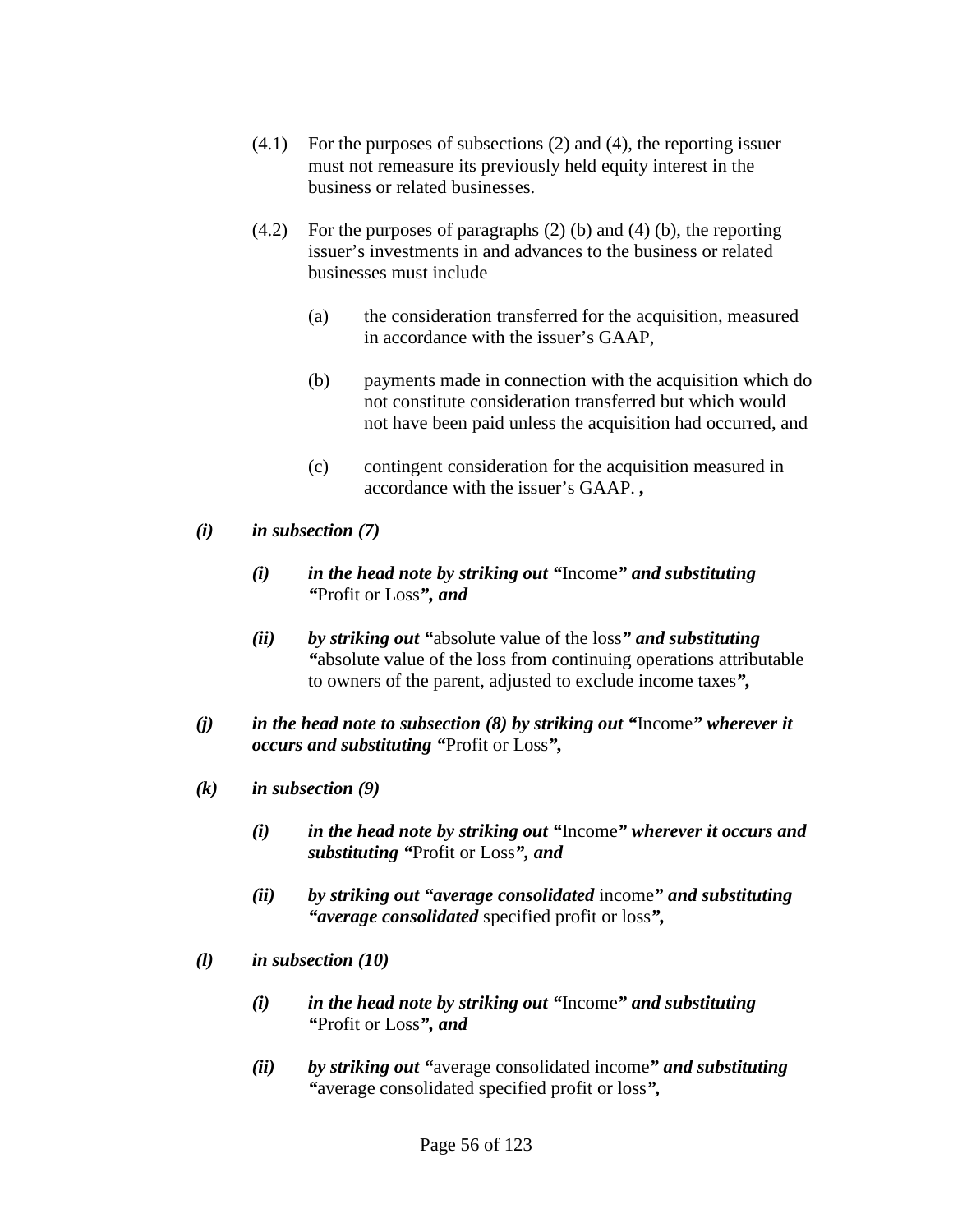- *(m) in subsection (11)*
	- *(i) in the head note by striking out "*Step-By-Step Acquisitions*" and substituting "*Multiple Investments in the Same Business*", and*
	- *(ii) by striking out "*a *"*step-by-step*"* purchase as described in the Handbook*" and substituting "*multiple investments in the same business*",*
- *(n) in subsection (11.1)*
	- *(i) in the head note by striking out "*Income*" and substituting "*Profit or Loss*", and*
	- *(ii) by striking out "*income test*" and substituting "*profit or loss test*",*
- *(o) in subsection (12) by striking out "*annual audited financial statements*" and substituting "*audited annual financial statements*",*
- *(p) by repealing subsection (13) and substituting the following:*
	- (13) **Application of Significance Tests Accounting Principles and Currency** – For the purposes of calculating the significance tests in subsections (2) and (4), the amounts used for the business or related businesses must
		- (a) subject to subsection  $(13.1)$ , be based on the issuer's GAAP, and
		- (b) be translated into the same presentation currency as that used in the reporting issuer's financial statements.
	- (13.1) **Application of Significance Tests Exemption Canadian GAAP Applicable to Private Enterprises** – Paragraph 8.3 (13) (a) does not apply to a venture issuer if
		- (a) the financial statements for the business or related businesses referred to in subsections 8.3 (2) and (4)
			- (i) are prepared in accordance with Canadian GAAP applicable to private enterprises, and
			- (ii) are prepared in a manner that consolidates any subsidiaries and accounts for significantly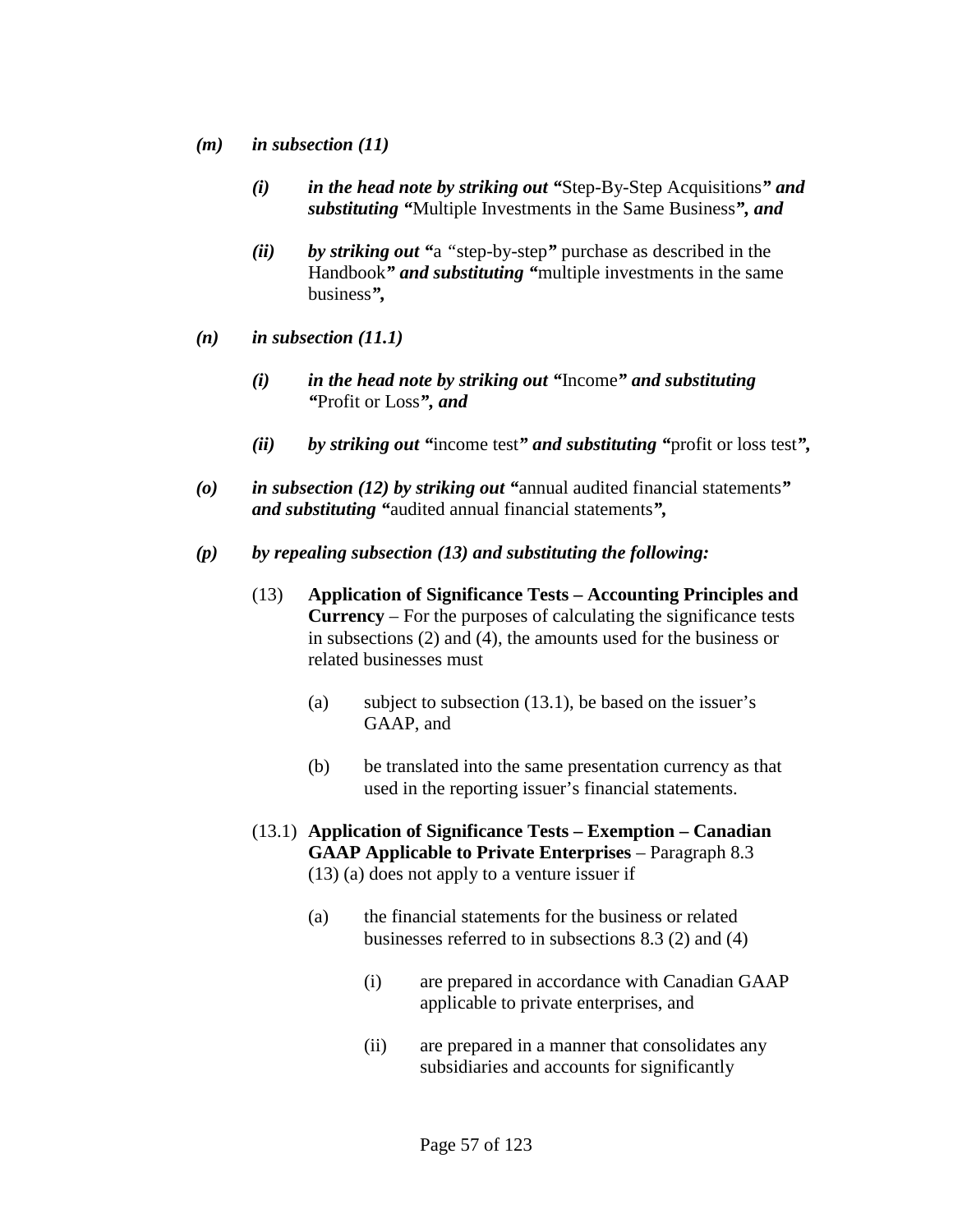influenced investees and joint ventures using the equity method; and

- (b) none of the accounting principles described in paragraphs 3.11 (1) (a) through (e) of National Instrument 52-107 *Acceptable Accounting Principles and Auditing Standards* were used to prepare financial statements for the business or related businesses referred to in subsections 8.3 (2) and (4). *, and*
- *(q) in subsection (14) by striking out "*subsection 6.1 (1) of National Instrument 52-107 *Acceptable Accounting Principles, Auditing Standards and Reporting Currency" and substituting "*section 3.11 of National Instrument 52-107 *Acceptable Accounting Principles and Auditing Standards".*

# *25. Section 8.4 is amended*

- *(a) by striking out "*date of acquisition*" wherever it occurs and substituting "*acquisition date*",*
- *(b) by striking out "*balance sheet*" wherever it occurs and substituting "*statement of financial position*",*
- *(c) in paragraph (1) (a) by striking out "*an income statement, a statement of retained earnings and a cash flow statement*" and substituting "*a statement of comprehensive income, a statement of changes in equity and a statement of cash flows*",*
- *(d) in the head note to subsection (3) by striking out "*Interim Financial Statements*" and substituting "*Interim Financial Report*",*
- *(e) by adding the following subsection:*
	- (3.1) **Contents of Interim Financial Report Canadian GAAP Applicable to Private Enterprises** – If a reporting issuer is required under subsection (3) to include an interim financial report in a business acquisition report and the financial statements for the business or related businesses acquired are prepared in accordance with Canadian GAAP applicable to private enterprises, as permitted under National Instrument 52-107 *Acceptable Accounting Principles and Auditing Standards*, the interim financial report must include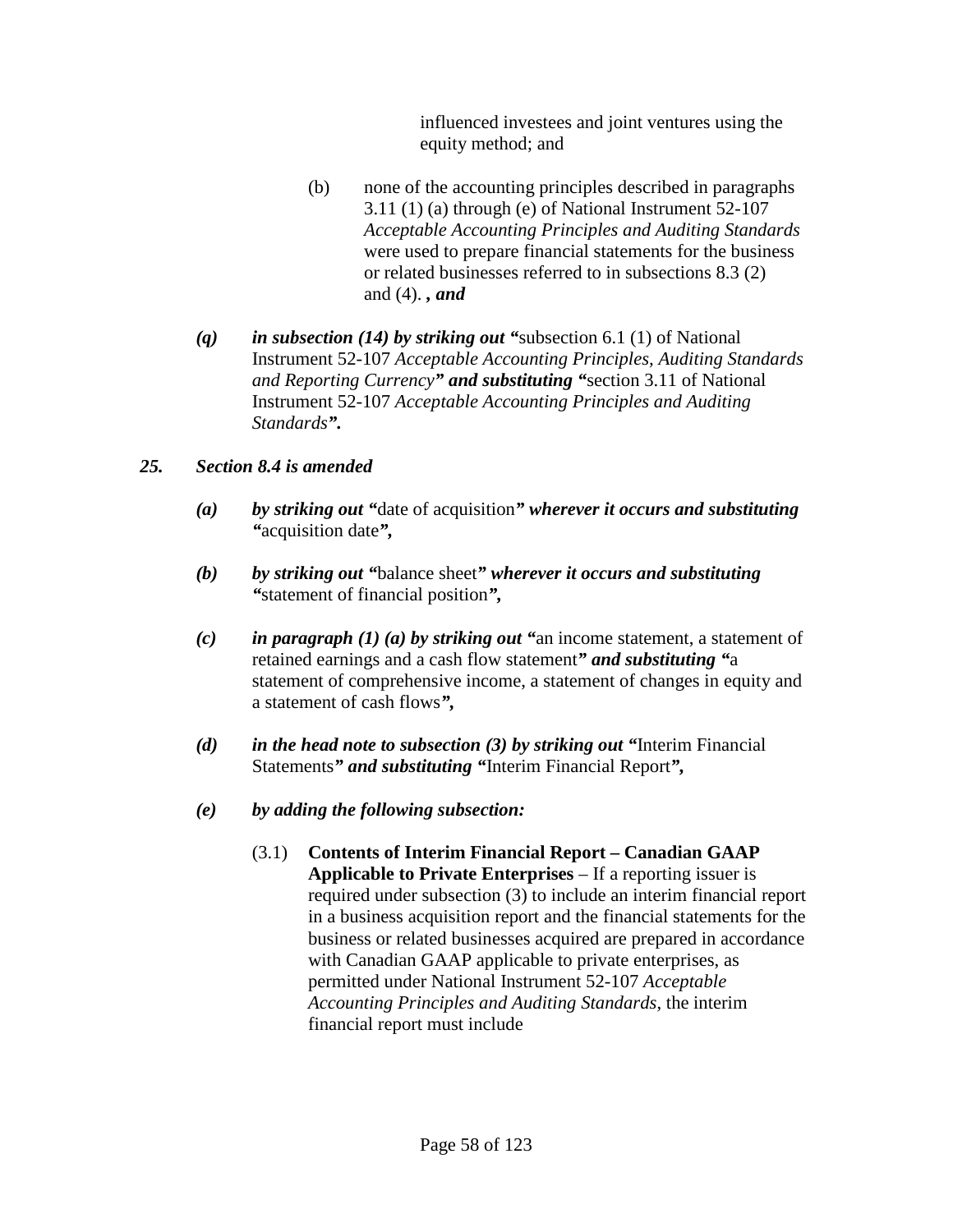- (a) a balance sheet as at the end of the interim period and a balance sheet as at the end of the immediately preceding financial year, if any;
- (b) an income statement, a statement of retained earnings and a cash flow statement, all for the year-to-date interim period, and comparative financial information for the corresponding interim period in the immediately preceding financial year, if any; and
- (c) notes to the financial statements. *,*
- *(f) in subsection (4)*
	- *(i) in the head note by striking out "*Interim*",*
	- *(ii) in paragraph (a) by adding "*and*" after "*before the acquisition;*", and*
	- *(iii) by repealing paragraph (4) (b),*
- *(g) in paragraph (5) (b)*
	- *(i) in clause (i) (B) by striking out "*financial statements*" and substituting "*an interim financial report*", and*
	- *(ii) in subparagraph (ii) by striking out "*an income statement*" and substituting "*a statement of comprehensive income*",*
- *(h) in the head note to subsection (6) by striking out "*Interim*", and*
- *(i) in subsection (7)*
	- *(i) by striking out paragraph (b) and substituting the following:*
		- (b) the reporting issuer must include in the pro forma financial statements
			- (i) adjustments attributable to each significant acquisition for which there are firm commitments and for which the complete financial effects are objectively determinable,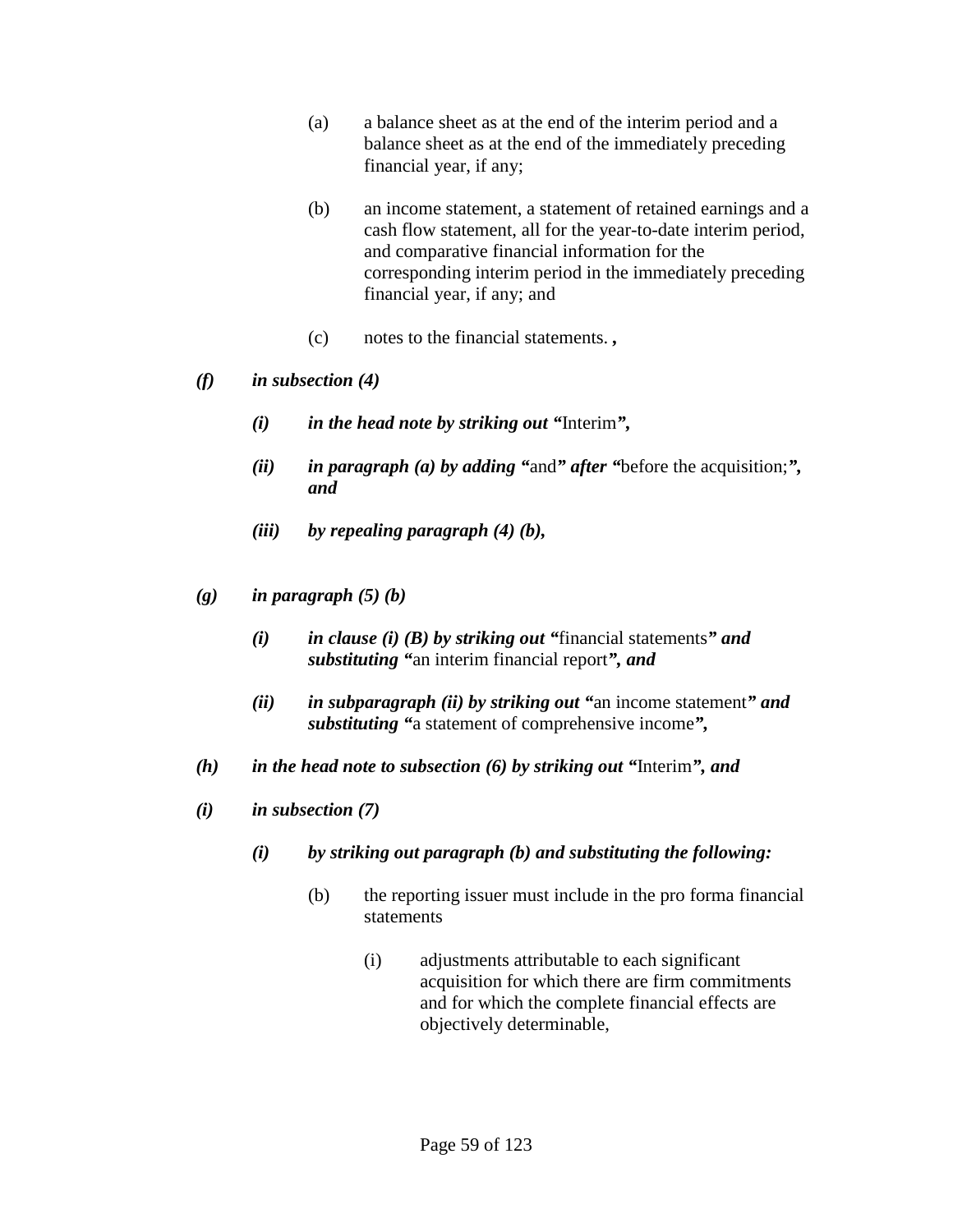- (ii) adjustments to conform amounts for the business or related businesses to the issuer's accounting policies, and
- (iii) a description of the underlying assumptions on which the pro forma financial statements are prepared, cross-referenced to each related pro forma adjustment; *, and*
- *(ii) in paragraph (e) by striking out "*, gross profit and income*" and substituting "*and profit or loss*".*

# *26. Section 8.6 is amended*

- *(a) by striking out subparagraph (b) (i) and substituting the following:*
	- (i) summarizes financial information of the equity investee, including the aggregated amounts of assets, liabilities, revenue and profit or loss; and *,*
- *(b) in subparagraph (b) (ii) by striking out "*earnings*" and substituting "*profit or loss*",*
- *(c) in subparagraph (d) (iii)*
	- *(i) by striking out "*audit opinion*" and substituting "*auditor expressed an unmodified opinion*", and*
	- *(ii) by striking out "*, or the financial information referred to in subparagraph (ii), was issued without a reservation*" and substituting "*or the financial information referred to in subparagraph (ii)*".*

# *27. Section 8.9 is amended*

- *(a) in the preamble, by striking out "*interim financial statements*" and substituting "*an interim financial report*", and*
- *(b) in paragraph (c) by striking out "*interim financial statements*" and substituting "*interim financial report*".*

# *28. Section 8.10 is amended*

*(a) in subsection (2)*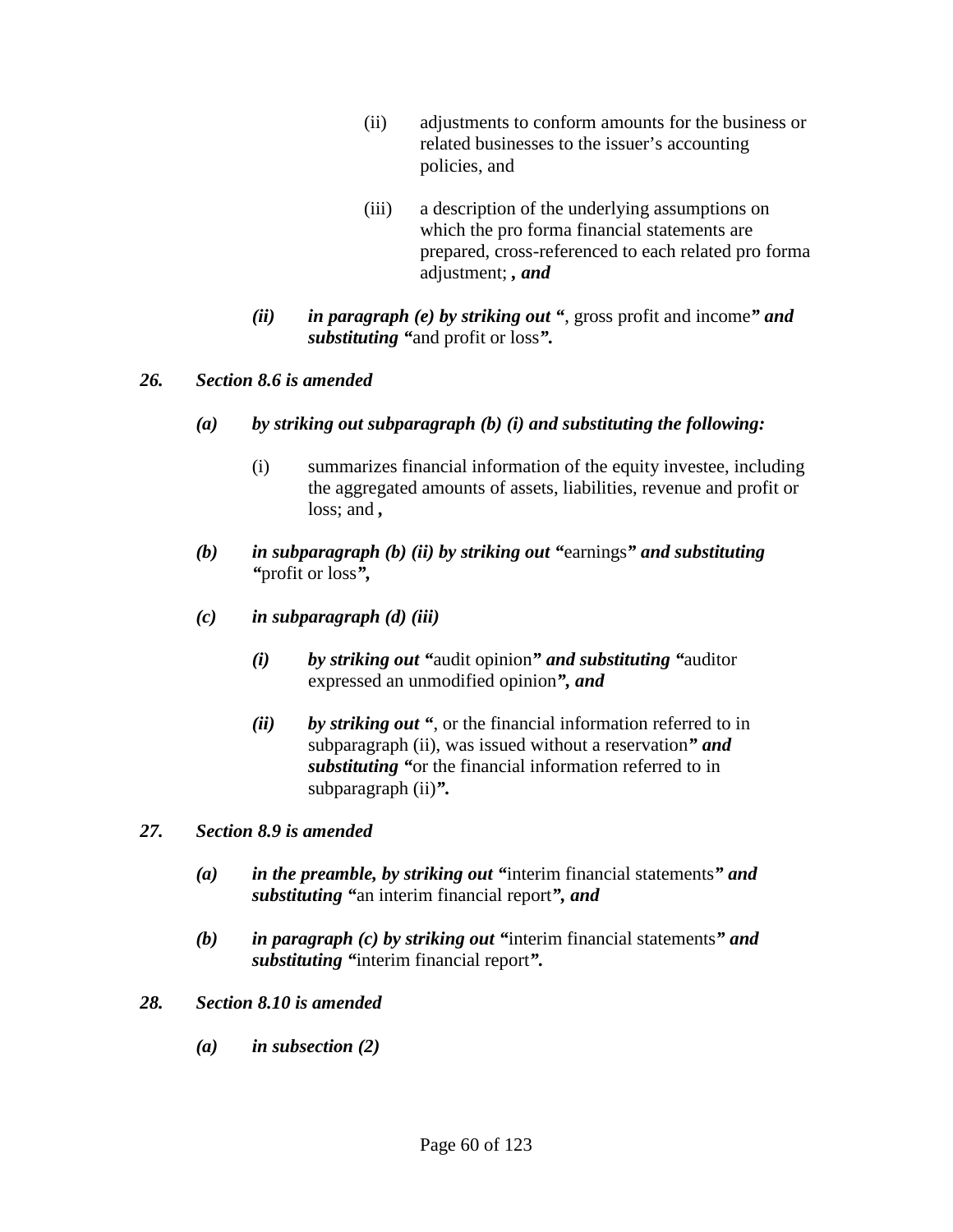- *(i) in the head note by striking out "*Income*" and substituting "*Profit or Loss*",*
- *(ii) by striking out "*consolidated income from continuing operations*" and substituting "*specified profit or loss*", and*
- *(iii) by striking out "*income test*" and substituting "*profit or loss test*",*
- *(b) by repealing paragraph (3) (d) and*
- *(c) by repealing subparagraph (3) (e) (i) and substituting the following:*
	- (i) an operating statement for the business or related businesses prepared in accordance with subsection 3.11 (5) of National Instrument 52-107 *Acceptable Accounting Principles and Auditing Standards*; **.**

### *29. Section 8.11 is amended*

- *(a) in the head note by striking out "*Step-By-Step Acquisitions*" and substituting "*Multiple Investments in the Same Business*", and*
- *(b) by striking out "*a *"*step-by-step*"* purchase as described in the Handbook*" and substituting "*multiple investments in the same business*".*
- *30. Paragraph 9.4 (9) (a) is amended by adding "*or, in the case of a solicitation under subsection 9.2 (4), the document required under paragraph 9.2 (6) (a)*" after "*circular*".*
- *31. Subsection 10.1 (3) is amended by striking out "*interim financial statements*" and substituting "*an interim financial report*".*
- *32. Section 11.4 is amended by striking out "*results of operations*" and substituting "*financial performance*".*
- *33. Paragraph 11.5 (b) is amended by striking out "*retroactive*" and substituting "*retrospective*".*
- *34. Section 13.4 is amended*
	- *(a) in subsection (1)*
		- *(i) in the definition of* **"designated credit support securities"** *by striking out "*non-convertible debt or convertible debt that is convertible*" and substituting "*non-convertible debt securities or convertible debt securities that are convertible*",*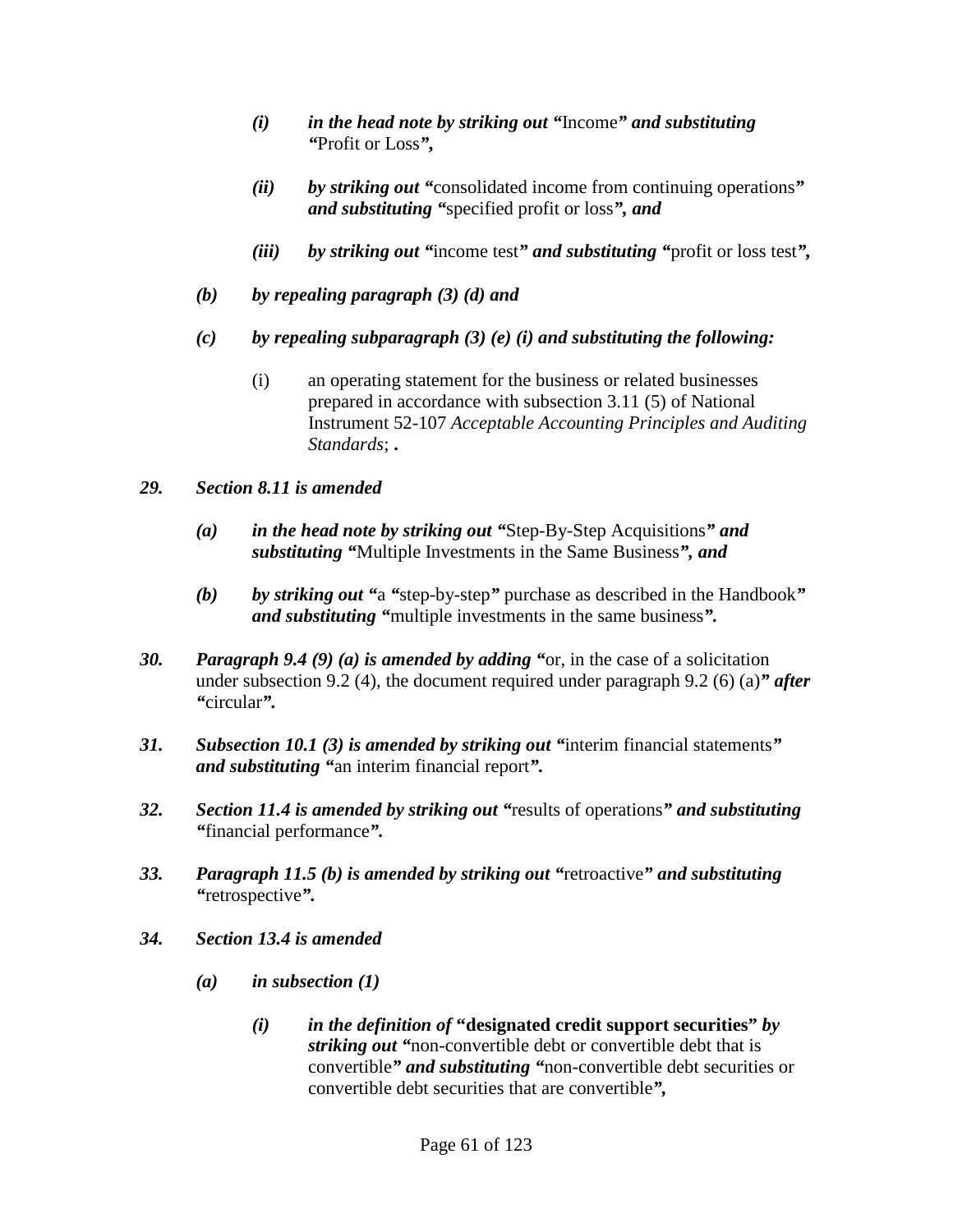- *(ii) by adding "*and*" after the definition of* **"subsidiary credit supporter"***, and*
- *(iii) by repealing the definition of* **"summary financial information"** *and substituting the following:*

**"summary financial information"** includes the following line items:

- (a) revenue;
- (b) profit or loss from continuing operations attributable to owners of the parent;
- (c) profit or loss attributable to owners of the parent; and
- (d) unless the accounting principles used to prepare the financial statements of the person or company permits the preparation of the person or company's statement of financial position without classifying assets and liabilities between current and non-current and the person or company provides alternative meaningful financial information which is more appropriate to the industry,
	- (i) current assets;
	- (ii) non-current assets;
	- (iii) current liabilities; and
	- (iv) non-current liabilities. *,*

### *(b) by adding the following after subsection (1):*

[**Note:** See section 1.1 of the Instrument for the definitions of *"*profit or loss attributable to owners of the parent*"* and *"*profit or loss from continuing operations attributable to owners of the parent*"*.]*,*

*(c) in paragraph (2) (g)*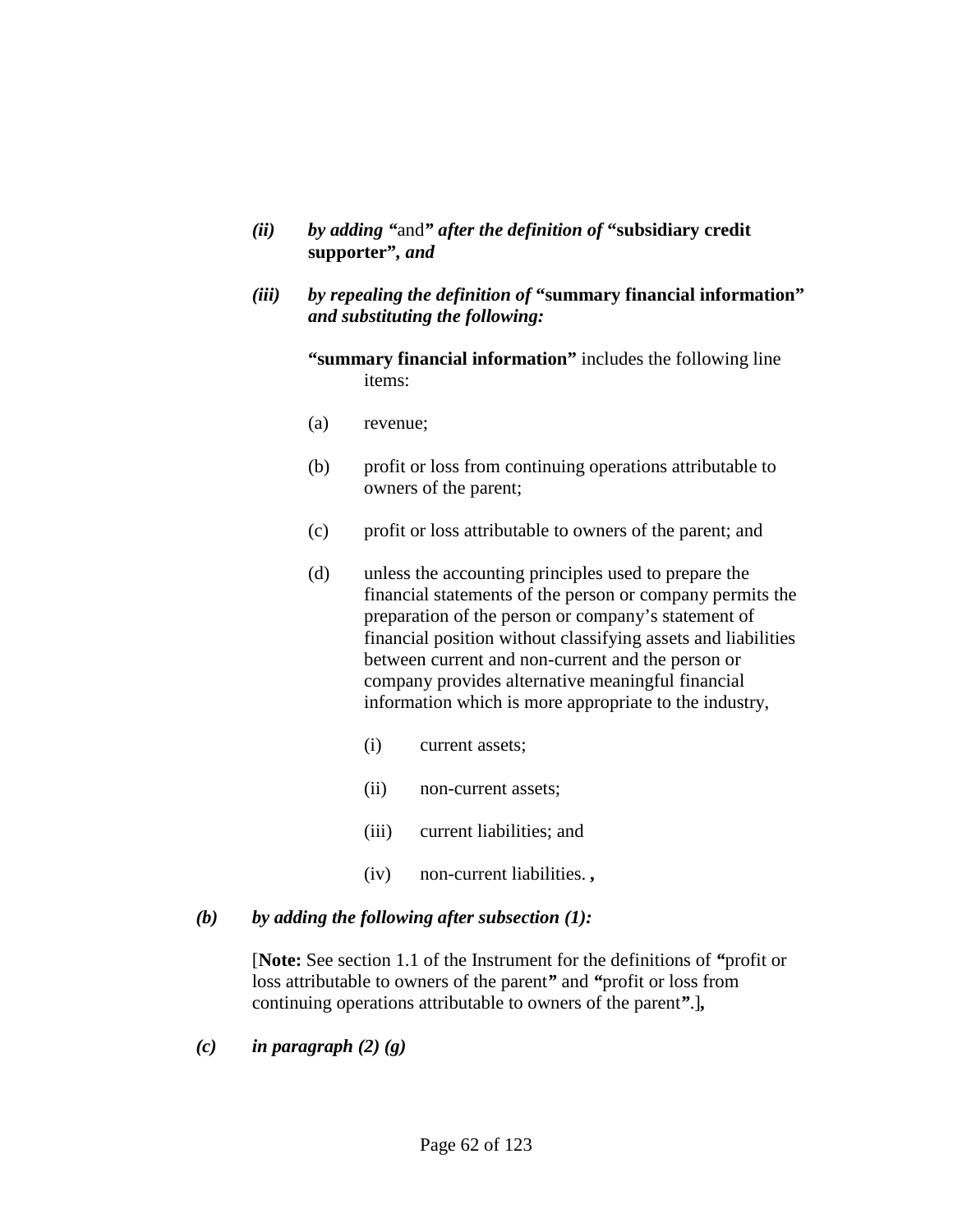- *(i) in the preamble by striking out "*the interim and annual financial statements*" and substituting "*each consolidated interim financial report and consolidated annual financial statements*",*
- *(ii) in clause (i) (A) by striking out "*revenues*" and substituting "*revenue*", and*
- *(iii) in subparagraph (ii) by striking out "*interim or annual consolidated*" and substituting "*consolidated interim financial report or consolidated annual*",*
- *(d) in paragraph (2.1) (c)*
	- *(i) by striking out "*the interim and annual consolidated*" and substituting "*each consolidated interim financial report and the consolidated annual*", and*
	- *(ii) by striking out "*any interim or annual consolidated*" and substituting "*any consolidated interim financial report or consolidated annual*", and*
- *(e) in paragraph (2.2) (b) by striking out "*revenues*" and substituting "*revenue*".*

### *35. Part 14 is amended by adding the following after section 14.2:*

### **14.3 Transition – Interim Financial Report**

- (1) Despite section 4.4 and paragraph 4.10 (2) (c), the first interim financial report required to be filed in the year of adopting IFRS in respect of an interim period beginning on or after January 1, 2011 may be filed
	- (a) in the case of a reporting issuer other than a venture issuer, on or before the earlier of
		- (i) the 75th day after the end of the interim period; and
		- (ii) the date of filing, in a foreign jurisdiction, an interim financial report for a period ending on the last day of the interim period; or
	- (b) in the case of a venture issuer, on or before the earlier of
		- (i) the 90th day after the end of the interim period; and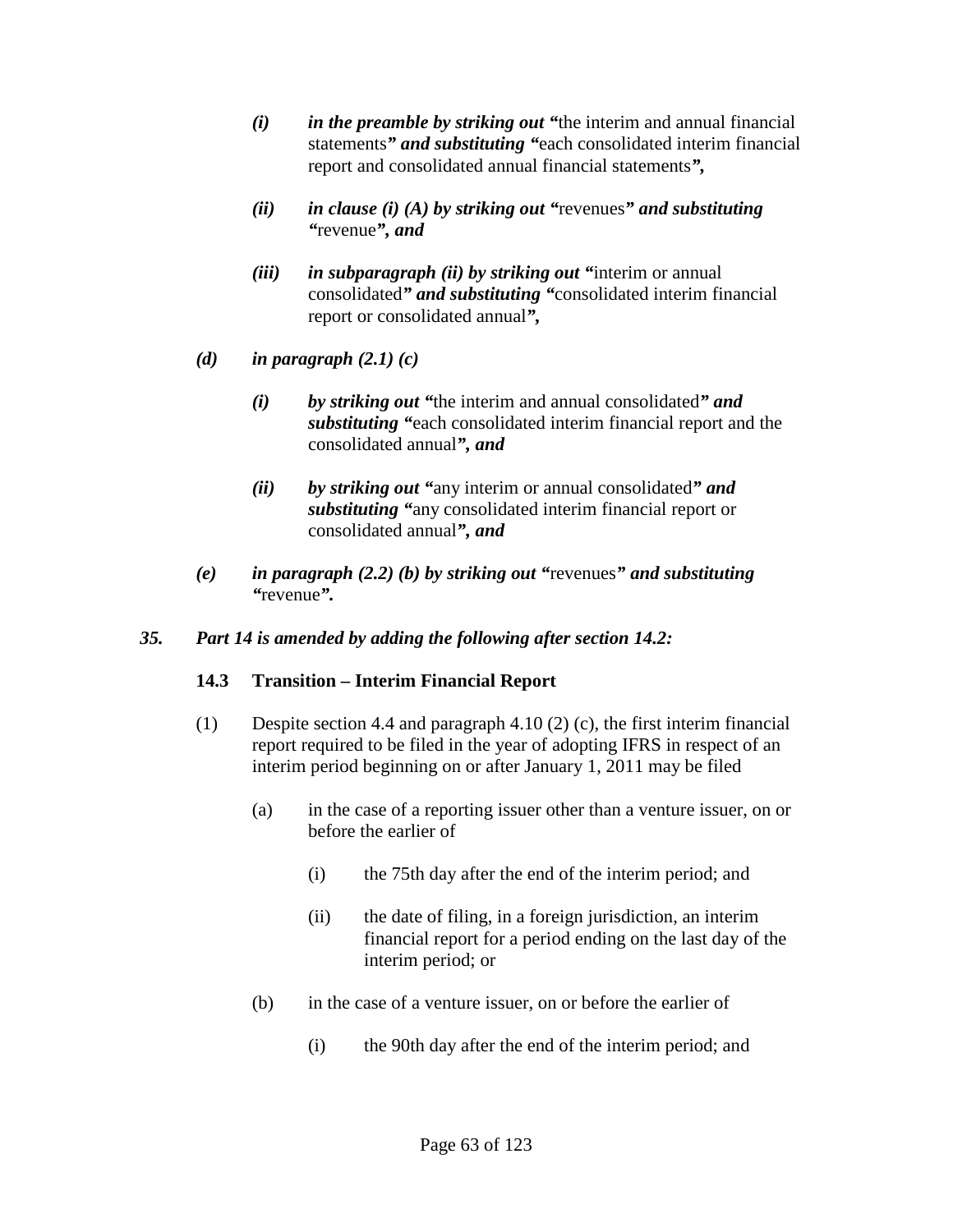- (ii) the date of filing, in a foreign jurisdiction, an interim financial report for a period ending on the last day of the interim period.
- (2) Despite subsection 5.1 (2), the MD&A required to be filed under subsection 5.1 (1) relating to the first interim financial report required to be filed in the year of adopting IFRS in respect of an interim period beginning on or after January 1, 2011 may be filed on or before the earlier of
	- (a) the filing deadline for the interim financial report set out in subsection  $(1)$ ; and
	- (b) the date the reporting issuer files the interim financial report under subsections  $(1)$  or  $4.3$   $(1)$ , as applicable.
- (3) Despite subsection 4.6 (3), if a registered holder or beneficial owner of securities, other than debt instruments, of a reporting issuer requests the issuer's first interim financial report required to be filed in the year of adopting IFRS in respect of an interim period beginning on or after January 1, 2011, the reporting issuer may send a copy of the required interim financial report and the interim MD&A relating to the interim financial report to the person or company that made the request, without charge, by the later of
	- (a) in the case of a reporting issuer relying on subsection  $(1)$ ,  $10$ calendar days after the filing deadline set out in subsection (1), for the financial statements requested;
	- (b) in the case of a reporting issuer not relying on subsection (1), 10 calendar days after the filing deadline in subparagraph 4.4 (a) (i) or 4.4 (b) (i), subsection 4.10 (2) or subsection 14.3 (1), as applicable, for the financial statements requested; and
	- (c) 10 calendar days after the issuer receives the request.
- (4) Subsections (1), (2) and (3) do not apply unless the reporting issuer
	- (a) is disclosing, for the first time, a statement of compliance with International Accounting Standard 34 *Interim Financial Reporting*; and
	- (b) did not previously file financial statements that disclosed compliance with IFRS.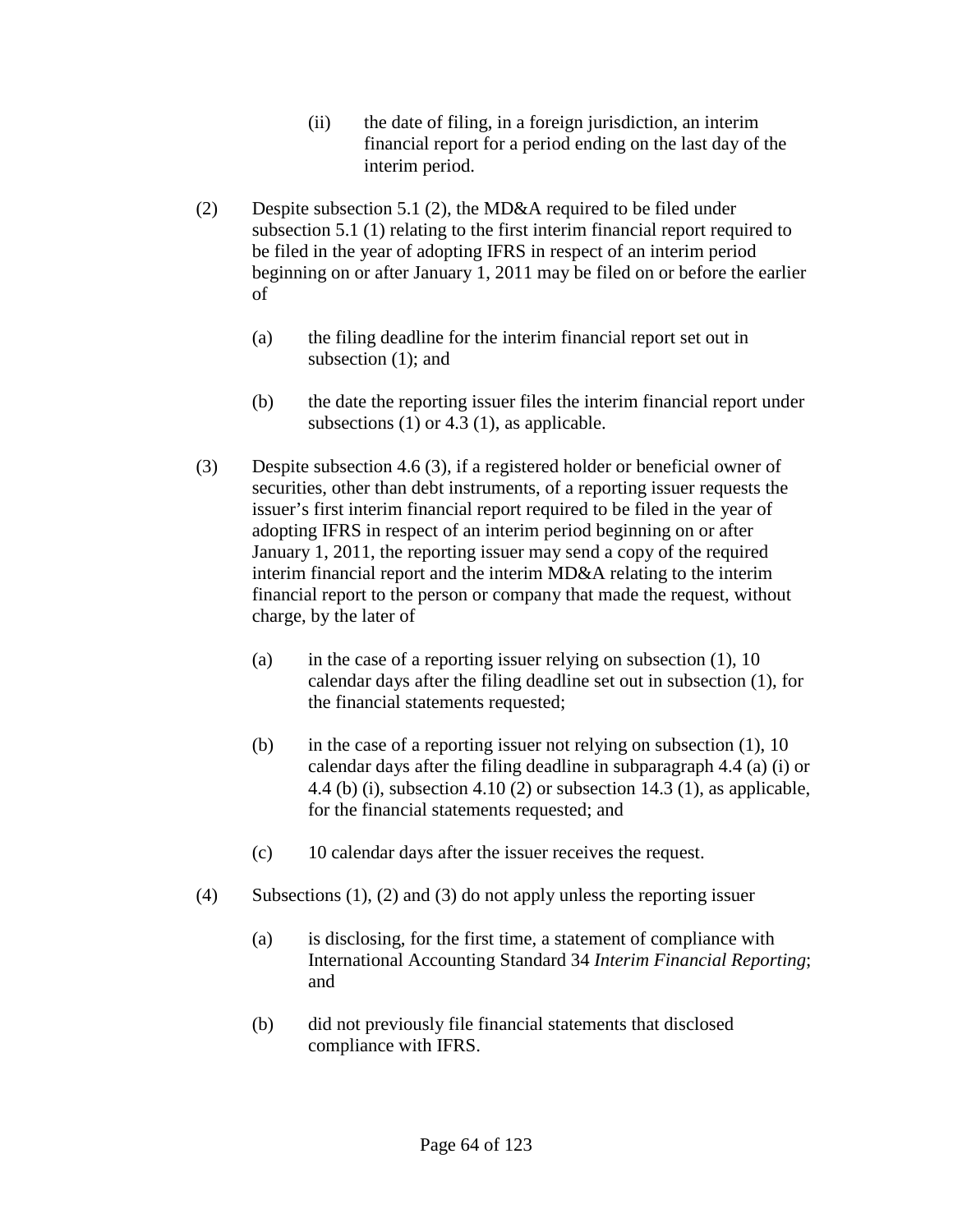(5) Subsections (1), (2) and (3) do not apply if the first interim financial report is in respect of an interim period ending after March 30, 2012.

# *36. Part 1 of Form 51-102F1 is amended*

- *(a) by striking out "*results of operations*" wherever it occurs and substituting "*financial performance*",*
- *(b) by striking out "*earnings*" and substituting "*profit or loss*",*
- *(c) in paragraph (f) by striking out "*This concept of materiality is consistent with the financial reporting notion of materiality contained in the Handbook.*",*
- *(d) by repealing paragraph (g) and substituting the following:*
	- **(g) Venture Issuers Without Significant Revenue**

If your company is a venture issuer without significant revenue from operations, focus your discussion and analysis of financial performance on expenditures and progress towards achieving your business objectives and milestones. *,*

- *(e) in paragraph (h) by*
	- *(i) striking out "*When*" and substituting "*If*", and*
	- *(ii) striking out "*accounted for as*",*
- *(f) by repealing paragraph (i),*
- *(g) in paragraph (m) by adding "*for further guidance*" after "*Companion Policy 51-102CP*",*
- *(h) in paragraph (m) by adding the following after the first paragraph:*

*"*This Form also uses accounting terms that are defined or used in Canadian GAAP applicable to publicly accountable enterprises. For further guidance, see subsections 1.4(7) and (8) of Companion Policy 51 - 102CP.*",*

- *(i) in paragraph (n) by adding "*for further guidance*" after "*Companion Policy 51-102CP*", and*
- *(j) by adding the following after paragraph (o):*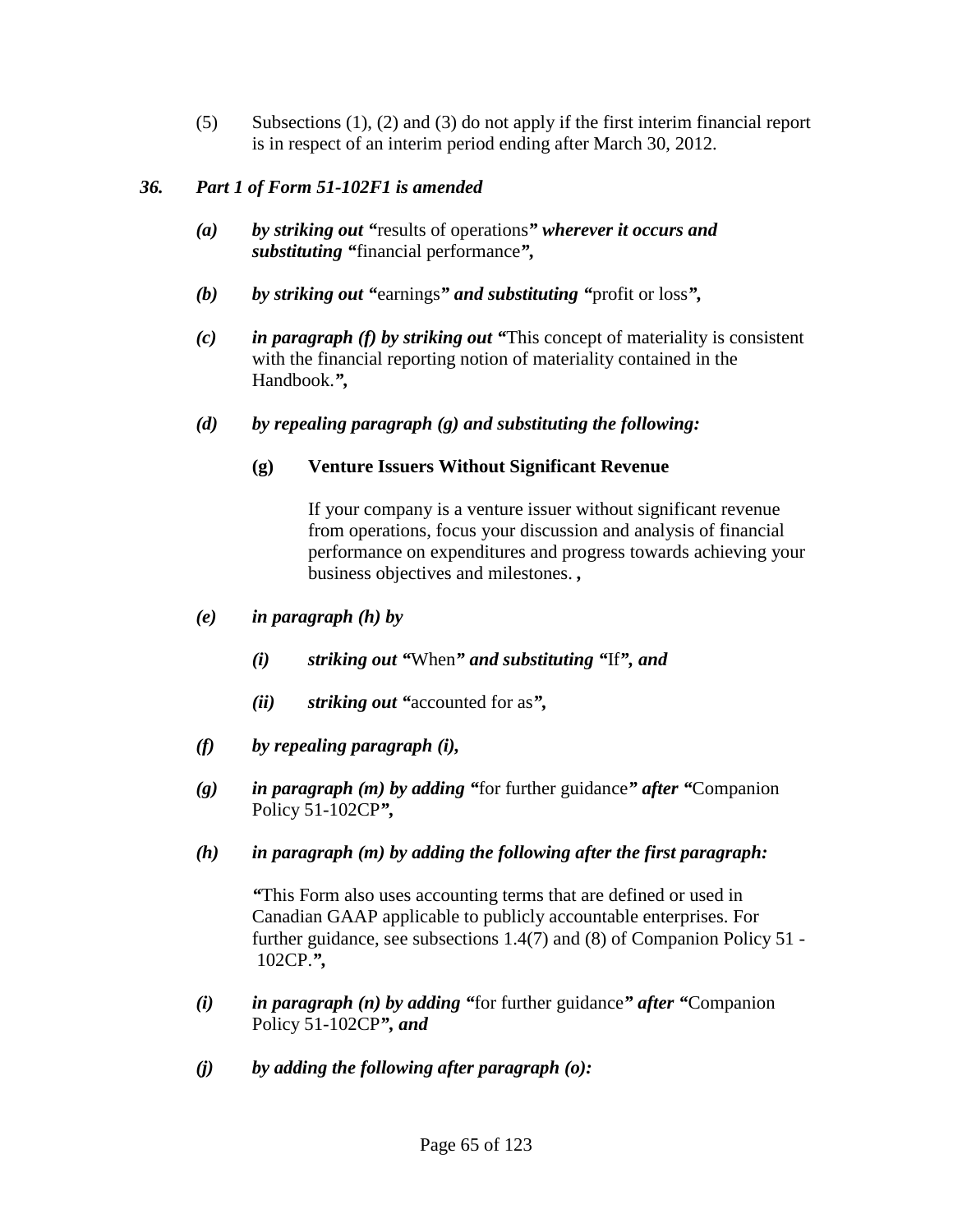## **(p) Use of "Financial Condition"**

This Form uses the term "financial condition". Financial condition reflects the overall health of the company and includes your company's financial position (as shown on the statement of financial position) and other factors that may affect your company's liquidity, capital resources and solvency.

*37. Form 51-102F1 is amended in section 1.1 of Part 2 by adding "*annual*" before "*financial statements*".*

## *38. Form 51-102F1 is amended in section 1.2 of Part 2*

- *(a) by striking out "*results of operations*" wherever it occurs and substituting "*financial performance*",*
- *(b) in paragraph (a) by striking out "*as those terms are used in the Handbook*" and substituting "* as those terms are described in the issuer's GAAP*",*
- *(c) in subparagraph (b) (i) by striking out "*revenues, income*" and substituting "*revenue, profit or loss*", and*
- *(d) by striking out the first sentence of instruction (ii).*

### *39. Form 51-102F1 is amended in section 1.3 of Part 2*

- *(a) in the preamble of subsection (1) by adding "*annual*" before "*financial statements*",*
- *(b) in paragraph (1) (a) by striking out "*net sales or total revenues*" and substituting "*total revenue*",*
- *(c) in paragraph (1) (b) by striking out "*income or loss before discontinued operations and extraordinary items, in total*" and substituting "*profit or loss from continuing operations attributable to owners of the parent, in total*",*
- *(d) in paragraph (1) (c) by striking out "*net income or loss, in total*" and substituting "*profit or loss attributable to owners of the parent, in total*",*
- *(e) in paragraph (1) (e) by striking out "*long term*" and substituting "*noncurrent*",*
- *(f) in paragraph (1) (f) by adding "*distributions or*" before "*cash dividends*",*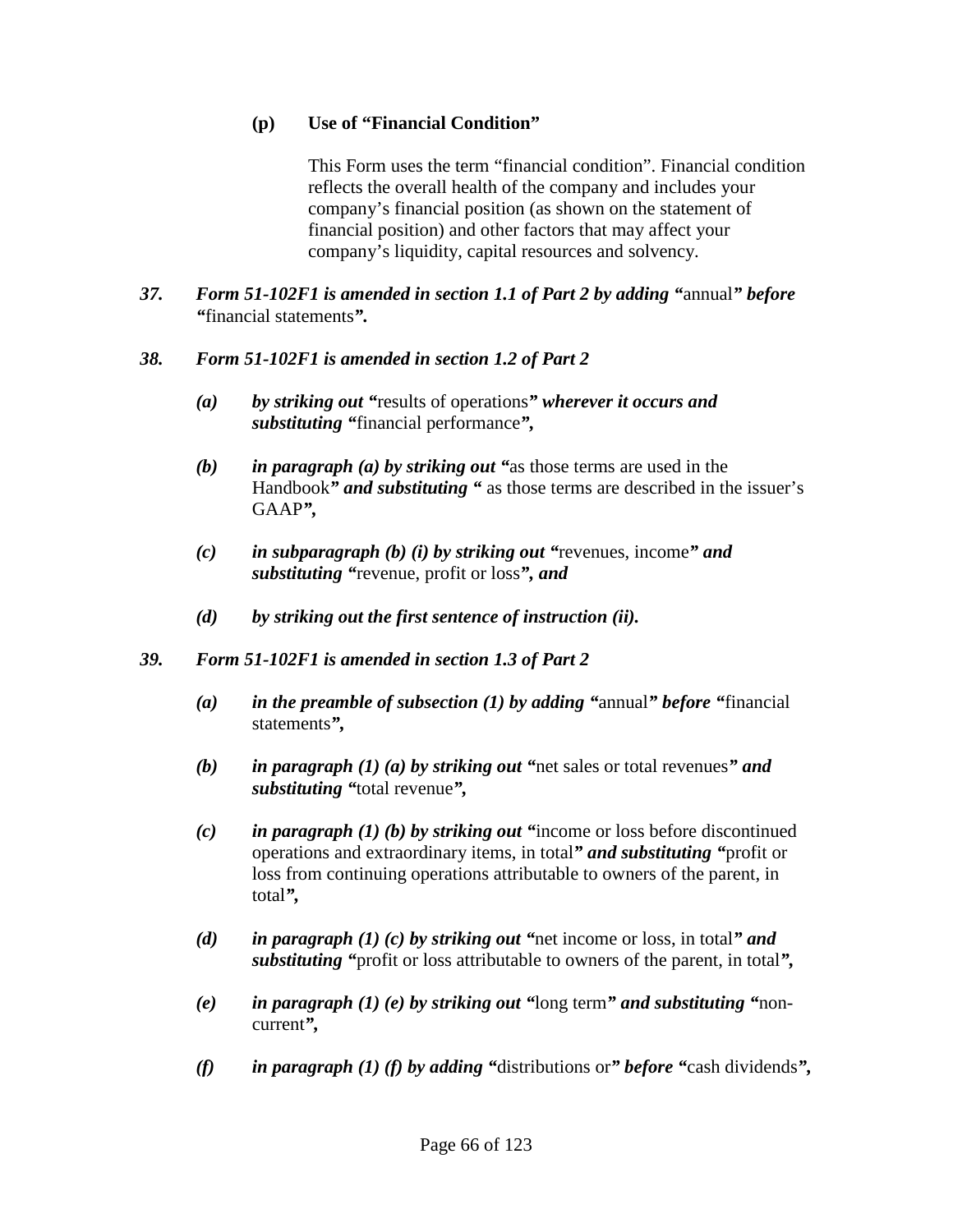- *(g) in subsection (2) by striking out "*condition and results of operations*" and substituting "*position and financial performance*", and*
- *(h) by repealing the Instruction and substituting the following:*

# *INSTRUCTIONS*

- *(i) For each of the three most recently completed financial years, indicate the accounting principles that the financial data has been prepared in accordance with, the presentation currency and the functional currency if different from the presentation currency.*
- *(ii) If the financial data provided was not prepared in accordance with the same accounting principles for all three years, focus the discussion on the important trends and risks that have affected the business.*

## *40. Form 51-102F1 is amended in section 1.4 of Part 2*

- *(a) in the head note by striking out "*Results of Operations*" and substituting "*Discussion of Operations*",*
- *(b) in paragraph (a) by striking out "*net sales or total revenues by operating business*" and substituting "*total revenue by reportable*",*
- *(c) in paragraph (b) by striking out "*net sales or total revenues*" and substituting "*total revenue*",*
- *(d) in paragraph (d) by striking out "*operating*",*
- *(e) in paragraph (f) by striking out "*revenues*" and substituting "*revenue*",*
- *(f) in paragraph (g) by striking out "*net sales, total revenue and income or loss before discontinued operations and extraordinary items*" and substituting "*total revenue and profit or loss from continuing operations attributable to owners of the parent*", and*
- *(g) by repealing paragraph (h) and substituting the following:*
	- (h) effect of inflation and specific price changes on your company's total revenue and on profit or loss from continuing operations attributable to owners of the parent; *.*

# *41. Form 51-102F1 is amended in section 1.5 of Part 2 is amended*

*(a) by repealing paragraphs (a) (b) and (c) and substituting the following:*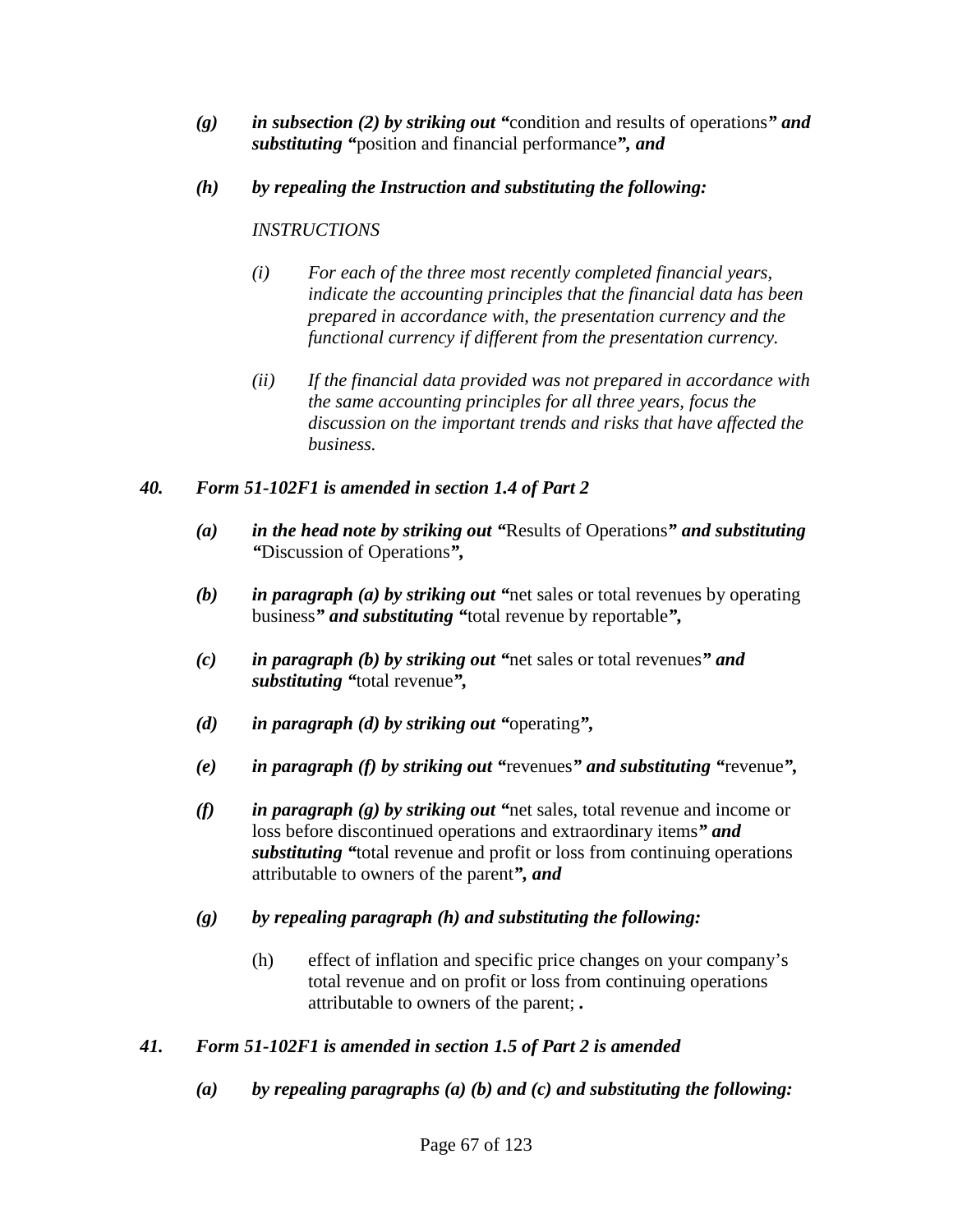- (a) total revenue;
- (b) profit or loss from continuing operations attributable to owners of the parent, in total and on a per-share and diluted per-share basis; and
- (c) profit or loss attributable to owners of the parent, in total and on a per-share and diluted per-share basis. *,*

### *(b) in subparagraph (iii) of the instructions,*

- *(A) in clause (G) by striking out "*revenues*" and substituting "*revenue*", and*
- *(B) in clause (J) by striking out "*cash flow*" and substituting "*cash flows*", and*
- *(c) by repealing subparagraph (iv) of the Instructions and substituting the following:*
	- *(iv) For each of the eight most recently completed quarters, indicate the accounting principles that the financial data has been prepared in accordance with, the presentation currency and the functional currency if different from the presentation currency.*
	- *(v) If the financial data provided was not prepared in accordance with the same accounting principles for all eight quarters, focus the discussion on the important trends and risks that have affected the business.*

### *42. Form 51-102F1 is amended in section 1.6 of Part 2,*

- *(a) in paragraph (f), by striking out "*balance sheet conditions or income*" and substituting "*statement of financial position conditions or profit or loss attributable to owners of the parent*",*
- *(b) in subparagraph (h) (i), by adding "*distributions or*" before "*dividend*",*
- *(c) in the Instructions,*
	- *(i) by striking out "*income*" and substituting "*profit or loss*",*
	- *(ii) in clause (ii) (A) by striking out "*earnings*" and substituting "*profit or loss*",*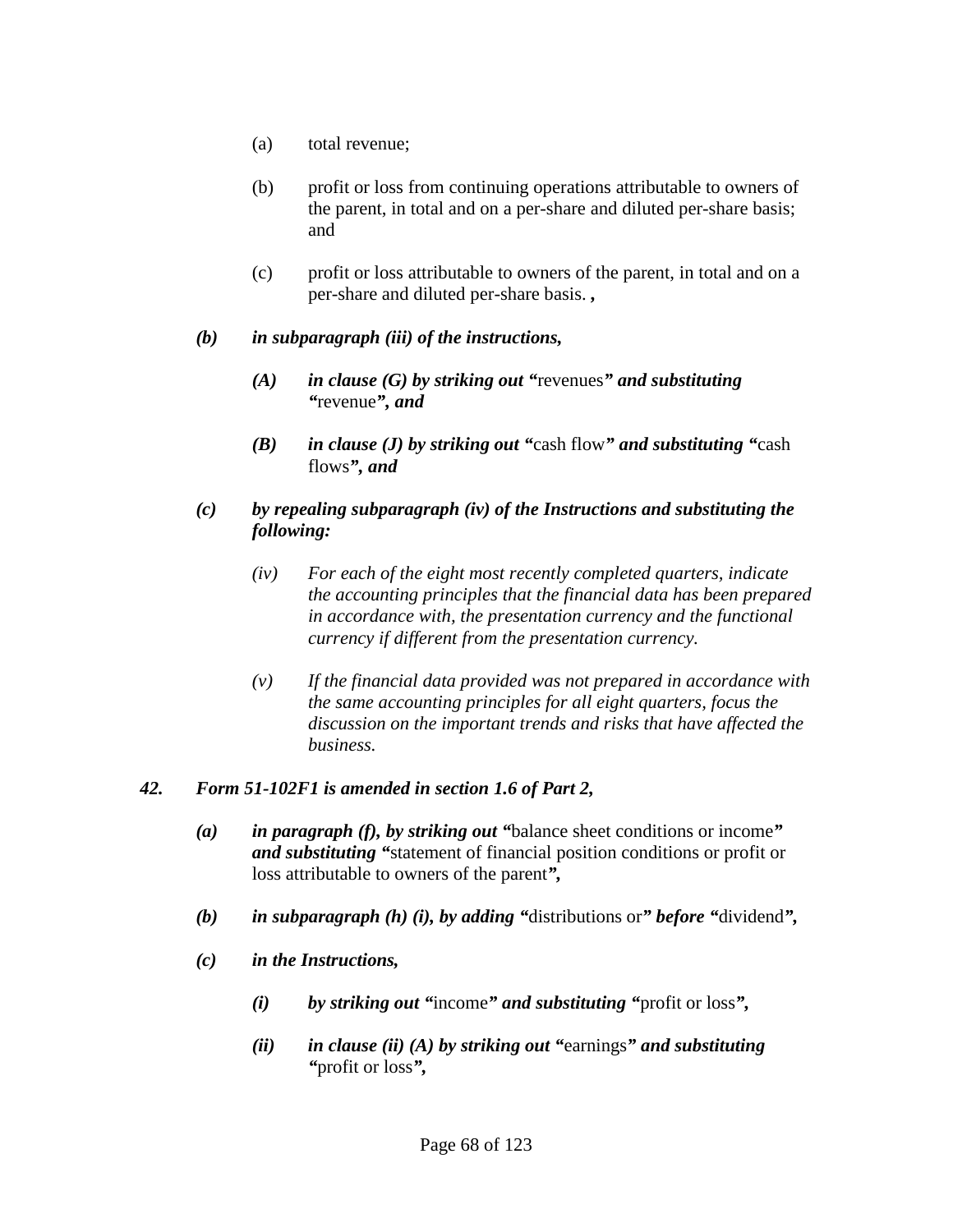- *(iii) in subparagraph (iv) by striking out "*balance sheet*" and substituting "*statement of financial position*",*
- *(iv) in the table in subparagraph (iv) by*
	- *(A) striking out "*Long Term*" wherever it occurs, and*
	- *(B) striking out "*Capital*" and substituting "*Finance*", and*
- *(v) in footnote 2 of the table in subparagraph (iv) by*
	- *(A) striking out "*Other Long Term Obligations*" and substituting "*Other Obligations*",*
	- *(B) striking out "*long term liabilities*" and substituting "*financial liabilities*", and*
	- *(C) striking out "*balance sheet*" and substituting "*statement of financial position*".*
- *43. Form 51-102F1 is amended in section 1.8 of Part 2*
	- *(a) by striking out "*results of operations*" and substituting "*financial performance*",*
	- *(b) in paragraph (c) by striking out "*revenues*" and substituting "*revenue*", and*
	- *(c) in the Instructions by*
		- *(i) striking out "*under a material variable interest*", and*
		- *(ii) adding "*activities*" after "*hedging*".*
- *44. Form 51-102F1 is amended in section 1.9 of Part 2,*
	- *(a) in the head note, by striking out "*with*" and substituting "*Between*",*
	- *(b) by striking out "*transactions involving related*" and substituting "*transactions between related*",*
	- *(c) by striking out "*Handbook*" and substituting "*issuer's GAAP*", and*
	- *(d) in the Instruction,*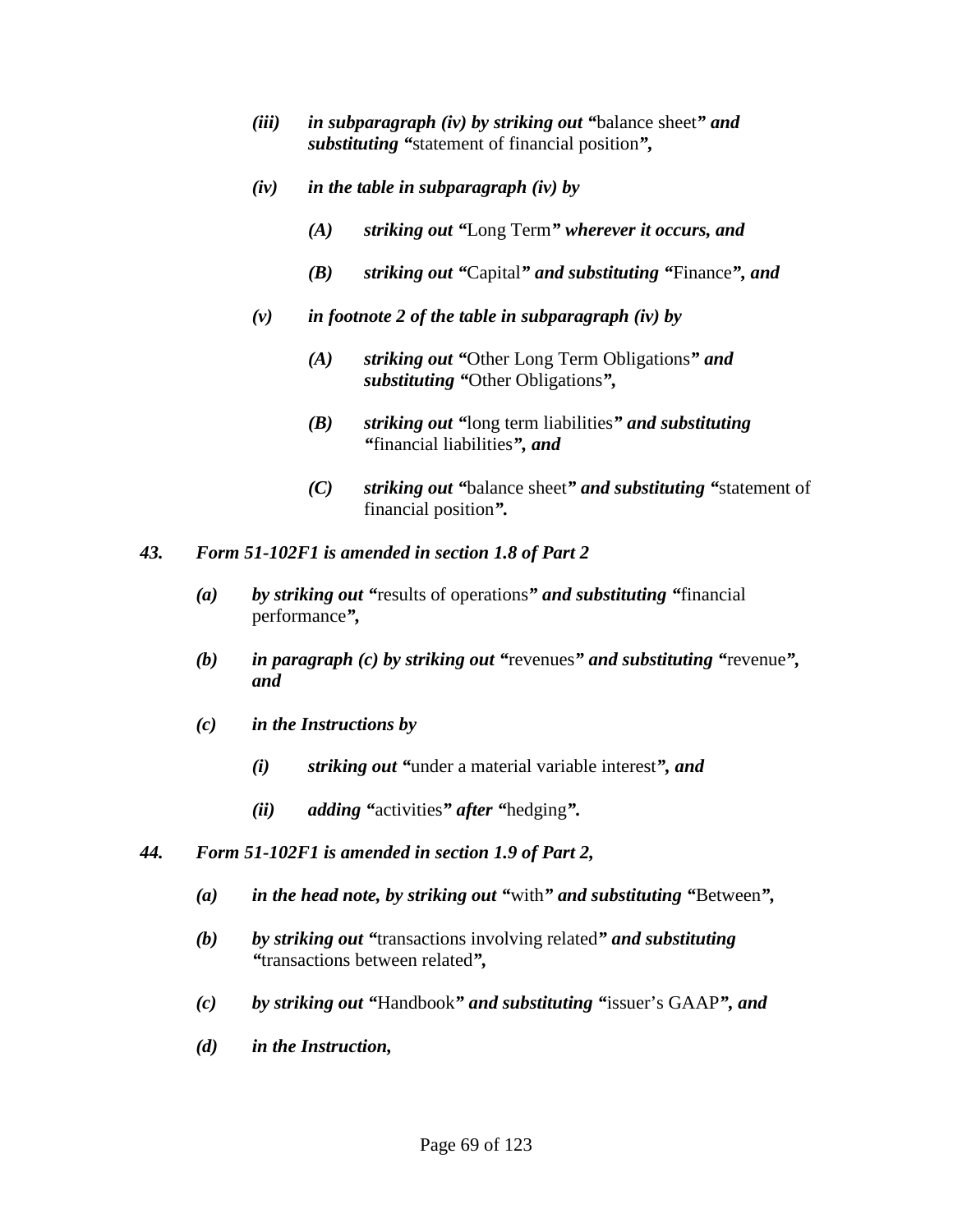- *(i) by striking out "*transactions with related*" and substituting "*transactions between related*", and*
- *(ii) in clause (C) by adding "*describe*" before "*the measurement*".*
- *45. Form 51-102F1 is amended in section 1.10 of Part 2 by striking out "*cash flows or results of operations, including extraordinary items*" and substituting "*financial performance or cash flows*"***.**
- *46. Form 51-102F1 is amended in section 1.11 of Part 2 by striking out "*results of operations*" and substituting "*financial performance*".*
- *47. Form 51-102F1 is amended in section 1.12 of Part 2*
	- *(a) in paragraph (b) by striking out "*financial condition, changes in financial condition and results of operations*" and substituting "*financial position, changes in financial position and financial performance*",*
	- *(b) in paragraph (e) by*
		- *(i) adding "*reportable*" before "*segments*", and*
		- *(ii) adding "*reportable*" before "*segment*" wherever it occurs, and*
	- *(c) in clause (i) (B) of the instructions by striking out "*results of operations*" and substituting "*financial performance*".*

# *48. Form 51-102F1 is amended in section 1.13 of Part 2*

- *(a) by striking out "*financial condition, changes in financial condition and results of operations*" wherever it occurs and substituting "*financial position, changes in financial position and financial performance*",*
- *(b) in subparagraphs (b) (ii) and (v) by striking out "*principle*" wherever it occurs and substituting "*policy*", and*
- *(c) in subparagraph (b) (iv) by striking out "*principles*" and substituting "*policies*".*

### *49. Form 51-102F1 is amended in section 1.14 of Part 2*

- *(a) in paragraph (e) by striking out "*income*" and substituting "*profit or loss*",*
- *(b) in subparagraph (ii) of the instructions, by striking out "*results of operations*" and substituting "*financial performance*",*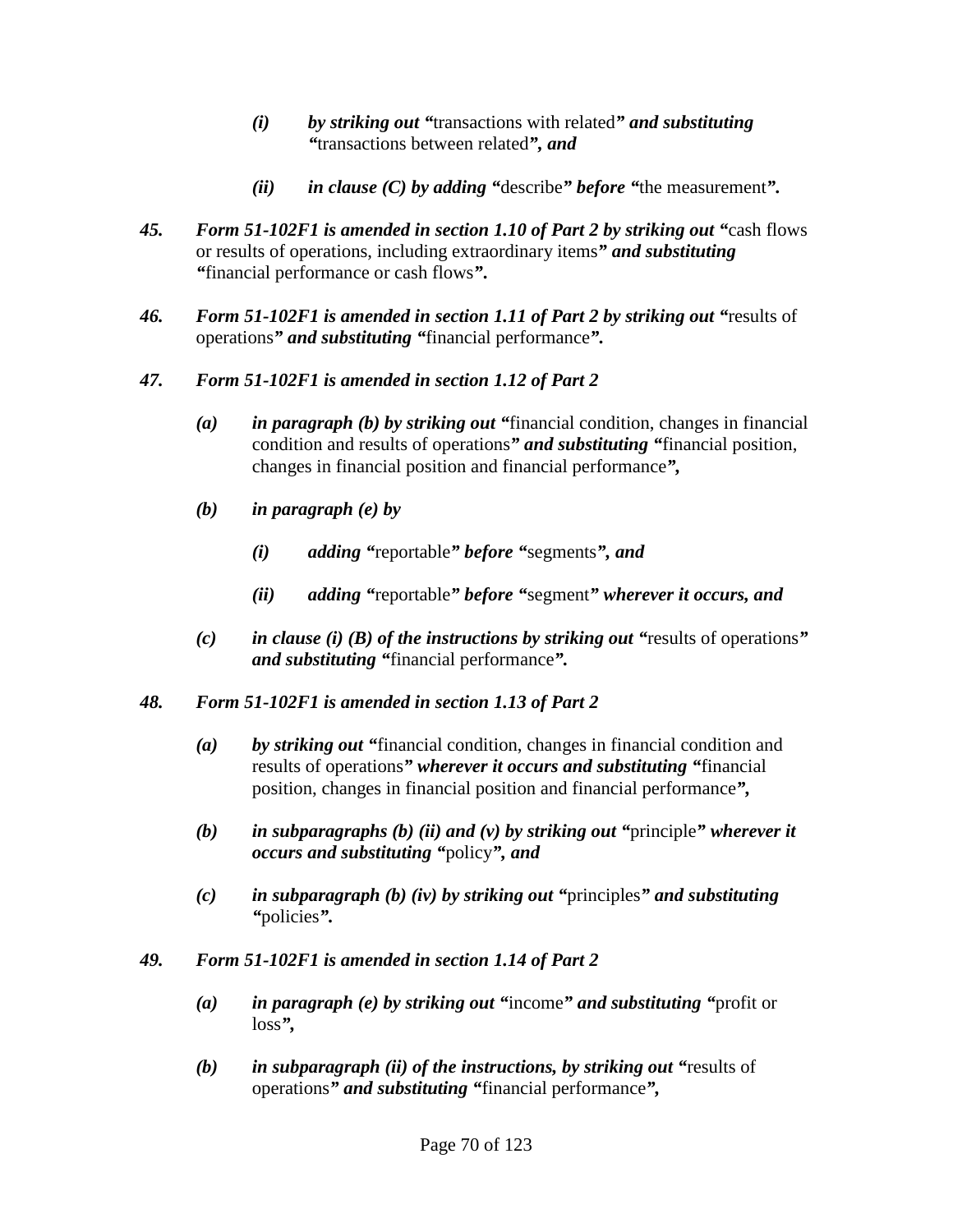- *(c) in subparagraph (iii) of the instructions, by striking out "*earnings*" and substituting "*profit or loss*", and*
- *(d) in subparagraph (iv) of the instructions, by striking out "*income*" and substituting "*revenue*".*
- *50. Form 51-102F1 is amended in section 2.2 of Part 2*
	- *(a) in subparagraph (a) (i) by striking out "*results of operations and cash flows*" and substituting "*financial performance*",*
	- *(b) in paragraph (a) by adding the following subparagraph:*
		- (i.i) a comparison of cash flows to the corresponding period in the previous year; *,*
	- *(c) in subparagraph (a) (ii) by*
		- *(i) striking out "*results of operations*" and substituting "*financial performance*", and*
		- *(ii) striking out "*income or loss*" and substituting "*profit or loss attributable to owners of the parent*",*
	- *(d) in subparagraph (a) (iii) by striking out "*financial condition, results of operations*" and substituting "*financial position, financial performance*",*
	- *(e) in the Instruction*
		- *(i) by striking out "*interim financial statements*" wherever it occurs and substituting "*interim financial report*", and*
		- *(ii) in subparagraph (iv) by*
			- *(A) striking out "*balance sheet*" and substituting "*statement of financial position*",*
			- *(B) striking out "*income*" and substituting "*profit or loss*", and*
			- *(C) striking out "*that are outside the ordinary course of your company's business*".*

# *51. Part 1 of Form 51-102F2 Annual Information Form is amended*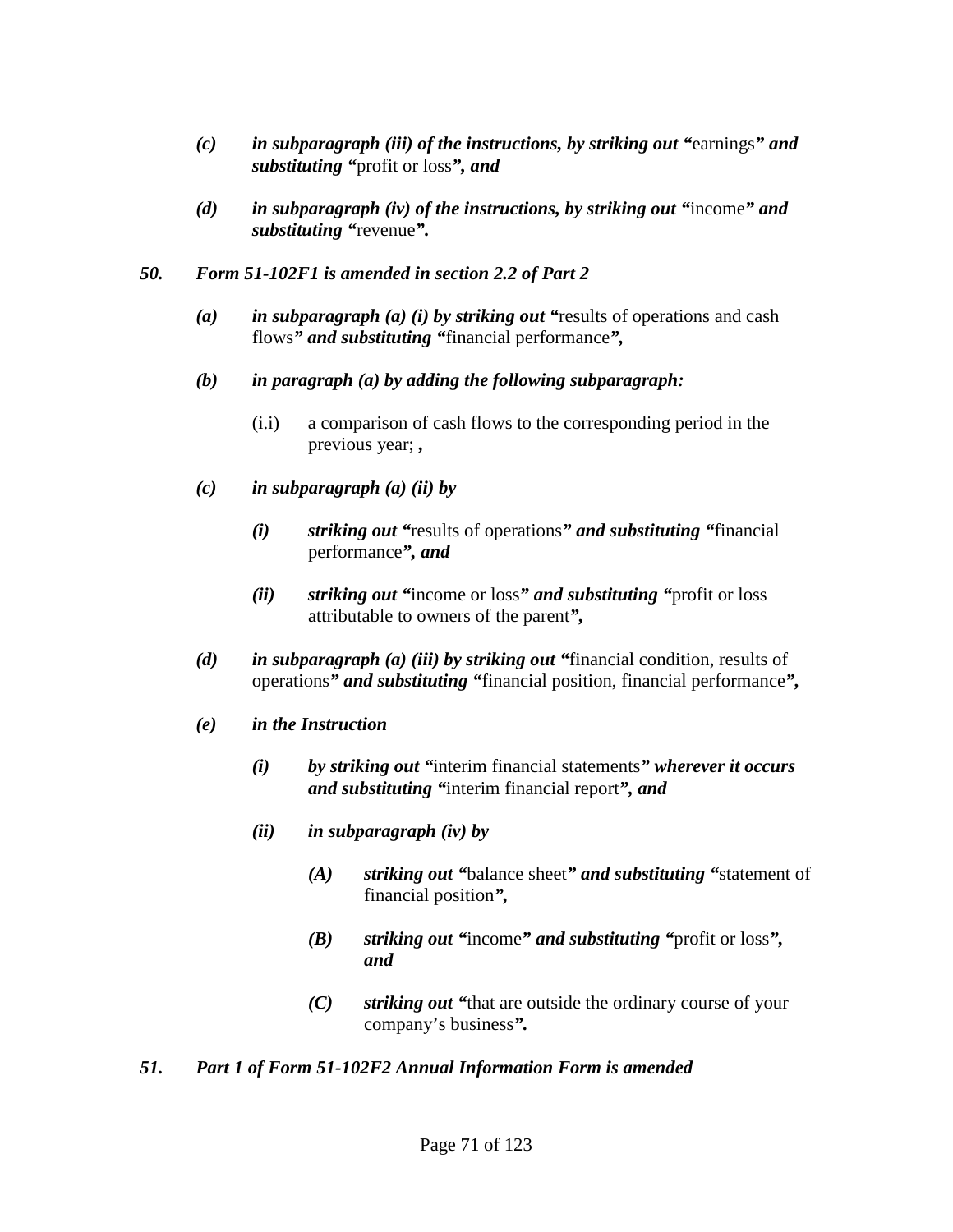- *(a) in paragraph (e) by striking out "*This concept of materiality is consistent with the financial reporting notion of materiality contained in the Handbook.*",*
- *(b) in paragraph (g) by adding "*for further guidance*" after "*Companion Policy 51-102CP*",*
- *(c) by adding the following at the end of paragraph (g):*

This Form also uses accounting terms that are defined or used in Canadian GAAP applicable to publicly accountable enterprises. For further guidance, see subsections 1.4 (7) and (8) of Companion Policy 51-102CP. *,*

- *(d) in paragraph (h) by adding "*for further guidance*" after "*Companion Policy 51-102CP*", and*
- *(e) in paragraph (i) by*
	- *(i) striking out "*Special Purpose Vehicles*" and substituting "*Special Purpose Entities*", and*
	- *(ii) striking out "*special purpose vehicle*" and substituting "*special purpose entity*".*

## *52. Form 51-102F2 is amended in section 3.2 of Part 2 in subparagraph (ii) of the Instruction, by*

- *(a) striking out "*sales and operating revenues*" wherever it occurs and substituting "*revenue*", and*
- *(b) striking out "*do*" and substituting "*does*".*

### *53. Form 51-102F2 is amended in section 5.1 (1) of Part 2*

- *(a) in the preamble by striking out "*as those terms are used in the Handbook*" and substituting "*as those terms are described in the issuer's GAAP*",*
- *(b) in subparagraph (a) (iii) by striking out "*revenues*" wherever it occurs and substituting "*revenue*",*
- *(c) in paragraph (h) by adding "*reportable*" before "*segment*",*
- *(d) in paragraph (k) by striking out "*earnings*" and substituting "*profit or loss*", and*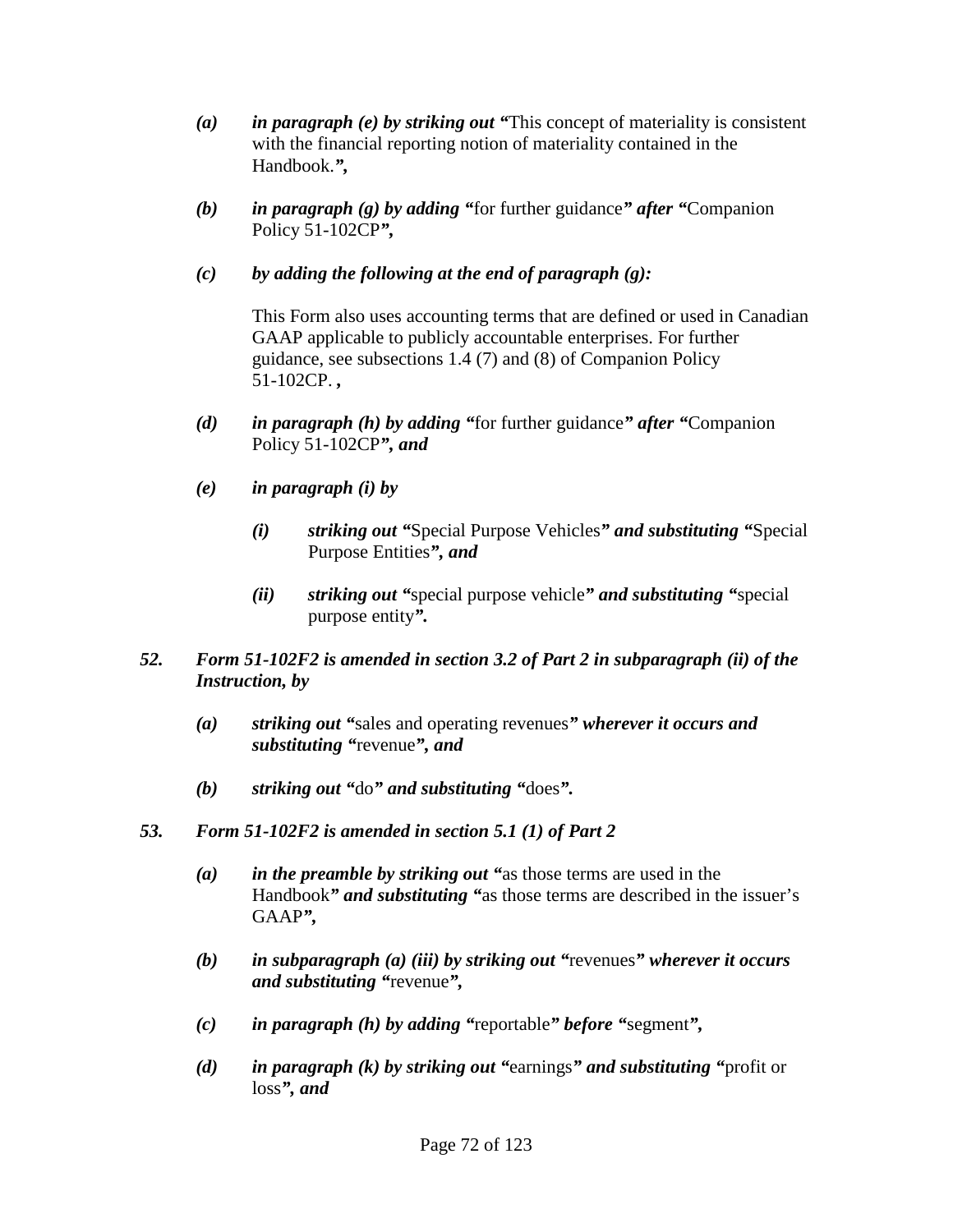- *(e) in paragraph (m) by adding "*reportable*" before "*segment*".*
- *54. Form 51-102F2 is amended in paragraph 5.3 (2) (a) of Part 2 by striking out "*income*" and substituting "*profit*".*
- *55. Form 51-102F2 is amended in subsection 5.3 (6) of Part 2 by striking out "*, Form 10-KSB*".*
- *56. The head note of Item 6 of Part 2 of Form 51-102F2 is revised by striking out "*and*" and adding "*or*".*
- *57. The head note of section 6.1 of Part 2 of Form 51-102F2 is revised by striking out "*or*" and adding "*and*".*
- *58. Form 51-102F2 is amended in section 7.3 of Part 2, in the instructions, by striking out "*derivatives*" and substituting "*derivative instruments*".*
- *59. Form 51-102F2 is amended in section 16.2 (2.1) of Part 2 by striking out "*US GAAS*" and substituting "*U.S. PCAOB GAAS or U.S. AICPA GAAS*".*
- *60. Part 1 of Form 51-102F4 Business Acquisition Report is amended*
	- *(a) in paragraph (e) by adding "*for further guidance*" after "*Companion Policy 51-102CP*",*
	- *(b) by adding the following at the end of paragraph (e):*

This Form also uses accounting terms that are defined or used in Canadian GAAP applicable to publicly accountable enterprises. For further guidance, see subsections 1.4 (7) and (8) of Companion Policy 51- 102CP. *, and*

- *(c) in paragraph (f) by adding "*for further guidance*" after "*Companion Policy 51-102CP*".*
- *61. Form 51-102F4 is amended in item 2 of Part 2,*
	- *(a) in section 2.2,*
		- *(i) in the head note by striking out "*date of acquisition*" and substituting "*acquisition date*", and*
		- *(ii) by striking out "*date of acquisition*" and substituting "*acquisition date*",*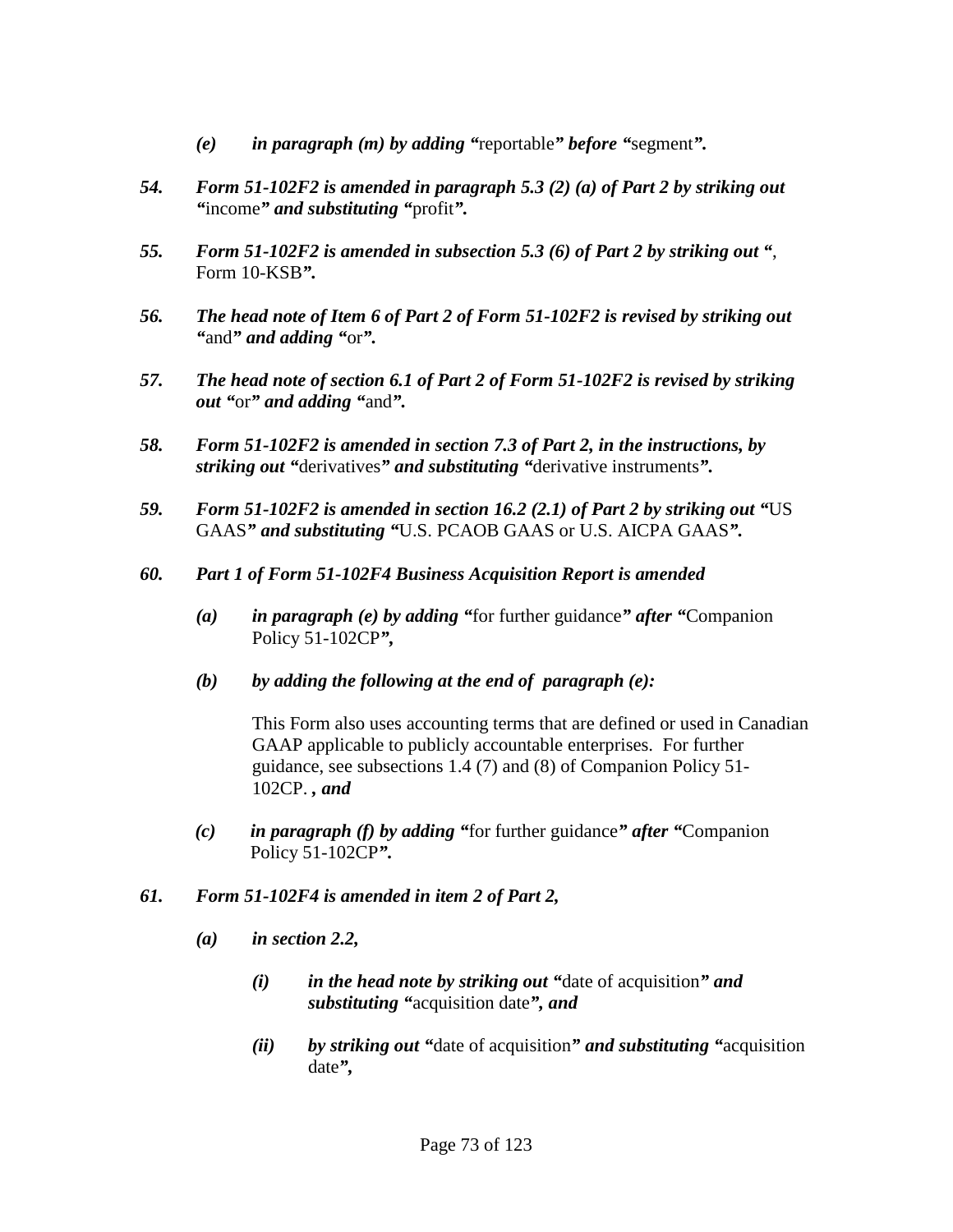- *(b) by repealing the Instruction, and*
- *(c) in section 2.4, by striking out "*results of operations*" and substituting "*financial performance*".*
- *62. Form 51-102F4 is amended in item 3 of Part 2, in the head note, by adding "*and Other Information*" after "*Financial Statements*".*
- *63. Part 1 of Form 51-102F5 Information Circular is amended*
	- *(a) in paragraph (d) by adding "*for further guidance*" after "*Companion Policy 51-102CP*",*
	- *(b) by adding the following at the end of paragraph (d):*

This Form also uses accounting terms that are defined or used in Canadian GAAP applicable to publicly accountable enterprises. For further guidance, see subsections 1.4 (7) and (8) of Companion Policy 51- 102CP. *, and*

- *(c) in paragraph (e) by adding "*for further guidance*" after "*Companion Policy 51-102CP*".*
- *64. Form 51-102F5 is amended in section 9.3 of Part 2, in paragraph (ii) of the Instructions, by striking out "*as described in section 3870 *"Stock-based Compensation and Other Stock-based Payments"* of the Handbook*".*
- *65. Form 51-102F5 is amended in section 14.1 of Part 2 by adding "*annual*" before "*financial statements*".*
- *66. Form 51-102F5 is amended in section 14.2 of Part 2 by*
	- *(a) adding "*for the company, business or entity*" after "*The disclosure*", and*
	- *(b) striking out "*the entity*" and substituting "*the company, business or entity, respectively,*".*
- *67. Form 51-102F5 is amended in section 16.2 of Part 2 by adding "*annual*" before "*financial statements*".*
- *68. Form 51-102F6 is amended by striking out "*Section 3870 of the Handbook*" wherever it occurs and substituting "*IFRS 2 *Share-based Payment".*
- *69. Form 51-102F6 is amended in Item 1.2 by repealing the definition of "***NI 52- 107***".*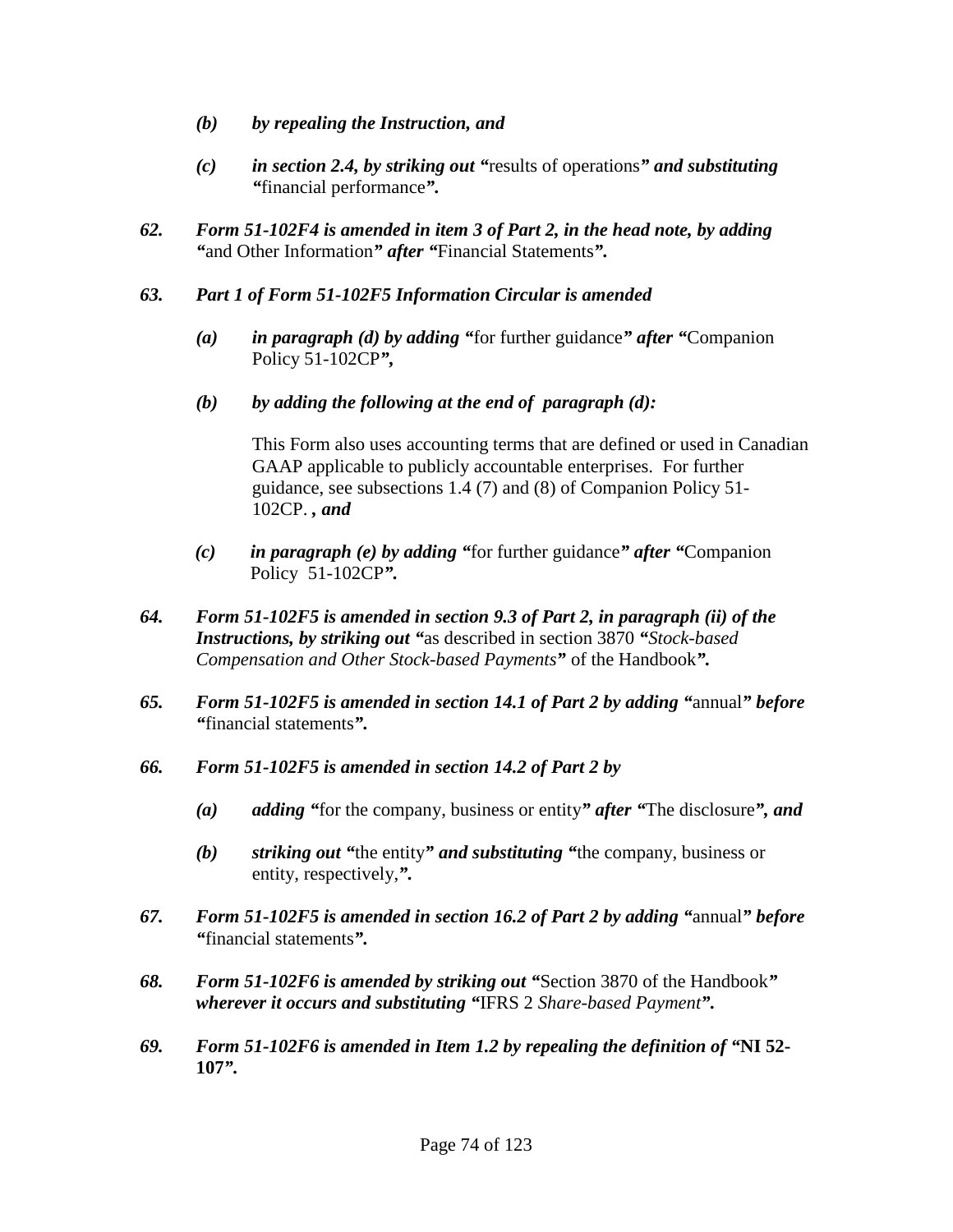- *70. Form 51-102F6 is amended in the commentary under subsection 1.3 (4) by striking out "*Multilateral*" and substituting "*National*".*
- *71. Form 51-102F6 is amended in the commentary under subsection 1.3 (8)*
	- *(a) by striking out "*NI 52-107*" and substituting "*National Instrument 52- 107 *Acceptable Accounting Principles and Auditing Standards", and*
	- *(b) by striking out "*, or the Handbook*".*

## *72. Section 3.1 of Form 51-102F6 is amended*

- *(a) in subsection (3) by*
	- *(i) striking out "*grant date*", and*
	- *(ii) adding "*on the grant date*" after "*the award*",*
- *(b) in subsection (4) by*
	- *(i) striking out "*grant date*", and*
	- *(ii) adding "*on the grant date*" after "*the award*",*
- *(c) in subsection (5) by striking out "*grant date fair value*" wherever it occurs and substituting "*fair value of the award on the grant date*",*
- *(d) by repealing Commentary 2 and substituting the following:*
	- *2. The value disclosed in columns (d) and (e) of the summary compensation table should reflect what the board of directors intended to pay, make payable, award, grant, give or otherwise provide as compensation on the grant date (fair value of the award) as set out in comment 3, below. This value might differ from the value reported in the issuer's financial statements. ,*
- *(e) in Commentary 4 by striking out "*may*" and substituting "*might*",*
- *(f) in Commentary 4 and 6 by striking out "*grant date fair value*" wherever it occurs and substituting "*fair value of the award*", and*
- *(g) in paragraph (10) (f) by striking out "*grant date fair value*" and substituting "*fair value of the award on the grant date*".*
- *73. Form 51-102F6 is amended in section 3.3 by striking out "*reporting currency*" wherever it occurs and substituting "*presentation currency*".*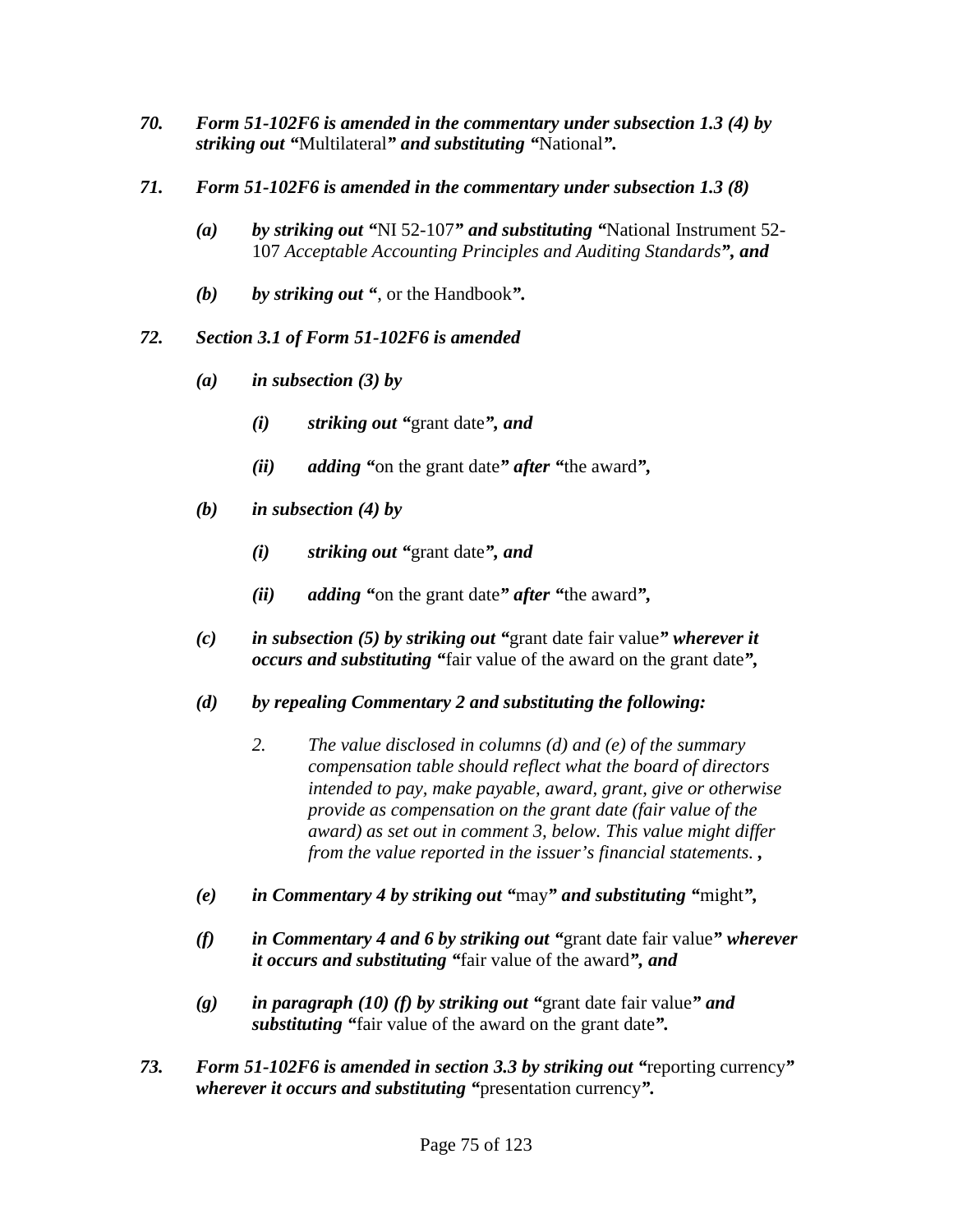#### *74. Section 5.1 of Form 51-102F6 is amended*

- *(a) in subsection (1) by striking out "*NI 52-107*" and substituting "*National Instrument 52-107 *Acceptable Accounting Principles and Auditing Standards",*
- *(b) in the table in subsection (1) by*
	- *(i) striking out "*Accrued obligation at start of year*" and substituting "*Opening present value of defined benefit obligation*", and*
	- *(ii) striking out "*Accrued obligation at year end*" and substituting "*Closing present value of defined benefit obligation*",*
- *(c) in subsection (2) by*
	- *(i) striking out "*plan measurement*" and substituting "*reporting*", and*
	- *(ii) adding "*annual*" before "*financial statements*",*
- *(d) in subsection (5) by striking out "*accrued obligation*" and substituting "*present value of the defined benefit obligation*",*
- *(e) in subsection (6) by*
	- *(i) striking out "*accrued obligation*" wherever it occurs and substituting "*present value of the defined benefit obligation*",*
	- *(ii) adding "*closing*" after "*quantifying the*", and*
	- *(iii) striking out "*at the end of the most recently completed financial year*",*
- *(f) in subsection (7) by*
	- *(i) striking out "*accrued obligation*" wherever it occurs and substituting "*present value of the defined benefit obligation*", and*
	- *(ii) adding "*most recently completed financial*" after "*start of the*", and*
- *(g) in subsection (8) by striking out "*accrued obligation*" and substituting "*present value of the defined benefit obligation*".*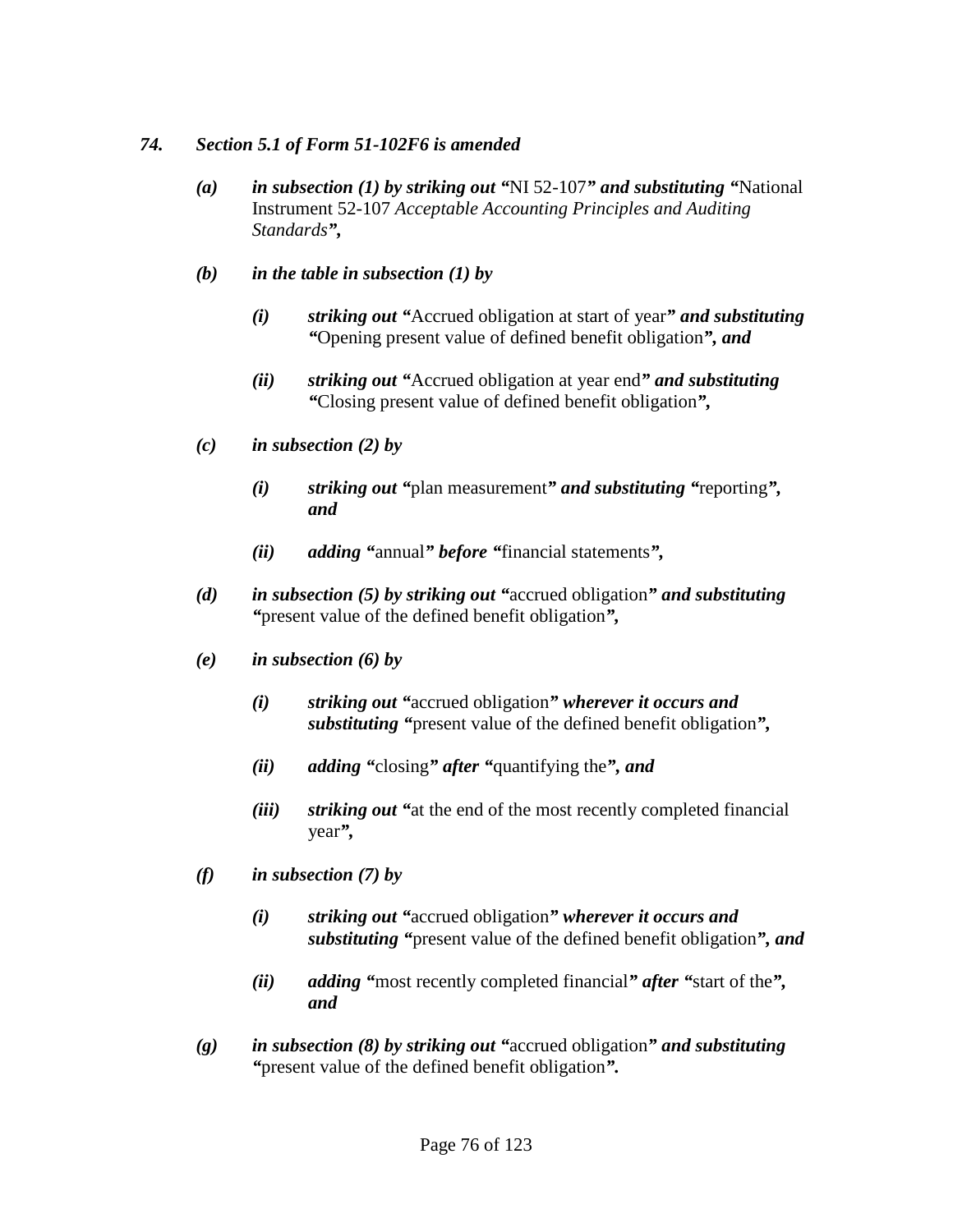- *75. Form 51-102F6 is amended in section 5.2 by striking out "*NI 52-107*" and substituting "*National Instrument 52-107 *Acceptable Accounting Principles and Auditing Standards".*
- *76. The effect of this Schedule applies only to documents required to be prepared, filed, delivered or sent under National Instrument 51-102* **Continuous Disclosure Obligations** *for periods relating to financial years beginning on or after January 1, 2011; for periods relating to financial years beginning before January 1, 2011 the provisions of National Instrument 51-102* **Continuous Disclosure Obligations** *in force on December 31, 2010 apply.*
- *77. Despite section 76, an issuer may apply the amendments set out in this Schedule to all documents required to be prepared, filed, delivered or sent under National Instrument 51-102* **Continuous Disclosure Obligations** *for periods relating to a financial year that begins before January 1, 2011 if the immediately preceding financial year ends no earlier than December 21, 2010 and if the issuer is relying on the exemption in section 5.3 of National Instrument 52-107* **Acceptable Accounting Principles and Auditing Standards***.*
- *78. A head note that is revised by this Schedule*
	- *(a) does not form part of National Instrument 51-102* **Continuous Disclosure Obligations***, and*
	- *(b) has been included for convenience of reference only.*

## **SCHEDULE H**

# **National Instrument 52-107** *Acceptable Accounting Principles and Auditing Standards*

## **TABLE OF CONTENTS**

## **PART TITLE**

#### **PART 1: DEFINITIONS AND INTERPRETATION**

- 1.1 Definitions
- 1.2 Determination of Canadian Shareholders for Calculation of Designated Foreign Issuer and Foreign Issuer
- 1.3 Timing for Calculation of Designated Foreign Issuer, Foreign Issuer and Foreign Registrant
- 1.4 Interpretation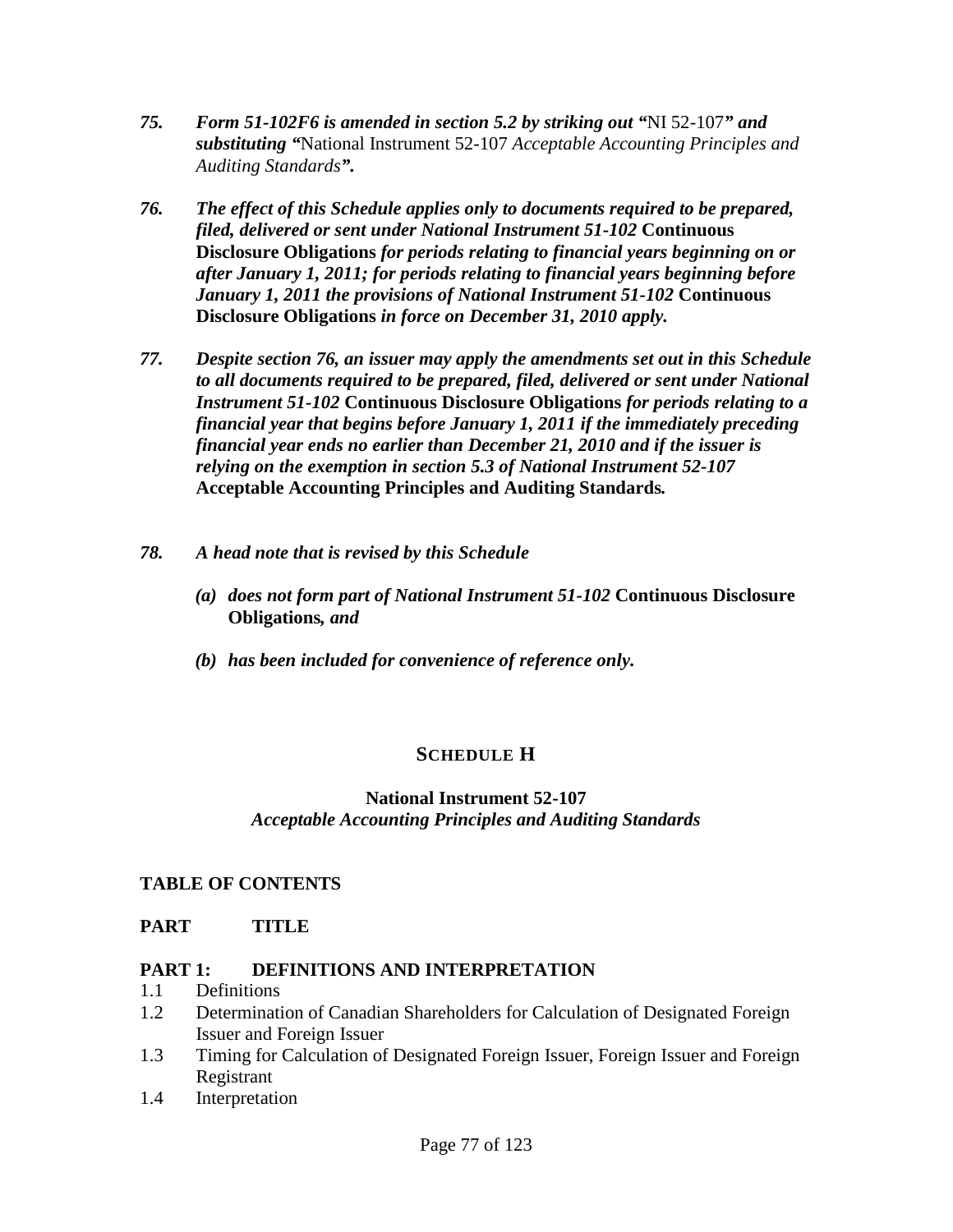# **PART 2: APPLICATION**

2.1 Application

## **PART 3: RULES APPLYING TO FINANCIAL YEARS BEGINNING ON OR AFTER JANUARY 1, 2011**

- 3.1 Definitions and Application
- 3.2 Acceptable Accounting Principles General Requirements
- 3.3 Acceptable Auditing Standards General Requirements
- 3.4 Acceptable Auditors
- 3.5 Presentation and Functional Currencies
- 3.6 Credit Supporters
- 3.7 Acceptable Accounting Principles for SEC Issuers
- 3.8 Acceptable Auditing Standards for SEC Issuers
- 3.9 Acceptable Accounting Principles for Foreign Issuers
- 3.10 Acceptable Auditing Standards for Foreign Issuers
- 3.11 Acceptable Accounting Principles for Acquisition Statements
- 3.12 Acceptable Auditing Standards for Acquisition Statements
- 3.13 Financial Information for Acquisitions Accounted for by the Issuer Using the Equity Method
- 3.14 Acceptable Accounting Policies for *Pro Forma* Financial Statements
- 3.15 Acceptable Accounting Principles for Foreign Registrants
- 3.16 Acceptable Auditing Standards for Foreign Registrants

#### **PART 4: RULES APPLYING TO FINANCIAL YEARS BEGINNING BEFORE JANUARY 1, 2011**

- 4.1 Definitions and Application
- 4.2 Acceptable Accounting Principles General Requirements
- 4.3 Acceptable Auditing Standards General Requirements
- 4.4 Acceptable Auditors
- 4.5 Measurement and Reporting Currencies
- 4.6 Credit Supporters
- 4.7 Acceptable Accounting Principles for SEC Issuers
- 4.8 Acceptable Auditing Standards for SEC Issuers
- 4.9 Acceptable Accounting Principles for Foreign Issuers
- 4.10 Acceptable Auditing Standards for Foreign Issuers
- 4.11 Acceptable Accounting Principles for Acquisition Statements
- 4.12 Acceptable Auditing Standards for Acquisition Statements
- 4.13 Financial Information for Acquisitions Accounted for by Issuer Using the Equity Method
- 4.14 Acceptable Accounting Principles for *Pro Forma* Financial Statements
- 4.15 Acceptable Accounting Principles for Foreign Registrants
- 4.16 Acceptable Auditing Standards for Foreign Registrants

## **PART 5: EXEMPTIONS**

5.1 Exemptions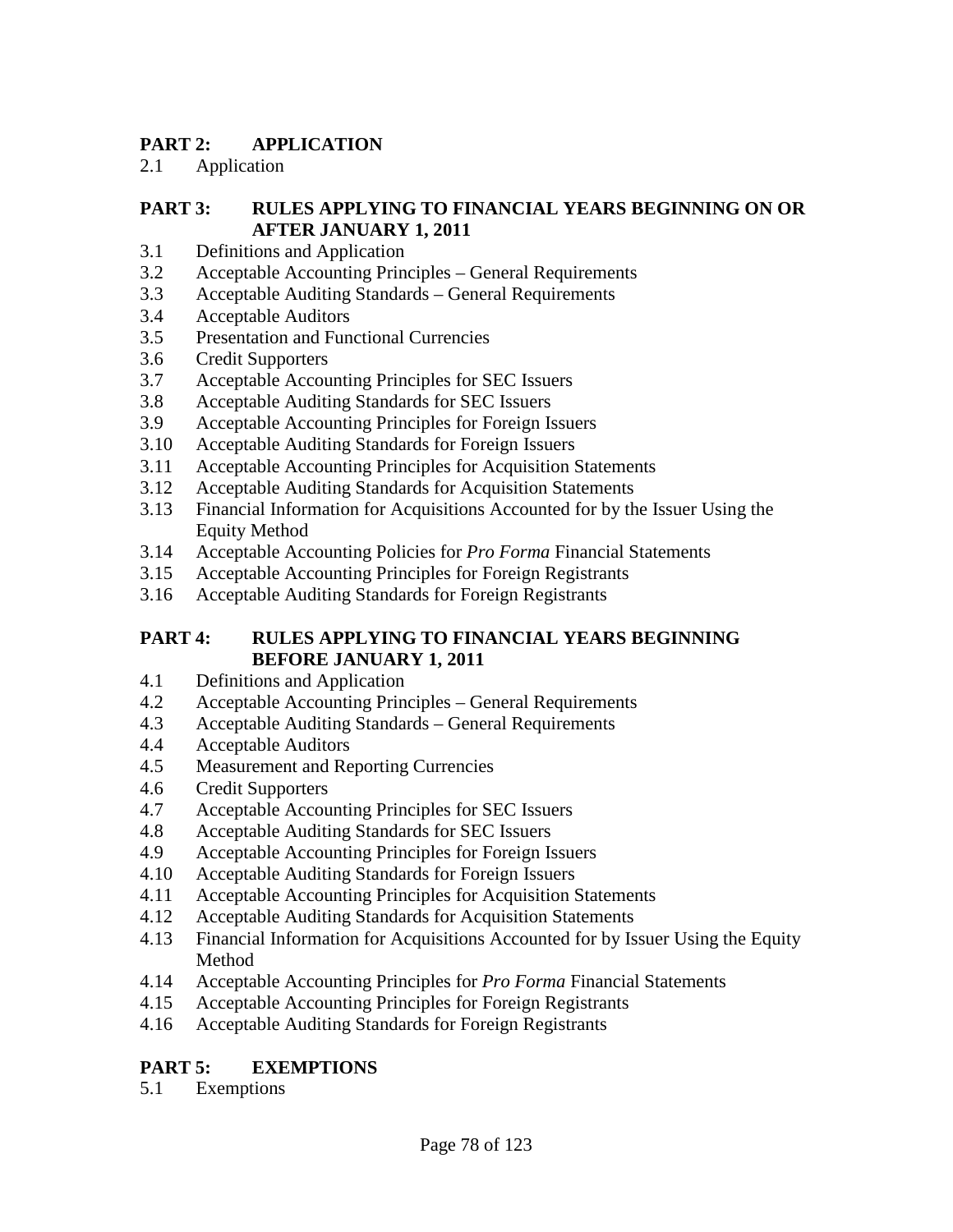- 5.2 Certain Exemptions Evidenced by Receipt<br>5.3 Financial Years ending between December
- Financial Years ending between December 21 and 31, 2010
- 5.4 Rate-Regulated Activities

# **PART 6: REPEAL, TRANSITION AND EFFECTIVE DATE**

- 6.1 Repeal
- 6.2 Effective Date
- 6.3 Existing Exemptions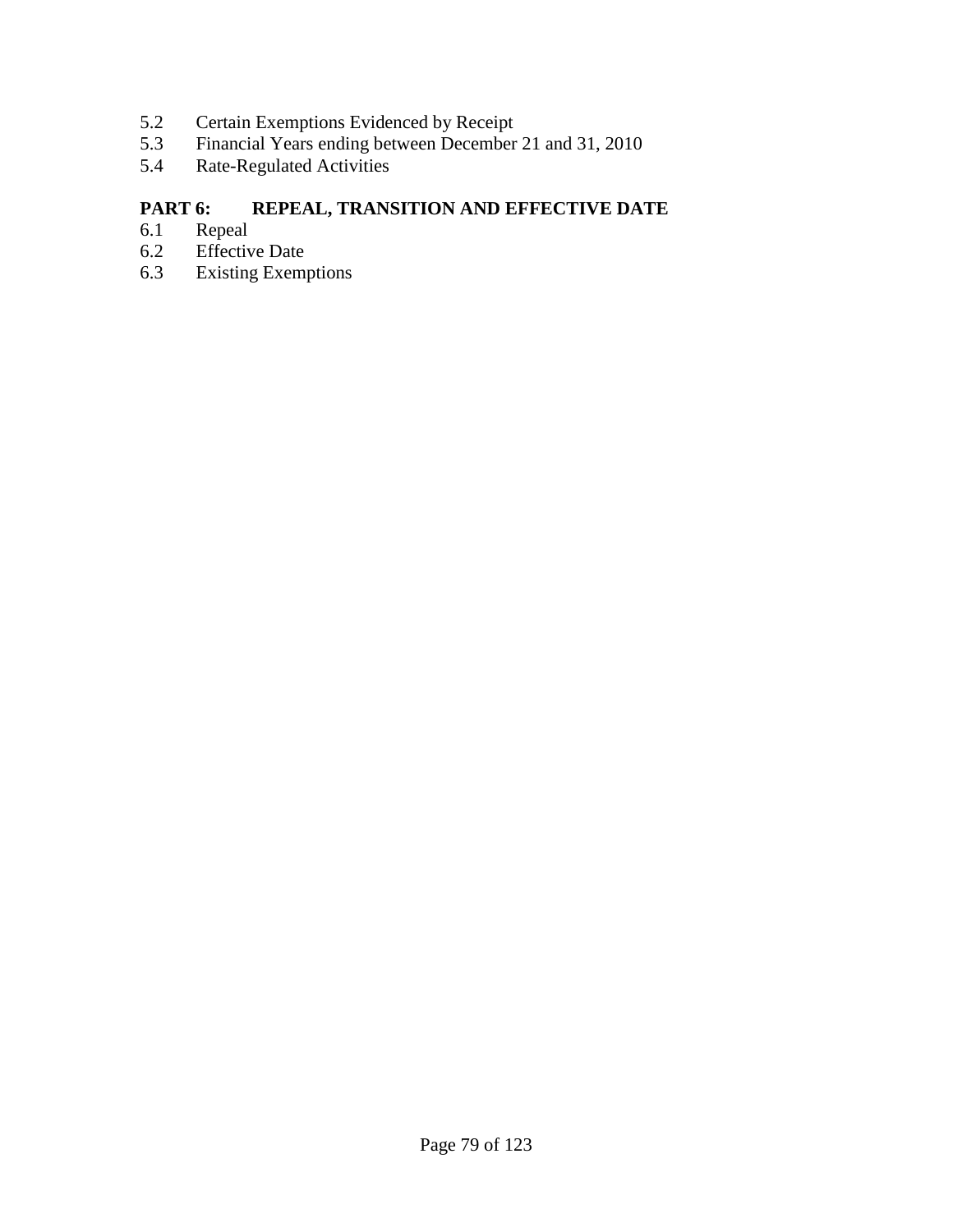### **PART 1: DEFINITIONS AND INTERPRETATION**

**1.1 Definitions** — In this Instrument:

**"accounting principles"** means a body of principles relating to accounting that are generally accepted in a jurisdiction of Canada or a foreign jurisdiction and includes, without limitation, IFRS, Canadian GAAP and U.S. GAAP;

**"acquisition statements"** means financial statements of an acquired business or a business to be acquired, or an operating statement for an oil and gas property that is an acquired business or a business to be acquired, that are

- (a) required to be filed under National Instrument 51-102 *Continuous Disclosure Obligations*,
- (b) included in a prospectus pursuant to Item 35 of Form 41-101F1 *Information Required in a Prospectus*,
- (c) required to be included in a prospectus under National Instrument 44-101 *Short Form Prospectus Distributions*, or
- (d) except in Ontario, included in an offering memorandum required under National Instrument 45-106 *Prospectus and Registration Exemptions*;

**"auditing standards"** means a body of standards relating to auditing that are generally accepted in a jurisdiction of Canada or a foreign jurisdiction and includes, without limitation, Canadian GAAS, International Standards on Auditing, U.S. AICPA GAAS and U.S. PCAOB GAAS;

**"business acquisition report"** means a completed Form 51-102F4 *Business Acquisition Report*;

**"convertible security"** means a security of an issuer that is convertible into, or carries the right of the holder to acquire, or of the issuer to cause the acquisition of, a security of the same issuer;

**"credit support issuer"** means an issuer of securities for which a credit supporter has provided a guarantee or alternative credit support;

**"credit supporter"** means a person or company that provides a guarantee or alternative credit support for any of the payments to be made by an issuer of securities as stipulated in the terms of the securities or in an agreement governing rights of, or granting rights to, holders of the securities;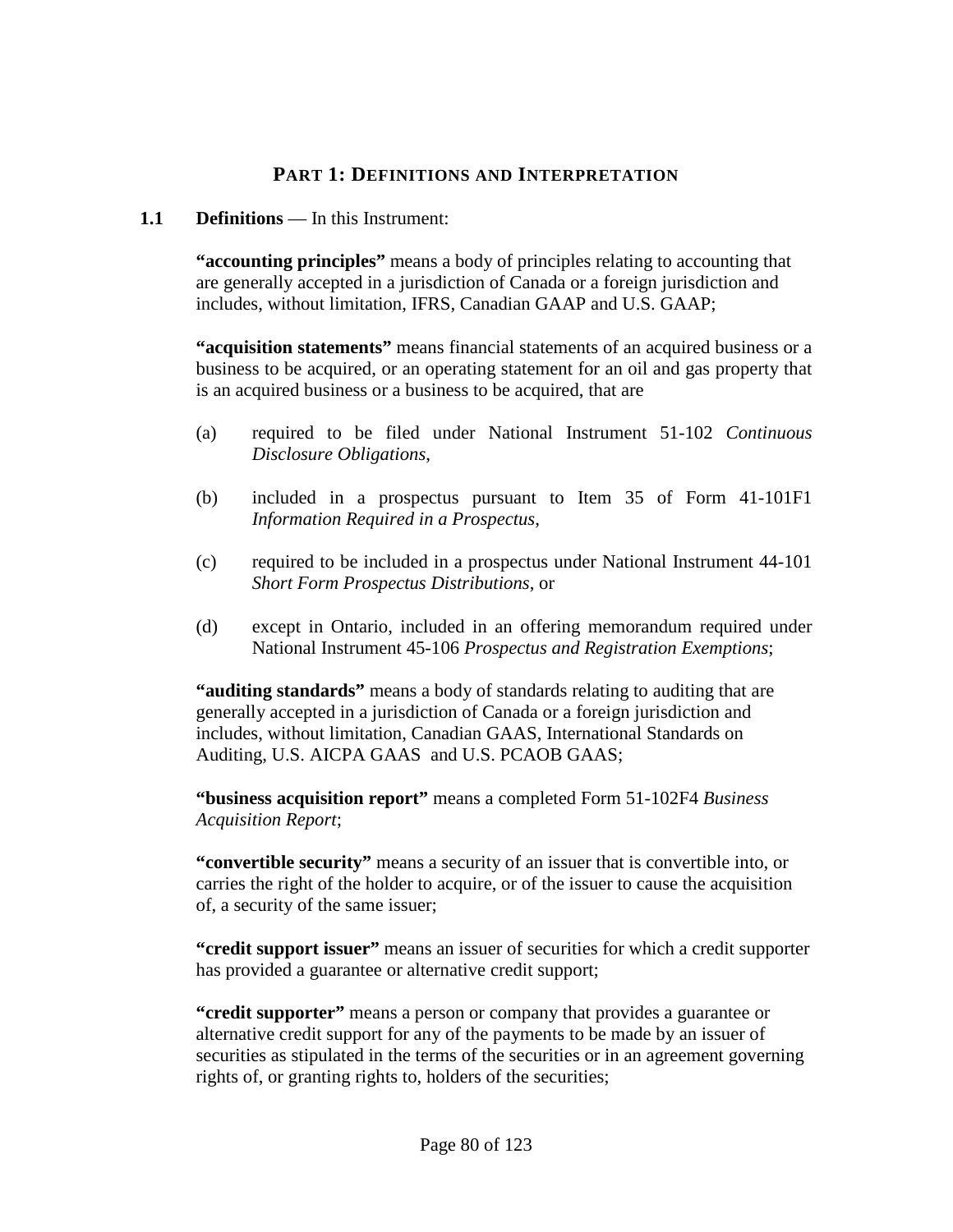#### **"designated foreign issuer"** means a foreign issuer

- (a) that does not have a class of securities registered under section 12 of the 1934 Act and is not required to file reports under section 15 (d) of the 1934 Act,
- (b) that is subject to foreign disclosure requirements in a designated foreign jurisdiction, and
- (c) for which the total number of equity securities beneficially owned by residents of Canada does not exceed 10%, on a fully-diluted basis, of the total number of equity securities of the issuer, calculated in accordance with sections 1.2 and 1.3:

**"designated foreign jurisdiction"** means Australia, France, Germany, Hong Kong, Italy, Japan, Mexico, the Netherlands, New Zealand, Singapore, South Africa, Spain, Sweden, Switzerland or the United Kingdom of Great Britain and Northern Ireland;

**"exchangeable security"** means a security of an issuer that is exchangeable for, or carries the right of the holder to acquire, or of the issuer to cause the acquisition of, a security of another issuer;

**"exchange-traded security"** means a security that is listed on a recognized exchange or is quoted on a recognized quotation and trade reporting system or is listed on an exchange or quoted on a quotation and trade reporting system that is recognized for the purposes of National Instrument 21-101 *Marketplace Operation* and National Instrument 23-101 *Trading Rules*;

**"executive officer"** means, for an issuer, an individual who is

- (a) a chair, vice-chair or president,
- (b) a vice-president in charge of a principal business unit, division or function including sales, finance or production, or
- (c) performing a policy-making function in respect of the issuer;

**"financial statements"** includes interim financial reports;

**"foreign disclosure requirements"** means the requirements to which a foreign issuer is subject concerning disclosure made to the public, to securityholders of the issuer or to a foreign regulatory authority

(a) relating to the foreign issuer and the trading in its securities, and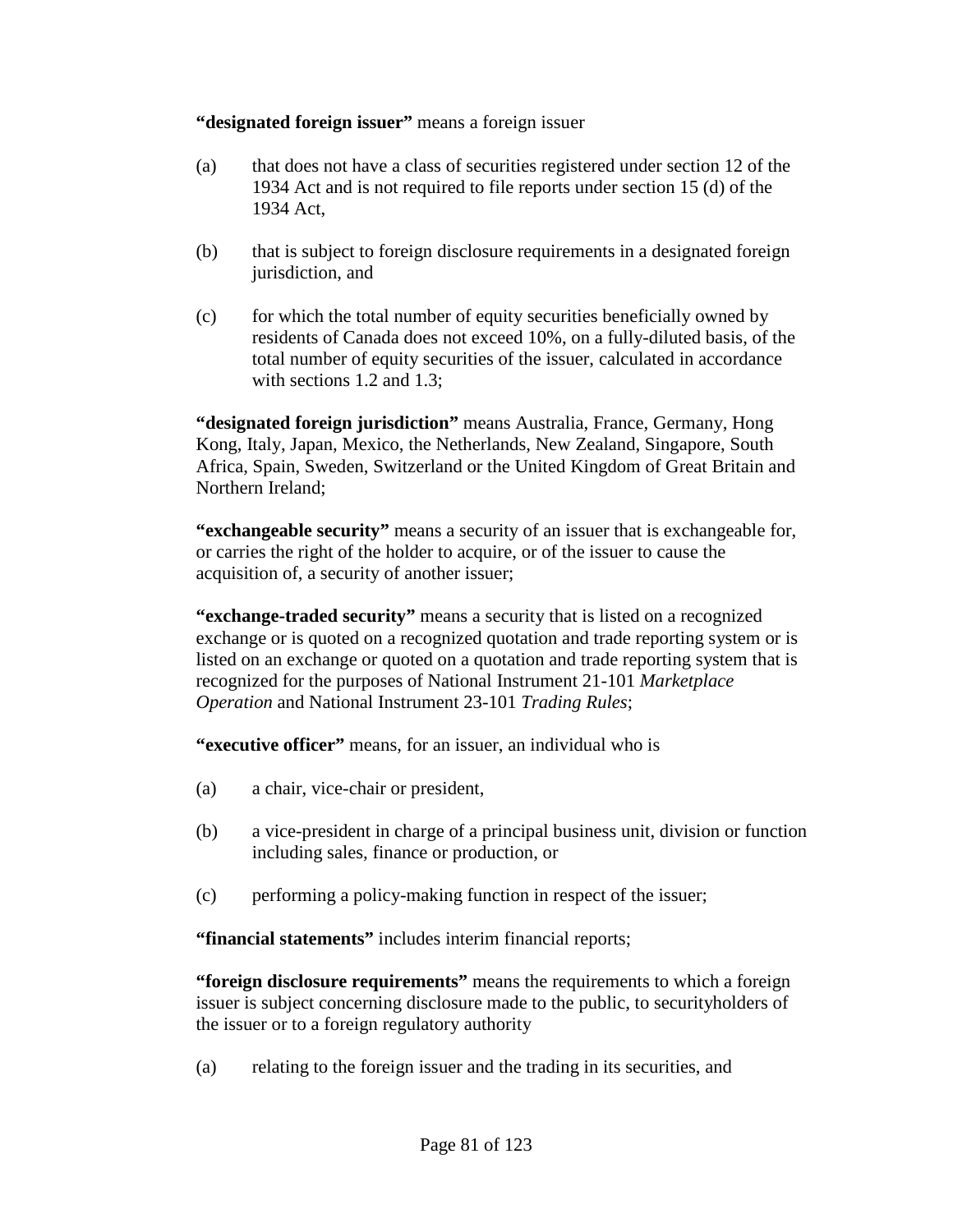- (b) that is made publicly available in the foreign jurisdiction under
	- (i) the securities laws of the foreign jurisdiction in which the principal trading market of the foreign issuer is located, or
	- (ii) the rules of the marketplace that is the principal trading market of the foreign issuer;

**"foreign issuer"** means an issuer that is incorporated or organized under the laws of a foreign jurisdiction, unless

- (a) outstanding voting securities of the issuer carrying more than 50% of the votes for the election of directors are beneficially owned by residents of Canada, and
- (b) any of the following apply:
	- (i) the majority of the executive officers or directors of the issuer are residents of Canada,
	- (ii) more than 50% of the consolidated assets of the issuer are located in Canada, or
	- (iii) the business of the issuer is administered principally in Canada;

**"foreign registrant"** means a registrant that is incorporated or organized under the laws of a foreign jurisdiction, unless

- (a) outstanding voting securities of the registrant carrying more than 50% of the votes for the election of directors are beneficially owned by residents of Canada, and
- (b) any of the following apply:
	- (i) the majority of the executive officers or directors of the registrant are residents of Canada,
	- (ii) more than 50% of the consolidated assets of the registrant are located in Canada, or
	- (iii) the business of the registrant is administered principally in Canada;

**"foreign regulatory authority"** means a securities commission, exchange or other securities market regulatory authority in a designated foreign jurisdiction;

**"IAS 27"** means International Accounting Standard 27 *Consolidated and*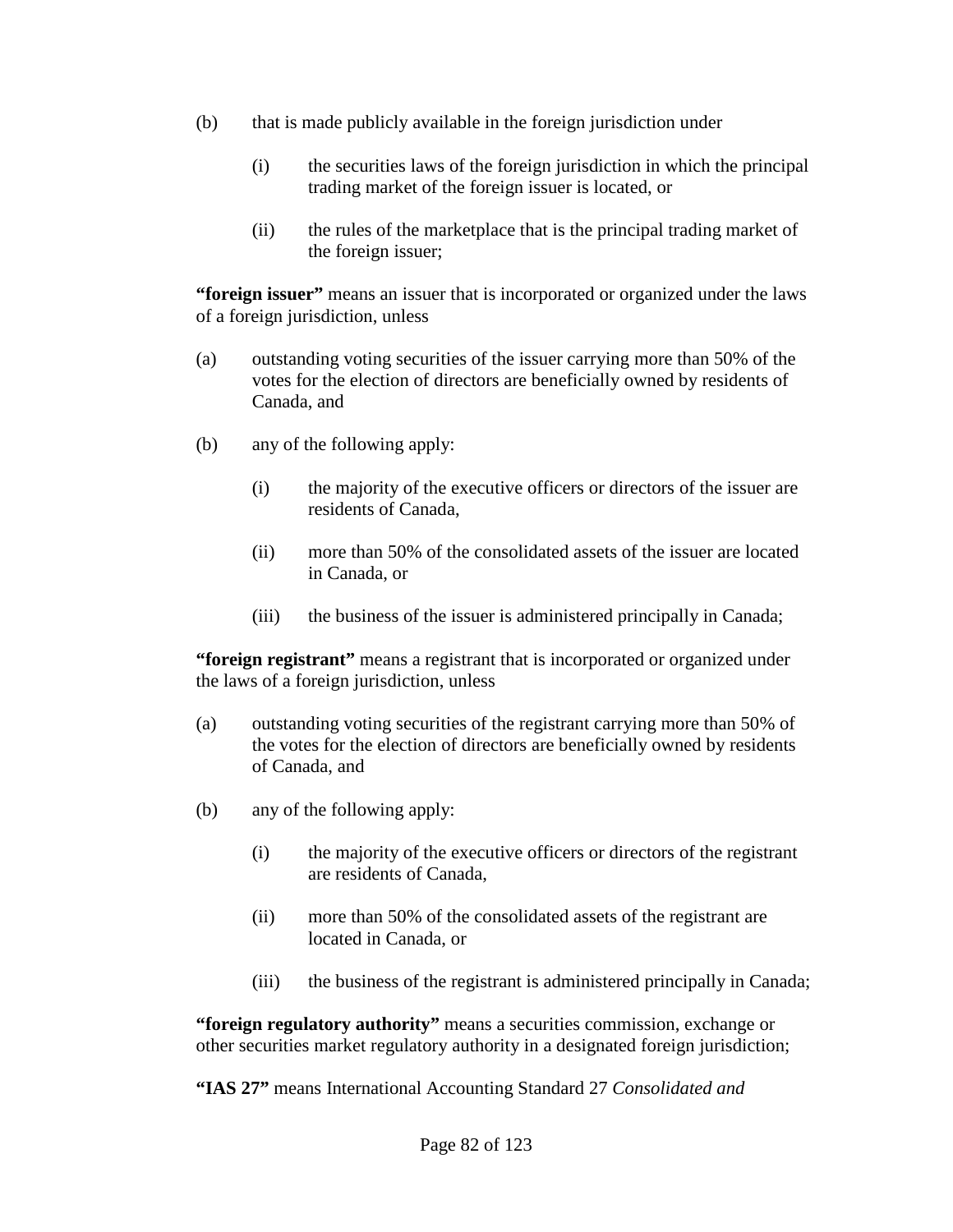*Separate Financial Statements*, as amended from time to time;

**"IAS 34"** means International Accounting Standard 34 *Interim Financial Reporting*, as amended from time to time;

**"inter-dealer bond broker"** means a person or company that is approved by the Investment Industry Regulatory Organization of Canada under its Rule No. 36 *Inter-Dealer Bond Brokerage Systems*, as amended, and is subject to its Rule No. 36 and its Rule 2100 *Inter-Dealer Bond Brokerage Systems*, as amended from time to time;

**"IPO venture issuer"** has the same meaning as in section 1.1 of National Instrument 41-101 *General Prospectus Requirements*;

**"issuer's GAAP"** means the accounting principles used to prepare an issuer's financial statements, as permitted by this Instrument;

#### **"marketplace"** means

- (a) an exchange,
- (b) a quotation and trade reporting system,
- (c) a person or company not included in paragraph (a) or (b) that
	- (i) constitutes, maintains or provides a market or facility for bringing together buyers and sellers of securities,
	- (ii) brings together the orders for securities of multiple buyers and sellers, and
	- (iii) uses established, non-discretionary methods under which the orders interact with each other, and the buyers and sellers entering the orders agree to the terms of a trade, or
- (d) a dealer that executes a trade of an exchange-traded security outside a marketplace,

but does not include an inter-dealer bond broker;

**"multiple convertible security"** means a security of an issuer that is convertible into, or exchangeable for, or carries the right of the holder to acquire, or of the issuer to cause the acquisition of, a convertible security, an exchangeable security or another multiple convertible security;

**"principal trading market"** means the published market on which the largest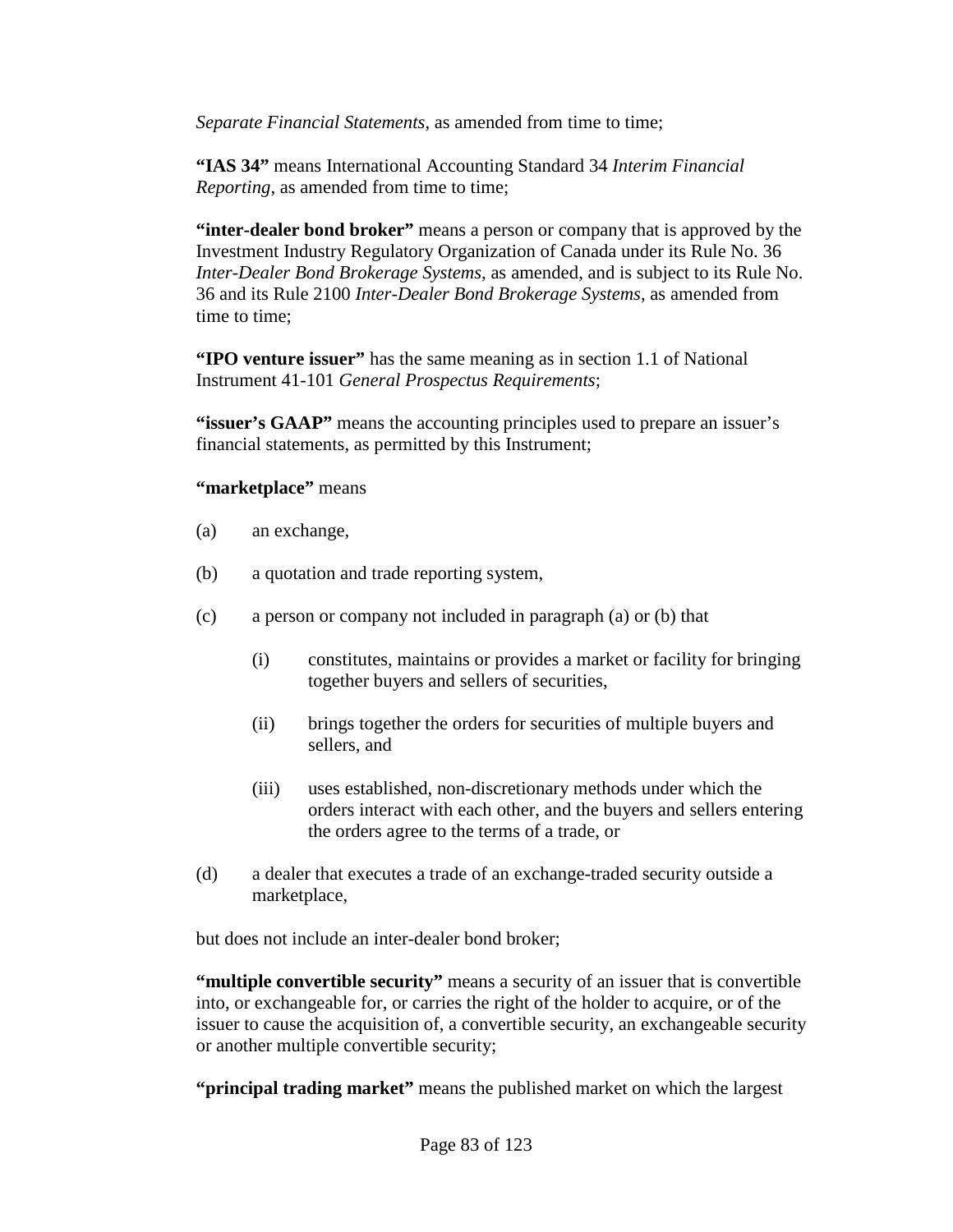trading volume in the equity securities of the issuer occurred during the issuer's most recently completed financial year that ended before the date the determination is being made;

**"published market"** means, for a class of securities, a marketplace on which the securities have traded that discloses, regularly in a publication of general and regular paid circulation or in a form that is broadly distributed by electronic means, the prices at which those securities have traded;

#### **"recognized exchange"** means

- (a) in Ontario, an exchange recognized by the securities regulatory authority to carry on business as a stock exchange,
- (b) in Québec, a person or company authorized by the securities regulatory authority to carry on business as an exchange, and
- (c) in every other jurisdiction of Canada, an exchange recognized by the securities regulatory authority as an exchange, self-regulatory organization or self-regulatory body;

#### **"recognized quotation and trade reporting system"** means

- (a) in every jurisdiction of Canada other than British Columbia, a quotation and trade reporting system recognized by the securities regulatory authority under securities legislation to carry on business as a quotation and trade reporting system, and
- (b) in British Columbia, a quotation and trade reporting system recognized by the securities regulatory authority under securities legislation as a quotation and trade reporting system or as an exchange;

**"SEC issuer"** means an issuer that

- (a) has a class of securities registered under section 12 of the 1934 Act or is required to file reports under section 15 (d) of the 1934 Act, and
- (b) is not registered or required to be registered as an investment company under the *Investment Company Act of 1940* of the United States of America, as amended from time to time:

**"SEC foreign issuer"** means a foreign issuer that is also an SEC issuer;

**"underlying security"** means a security issued or transferred, or to be issued or transferred, in accordance with the terms of a convertible security, an exchangeable security or a multiple convertible security;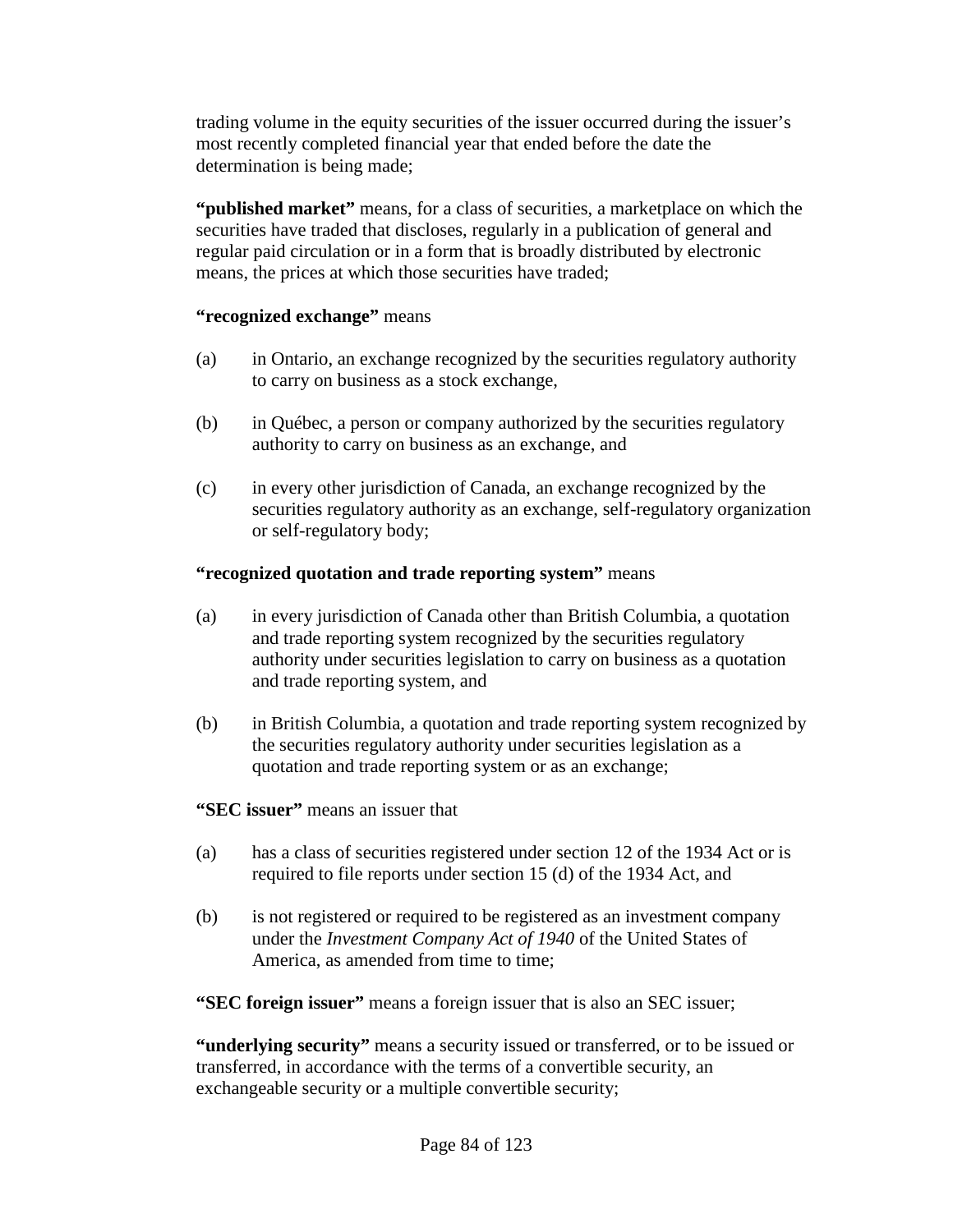**"U.S. GAAP"** means generally accepted accounting principles in the United States of America that the SEC has identified as having substantial authoritative support, as supplemented by Regulation S-X under the 1934 Act, as amended from time to time;

**"U.S. AICPA GAAS"** means auditing standards of the American Institute of Certified Public Accountants, as amended from time to time;

**"U.S. PCAOB GAAS"** means auditing standards of the Public Company Accounting Oversight Board (United States of America), as amended from time to time;

#### **"venture issuer"**,

- (a) in the case of acquisition statements required by National Instrument 51-102 *Continuous Disclosure Obligations*, has the same meaning as in subsection 1.1 (1) of that Instrument, and
- (b) in the case of acquisition statements referred to in paragraph  $(b)$ ,  $(c)$  or  $(d)$ of the definition of *"*acquisition statements*"*, has the same meaning as in section 1.1 of National Instrument 41-101 *General Prospectus Requirements*.

#### **1.2 Determination of Canadian Shareholders for Calculation of Designated Foreign Issuer and Foreign Issuer**

- (1) For the purposes of paragraph (c) of the definition of *"*designated foreign issuer*"* in section 1.1 and for the purposes of paragraphs 3.9 (1) (c) and 4.9 (c), a reference to equity securities beneficially owned by residents of Canada includes
	- (a) any underlying securities that are equity securities of the foreign issuer, and
	- (b) the equity securities of the foreign issuer represented by an American depositary receipt or an American depositary share issued by a depositary holding equity securities of the foreign issuer.
- (2) For the purposes of paragraph (a) of the definition of *"*foreign issuer*"* in section 1.1, securities represented by American depositary receipts or American depositary shares issued by a depositary holding voting securities of the foreign issuer must be included as outstanding in determining both the number of votes attached to securities beneficially owned by residents of Canada and the number of votes attached to all of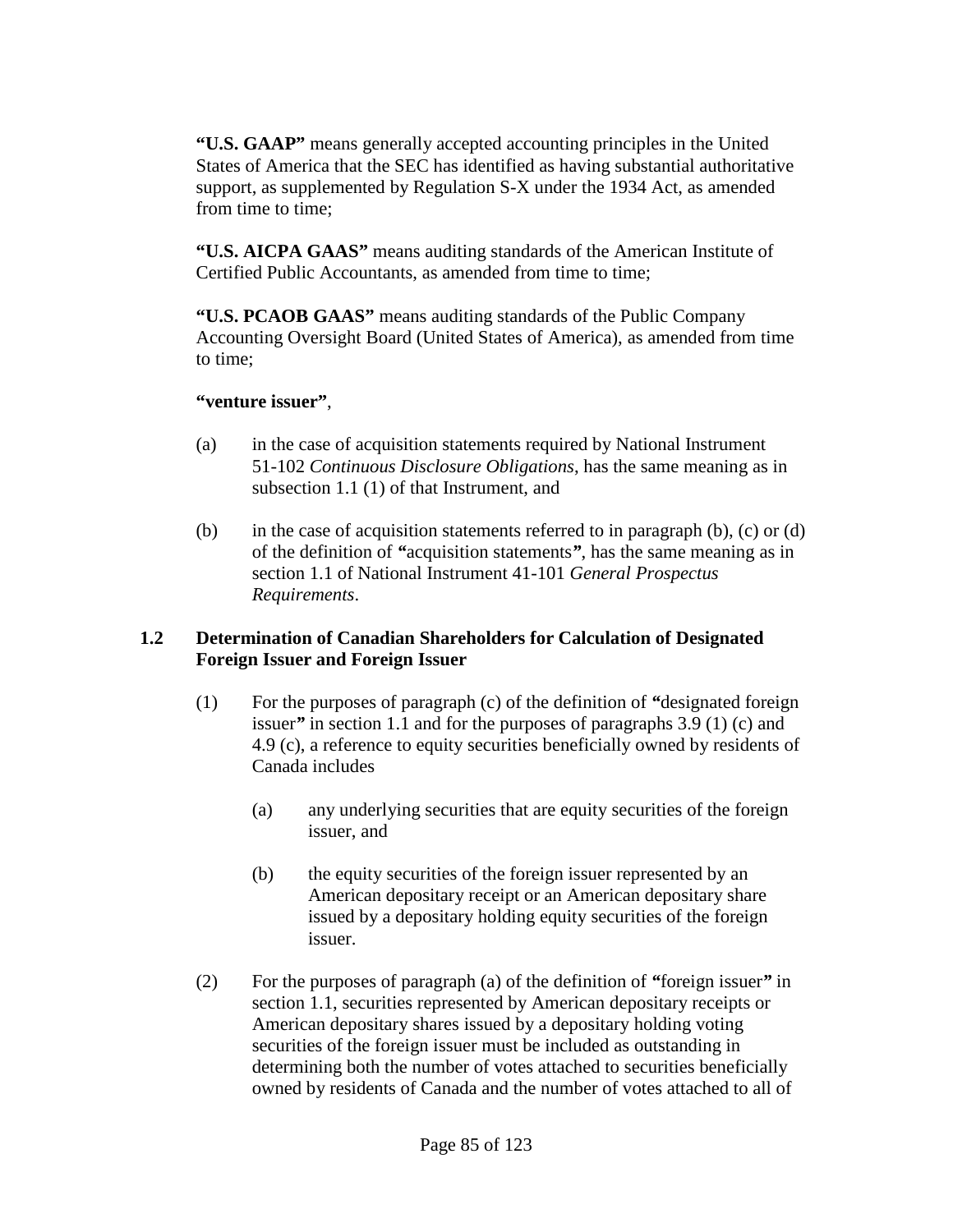the issuer's outstanding voting securities.

- **1.3 Timing for Calculation of Designated Foreign Issuer, Foreign Issuer and Foreign Registrant** — For the purposes of paragraph (c) of the definition of *"*designated foreign issuer*"* in section 1.1, paragraph (a) of the definition of *"*foreign issuer*"* in section 1.1, and paragraph (a) of the definition of *"*foreign registrant*"* in section 1.1, the calculation is made
	- (a) if the issuer has not completed one financial year, on the earlier of
		- (i) the date that is 90 days before the date of its prospectus, and
		- (ii) the date that it became a reporting issuer; and
	- (b) for all other issuers and for registrants, on the first day of the most recent financial year or interim period for which financial performance is presented in the financial statements or interim financial information filed or delivered or included in a prospectus.

## **1.4 Interpretation**

- (1) For the purposes of this Instrument, a reference to *"*prospectus*"* includes a preliminary prospectus, a prospectus, an amendment to a preliminary prospectus and an amendment to a prospectus.
- (2) For the purposes of this Instrument, a reference to information being *"*included in*"* another document means information reproduced in the document or incorporated into the document by reference.

## **PART 2: APPLICATION**

## **2.1 Application**

- (1) This Instrument does not apply to investment funds.
- (2) This Instrument applies to
	- (a) all financial statements and interim financial information delivered by registrants to the securities regulatory authority or regulator under National Instrument 31-103 *Registration Requirements and Exemptions*,
	- (b) all financial statements filed, or included in a document that is filed, by an issuer under National Instrument 51-102 *Continuous Disclosure Obligations* or National Instrument 71-102 *Continuous Disclosure and Other Exemptions Relating to Foreign Issuers*,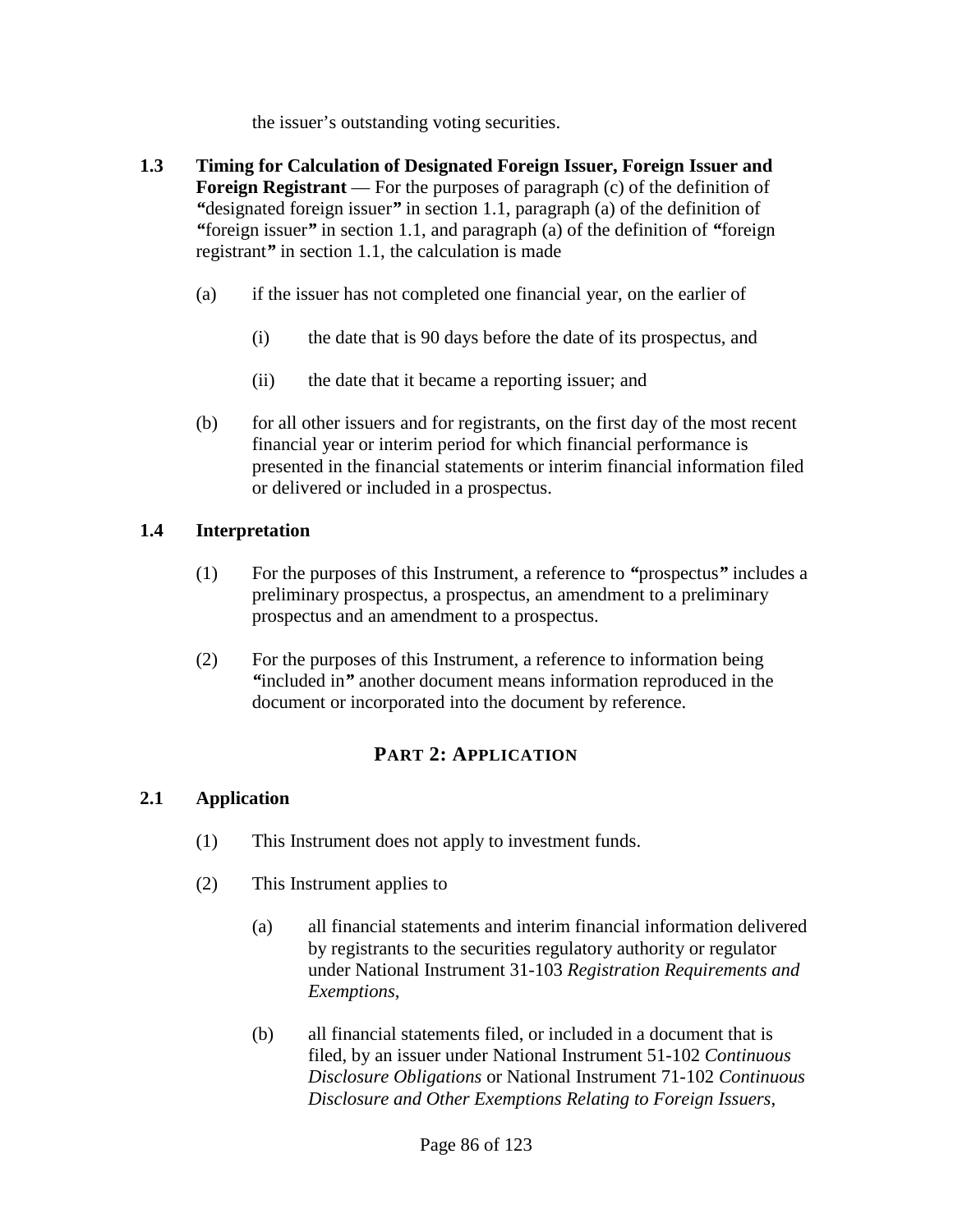- (c) all financial statements included in
	- (i) a prospectus, a take-over bid circular or any other document that is filed by or in connection with an issuer, or
	- (ii) except in Ontario, an offering memorandum required to be delivered by an issuer under National Instrument 45-106 *Prospectus and Registration Exemptions*,
- (d) any operating statement for an oil and gas property that is an acquired business or a business to be acquired, that is
	- (i) filed by an issuer under National Instrument 51-102 *Continuous Disclosure Obligations*,
	- (ii) included in a prospectus, take-over bid circular or any other document that is filed by or in connection with an issuer, or
	- (iii) except in Ontario, included in an offering memorandum required to be delivered by an issuer under National Instrument 45-106 *Prospectus and Registration Exemptions*,
- (e) any other financial statements filed, or included in a document that is filed, by a reporting issuer,
- (f) summary financial information for a credit supporter or credit support issuer that is
	- (i) filed under National Instrument 51-102 *Continuous Disclosure Obligations*,
	- (ii) included in a prospectus, take-over bid circular or any other document that is filed by or in connection with an issuer, or
	- (iii) except in Ontario, included in an offering memorandum required to be delivered by an issuer under National Instrument 45-106 *Prospectus and Registration Exemptions*,
- (g) summarized financial information of an acquired business or business to be acquired that is, or will be, an investment accounted for by the issuer using the equity method, that is
	- (i) filed by an issuer under National Instrument 51-102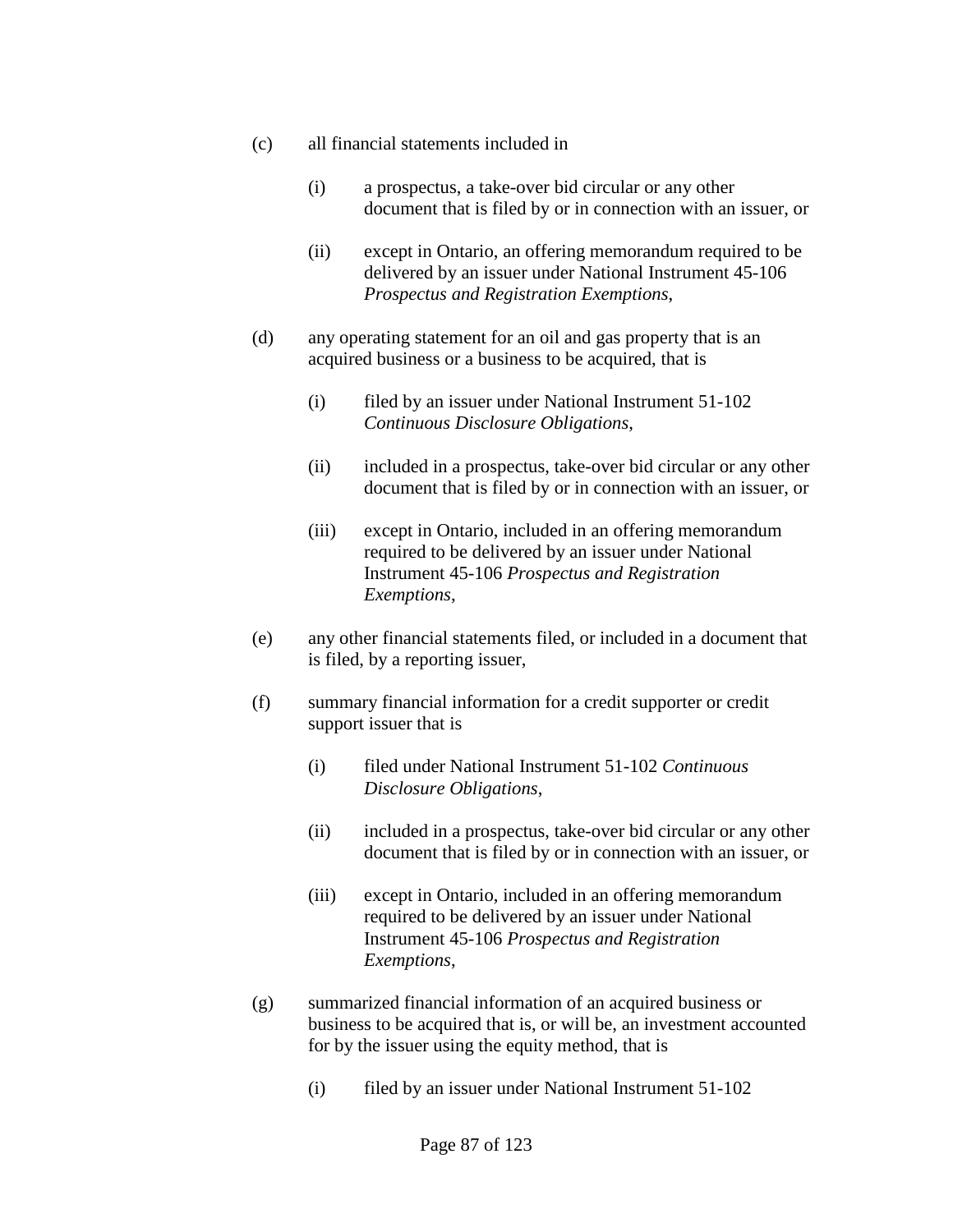*Continuous Disclosure Obligations*,

- (ii) included in a prospectus, take-over bid circular or any other document that is filed by or in connection with an issuer, or
- (iii) except in Ontario, included in an offering memorandum required to be delivered by an issuer under National Instrument 45-106 *Prospectus and Registration Exemptions*, and
- (h) *pro forma* financial statements
	- (i) filed, or included in a document that is filed, by an issuer under National Instrument 51-102 *Continuous Disclosure Obligations* or National Instrument 71-102 *Continuous Disclosure and Other Exemptions Relating to Foreign Issuers*,
	- (ii) included in a prospectus, take-over bid circular or any other document that is filed by or in connection with an issuer, or
	- (iii) otherwise filed, or included in a document that is filed, by a reporting issuer.

## **PART 3:**

# **RULES APPLYING TO FINANCIAL YEARS BEGINNING ON OR AFTER JANUARY 1, 2011**

#### **3.1 Definitions and Application**

(1) In this Part:

**"publicly accountable enterprise"** means a publicly accountable enterprise as defined in the Handbook;

**"private enterprise"** means a private enterprise as defined in the Handbook.

(2) This Part applies to financial statements, financial information, operating statements and *pro forma* financial statements for periods relating to financial years beginning on or after January 1, 2011.

## **3.2 Acceptable Accounting Principles – General Requirements**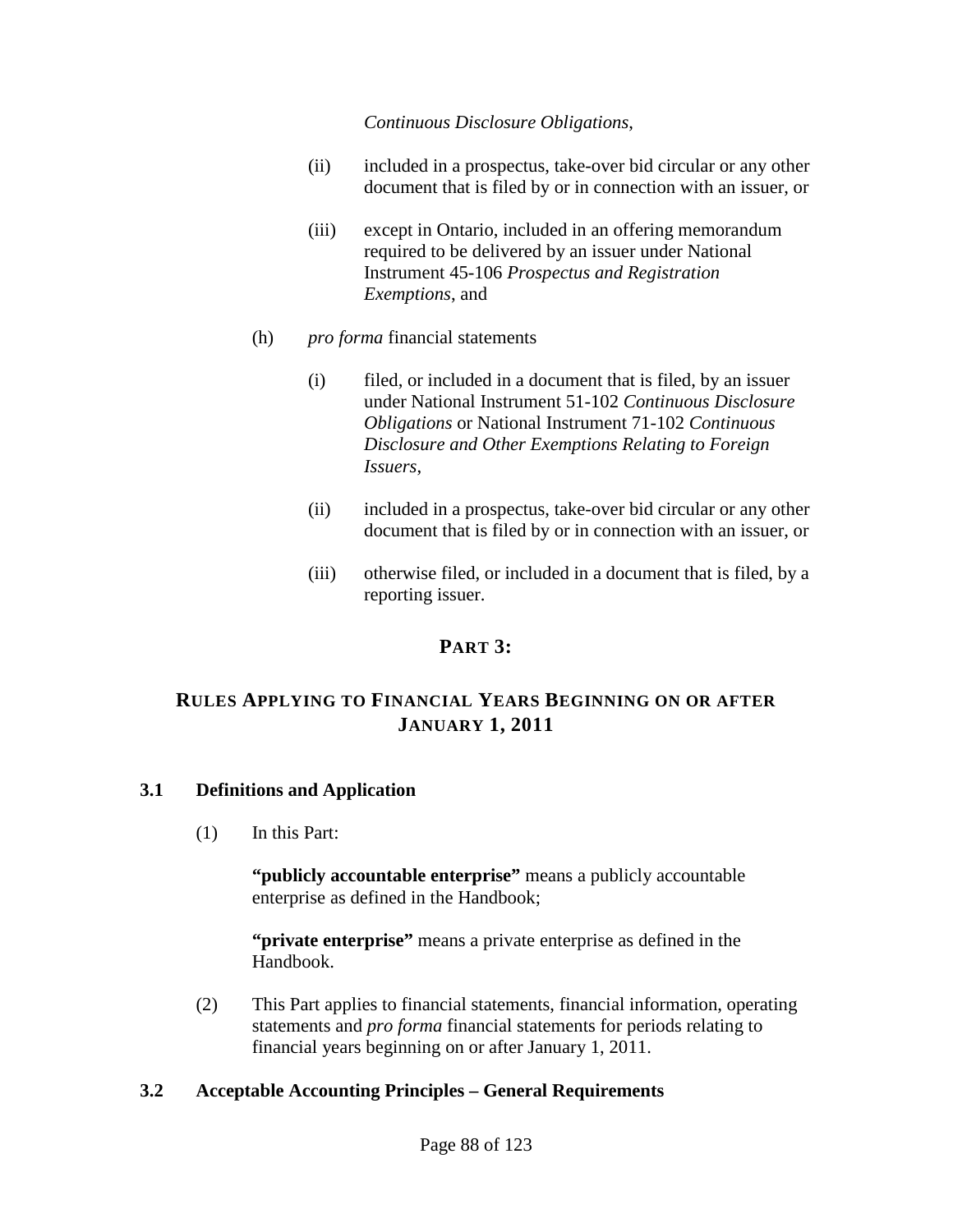- (1) Financial statements referred to in paragraphs 2.1 (2) (b), (c) and (e), other than acquisition statements, must
	- (a) be prepared in accordance with Canadian GAAP applicable to publicly accountable enterprises, and
	- (b) disclose
		- (i) in the case of annual financial statements, an unreserved statement of compliance with IFRS, and
		- (ii) in the case of an interim financial report, an unreserved statement of compliance with IAS 34.
- (2) Despite subsection (1), in the case of an interim financial report that is not required under securities legislation to provide comparative interim financial information,
	- (a) the statement of financial position, statement of comprehensive income, statement of changes in equity, statement of cash flows and explanatory notes must be prepared in accordance with IAS 34 other than the requirement in IAS 34 to include comparative financial information; and
	- (b) the interim financial report must disclose that
		- (i) it does not comply with IAS 34 because it does not include comparative interim financial information, and
		- (ii) the statement of financial position, statement of comprehensive income, statement of changes in equity, statement of cash flows and explanatory notes have been prepared in accordance with IAS 34 other than the requirement in IAS 34 to include comparative financial information.
- (3) Financial statements and interim financial information referred to in paragraph 2.1 (2) (a) must
	- (a) be prepared in accordance with Canadian GAAP applicable to publicly accountable enterprises, except that any investments in subsidiaries, jointly controlled entities and associates must be accounted for as specified for separate financial statements in IAS 27, and
	- (b) in the case of annual financial statements,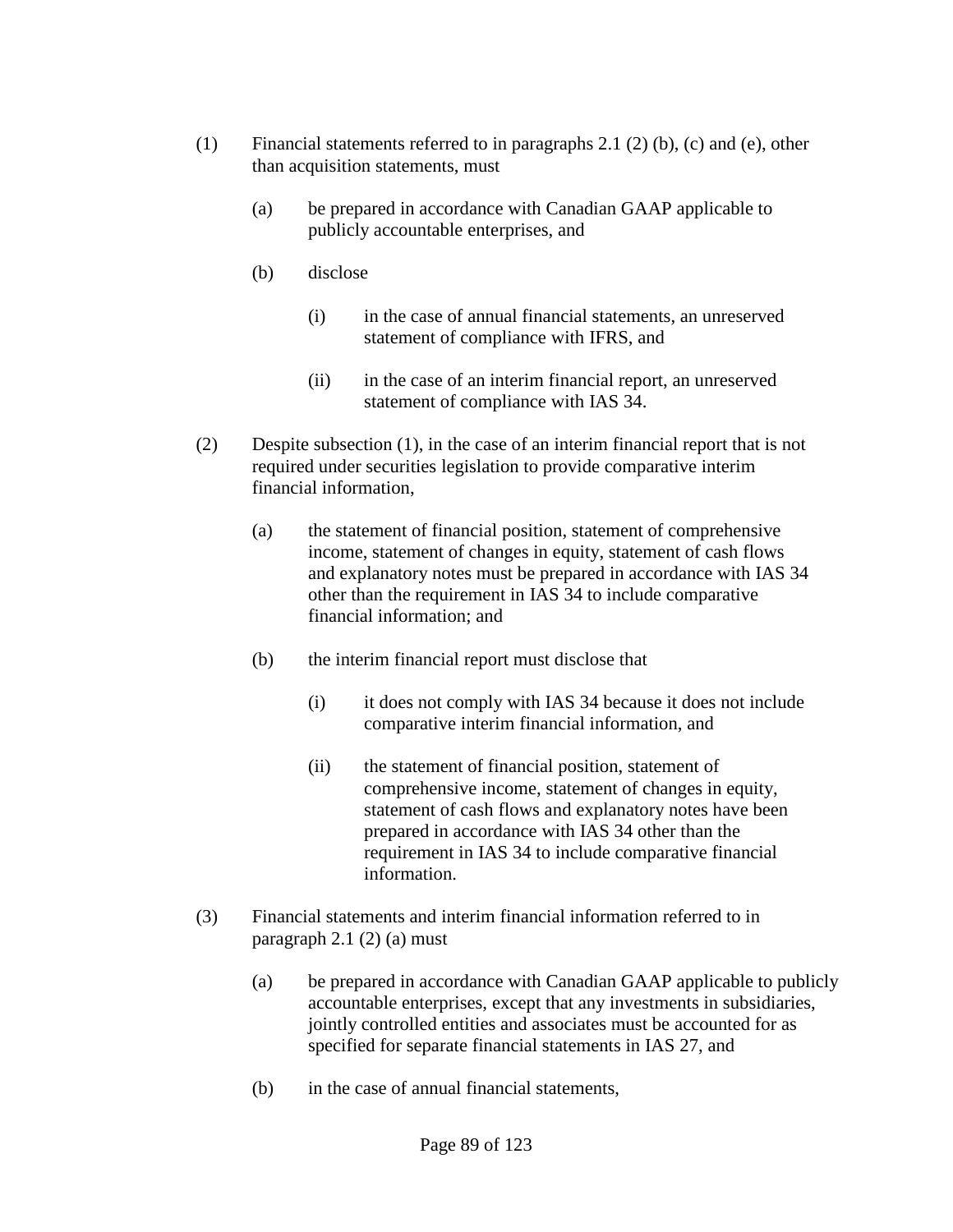(i) include the following statement:

These financial statements are prepared in accordance with the financial reporting framework specified in [*insert* "paragraph 3.2 (3) (a)"*,* "subsection 3.2 (4)" *or* "section 3.15" *as applicable*] of National Instrument 52-107 *Acceptable Accounting Principles and Auditing Standards* for financial statements delivered by registrants. ,

and

- (ii) describe the financial reporting framework used to prepare the financial statements.
- (4) Despite paragraph (3) (a), financial statements and interim financial information referred to in paragraph 2.1 (2) (a) for periods relating to a financial year beginning in 2011 may be prepared in accordance with Canadian GAAP applicable to publicly accountable enterprises, except that
	- (a) any investments in subsidiaries, jointly controlled entities and associates must be accounted for as specified for separate financial statements in IAS 27,
	- (b) comparative information relating to the preceding financial year must be excluded, and
	- (c) the first day of the financial year to which the financial statements or interim financial information relates must be used as the date of transition to the financial reporting framework.
- (5) Financial statements must be prepared in accordance with the same accounting principles for all periods presented in the financial statements.
- (6) Financial information referred to in paragraphs 2.1 (2) (f) and (g) must
	- (a) present the line items for summary financial information or summarized financial information required by National Instrument 45-106 *Prospectus and Registration Exemptions* or National Instrument 51-102 *Continuous Disclosure Obligations*, as the case may be, and
	- (b) in the case of summarized financial information of an acquired business or business to be acquired that is, or will be, an investment accounted for by the issuer using the equity method,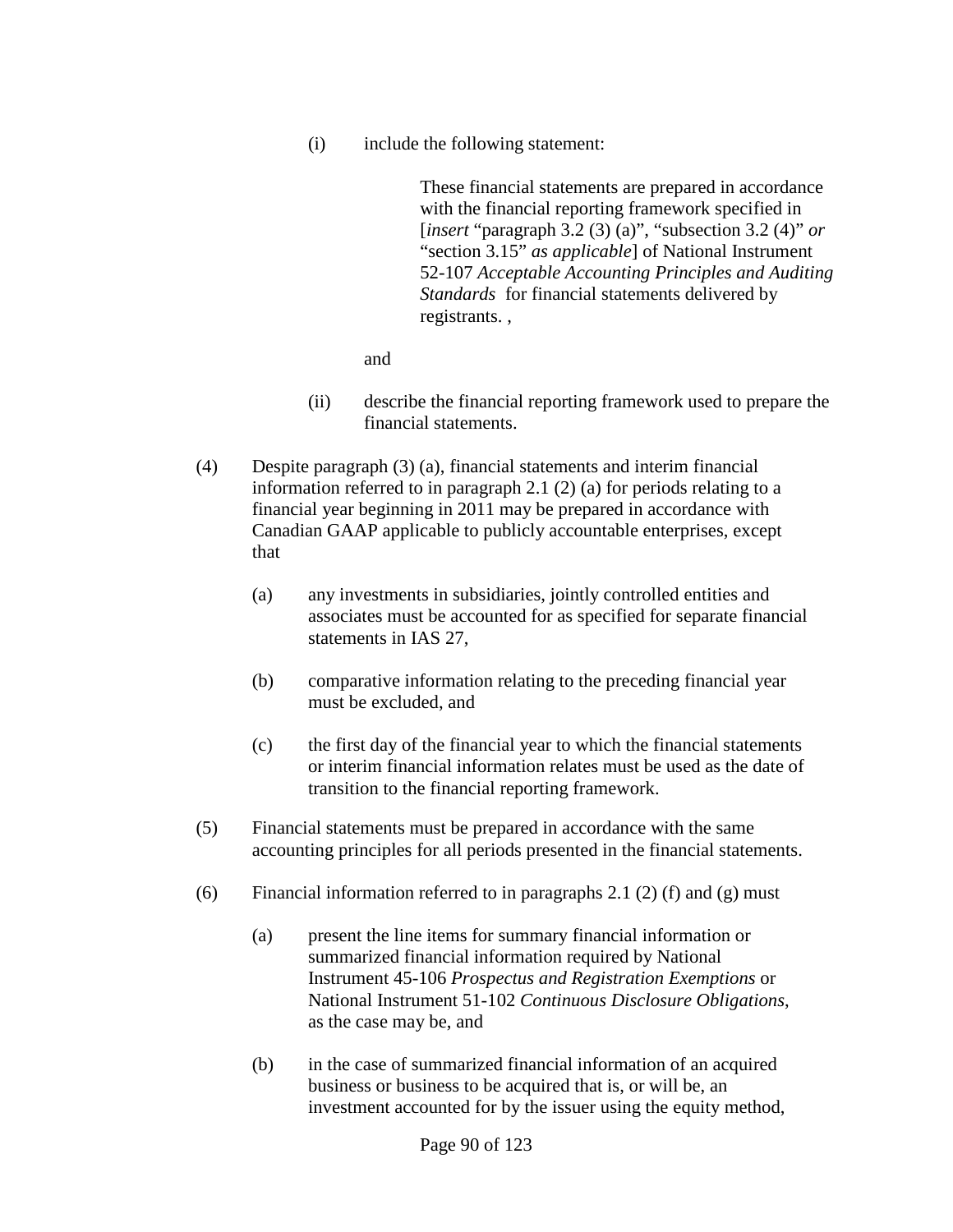- (i) be prepared using accounting policies that
	- (A) are permitted by one of Canadian GAAP applicable to publicly accountable enterprises, IFRS, U.S. GAAP or Canadian GAAP applicable to private enterprises, and
	- (B) would apply to the information if the information were presented as part of a complete set of financial statements,
- (ii) include the following statement:

This information is prepared in accordance with the financial reporting framework specified in subsection 3.2 (6) of National Instrument 52-107 *Acceptable Accounting Principles and Auditing Standards* for summarized financial information of a business accounted for using the equity method. ,

and

(iii) describe the accounting policies used to prepare the information.

#### **3.3 Acceptable Auditing Standards – General Requirements**

- (1) Financial statements, other than acquisition statements, that are required by securities legislation to be audited must
	- (a) be audited in accordance with Canadian GAAS and be accompanied by an auditor's report that
		- (i) expresses an unmodified opinion,
		- (ii) identifies all financial periods presented for which the auditor has issued an auditor's report,
		- (iii) is in the form specified by Canadian GAAS for an audit of financial statements prepared in accordance with a fair presentation framework, and
		- (iv) refers to IFRS as the applicable fair presentation framework if the financial statements are prepared in accordance with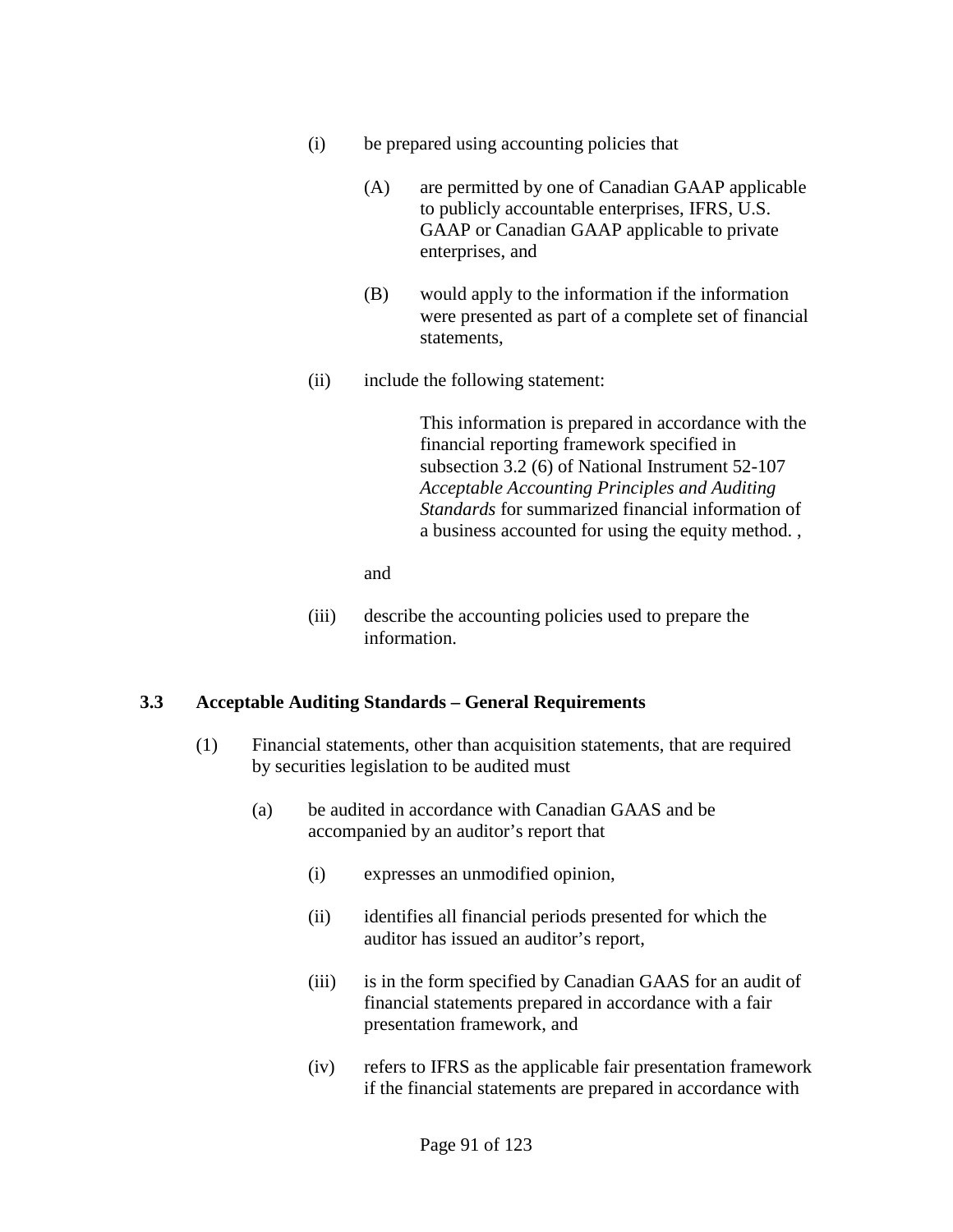Canadian GAAP applicable to publicly accountable enterprises, and

- (b) if the issuer or registrant has changed its auditor and one or more of the comparative periods presented in the financial statements were audited by a predecessor auditor, be accompanied by the predecessor auditor's reports on the comparative periods.
- (2) Paragraph (1) (b) does not apply to financial statements referred to in paragraphs 2.1 (2) (a) and (b) if the auditor's report described in paragraph (1) (a) refers to the predecessor auditor's reports on the comparative periods.
- **3.4 Acceptable Auditors** An auditor's report filed by an issuer or delivered by a registrant must be prepared and signed by a person or company that is authorized to sign an auditor's report under the laws of a jurisdiction of Canada or a foreign jurisdiction and that meets the professional standards of that jurisdiction.

## **3.5 Presentation and Functional Currencies**

- (1) The presentation currency must be prominently displayed in financial statements.
- (2) Financial statements must disclose the functional currency if it is different than the presentation currency.

# **3.6 Credit Supporters**

- (1) Unless subsection 3.2 (1) applies, if a credit support issuer files, or includes in a prospectus, financial statements of a credit supporter, the credit supporter's financial statements must
	- (a) be prepared in accordance with the accounting principles and audited in accordance with the auditing standards that would apply under this Instrument if the credit supporter were to file financial statements referred to in paragraph 2.1 (2) (b), and
	- (b) identify the accounting principles used to prepare the financial statements.
- (2) If a credit support issuer files, or includes in a prospectus, summary financial information for the credit supporter or credit support issuer,
	- (a) the summary financial information must, in addition to satisfying other requirements in this Instrument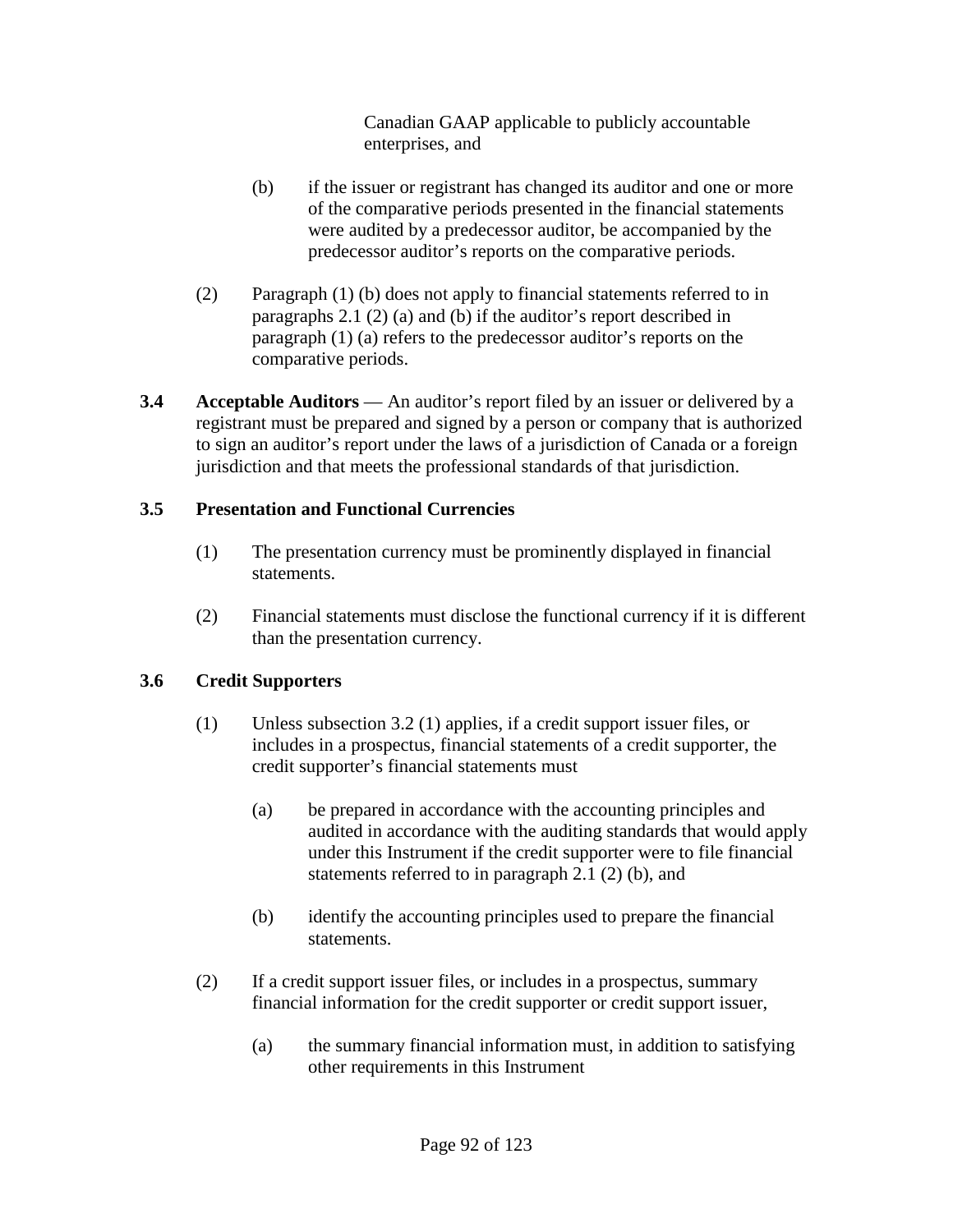- (i) prominently display the presentation currency, and
- (ii) disclose the functional currency if it is different from the presentation currency, and
- (b) the amounts presented in the summary financial information must be derived from financial statements of the credit supporter or credit support issuer that, if required by securities legislation to be audited, are audited in accordance with the auditing standards that would apply under this Instrument if the credit supporter or credit support issuer, as the case may be, were to file financial statements referred to in paragraph 2.1 (2) (b).

#### **3.7 Acceptable Accounting Principles for SEC Issuers**

- (1) Despite subsection 3.2 (1), an SEC issuer's financial statements referred to in paragraphs 2.1 (2) (b), (c) and (e) and financial information referred to in paragraphs 2.1 (2) (f) and (g) that are filed with or delivered to a securities regulatory authority or regulator, other than acquisition statements, may be prepared in accordance with U.S. GAAP.
- (2) The notes to the financial statements referred to in subsection (1) must identify the accounting principles used to prepare the financial statements.

## **3.8 Acceptable Auditing Standards for SEC Issuers**

- (1) Despite subsection 3.3 (1), an SEC issuer's financial statements referred to in paragraphs 2.1 (2) (b), (c) and (e) and financial information referred to in paragraphs 2.1 (2) (f) and (g) that are filed with or delivered to a securities regulatory authority or regulator, other than acquisition statements, and that are required by securities legislation to be audited, may be audited in accordance with U.S. PCAOB GAAS if the financial statements are accompanied by
	- (a) an auditor's report prepared in accordance with U.S. PCAOB GAAS that
		- (i) expresses an unqualified opinion,
		- (ii) identifies all financial periods presented for which the auditor has issued an auditor's report, and
		- (iii) identifies the auditing standards used to conduct the audit and the accounting principles used to prepare the financial statements, and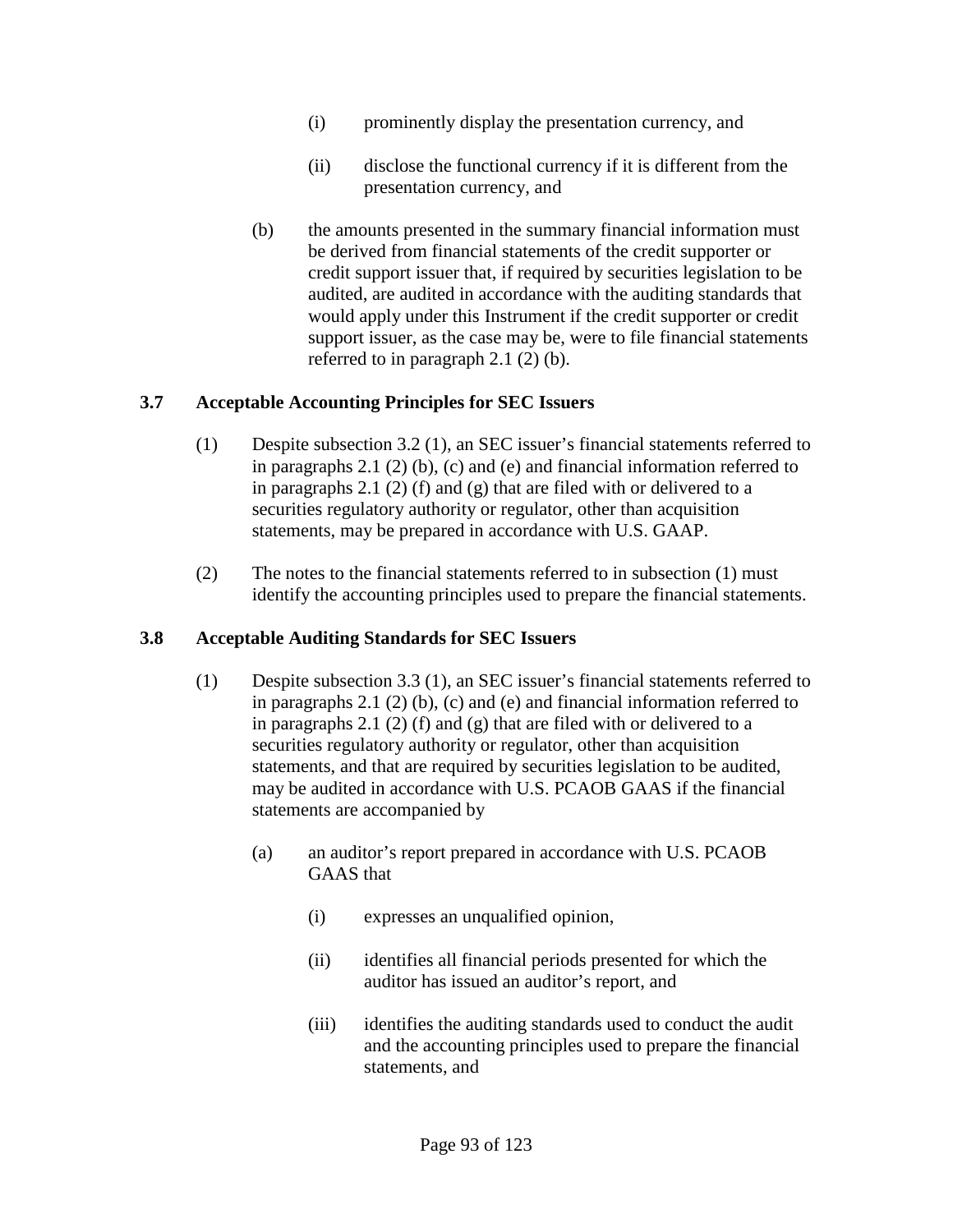- (b) the predecessor auditor's reports on the comparative periods, if the issuer has changed its auditor and one or more of the comparative periods presented in the financial statements were audited by the predecessor auditor.
- (2) Paragraph (1) (b) does not apply to financial statements referred to in paragraph 2.1 (2) (b) if the auditor's report described in paragraph  $(1)$  (a) refers to the predecessor auditor's reports on the comparative periods.

# **3.9 Acceptable Accounting Principles for Foreign Issuers**

- (1) Despite subsection 3.2 (1), a foreign issuer's financial statements referred to in paragraphs 2.1 (2) (b), (c) and (e) that are filed with or delivered to a securities regulatory authority or regulator, other than acquisition statements, may be prepared in accordance with
	- (a) IFRS,
	- (b) U.S. GAAP, if the issuer is an SEC foreign issuer,
	- (c) accounting principles that meet the disclosure requirements for foreign private issuers, as that term is defined for the purposes of the 1934 Act, if
		- (i) the issuer is an SEC foreign issuer,
		- (ii) on the last day of the most recently completed financial year the total number of equity securities of the issuer beneficially owned by residents of Canada does not exceed 10%, on a fully-diluted basis, of the total number of equity securities of the issuer, and
		- (iii) the financial statements include any reconciliation to U.S. GAAP required by the SEC, or
	- (d) accounting principles that meet the foreign disclosure requirements of the designated foreign jurisdiction to which the issuer is subject, if the issuer is a designated foreign issuer.
- (2) The notes to the financial statements must identify the accounting principles used to prepare the financial statements.

## **3.10 Acceptable Auditing Standards for Foreign Issuers**

(1) Despite subsection 3.3 (1), a foreign issuer's financial statements referred to in paragraphs 2.1 (2) (b), (c) and (e) that are filed with or delivered to a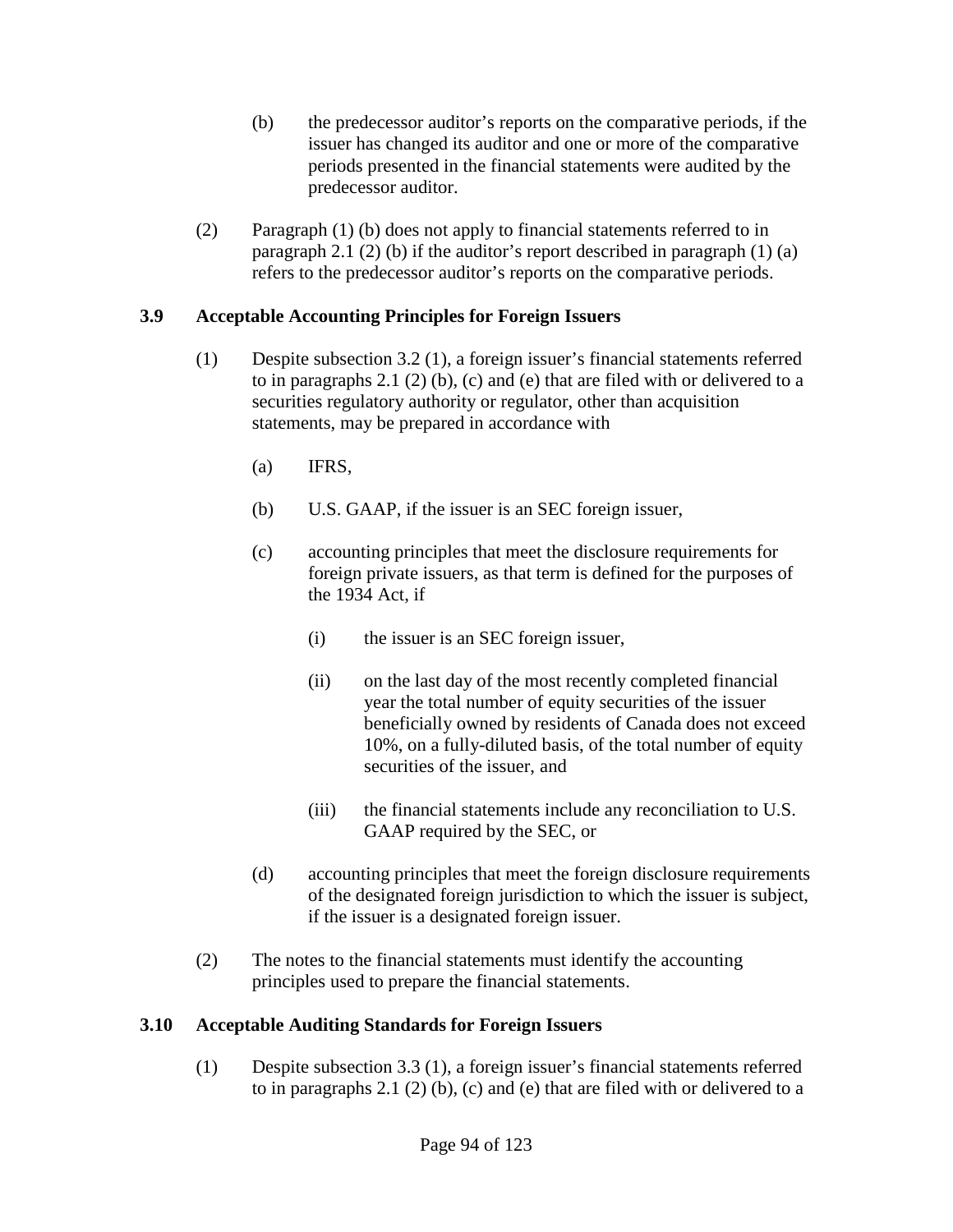securities regulatory authority or regulator, other than acquisition statements, that are required by securities legislation to be audited may be audited in accordance with

- (a) International Standards on Auditing if the financial statements are accompanied by
	- (i) an auditor's report that
		- (A) expresses an unmodified opinion,
		- (B) identifies all financial periods presented for which the auditor has issued the auditor's report,
		- (C) identifies the auditing standards used to conduct the audit and the accounting principles used to prepare the financial statements, and
		- (D) is prepared in accordance with the same auditing standards used to conduct the audit, and
	- (ii) the predecessor auditor's reports on the comparative periods, if the issuer has changed its auditor and one or more of the comparative periods presented in the financial statements were audited by the predecessor auditor,
- (b) U.S. PCAOB GAAS if the financial statements are accompanied by
	- (i) an auditor's report that
		- (A) expresses an unqualified opinion,
		- (B) identifies all financial periods presented for which the auditor has issued the auditor's report,
		- (C) identifies the auditing standards used to conduct the audit and the accounting principles used to prepare the financial statements, and
		- (D) is prepared in accordance with the same auditing standards used to conduct the audit, and
	- (ii) the predecessor auditor's reports on the comparative periods, if the issuer has changed its auditor and one or more of the comparative periods presented in the financial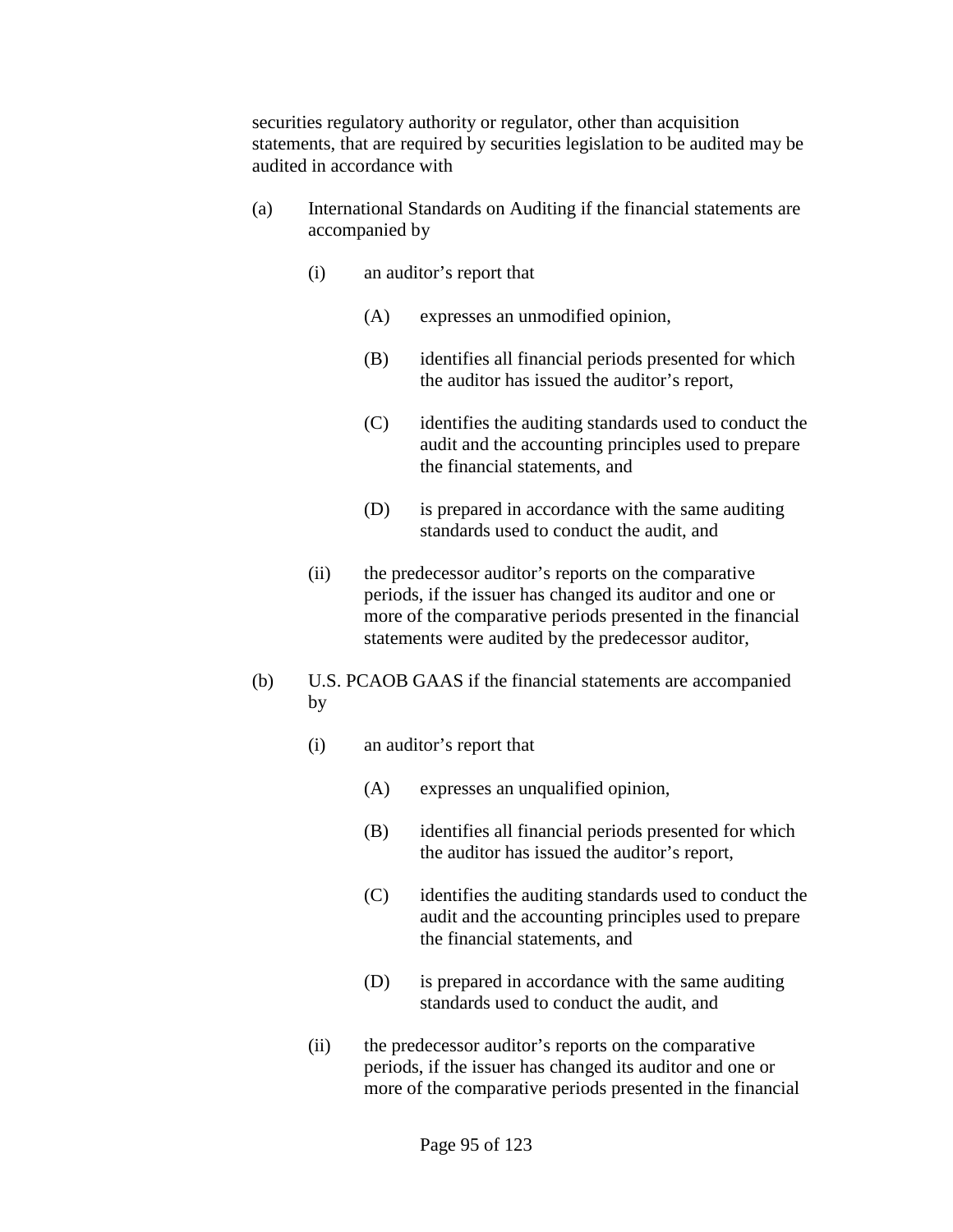statements was audited by the predecessor auditor, or

- (c) auditing standards that meet the foreign disclosure requirements of the designated foreign jurisdiction to which the issuer is subject if
	- (i) the issuer is a designated foreign issuer,
	- (ii) the financial statements are accompanied by an auditor's report prepared in accordance with the same auditing standards used to conduct the audit, and
	- (iii) the auditor's report identifies the auditing standards used to conduct the audit and the accounting principles used to prepare the financial statements.
- (2) Subparagraph (1) (a) (ii) or (b) (ii) does not apply to financial statements referred to in paragraph 2.1 (2) (b) if the auditor's report described in subparagraph  $(1)$   $(a)$   $(i)$  or  $(b)$   $(i)$ , as the case may be, refers to the predecessor auditor's reports on the comparative periods.

## **3.11 Acceptable Accounting Principles for Acquisition Statements**

- (1) Acquisition statements must be prepared in accordance with one of the following accounting principles:
	- (a) Canadian GAAP applicable to publicly accountable enterprises;
	- (b) IFRS;
	- (c) U.S. GAAP;
	- (d) accounting principles that meet the disclosure requirements for foreign private issuers, as that term is defined for the purposes of the 1934 Act, if
		- (i) the issuer or the acquired business or business to be acquired is an SEC foreign issuer,
		- (ii) on the last day of the most recently completed financial year the total number of equity securities of the SEC foreign issuer beneficially owned by residents of Canada does not exceed 10%, on a fully-diluted basis, of the total number of equity securities of the SEC foreign issuer, and
		- (iii) the financial statements include any reconciliation to U.S. GAAP required by the SEC;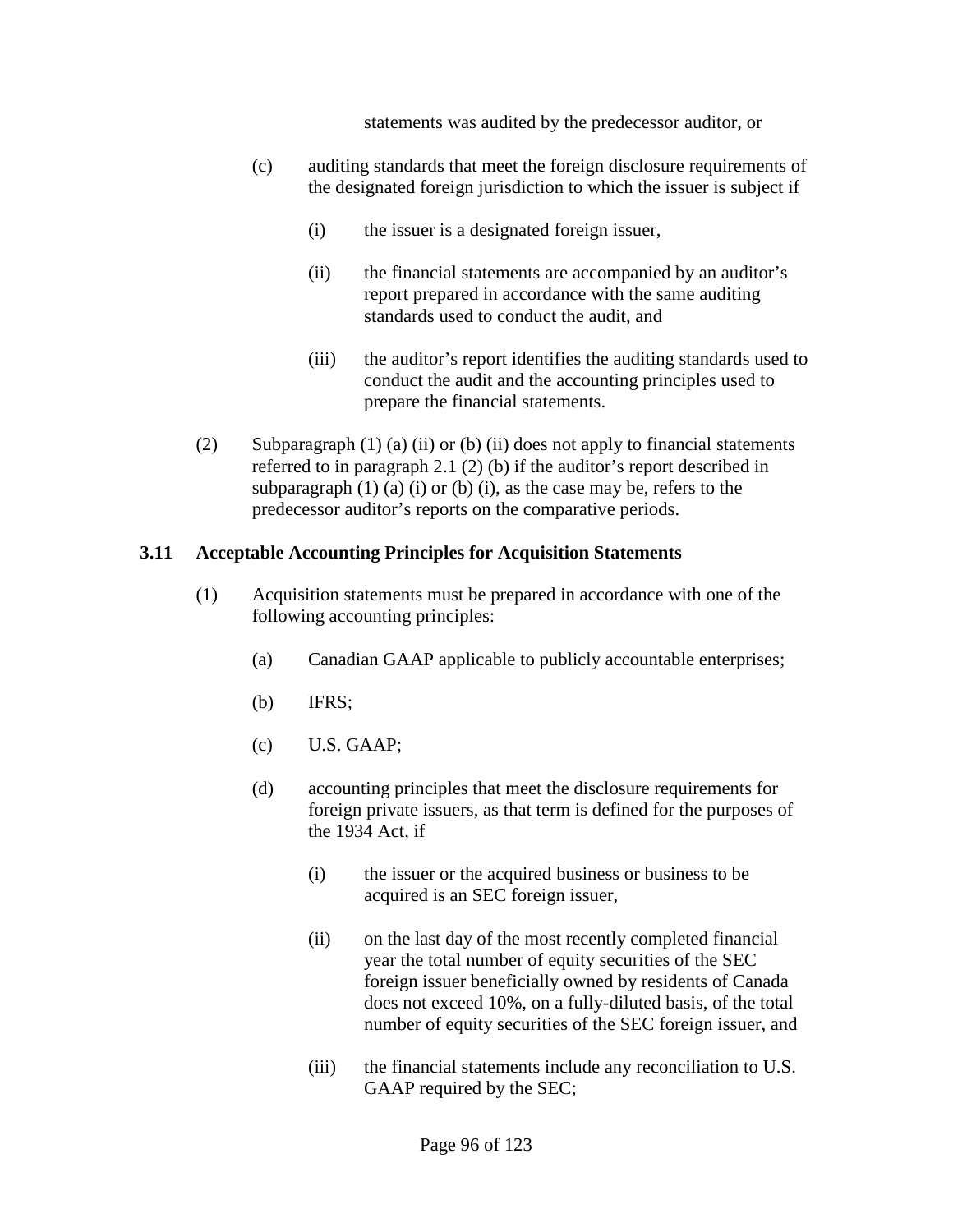- (e) accounting principles that meet the foreign disclosure requirements of the designated foreign jurisdiction to which the issuer or the acquired business or business to be acquired is subject, if
	- (i) the issuer or business is a designated foreign issuer, and
	- (ii) in the case where the issuer's GAAP differs from the accounting principles used to prepare the acquisition statements, for the most recently completed financial year and interim period presented, the notes to the acquisition statements:
		- (A) describe the material differences between the issuer's GAAP and the accounting principles used to prepare the acquisition statements that relate to recognition, measurement and presentation, and
		- (B) quantify the effect of each difference referred to in clause (A) and include a tabular reconciliation between profit or loss reported in the acquisition statements and profit or loss computed in accordance with the issuer's GAAP;
- (f) Canadian GAAP applicable to private enterprises if
	- (i) the acquisition statements consolidate any subsidiaries and account for significantly influenced investees and joint ventures using the equity method,
	- (ii) financial statements for the acquired business or business to be acquired were not previously prepared in accordance with one of the accounting principles specified in paragraphs (a) to (e) for the periods presented in the acquisition statements,
	- (iii) the acquisition statements are accompanied by a notice stating:

These financial statements are prepared in accordance with Canadian GAAP applicable to private enterprises, which are Canadian accounting standards for private enterprises in Part II of the Handbook.

The recognition, measurement and disclosure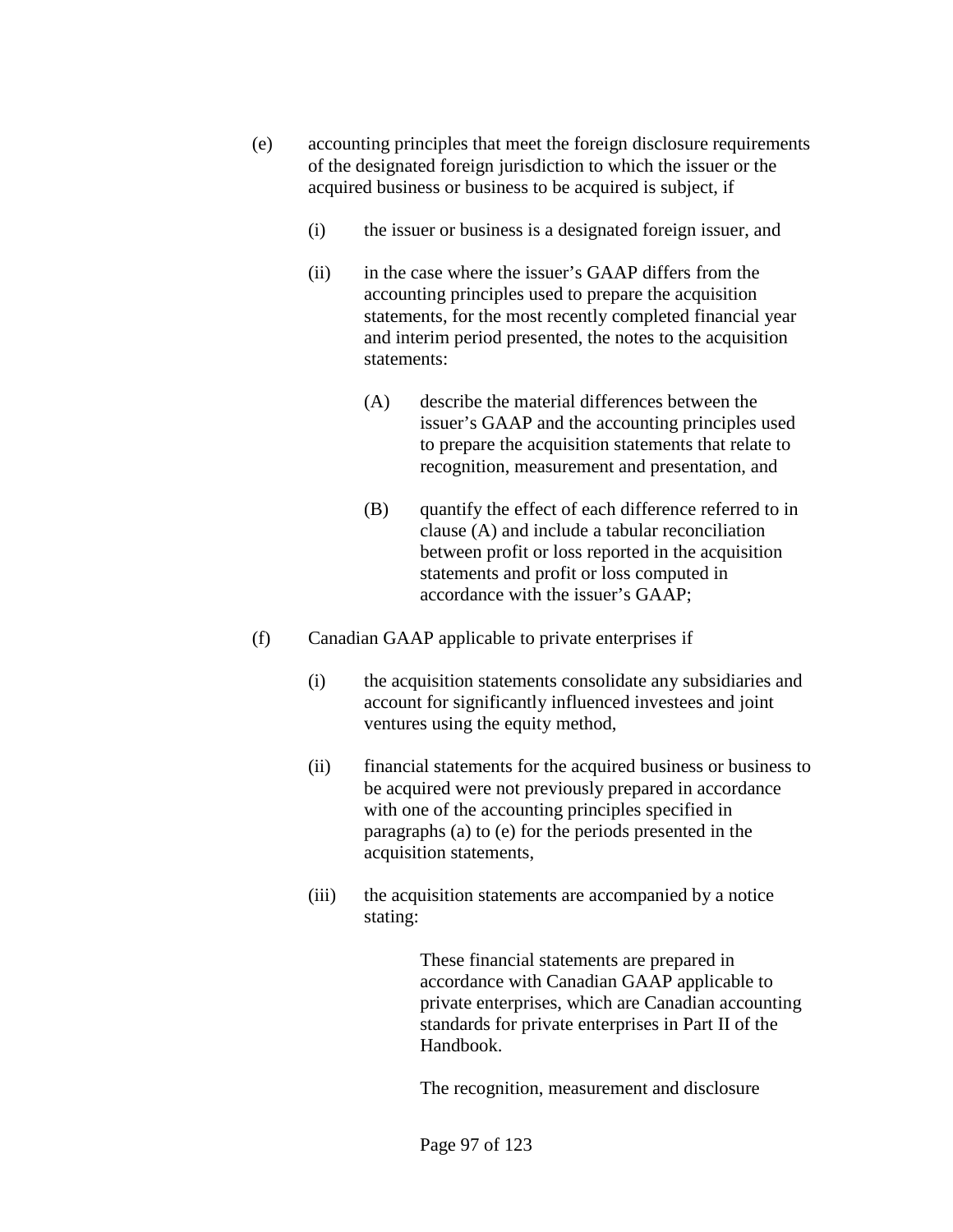requirements of Canadian GAAP applicable to private enterprises differ from those of Canadian GAAP applicable to publicly accountable enterprises, which are International Financial Reporting Standards incorporated into the Handbook.

The *pro forma* financial statements included in the document include adjustments relating to the [*insert* "acquired business" *or* "business to be acquired" *as applicable*] and present *pro forma* information prepared using principles that are consistent with the accounting principles used by the issuer. ,

and

- (iv) in the case of acquisition statements included in a document filed by an issuer that is not a venture issuer, and is not an IPO venture issuer, for all financial years and the most recently completed interim period presented, the notes to the acquisition statements
	- (A) describe the material differences between the issuer's GAAP and the accounting principles used to prepare the acquisition statements that relate to recognition, measurement and presentation,
	- (B) quantify the effect of each difference referred to in clause (A), and include a tabular reconciliation between profit or loss reported in the acquisition statements and profit or loss computed in accordance with the issuer's GAAP, and
	- $(C)$  for each difference referred to in clause  $(A)$  that relates to measurement, disclose and discuss the material inputs or assumptions underlying the measurement of the relevant amount computed in accordance with the issuer's GAAP, consistent with the disclosure requirements of the issuer's GAAP.
- (2) Acquisition statements must be prepared in accordance with the same accounting principles for all periods presented.
- (3) Acquisition statements to which paragraph (1) (a) applies must disclose
	- (a) in the case of annual financial statements, an unreserved statement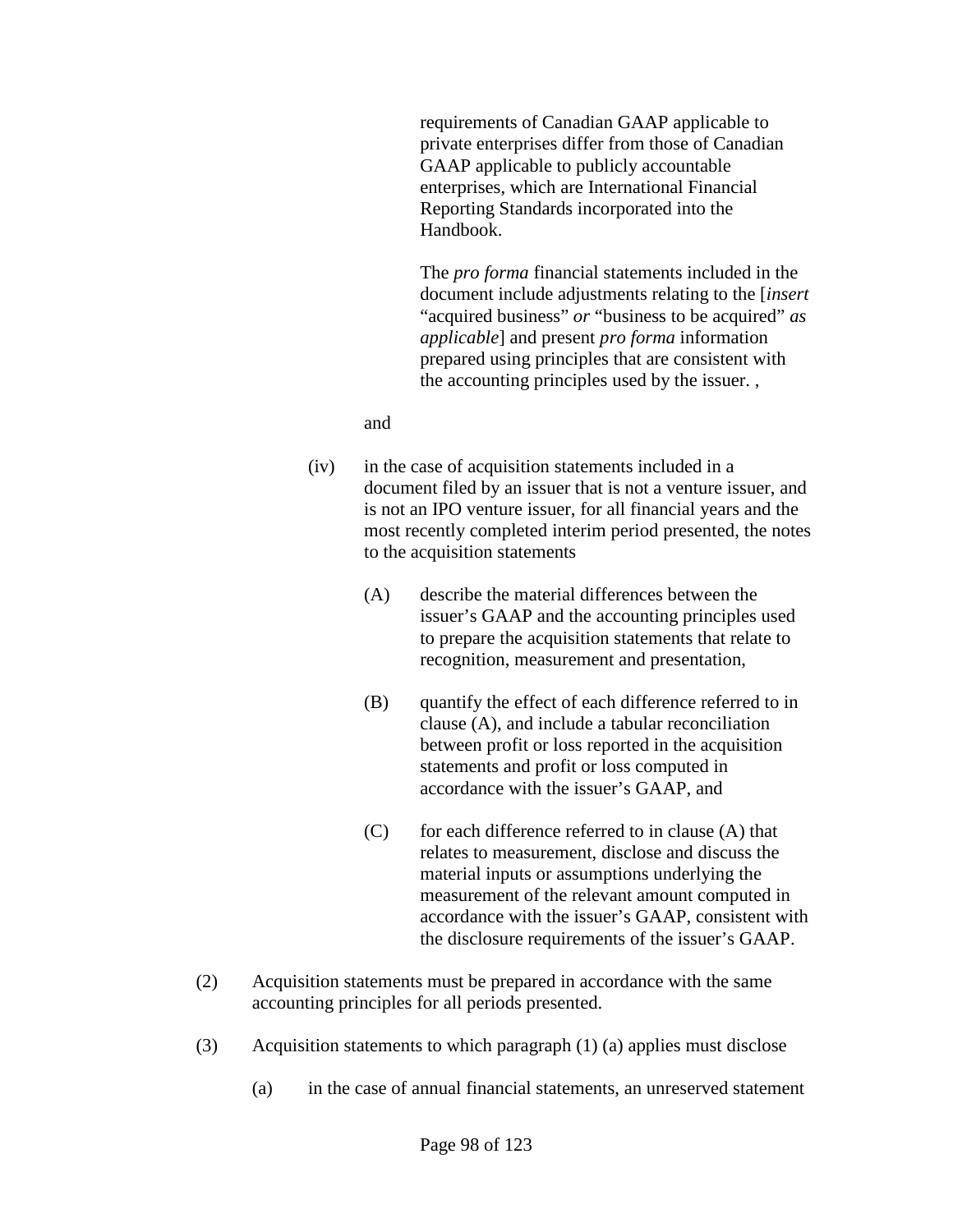of compliance with IFRS, and

- (b) in the case of interim financial reports, an unreserved statement of compliance with IAS 34.
- (4) Unless paragraph (1) (a) applies, the notes to the acquisition statements must identify the accounting principles used to prepare the acquisition statements.
- (5) Despite subsections (1), (2) and (4), if acquisition statements are an operating statement for an oil and gas property that is an acquired business or business to be acquired,
	- (a) the operating statement must include at least the following line items:
		- (i) gross revenue;
		- (ii) royalty expenses;
		- (iii) production costs;
		- (iv) operating income;
	- (b) the line items in the operating statement must be prepared using accounting policies that
		- (i) are permitted by one of Canadian GAAP applicable to publicly accountable enterprises, IFRS, U.S. GAAP or Canadian GAAP applicable to private enterprises, and
		- (ii) would apply to those line items if those line items were presented as part of a complete set of financial statements, and
	- (c) the operating statement must
		- (i) include the following statement:

This operating statement is prepared in accordance with the financial reporting framework specified in subsection 3.11 (5) of National Instrument 52-107 *Acceptable Accounting Principles and Auditing Standards* for an operating statement. ,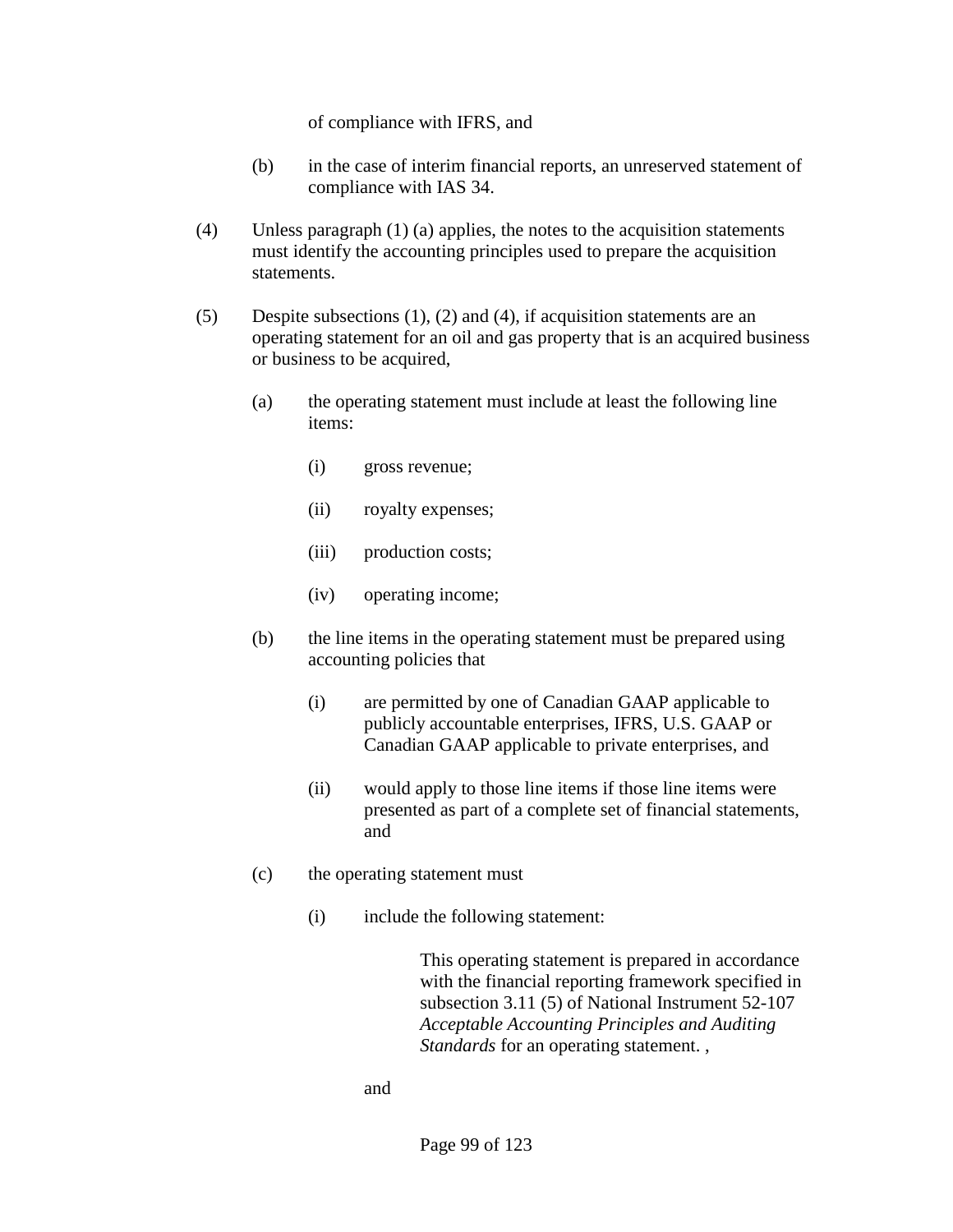- (ii) describe the accounting policies used to prepare the operating statement.
- (6) Despite subsections  $(1)$ ,  $(2)$  and  $(4)$ , if the acquisition statements are based on information from the financial records of another entity whose operations included the acquired business or the business to be acquired and there are no separate financial records for the acquired business or the business to be acquired,
	- (a) the acquisition statements must be prepared in accordance with one of Canadian GAAP applicable to publicly accountable enterprises, IFRS, U.S. GAAP or Canadian GAAP applicable to private enterprises and, in addition, must include
		- (i) all assets and liabilities directly attributable to the acquired business or business to be acquired,
		- (ii) all revenue and expenses directly attributable to the acquired business or business to be acquired,
		- (iii) if there are expenses for the acquired business or business to be acquired that are common expenses shared with the other entity, a portion of those expenses allocated on a reasonable basis to the acquired business or business to be acquired, and
		- (iv) income and capital taxes calculated as if the entity had been a separate legal entity and had filed a separate tax return for the period presented,
	- (b) the acquisition statements must include the following statement:

The financial statements are prepared in accordance with a financial reporting framework specified in subsection 3.11 (6) of National Instrument 52-107 *Acceptable Accounting Principles and Auditing Standards* for carve-out financial statements. ,

- (c) the acquisition statements must describe the financial reporting framework used to prepare the acquisition statements, including the method of allocation for each significant line item, and
- (d) in the case of acquisition statements prepared in accordance with Canadian GAAP applicable to private enterprises,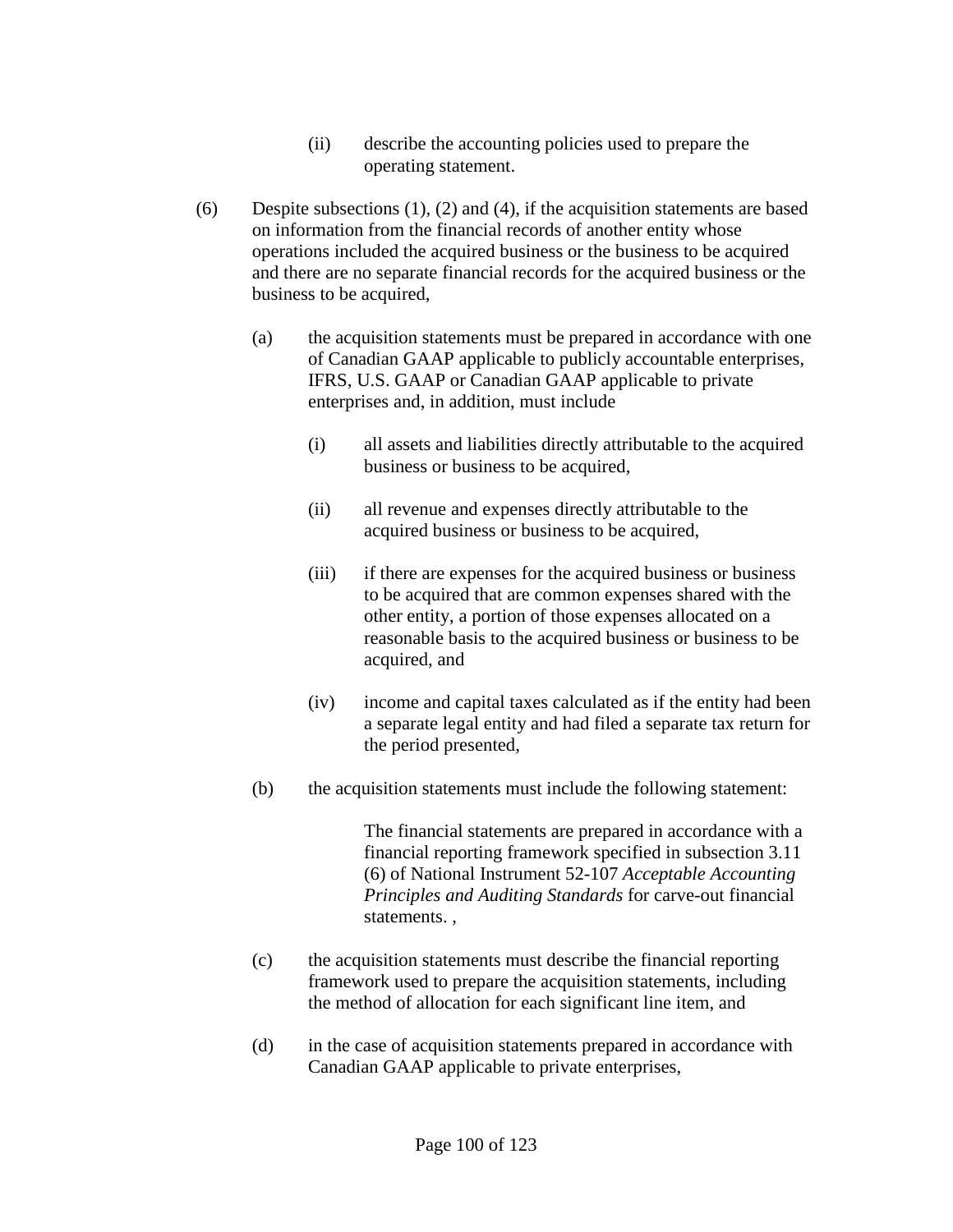- (i) the acquisition statements must consolidate any subsidiaries and account for significantly influenced investees and joint ventures using the equity method,
- (ii) the acquisition statements must be accompanied by a notice stating:

These financial statements are prepared in accordance with Canadian GAAP applicable to private enterprises, which are Canadian accounting standards for private enterprises in Part II of the Handbook.

The recognition, measurement and disclosure requirements of Canadian GAAP applicable to private enterprises differ from those of Canadian GAAP applicable to publicly accountable enterprises, which are International Financial Reporting Standards incorporated into the Handbook.

The *pro forma* financial statements included in the document include adjustments relating to the [*insert* "acquired business" *or* "business to be acquired" *as applicable*] and present *pro forma* information prepared using principles that are consistent with the accounting principles used by the issuer. ,

#### and

- (iii) in the case of acquisition statements included in a document filed by an issuer that is not a venture issuer, and is not an IPO venture issuer, for all financial years and the most recently completed interim period presented, the notes to the acquisition statements must
	- (A) describe the material differences between the issuer's GAAP and the accounting principles used to prepare the acquisition statements that relate to recognition, measurement and presentation,
	- (B) quantify the effect of each difference referred to in clause (A), and include a tabular reconciliation between profit or loss reported in the acquisition statements and profit or loss computed in accordance with the issuer's GAAP, and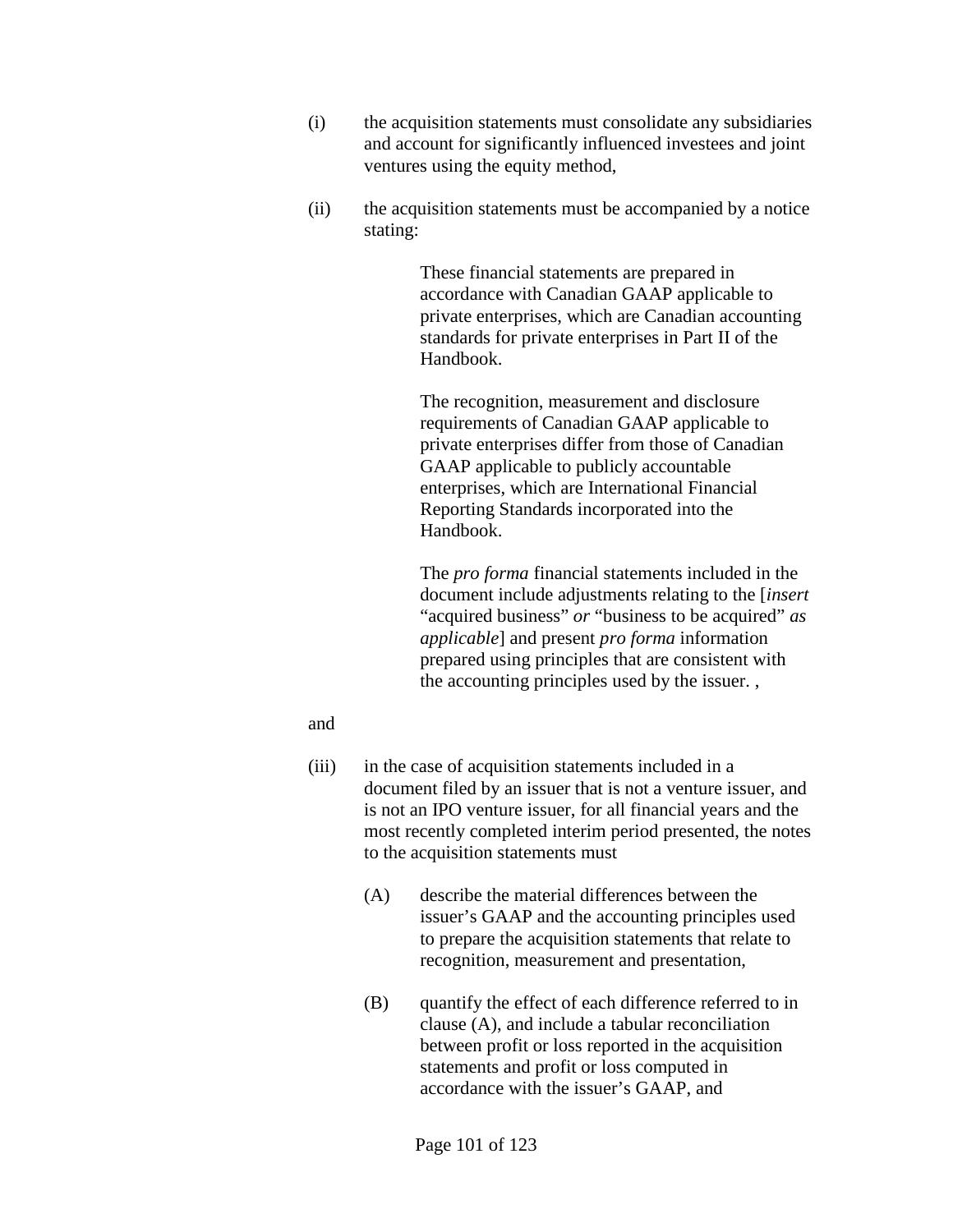$(C)$  for each difference referred to in clause  $(A)$  that relates to measurement, disclose and discuss the material inputs or assumptions underlying the measurement of the relevant amount computed in accordance with the issuer's GAAP, consistent with the disclosure requirements of the issuer's GAAP.

### **3.12 Acceptable Auditing Standards for Acquisition Statements**

- (1) Acquisition statements that are required by securities legislation to be audited must be accompanied by an auditor's report and audited in accordance with one of the following auditing standards:
	- (a) Canadian GAAS;
	- (b) International Standards on Auditing;
	- (c) U.S. PCAOB GAAS;
	- (d) U.S. AICPA GAAS, if the acquired business or business to be acquired is not an SEC issuer;
	- (e) auditing standards that meet the foreign disclosure requirements of the designated foreign jurisdiction to which the issuer is subject, if the issuer is a designated foreign issuer.
- (2) The auditor's report must,
	- (a) if paragraph  $(1)$  (a) or (b) applies, express an unmodified opinion,
	- (b) if paragraph (1) (c) or (d) applies, express an unqualified opinion,
	- (c) unless paragraph (1) (e) applies, identify all financial periods presented for which the auditor's report applies,
	- (d) identify the auditing standards used to conduct the audit,
	- (e) identify the accounting principles used or, if subsection  $3.11(5)$ or (6) applies, the financial reporting framework used, to prepare the acquisition statements, unless the auditor's report accompanies acquisition statements prepared in accordance with Canadian GAAP applicable to publicly accountable enterprises and audited in accordance with Canadian GAAS, and
	- (f) if paragraph (1) (a) or (b) applies and subsection 3.11 (5) does not,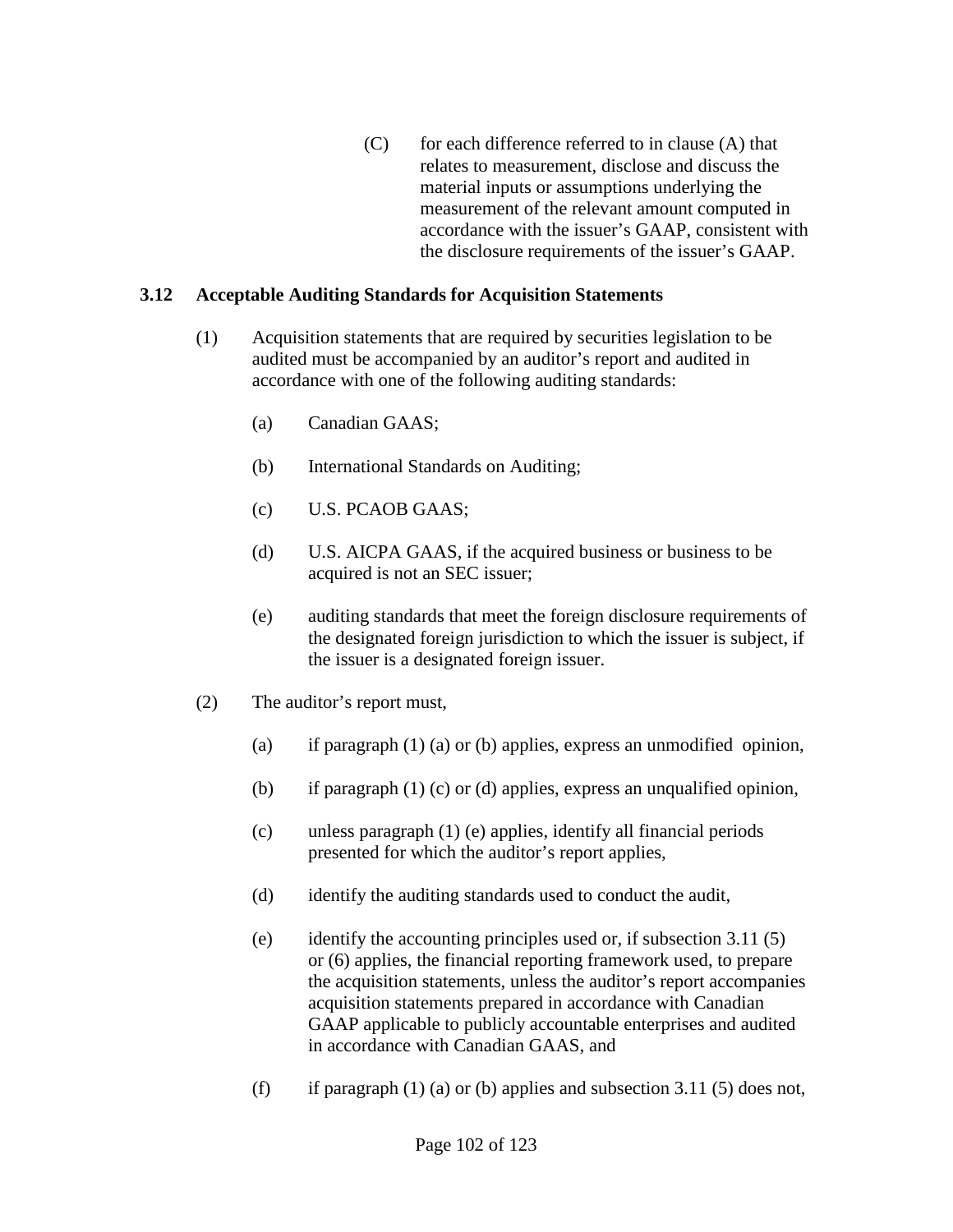- (i) be in the form specified by the standards referred to in paragraph (1) (a) or (b), as applicable, for an audit of financial statements prepared in accordance with a fair presentation framework, and
- (ii) refer to IFRS as the applicable fair presentation framework if the financial statements are prepared in accordance with Canadian GAAP applicable to publicly accountable enterprises.
- (3) Despite paragraphs (2) (a) and (b), an auditor's report that accompanies acquisition statements may express a qualification of opinion relating to inventory if
	- (a) the issuer includes in the business acquisition report, prospectus or other document containing the acquisition statements a statement of financial position for the acquired business or business to be acquired that is for a date that is subsequent to the date to which the qualification relates, and
	- (b) the statement of financial position referred to in paragraph (a) is accompanied by an auditor's report that does not express a qualification of opinion relating to closing inventory.

## **3.13 Financial Information for Acquisitions Accounted for by the Issuer Using the Equity Method**

- (1) If an issuer files, or includes in a prospectus, summarized financial information of an acquired business or business to be acquired that is, or will be, an investment accounted for by the issuer using the equity method, the financial information must
	- (a) meet the requirements in subsections  $3.11$  (1), (2) and (4) if the term "acquisition statements" in those subsections is read as "summarized financial information", and
	- (b) disclose the presentation currency for the financial information, and disclose the functional currency if it is different than the presentation currency.
- (2) If the financial information referred to in subsection (1) is required by securities legislation to be audited or derived from audited financial statements, the financial information must
	- (a) either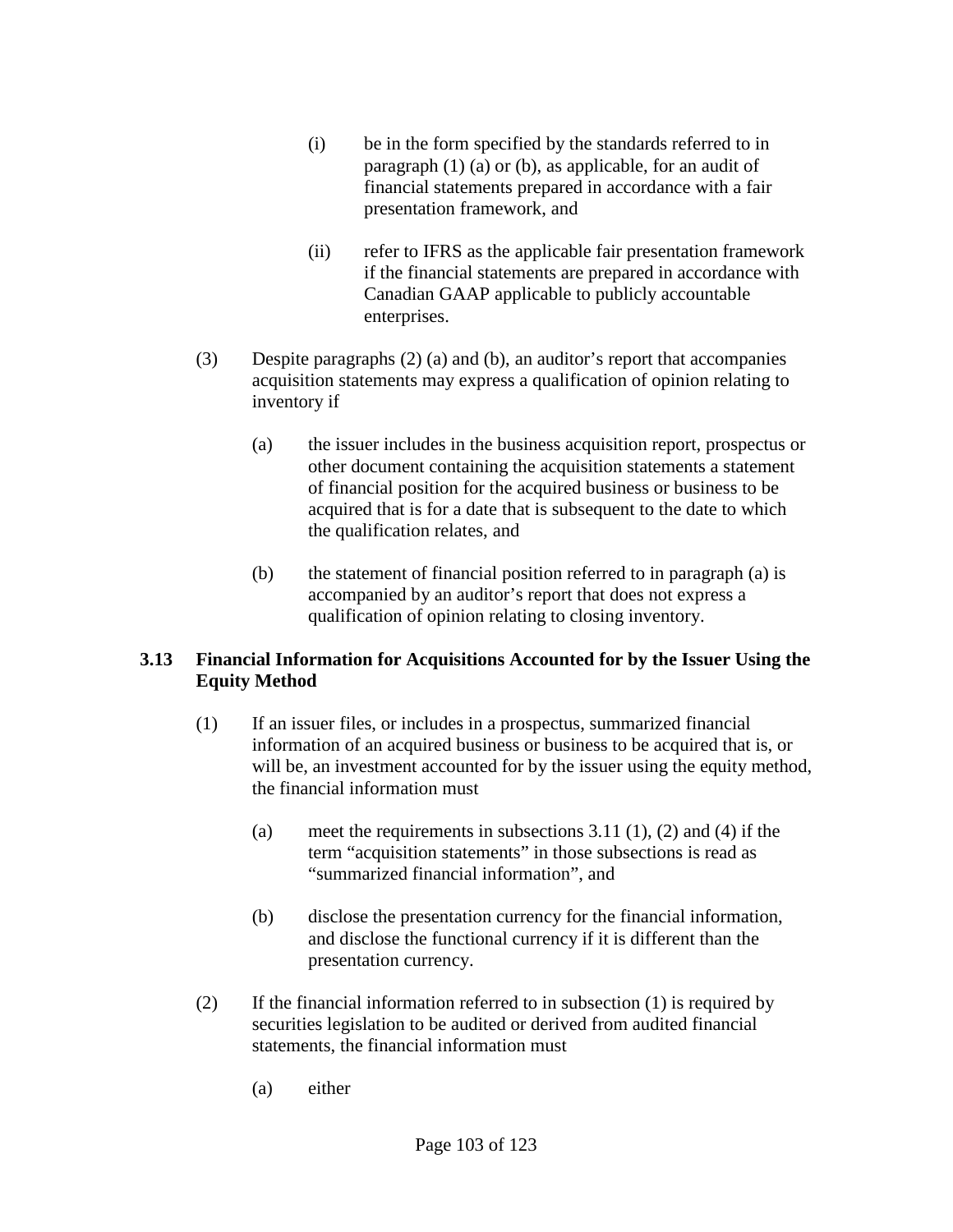- (i) meet the requirements in section 3.12 if the term "acquisition statements" in that section is read as "summarized financial information", or
- (ii) be derived from financial statements that meet the requirements in section 3.12 if the term "acquisition statements" in that section is read as "financial statements from which is derived summarized financial information", and
- (b) be audited, or derived from financial statements that are audited, by a person or company that is authorized to sign an auditor's report under the laws of a jurisdiction of Canada or a foreign jurisdiction, and that meets the professional standards of that jurisdiction.

#### **3.14 Acceptable Accounting Policies for** *Pro Forma* **Financial Statements**

- (1) An issuer's *pro forma* financial statements must be prepared using accounting policies that
	- (a) are permitted by the issuer's GAAP, and
	- (b) would apply to the information presented in the *pro forma* financial statements if that information were included in the issuer's financial statements for the same period as that of the *pro forma* financial statements.
- (2) Despite subsection (1), if an issuer's financial statements include, or are accompanied by, a reconciliation to U.S. GAAP, the issuer's *pro forma* financial statements for the same period as the issuer's financial statements may be prepared using accounting policies that
	- (a) are permitted by U.S. GAAP, and
	- (b) would apply to the information presented in the *pro forma* financial statements if that information were included in the reconciliation.
- (3) Despite subsection (1), if the accounting principles used to prepare an issuer's most recent annual financial statements differ from the accounting principles used to prepare the issuer's interim financial report for a subsequent period, the issuer may prepare a *pro forma* income statement for the same period as that of its most recent annual financial statements using accounting policies that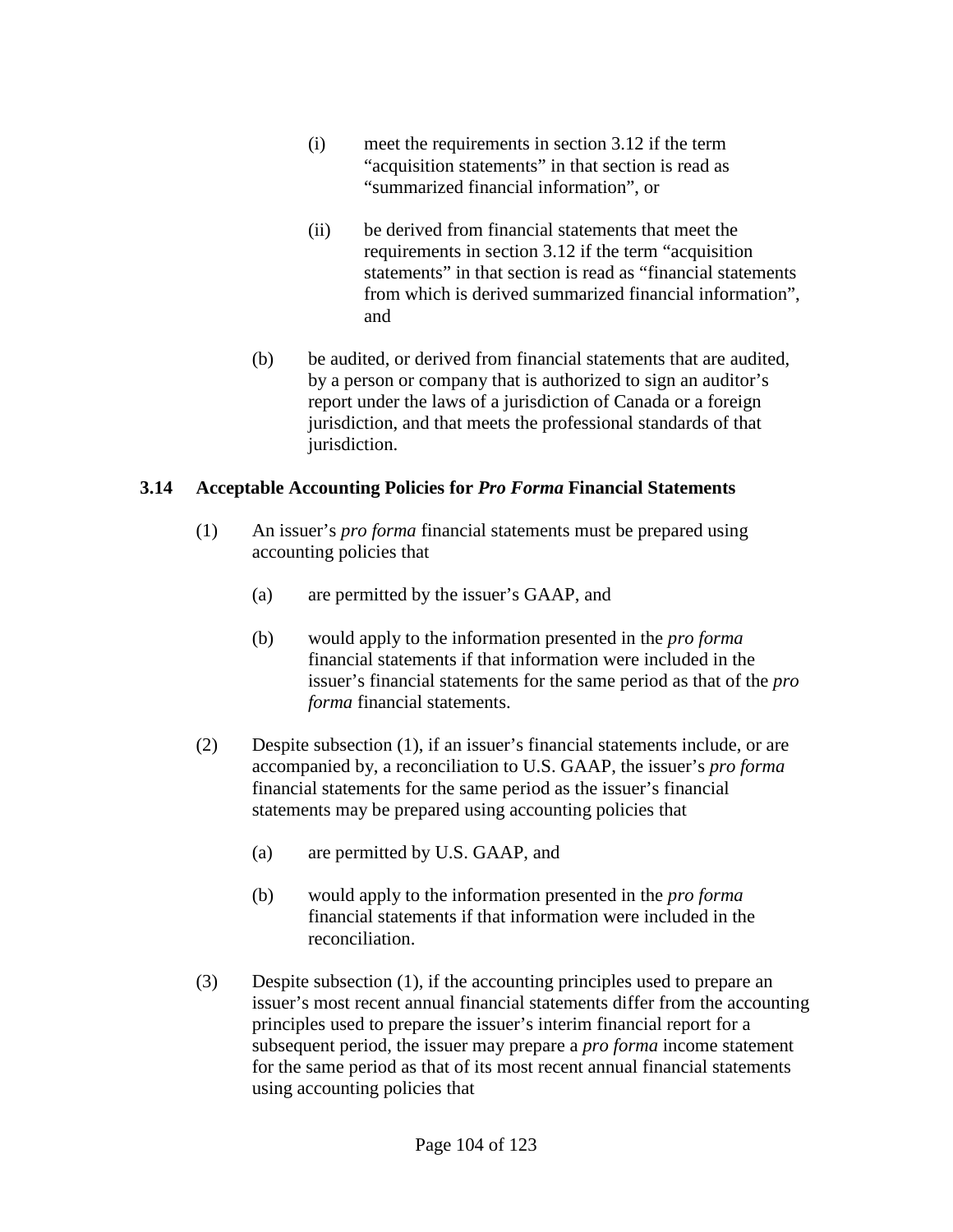- (a) are permitted by the accounting principles that were used to prepare the issuer's interim financial report, and
- (b) would apply to the information presented in the *pro forma* income statement if that information were included in the issuer's interim financial report.
- **3.15 Acceptable Accounting Principles for Foreign Registrants** Despite paragraph 3.2 (3) (a), financial statements and interim financial information delivered by a foreign registrant may be prepared in accordance with
	- (a) IFRS, except that any investments in subsidiaries, jointly controlled entities and associates must be accounted for as specified for separate financial statements in IAS 27,
	- (b) U.S. GAAP, except that any investments in subsidiaries, jointly controlled entities and associates must be accounted for as specified for separate financial statements in IAS 27, or
	- (c) accounting principles that meet the disclosure requirements of a foreign regulatory authority to which the registrant is subject, if it is a foreign registrant incorporated or organized under the laws of that designated foreign jurisdiction.

#### **3.16 Acceptable Auditing Standards for Foreign Registrants**

- (1) Despite subsection 3.3 (1), financial statements referred to in paragraph 2.1 (2) (a) that are delivered by a foreign registrant and required by securities legislation to be audited may be audited in accordance with
	- (a) International Standards on Auditing if the financial statements are accompanied by
		- (i) an auditor's report that
			- (A) expresses an unmodified opinion,
			- (B) identifies all financial periods presented for which the auditor has issued the auditor's report,
			- (C) identifies the auditing standards used to conduct the audit and the accounting principles used to prepare the financial statements, and
			- (D) is prepared in accordance with the same auditing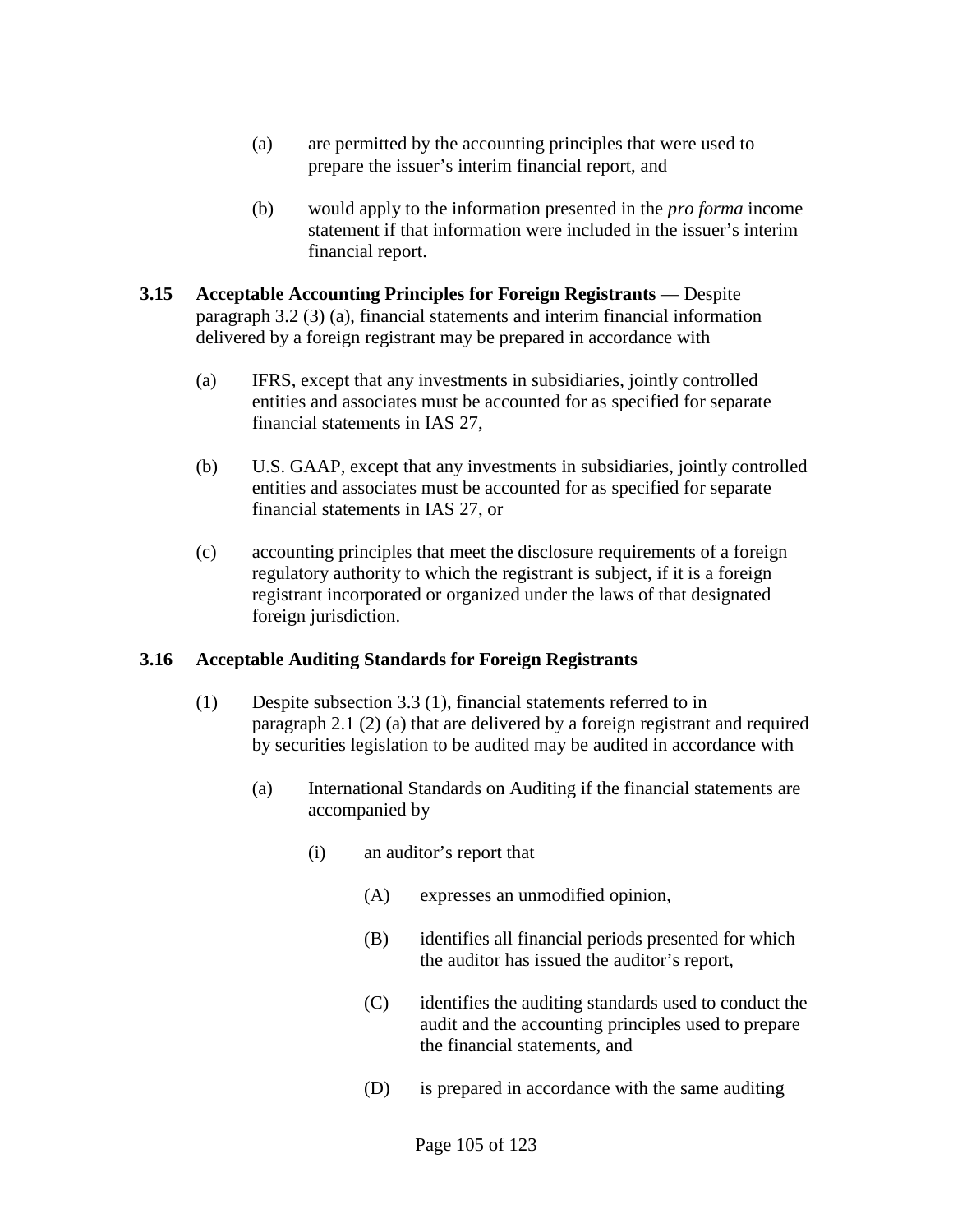standards used to conduct the audit, and

- (ii) the predecessor auditor's reports on the comparative periods, if the foreign registrant has changed its auditor and one or more of the comparative periods presented in the financial statements was audited by the predecessor auditor,
- (b) U.S. PCAOB GAAS or U.S. AICPA GAAS if the financial statements are accompanied by
	- (i) an auditor's report that
		- (A) expresses an unqualified opinion,
		- (B) identifies all financial periods presented for which the auditor has issued the auditor's report,
		- (C) identifies the auditing standards used to conduct the audit and the accounting principles used to prepare the financial statements, and
		- (D) is prepared in accordance with the same auditing standards used to conduct the audit, and
	- (ii) the predecessor auditor's reports on the comparative periods, if the foreign registrant has changed its auditor and one or more of the comparative periods presented in the financial statements were audited by the predecessor auditor, or
- (c) auditing standards that meet the foreign disclosure requirements of the designated foreign jurisdiction to which the registrant is subject if
	- (i) it is a foreign registrant incorporated or organized under the laws of that designated foreign jurisdiction,
	- (ii) the financial statements are accompanied by an auditor's report prepared in accordance with the same auditing standards used to conduct the audit, and
	- (iii) the auditor's report identifies the accounting principles used to prepare the financial statements.
- (2) Subparagraph (1) (a) (ii) or (b) (ii) does not apply if the auditor's report described in subparagraph  $(1)$   $(a)$   $(i)$  or  $(b)$   $(i)$ , as the case may be, refers to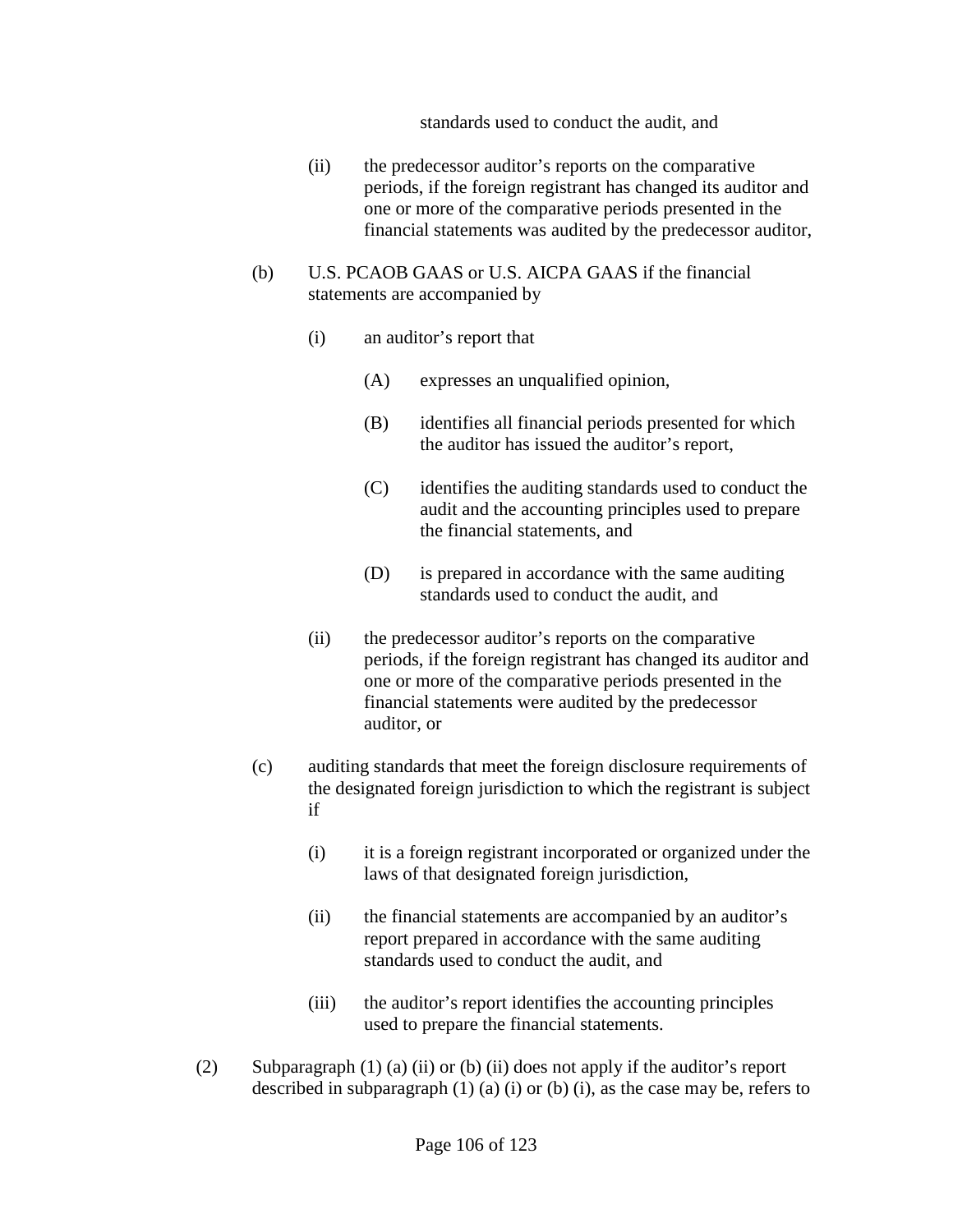the predecessor auditor's reports on the comparative periods.

# **PART 4:**

## **RULES APPLYING TO FINANCIAL YEARS BEGINNING BEFORE JANUARY 1, 2011**

#### **4.1 Definitions and Application**

(1) In this Part:

**"Canadian GAAP – Part V"** means generally accepted accounting principles determined with reference to Part V of the Handbook applicable to public enterprises;

**"public enterprise"** means a public enterprise as defined in Part V of the Handbook.

(2) This Part applies to financial statements, financial information, operating statements and *pro forma* financial statements for periods relating to financial years beginning before January 1, 2011.

#### **4.2 Acceptable Accounting Principles – General Requirements**

- (1) Financial statements, other than financial statements delivered by registrants and acquisition statements, must be prepared in accordance with Canadian GAAP – Part V.
- (2) Financial statements and interim financial information delivered by a registrant to the securities regulatory authority must be prepared in accordance with Canadian GAAP – Part V except that the financial statements and interim financial information must be prepared on a nonconsolidated basis.
- (3) Financial statements must be prepared in accordance with the same accounting principles for all periods presented in the financial statements.
- (4) The notes to the financial statements must identify the accounting principles used to prepare the financial statements.
- **4.3 Acceptable Auditing Standards General Requirements** Financial statements, other than acquisition statements, that are required by securities legislation to be audited must be audited in accordance with Canadian GAAS and be accompanied by an auditor's report that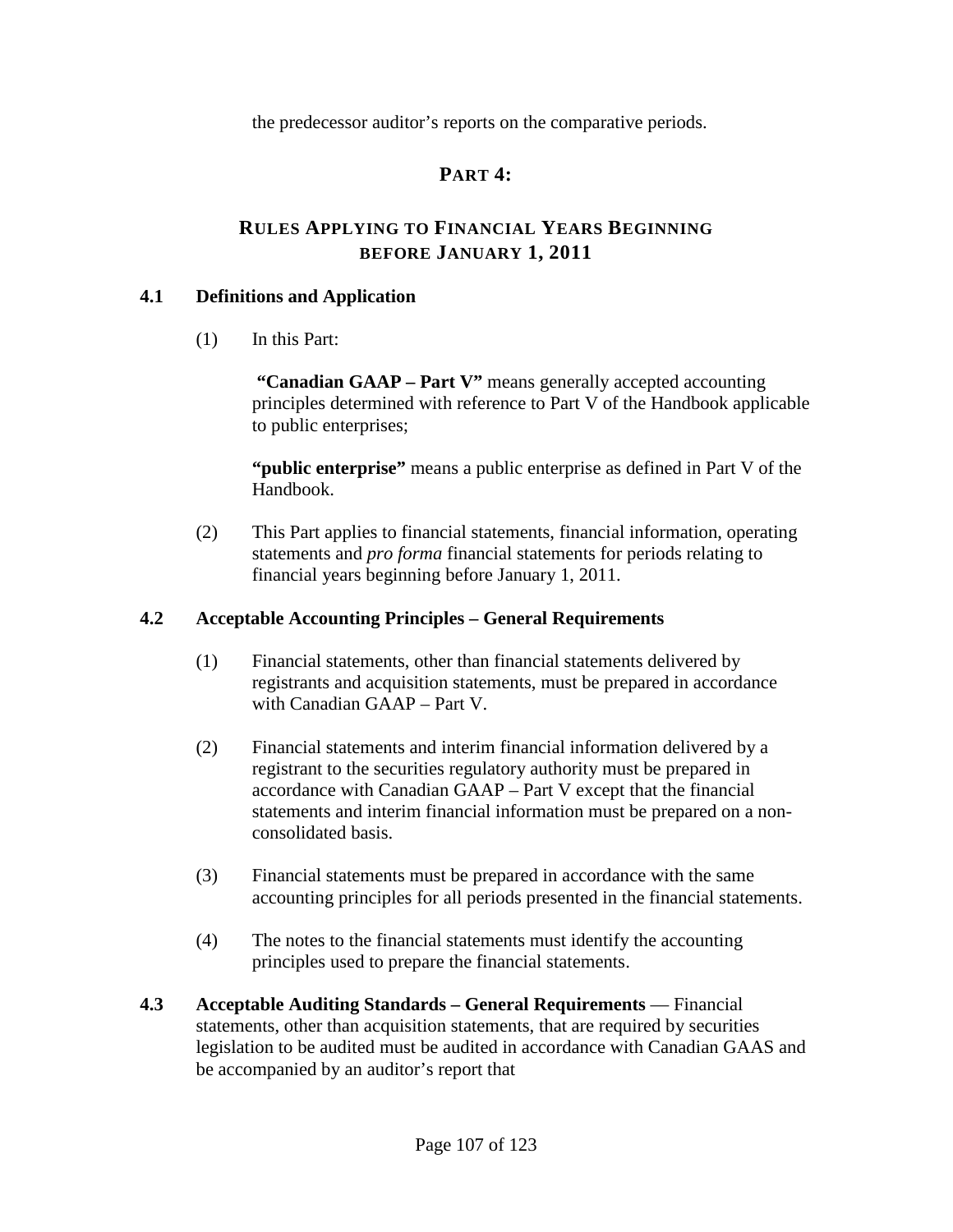- (a) expresses an unmodified opinion,
- (b) identifies all financial periods presented for which the auditor has issued an auditor's report,
- (c) refers to the predecessor auditor's reports on the comparative periods, if the issuer or registrant has changed its auditor and one or more of the comparative periods presented in the financial statements was audited by the predecessor auditor, and
- (d) identifies the accounting principles used to prepare the financial statements.
- **4.4** Acceptable Auditors An auditor's report filed by an issuer or delivered by a registrant must be prepared and signed by a person or company that is authorized to sign an auditor's report under the laws of a jurisdiction of Canada or a foreign jurisdiction, and that meets the professional standards of that jurisdiction.

# **4.5 Measurement and Reporting Currencies**

- (1) The reporting currency must be disclosed on the face page of the financial statements or in the notes to the financial statements unless the financial statements are prepared in accordance with Canadian GAAP – Part V and the reporting currency is the Canadian dollar.
- (2) The notes to the financial statements must disclose the measurement currency if it is different than the reporting currency.

# **4.6 Credit Supporters**

- (1) Unless subsection 4.2 (1) applies, if a credit support issuer files, or includes in a prospectus, financial statements of a credit supporter, the credit supporter's financial statements must
	- (a) be prepared in accordance with the accounting principles and audited in accordance with the auditing standards that apply under this Instrument if the credit supporter were to file financial statements referred to in paragraph 2.1 (2) (b),
	- (b) identify the accounting principles used to prepare the financial statements, and
	- (c) disclose the reporting currency for the financial statements, and disclose the measurement currency if it is different than the reporting currency.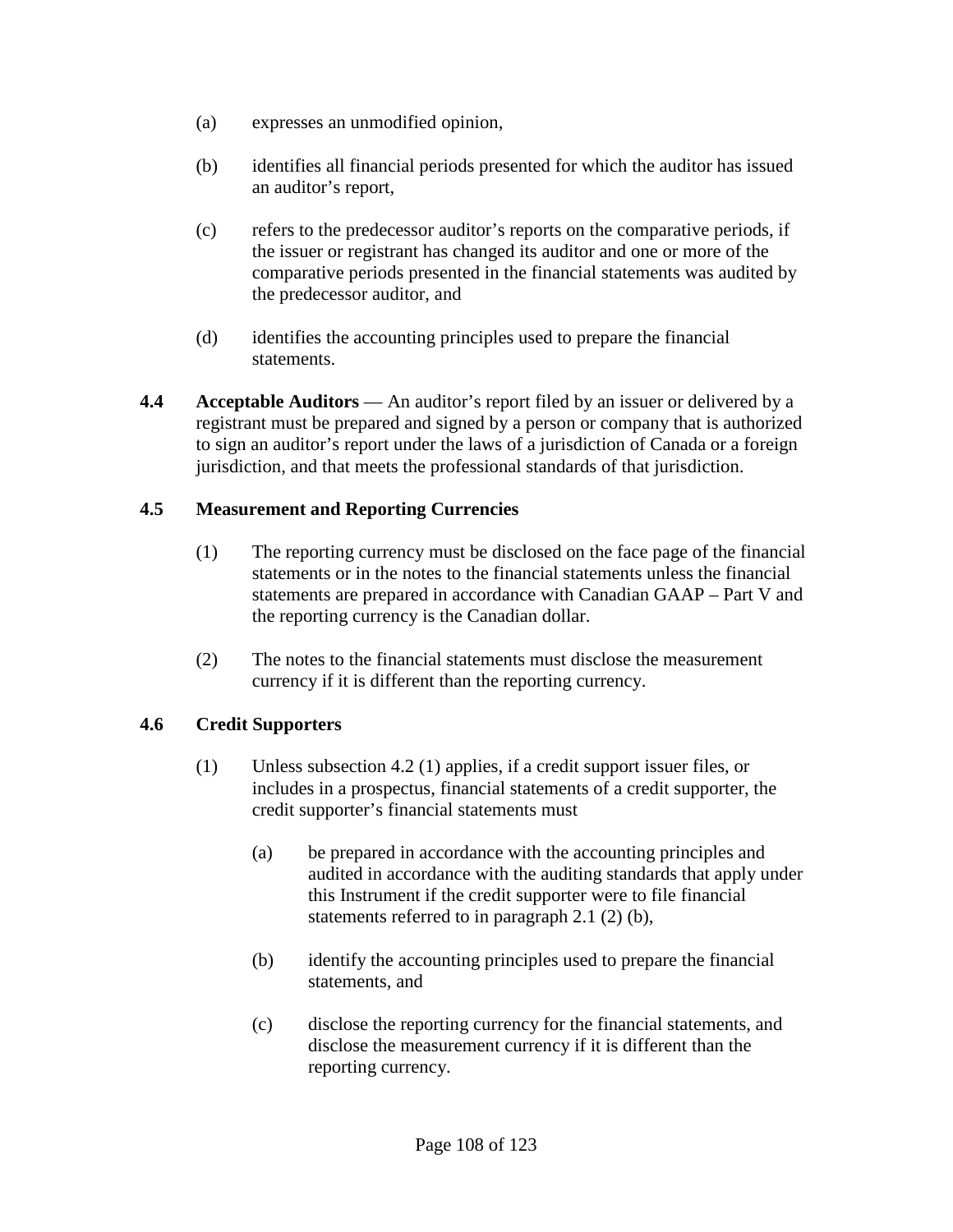- (2) If a credit support issuer files, or includes in a prospectus, summary financial information for the credit supporter or credit support issuer,
	- (a) the summary financial information must
		- (i) be prepared in accordance with the accounting principles that this Instrument requires to be used in preparing financial statements if the credit supporter or credit support issuer, as the case may be, were to file financial statements referred to in paragraph 2.1 (2) (b),
		- (ii) identify the accounting principles used to prepare the summary financial information, and
		- (iii) disclose the reporting currency for the financial information, and disclose the measurement currency if it is different than the reporting currency, and
	- (b) the amounts presented in the summary financial information must be derived from financial statements of the credit supporter or credit support issuer that, if required by securities legislation to be audited, are audited in accordance with the auditing standards that apply under this Instrument if the credit supporter or credit support issuer, as the case may be, were to file financial statements referred to in paragraph  $2.1$  (2) (b).

## **4.7 Acceptable Accounting Principles for SEC Issuers**

- $(1)$  Despite subsections 4.2 (1) and (3), financial statements of an SEC issuer that are filed with or delivered to a securities regulatory authority or regulator, other than acquisition statements, may be prepared in accordance with U.S. GAAP provided that, if the SEC issuer previously filed or included in a prospectus financial statements prepared in accordance with Canadian GAAP – Part V, the SEC issuer complies with the following:
	- (a) the notes to the first two sets of the issuer's annual financial statements after the change from Canadian GAAP – Part V to U.S. GAAP and the notes to the issuer's interim financial statements for interim periods during those two years
		- (i) explain the material differences between Canadian GAAP Part V and U.S. GAAP that relate to recognition, measurement and presentation,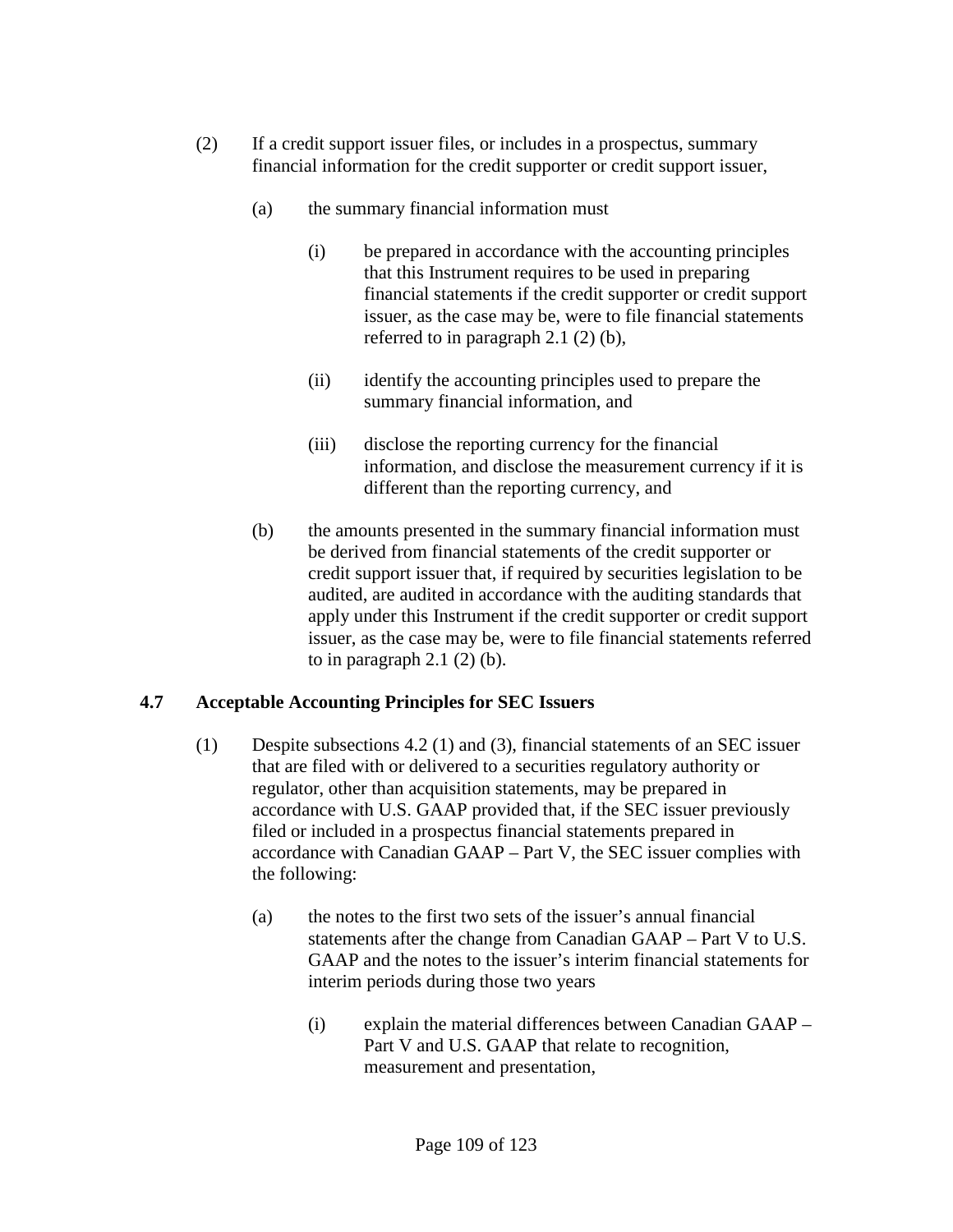- (ii) quantify the effect of material differences between Canadian GAAP – Part V and U.S. GAAP that relate to recognition, measurement and presentation, including a tabular reconciliation between net income reported in the financial statements and net income computed in accordance with Canadian GAAP – Part V, and
- (iii) provide disclosure consistent with disclosure requirements of Canadian GAAP – Part V to the extent not already reflected in the financial statements;
- (b) financial information for any comparative periods that were previously reported in accordance with Canadian GAAP – Part V are presented
	- (i) as previously reported in accordance with Canadian GAAP – Part V,
	- (ii) as restated and presented in accordance with U.S. GAAP, and
	- (iii) supported by an accompanying note that
		- (A) explains the material differences between Canadian GAAP – Part V and U.S. GAAP that relate to recognition, measurement and presentation, and
		- (B) quantifies the effect of material differences between Canadian GAAP – Part V and U.S. GAAP that relate to recognition, measurement and presentation, including a tabular reconciliation between net income as previously reported in the financial statements in accordance with Canadian GAAP – Part V and net income as restated and presented in accordance with U.S. GAAP, and
- (c) if the SEC issuer has filed financial statements prepared in accordance with Canadian GAAP – Part V for one or more interim periods of the current year, those interim financial statements are restated in accordance with U.S. GAAP and comply with paragraphs (a) and (b).
- (2) The comparative information specified in subparagraph (1) (b) (i) may be presented on the face of the balance sheet and statements of income and cash flow or in the note to the financial statements required by subparagraph  $(1)$  (b) (iii).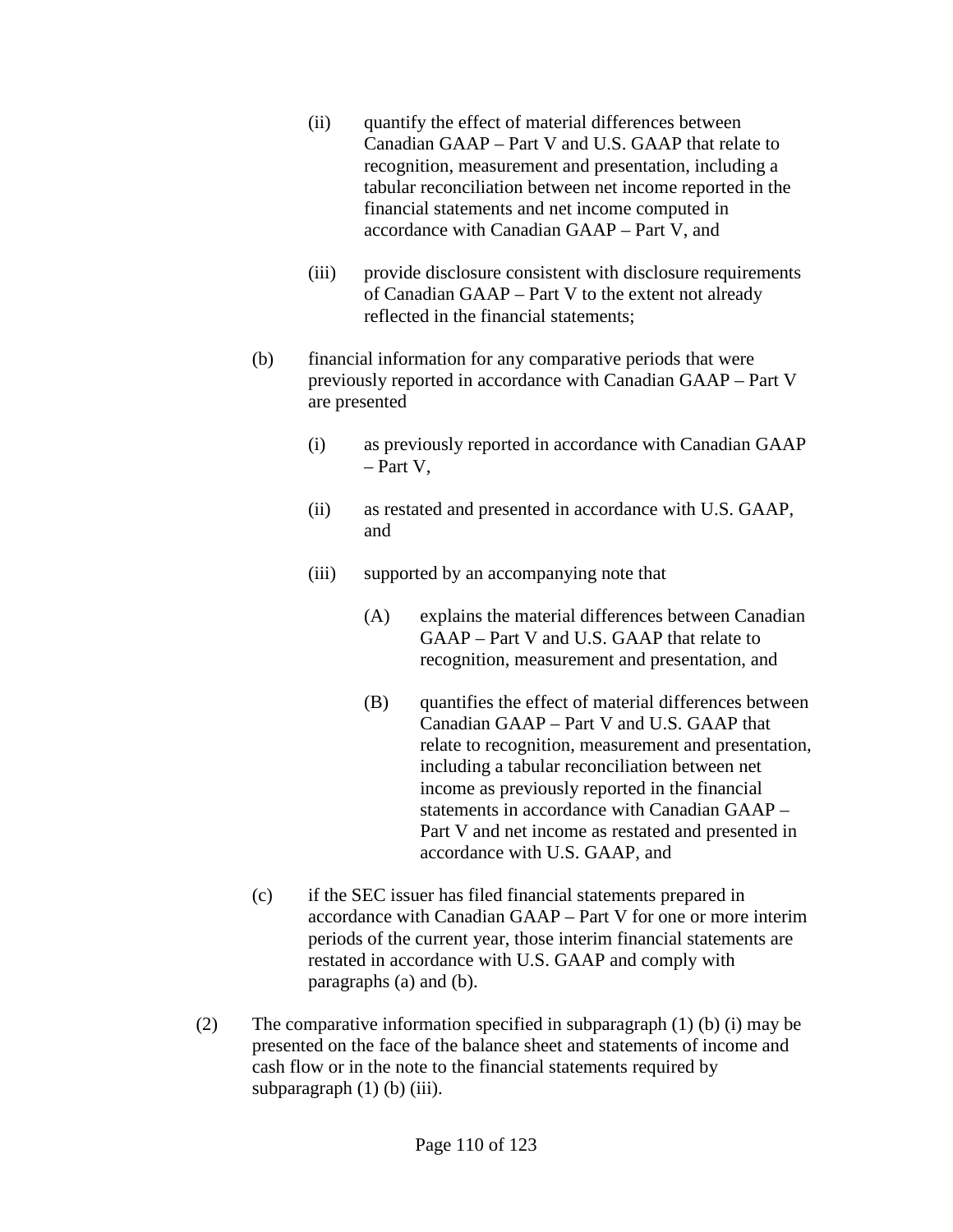- **4.8 Acceptable Auditing Standards for SEC Issuers** Despite section 4.3, financial statements of an SEC issuer that are filed with or delivered to the securities regulatory authority or regulator, other than acquisition statements, and that are required by securities legislation to be audited, may be audited in accordance with U.S. PCAOB GAAS if the financial statements are accompanied by an auditor's report prepared in accordance with U.S. PCAOB GAAS that
	- (a) expresses an unqualified opinion,
	- (b) identifies all financial periods presented for which the auditor has issued an auditor's report,
	- (c) refers to the predecessor auditor's reports on the comparative periods, if the issuer has changed its auditor and one or more of the comparative periods presented in the financial statements were audited by the predecessor auditor, and
	- (d) identifies the accounting principles used to prepare the financial statements.
- **4.9 Acceptable Accounting Principles for Foreign Issuers** Despite subsection 4.2 (1), financial statements of a foreign issuer that are filed with or delivered to a securities regulatory authority or regulator, other than acquisition statements, may be prepared in accordance with one of the following accounting principles:
	- (a) U.S. GAAP, if the issuer is an SEC foreign issuer;
	- (b) IFRS;
	- (c) accounting principles that meet the disclosure requirements for foreign private issuers, as that term is defined for the purposes of the 1934 Act, if
		- (i) the issuer is an SEC foreign issuer,
		- (ii) on the last day of the most recently completed financial year the total number of equity securities of the issuer beneficially owned by residents of Canada does not exceed 10%, on a fully-diluted basis, of the total number of equity securities of the issuer, and
		- (iii) the financial statements include any reconciliation to U.S. GAAP required by the SEC;
	- (d) accounting principles that meet the foreign disclosure requirements of the designated foreign jurisdiction to which the issuer is subject, if the issuer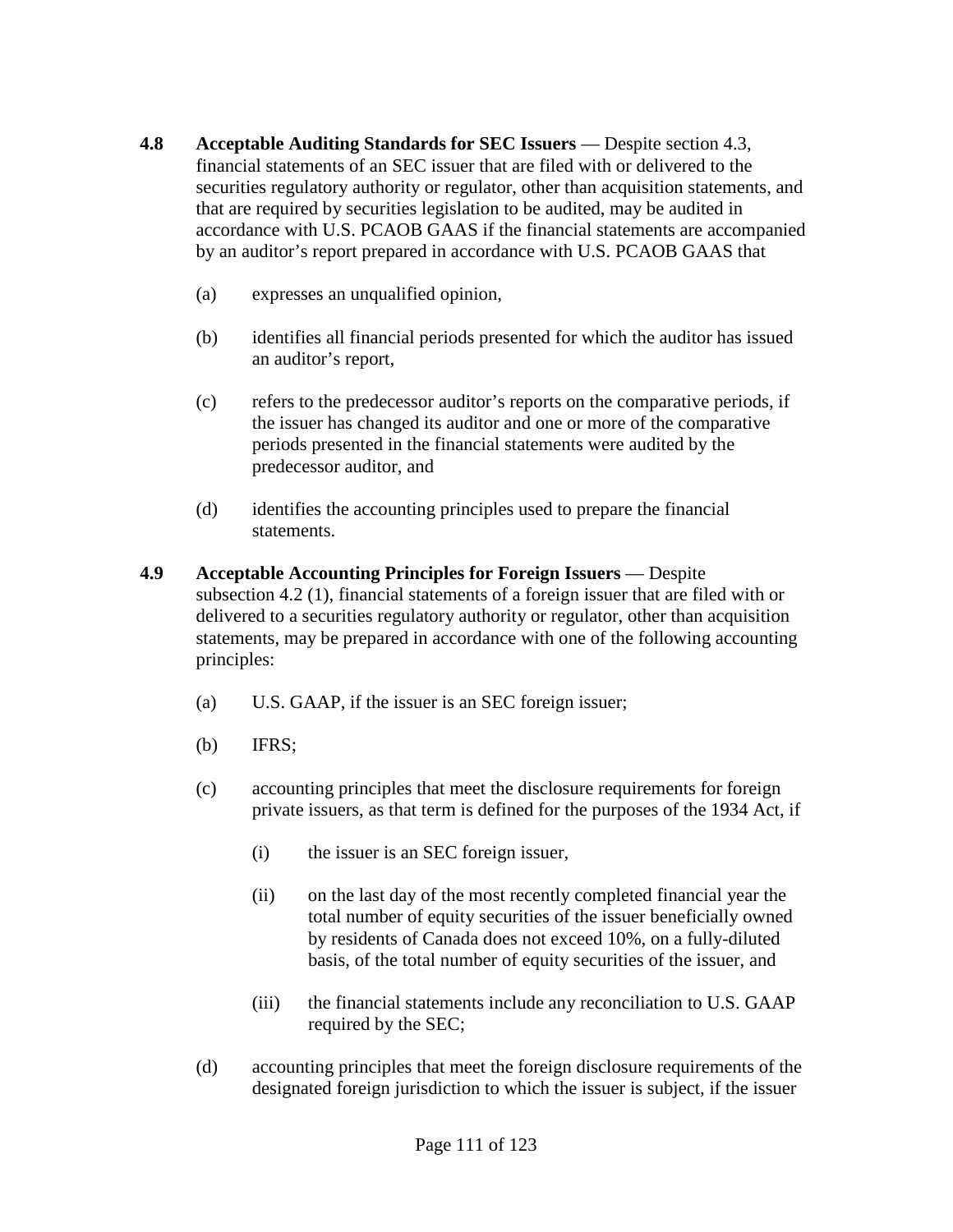is a designated foreign issuer;

- (e) accounting principles that cover substantially the same core subject matter as Canadian GAAP – Part V, including recognition and measurement principles and disclosure requirements, if the notes to the financial statements
	- (i) explain the material differences between Canadian GAAP Part V and the accounting principles used that relate to recognition, measurement and presentation,
	- (ii) quantify the effect of material differences between Canadian GAAP – Part V and the accounting principles used that relate to recognition, measurement and presentation, including a tabular reconciliation between net income reported in the issuer's financial statements and net income computed in accordance with Canadian GAAP – Part V, and
	- (iii) provide disclosure consistent with Canadian GAAP Part V requirements to the extent not already reflected in the financial statements.
- **4.10 Acceptable Auditing Standards for Foreign Issuers** Despite section 4.3, financial statements of a foreign issuer that are filed with or delivered to a securities regulatory authority or regulator, other than acquisition statements, that are required by securities legislation to be audited may, if the financial statements are accompanied by an auditor's report prepared in accordance with the same auditing standards used to conduct the audit and the auditor's report identifies the accounting principles used to prepare the financial statements, be audited in accordance with
	- (a) U.S. PCAOB GAAS, if the auditor's report
		- (i) expresses an unqualified opinion,
		- (ii) identifies all financial periods presented for which the auditor has issued an auditor's report, and
		- (iii) refers to the predecessor auditor's reports on the comparative periods, if the issuer has changed its auditor and one or more of the comparative periods presented in the financial statements was audited by the predecessor auditor,
	- (b) International Standards on Auditing, if the auditor's report is accompanied by a statement by the auditor that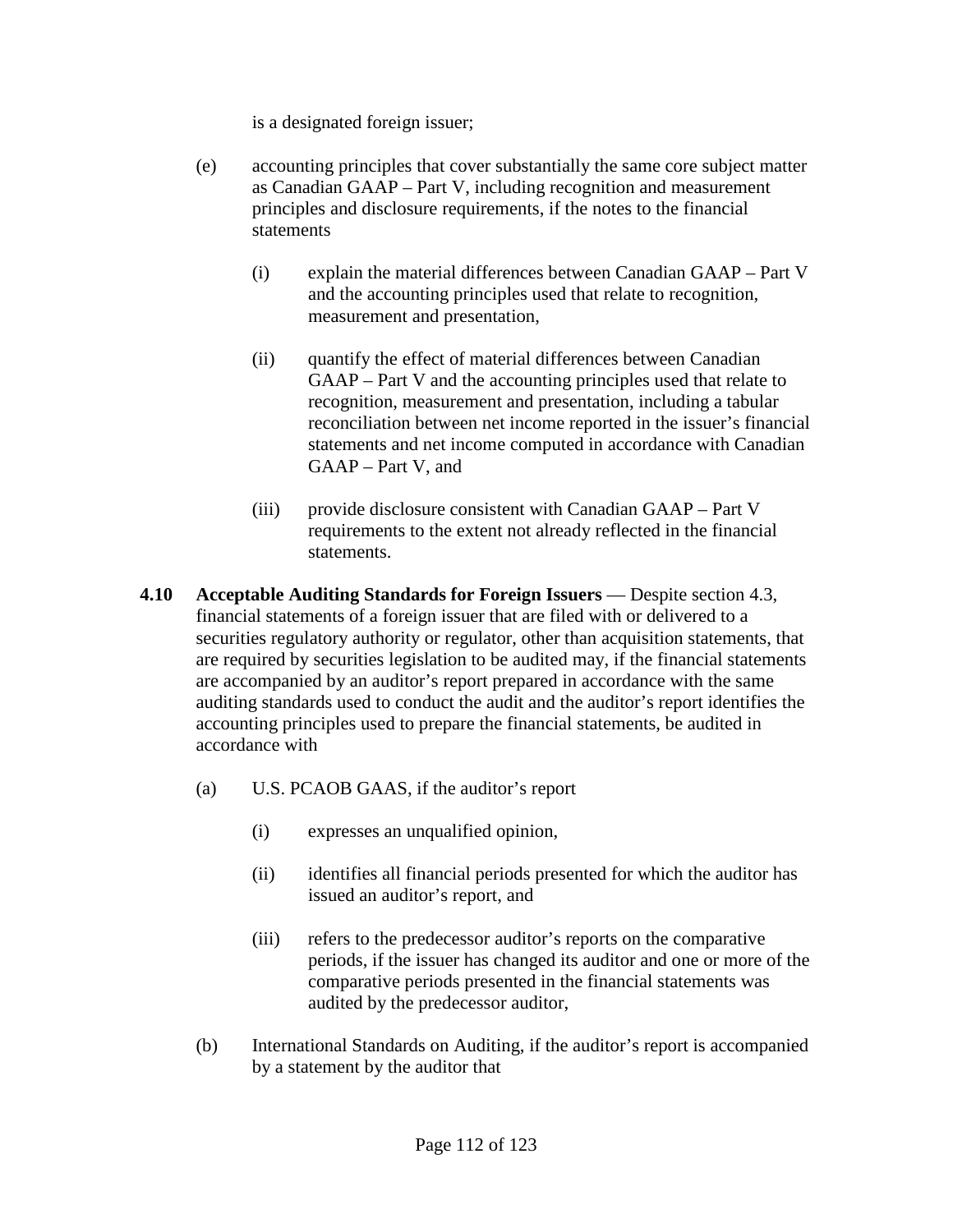- (i) describes any material differences in the form and content of the auditor's report as compared to an auditor's report prepared in accordance with Canadian GAAS, and
- (ii) indicates that an auditor's report prepared in accordance with Canadian GAAS would express an unmodified opinion, or
- (c) auditing standards that meet the foreign disclosure requirements of the designated foreign jurisdiction to which the issuer is subject, if the issuer is a designated foreign issuer.

## **4.11 Acceptable Accounting Principles for Acquisition Statements**

- (1) Acquisition statements must be prepared in accordance with one of the following accounting principles:
	- (a) Canadian GAAP Part V;
	- (b) U.S. GAAP;
	- (c) IFRS;
	- (d) accounting principles that meet the disclosure requirements for foreign private issuers, as that term is defined for the purposes of the 1934 Act, if
		- (i) the issuer or the acquired business or business to be acquired is an SEC foreign issuer,
		- (ii) on the last day of the most recently completed financial year the total number of equity securities of the SEC foreign issuer beneficially owned by residents of Canada does not exceed 10%, on a fully-diluted basis, of the total number of equity securities of the SEC foreign issuer, and
		- (iii) the financial statements include any reconciliation to U.S. GAAP required by the SEC;
	- (e) accounting principles that meet the foreign disclosure requirements of the designated foreign jurisdiction to which the issuer or the acquired business or business to be acquired is subject, if the issuer or business is a designated foreign issuer;
	- (f) accounting principles that cover substantially the same core subject matter as Canadian GAAP – Part V, including recognition and measurement principles and disclosure requirements.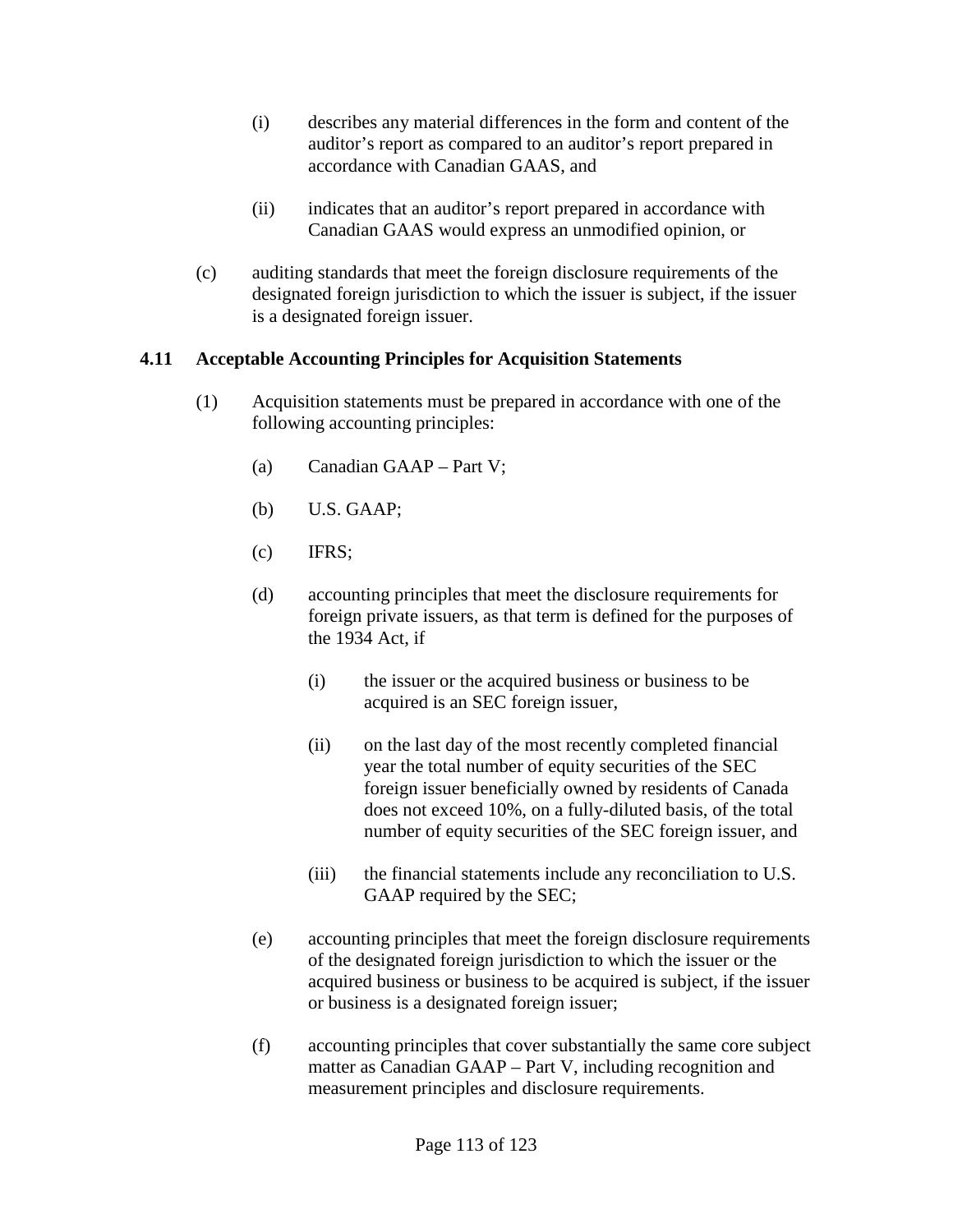- (2) Acquisition statements must be prepared in accordance with the same accounting principles for all periods presented.
- (3) The notes to the acquisition statements must identify the accounting principles used to prepare the acquisition statements.
- (4) If acquisition statements are prepared using accounting principles that are different from the issuer's GAAP, the acquisition statements for the most recently completed financial year and interim period that are required to be filed must be reconciled to the issuer's GAAP and the notes to the acquisition statements must
	- (a) explain the material differences between the issuer's GAAP and the accounting principles used to prepare the acquisition statements that relate to recognition, measurement and presentation,
	- (b) quantify the effect of material differences between the issuer's GAAP and the accounting principles used to prepare the acquisition statements that relate to recognition, measurement and presentation, including a tabular reconciliation between net income reported in the acquisition statements and net income computed in accordance with the issuer's GAAP, and
	- (c) provide disclosure consistent with the issuer's GAAP to the extent not already reflected in the acquisition statements.
- (5) Despite subsections (1) and (4), if the issuer is required to reconcile its financial statements to Canadian GAAP – Part V, the acquisition statements for the most recently completed financial year and interim period that are required to be filed must be
	- (a) prepared in accordance with Canadian GAAP Part V, or
	- (b) reconciled to Canadian GAAP Part V and the notes to the acquisition statements must
		- (i) explain the material differences between Canadian GAAP Part V and the accounting principles used to prepare the acquisition statements that relate to recognition, measurement, and presentation,
		- (ii) quantify the effect of material differences between Canadian GAAP – Part V and the accounting principles used to prepare the acquisition statements that relate to recognition, measurement and presentation, including a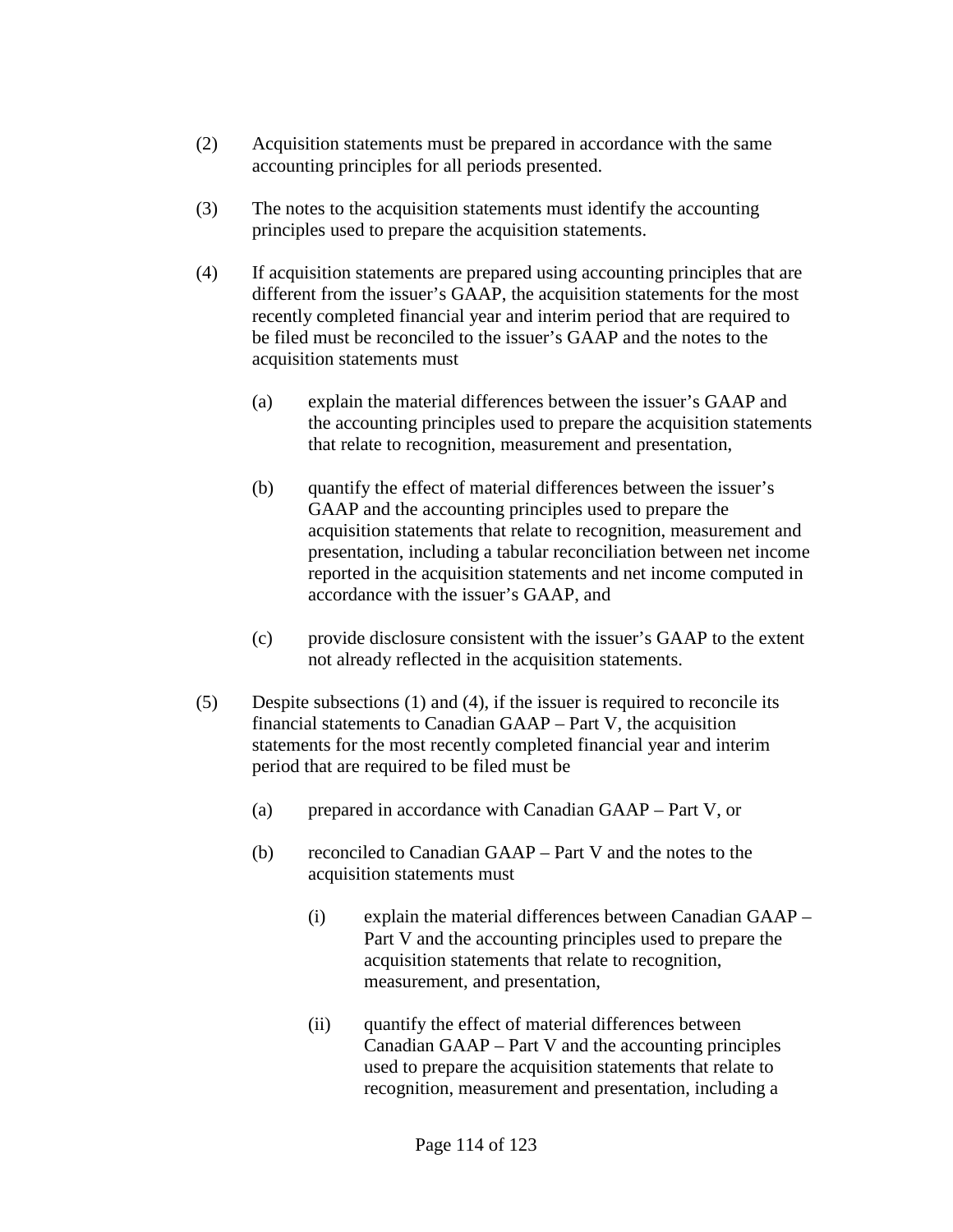tabular reconciliation between net income reported in the acquisition statements and net income computed in accordance with Canadian GAAP – Part V, and

(iii) provide disclosure consistent with disclosure requirements of Canadian GAAP – Part V to the extent not already reflected in the acquisition statements.

### **4.12 Acceptable Auditing Standards for Acquisition Statements**

- (1) Acquisition statements that are required by securities legislation to be audited must be audited in accordance with one of the following auditing standards:
	- (a) Canadian GAAS;
	- (b) U.S. PCAOB GAAS;
	- (c) U.S. AICPA GAAS, if the acquired business or business to be acquired is not an SEC issuer.
- (2) Despite subsection (1), acquisition statements filed by or included in a prospectus of a foreign issuer may be audited in accordance with
	- (a) International Standards on Auditing, if the auditor's report is accompanied by a statement by the auditor that
		- (i) describes any material differences in the form and content of the auditor's report as compared to an auditor's report prepared in accordance with Canadian GAAS, and
		- (ii) indicates that an auditor's report prepared in accordance with Canadian GAAS would express an unmodified opinion, or
	- (b) auditing standards that meet the foreign disclosure requirements of the designated foreign jurisdiction to which the issuer is subject, if the issuer is a designated foreign issuer.
- (3) Acquisition statements must be accompanied by an auditor's report prepared in accordance with the same auditing standards used to conduct the audit and the auditor's report must identify the accounting principles used to prepare the acquisition statements.
- $(4)$  If acquisition statements are audited in accordance with paragraph  $(1)$   $(a)$ , the auditor's report must express an unmodified opinion.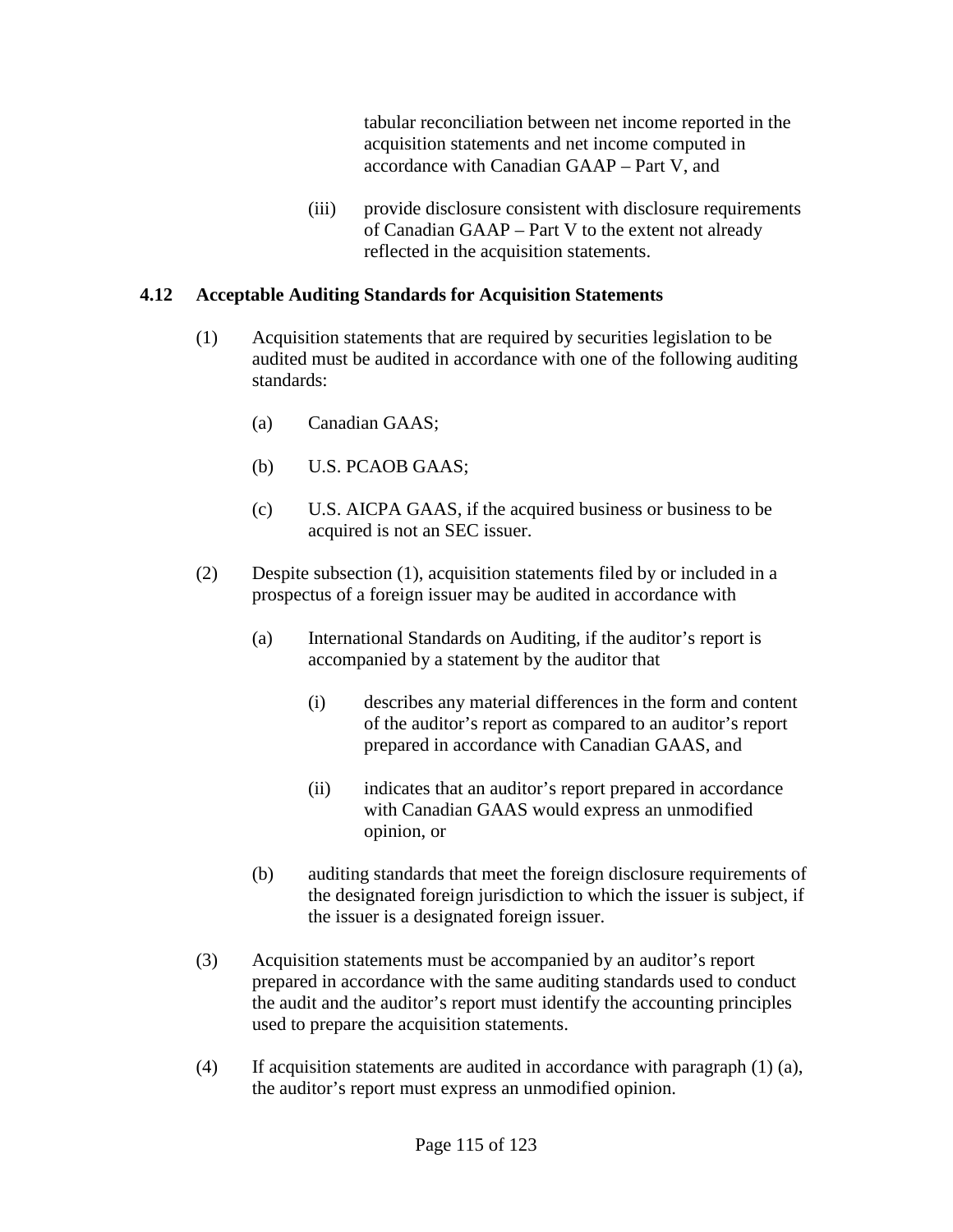- (5) If acquisition statements are audited in accordance with paragraph (1) (b) or (c), the auditor's report must express an unqualified opinion.
- (6) Despite paragraph (2) (a) and subsections (4) and (5), an auditor's report that accompanies acquisition statements may express a qualification of opinion relating to inventory if
	- (a) the issuer includes in the business acquisition report, prospectus or other document containing the acquisition statements a balance sheet for the acquired business or business to be acquired that is for a date that is subsequent to the date to which the qualification relates, and
	- (b) the balance sheet referred to in paragraph (a) is accompanied by an auditor's report that does not express a qualification of opinion relating to closing inventory.

### **4.13 Financial Information for Acquisitions Accounted for by the Issuer Using the Equity Method**

- (1) If an issuer files, or includes in a prospectus, summarized financial information as to the assets, liabilities and results of operations of an acquired business or business to be acquired that is, or will be, an investment accounted for by the issuer using the equity method, the financial information must
	- (a) meet the requirements in section 4.11 if the term "acquisition statements" in that section is read as "summarized financial information", and
	- (b) disclose the reporting currency for the financial information, and disclose the measurement currency if it is different than the reporting currency.
- (2) If the financial information referred to in subsection (1) is for any completed financial year, the financial information must
	- (a) either
		- (i) meet the requirements in section 4.12 if the term *"*acquisition statements*"* in that section is read as *"*summarized financial information*"*, or
		- (ii) be derived from financial statements that meet the requirements in section 4.12 if the term "acquisition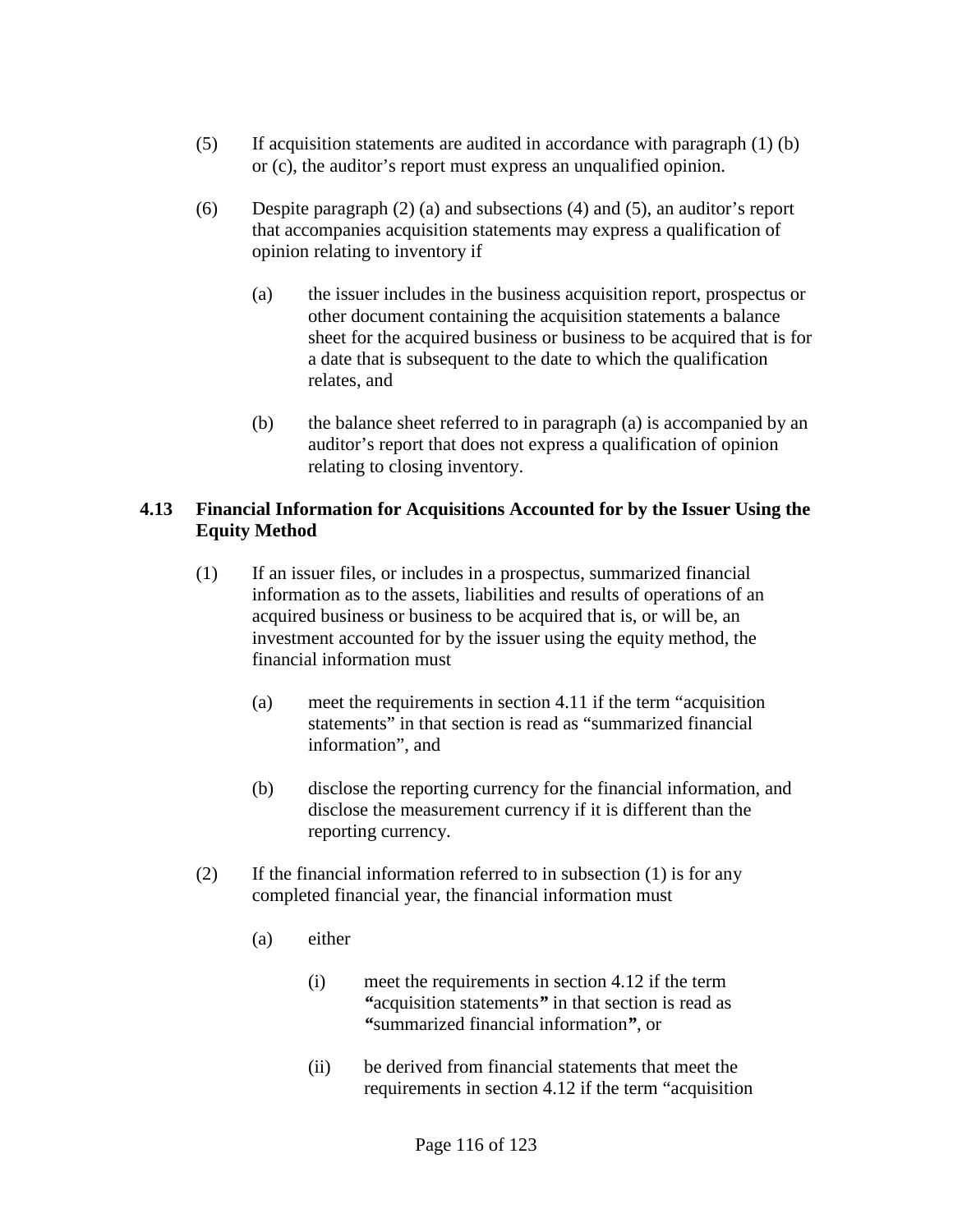statements" in that section is read as "financial statements from which is derived summarized financial information", and

(b) be audited, or derived from financial statements that are audited, by a person or company that is authorized to sign an auditor's report under the laws of a jurisdiction of Canada or a foreign jurisdiction, and that meets the professional standards of that jurisdiction.

### **4.14 Acceptable Accounting Principles for** *Pro Forma* **Financial Statements**

- (1) *Pro forma* financial statements must be prepared in accordance with the issuer's GAAP.
- (2) Despite subsection (1), if an issuer's financial statements have been reconciled to Canadian GAAP – Part V under subsection 4.7 (1) or paragraph 4.9 (e), the issuer's *pro forma* financial statements must be prepared in accordance with, or reconciled to, Canadian GAAP – Part V.
- (3) Despite subsection (1), if an issuer's financial statements have been prepared in accordance with the accounting principles referred to in paragraph 4.9 (c) and those financial statements are reconciled to U.S. GAAP, the *pro forma* financial statements may be prepared in accordance with, or reconciled to, U.S. GAAP.

## **4.15 Acceptable Accounting Principles for Foreign Registrants**

- (1) Despite subsection 4.2 (2), and subject to subsection (2) of this section, financial statements delivered by a foreign registrant may be prepared in accordance with one of the following accounting principles:
	- (a) U.S. GAAP;
	- (b) IFRS;
	- (c) accounting principles that meet the disclosure requirements of a foreign regulatory authority to which the registrant is subject, if it is a foreign registrant incorporated or organized under the laws of that designated foreign jurisdiction;
	- (d) accounting principles that cover substantially the same core subject matter as Canadian GAAP – Part V, including recognition and measurement principles and disclosure requirements, if the notes to the financial statements, interim balance sheets or interim income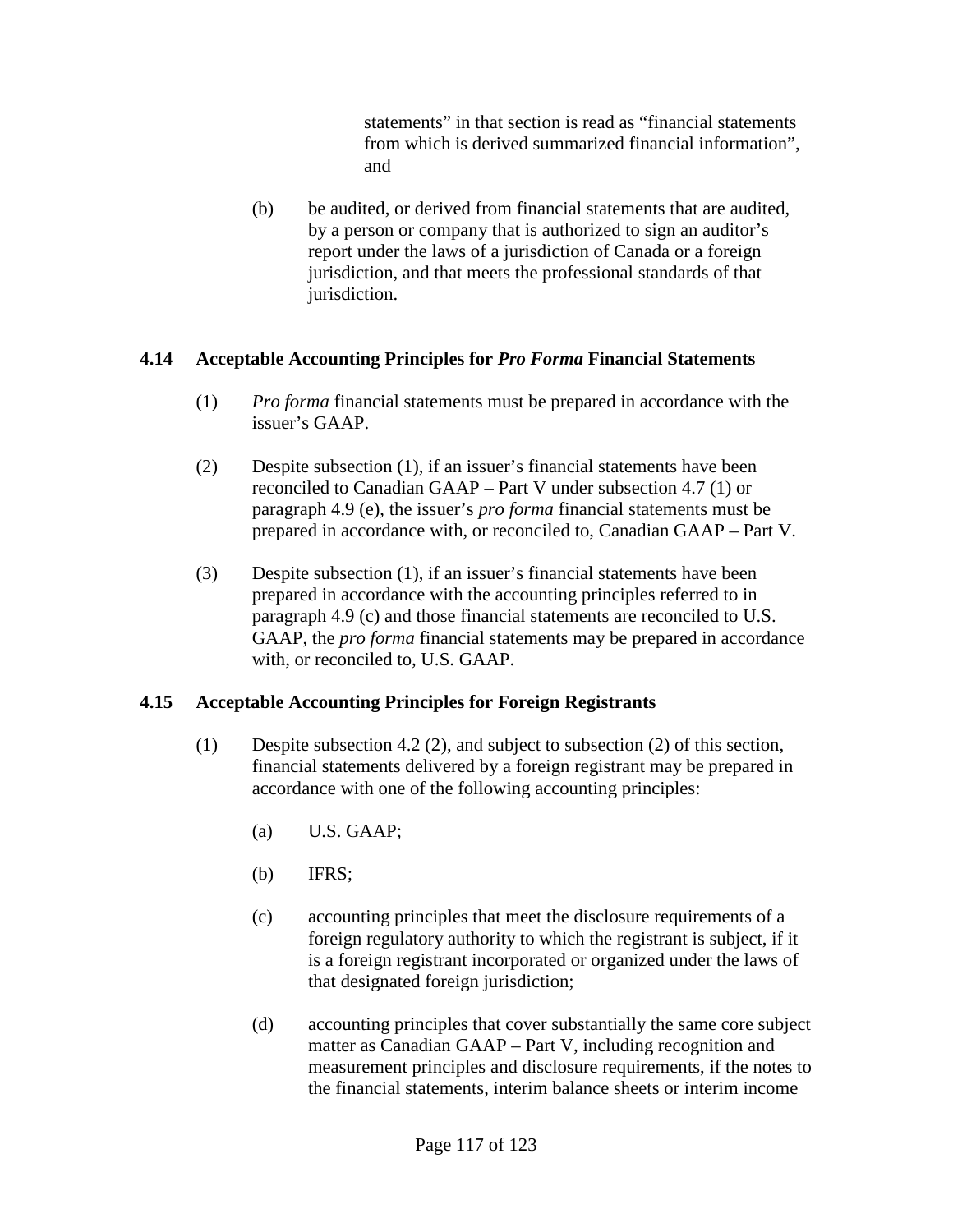statements

- (i) explain the material differences between Canadian GAAP Part V and the accounting principles used that relate to recognition, measurement and presentation,
- (ii) quantify the effect of material differences between Canadian GAAP – Part V and the accounting principles used that relate to recognition, measurement and presentation, and
- (iii) provide disclosure consistent with disclosure requirements of Canadian GAAP – Part V to the extent not already reflected in the financial statements, interim balance sheets or interim income statements.
- (2) Financial statements, interim balance sheets, and interim income statements delivered by a foreign registrant prepared in accordance with accounting principles specified in paragraph (1) (a), (b) or (d) must be prepared on a non-consolidated basis.
- **4.16 Acceptable Auditing Standards for Foreign Registrants** Despite section 4.3, financial statements delivered by a foreign registrant that are required by securities legislation to be audited may, if the financial statements are accompanied by an auditor's report prepared in accordance with the same auditing standards used to conduct the audit and the auditor's report identifies the accounting principles used to prepare the financial statements, be audited in accordance with
	- (a) U.S. PCAOB GAAS or U.S. AICPA GAAS if the auditor's report expresses an unqualified opinion,
	- (b) International Standards on Auditing, if the auditor's report is accompanied by a statement by the auditor that
		- (i) describes any material differences in the form and content of the auditor's report as compared to an auditor's report prepared in accordance with Canadian GAAS, and
		- (ii) indicates that an auditor's report prepared in accordance with Canadian GAAS would express an unmodified opinion, or
	- (c) auditing standards that meet the foreign disclosure requirements of the designated foreign jurisdiction to which the registrant is subject, if it is a foreign registrant incorporated or organized under the laws of that designated foreign jurisdiction.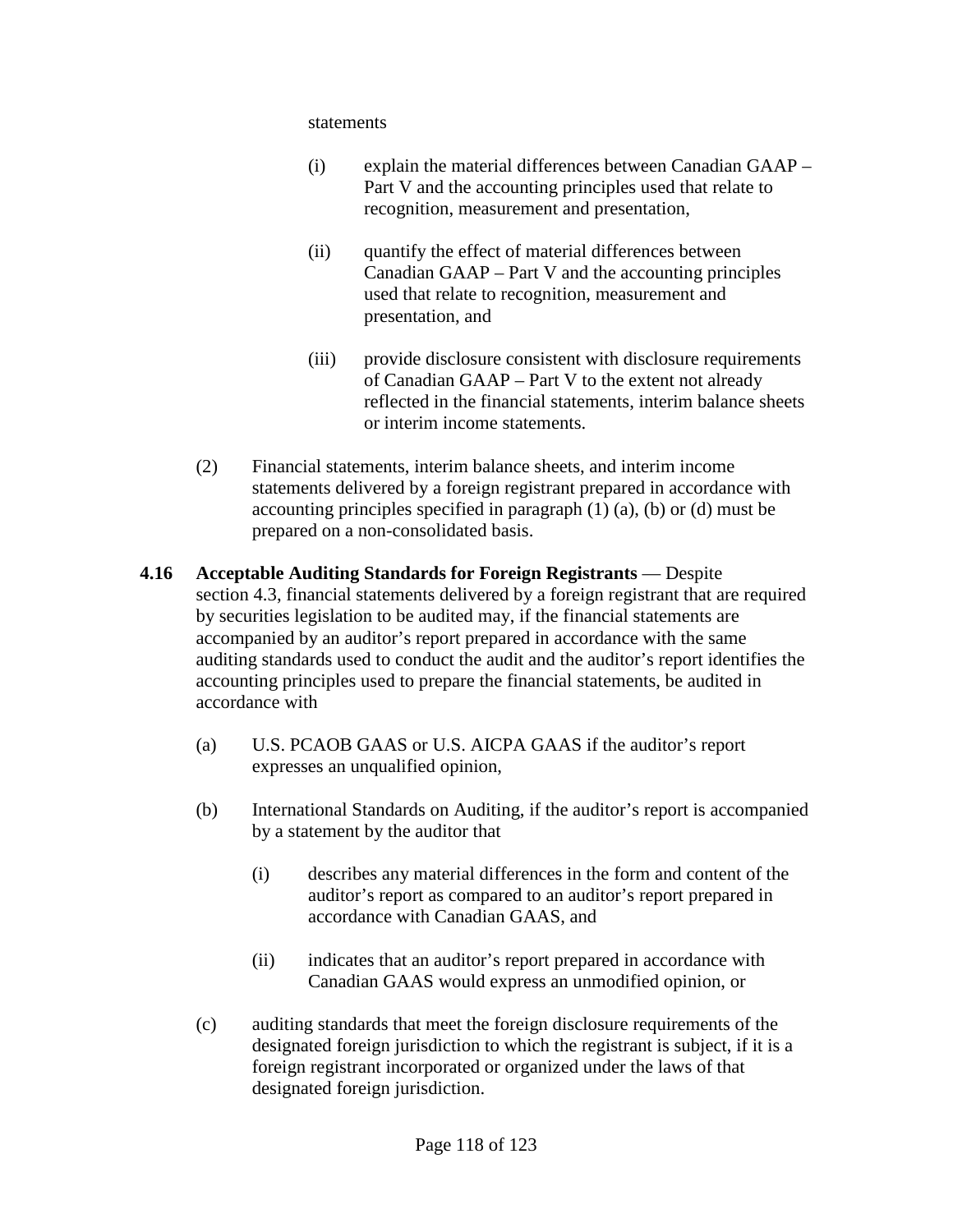## **PART 5: EXEMPTION**

#### **5.1 Exemptions**

- (1) The regulator or securities regulatory authority may grant an exemption from this Instrument, in whole or in part, subject to such conditions or restrictions as may be imposed in the exemption.
- (2) Despite subsection (1), in Ontario, only the regulator may grant an exemption.
- (3) Except in Ontario, an exemption referred to in subsection (1) is granted under the statute referred to in Appendix B of National Instrument 14-101 *Definitions* opposite the name of the local jurisdiction.

#### **5.2 Certain Exemptions Evidenced by Receipt**

- (1) Subject to subsections (2) and (3), without limiting the manner in which an exemption may be evidenced, an exemption from this Instrument as it pertains to financial statements or auditor's reports included in a prospectus may be evidenced by the issuance of a receipt for the prospectus or an amendment to the prospectus.
- (2) A person or company must not rely on a receipt as evidence of an exemption unless the person or company
	- (a) sent to the regulator or securities regulatory authority, on or before the date the preliminary prospectus or the amendment to the preliminary prospectus or prospectus was filed, a letter or memorandum describing the matters relating to the exemption application, and indicating why consideration should be given to the granting of the exemption, or
	- (b) sent to the regulator or securities regulatory authority the letter or memorandum referred to in paragraph (a) after the date of the preliminary prospectus or the amendment to the preliminary prospectus or prospectus has been filed and receives a written acknowledgement from the securities regulatory authority or regulator that issuance of the receipt is evidence that the exemption is granted.
- (3) A person or company must not rely on a receipt as evidence of an exemption if the regulator or securities regulatory authority has before, or concurrently with, the issuance of the receipt for the prospectus, sent notice to the person or company that the issuance of a receipt does not evidence the granting of the exemption.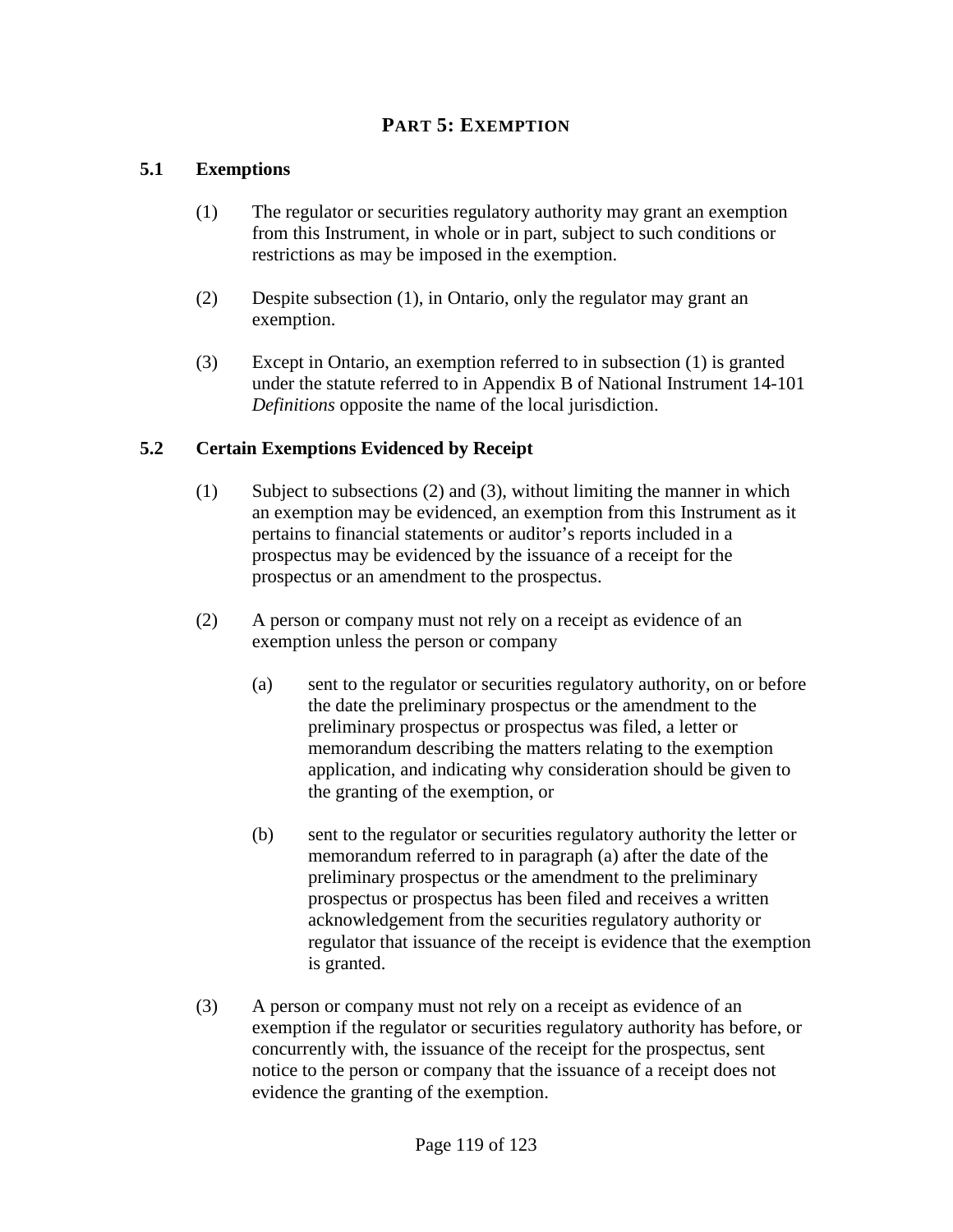- (4) For the purpose of this section, a reference to a prospectus does not include a preliminary prospectus.
- **5.3 Financial Years ending between December 21 and 31, 2010** Despite subsections 3.1 (2) and 4.1 (2), Part 3 may be applied by an issuer or registrant to all financial statements, financial information, operating statements and *pro forma* financial statements for periods relating to a financial year that begins before January 1, 2011 if the immediately preceding financial year ends no earlier than December 21, 2010.

# **5.4 Rate-Regulated Activities**

- (1) Despite subsections 3.1 (2) and 4.1 (2),
	- (a) Part 3 may be applied by a qualifying entity to all financial statements, financial information, operating statements and *pro forma* financial statements as if the expression *"*January 1, 2011*"* in subsection 3.1 (2) were read as *"*January 1, 2012*"*, and
	- (b) if the qualifying entity relies on paragraph (a) in respect of a period, Part 4 must be applied as if the expression *"*January 1, 2011*"* in subsection 4.1 (2) were read as *"*January 1, 2012*"*.
- (2) For the purposes of subsection (1), a **"qualifying entity"** means a person or company that
	- (a) has activities subject to rate regulation, as defined in Part V of the Handbook, and
	- (b) is permitted under Canadian GAAP to apply Part V of the Handbook.

## **PART 6: REPEAL, TRANSITION AND EFFECTIVE DATE**

- **6.1 Repeal** National Instrument 52-107 *Acceptable Accounting Principles, Auditing Standards and Reporting Currency*, which came into force on March 30, 2004, is repealed.
- **6.2 Effective Date** This Instrument comes into force on January 1, 2011.
- **6.3 Existing Exemptions –** A person or company that has obtained an exemption from National Instrument 52-107 *Acceptable Accounting Principles, Auditing Standards and Reporting Currency*, in whole or in part, is exempt from any substantially similar provision of this Instrument to the same extent and on the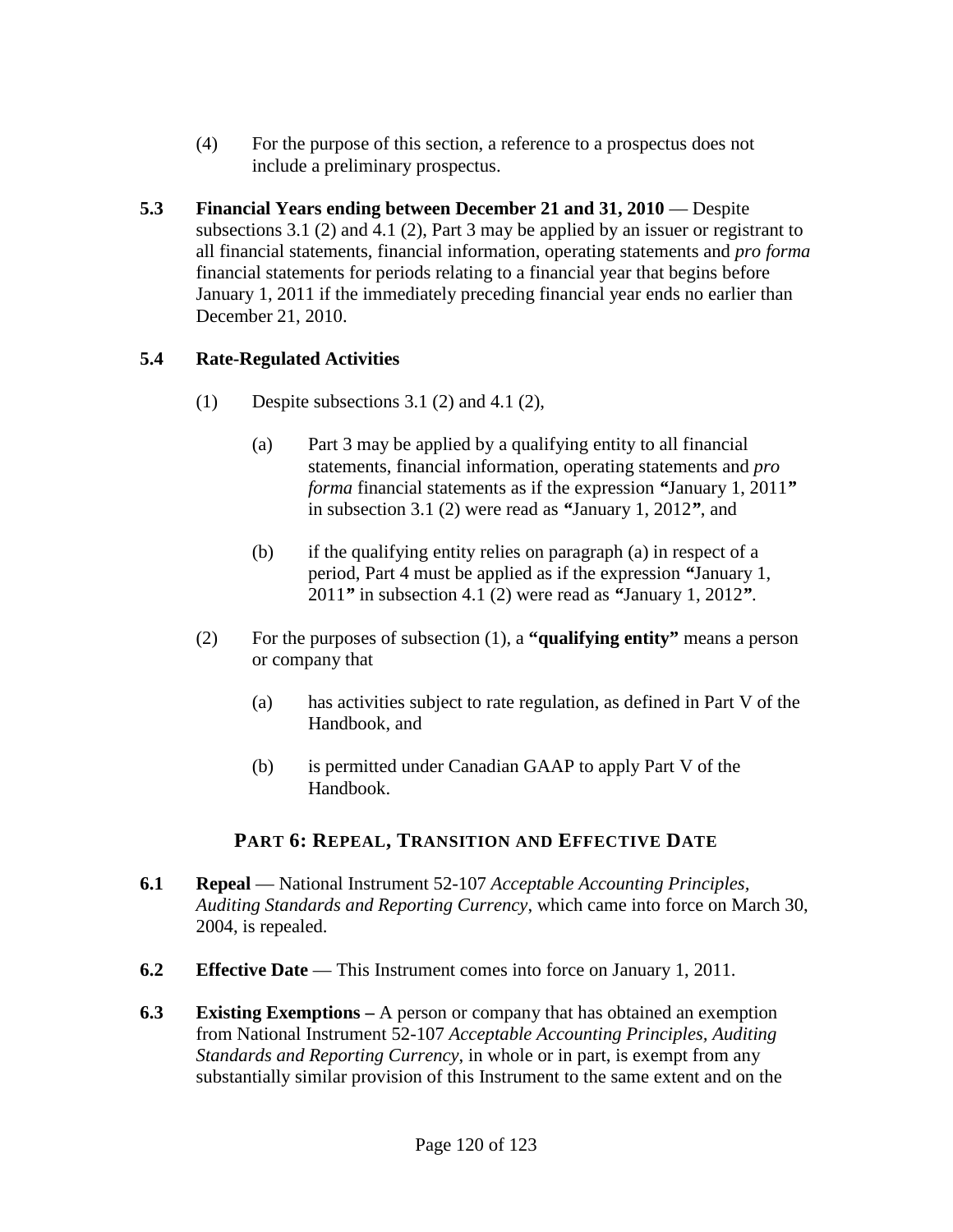same conditions, if any, as contained in the exemption, unless the regulator or securities regulatory authority has revoked that exemption.

# **SCHEDULE I**

- *1. National Instrument 52-109* **Certification of Disclosure in Issuers' Annual and Interim Filings***, B.C. Reg. 327/2008, is amended by this Schedule.*
- *2. Section 1.1 is amended*
	- *(a) by adding the following definition:*

**"financial statements"** has the meaning ascribed to it in section 1.1 of NI 51-102; *,*

- *(b) in paragraph (c) of the definition of* **"internal control over financial reporting"** *by striking out "*interim financial statements*" and substituting "*interim financial reports*",*
- *(c) in the definition of* **"interim filings"** *by striking out "*interim financial statements*" and substituting "*interim financial report*",*
- *(d) by repealing the definition of* **"interim financial statements"** *and substituting the following:*

**"interim financial report"** means the interim financial report required to be filed under NI 51-102; *,*

- *(e) in the definition of* **"material weakness"** *by striking out "*annual or interim financial statements*" and substituting "*annual financial statements or interim financial report*",*
- *(f) in the definition of* **"NI 52-107"** *by striking out "Acceptable Accounting Principles, Auditing Standards and Reporting Currency" and substituting "Acceptable Accounting Principles and Auditing Standards",*
- *(g) in the definition of* **"proportionately consolidated entity"** *by striking out "*revenues*" and substituting "*revenue*",*
- *(h) by adding the following definition:*

**"special purpose entity"** has, in respect of an issuer, the meaning ascribed to that term in the issuer's GAAP; *,*

*(i) in the definition of* **"U.S. marketplace"** *by adding "*and*" after "*NI 51-102;*", and*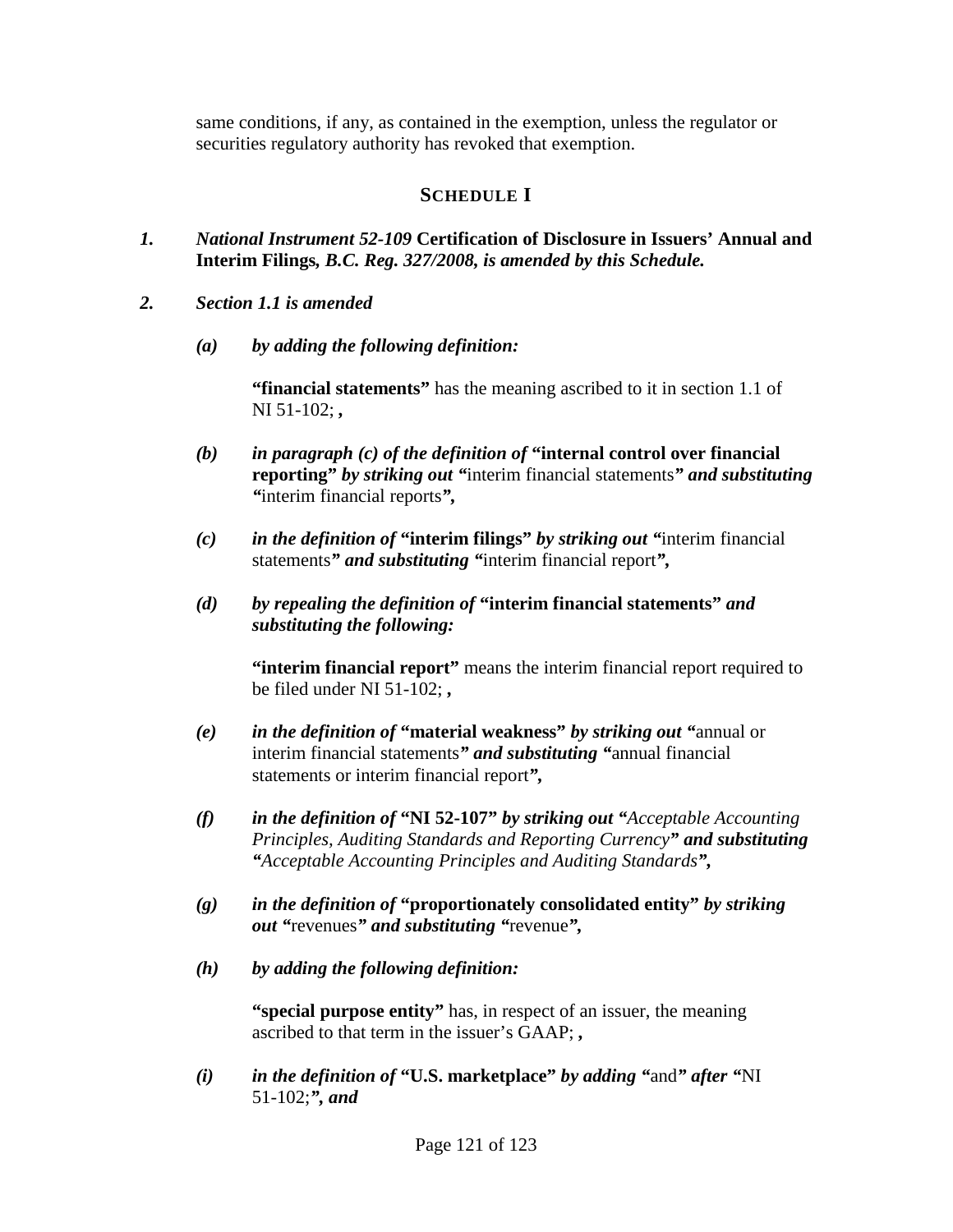- *(j) by repealing the definition of* **"variable interest entity"***.*
- *3. Section 3.3 is amended by striking out "*variable interest entity*" wherever it occurs and substituting "*special purpose entity*".*
- *4. Section 5.6 is amended by striking out "*interim financial statements*" wherever it occurs and substituting "*interim financial reports*".*
- *5. Section 6.2 is amended*
	- *(a) in the head note by striking out "*interim financial statements*" and substituting "*interim financial report*", and*
	- *(b) by striking out "*interim financial statements*" wherever it occurs and substituting "*interim financial report*".*
- *6. Subsection 8.2 (3) is amended by striking out "*interim financial statements*" wherever it occurs and substituting "*interim financial report*"***.**
- *7. Section 3 of Form 52-109F1 is amended by striking out "*results of operations*" and substituting "*financial performance*".*
- *8. Section 5.3 of Form 52-109F1 is amended by striking out "*variable interest entity*" wherever it occurs and substituting "*special purpose entity*"***.**
- *9. Section 3 of Form 52-109FV1 is amended by striking out "*results of operations*" and substituting "*financial performance*"***.**
- *10. Section 3 of Form 52-109F1 IPO/RTO is amended by striking out "*results of operations*" and substituting "*financial performance*".*
- *11. Section 1 of Form 52-109F2 is amended by striking out "*interim financial statements*" and substituting "*interim financial report*".*
- *12. Section 3 of Form 52-109F2 is amended*
	- *(a) by striking out "*interim financial statements*" and substituting "*interim financial report*", and*
	- *(b) by striking out "*results of operations*" and substituting "*financial performance*".*
- *13. Section 5.3 of Form 52-109F2 is amended by striking out "*variable interest entity*" wherever it occurs and substituting "*special purpose entity*".*